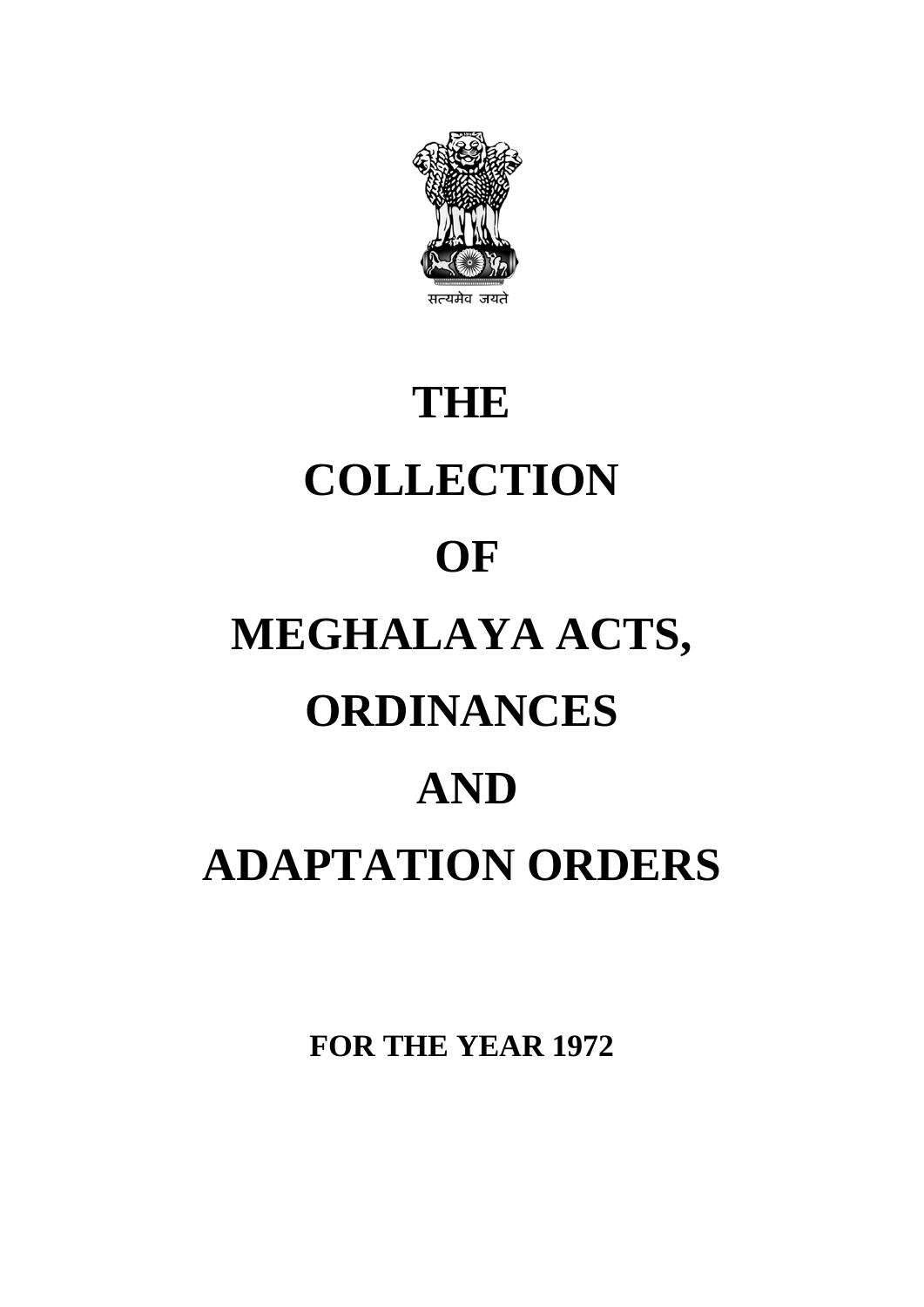## **CONTENTS**

## **STATE OF MEGHALAYA ACTS, 1972**

|    | Sl. No.<br><b>Title, Number and Year</b>                                    | Page No.  |
|----|-----------------------------------------------------------------------------|-----------|
| 1. | The Meghalaya Appropriation (Vote on Account) Act, 1972, (Act I of 1972)    | $1 - 8$   |
| 2. | The Legislative Assembly of Meghalaya (Speaker                              | $9 - 11$  |
|    | and Deputy Speaker Salaries and Allowances)                                 |           |
|    | Act, 1972. (Act 2 of 1972).                                                 |           |
| 3. | The Prevention of Disqualification (Members of the                          | $12 - 13$ |
|    | Legislative Assembly of Meghalaya) Act, 1972. (Act 3 of 1972)               |           |
|    | 4. The Meghalaya (Ministers Salaries and Allowances)                        | $14-16$   |
|    | Act, 1972. (Act 4 of 1972)                                                  |           |
| 5. | The Contingency Fund of Meghalaya Act, 1972. (Act 5 of 1972)                | 17        |
| 6. | The Meghalaya Criminal Law, (Amendment) Act, 1972 (Act 6 of 1972)           | 18-19     |
| 7. | The Meghalaya Interpretation and General Clauses Act, 1972.                 | 20-37     |
|    | (Act 7 of 1972).                                                            |           |
|    | 8. The Legislative Assembly of Meghalaya (Members' Salaries and Allowances) | 38-39     |
|    | Act, 1972 (Act 8 of 1972).                                                  |           |
|    | 9. The Meghalaya Appropriation (No.1) Act, 1972 (Act 9 of 1972).            | 40-46     |
|    | 10. The Meghalaya Wild Animals and Birds Protection (Amendment) Act, 1972   | 47        |
|    | (Act 10 of 1972).                                                           |           |
|    | 11. The Meghalaya Land and Revenue Regulation (Application and              | 48-49     |
|    | Amendment) Act, 1972 (Act 11 of 1972).                                      |           |
|    | 12. The Meghalaya Prevention of Gambling (Amendment) Act, 1972              | $50 - 51$ |
|    | (Act 12 of 1972).                                                           |           |
|    | 13. The Indian Stamps (Meghalaya Amendment) Act, 1972 (Act 13 of 1972)      | $52-3$    |
|    | 14. The Meghalaya Motor Vehicle Taxation (Amendment) Act, 1972              | 54-55     |
|    | (Act 15 of 1972).                                                           |           |
|    | 15. The Meghalaya Finance (Sales Tax) (Amendment) Act, 1972                 | 56-57     |
|    | (Act 15 of 1972).                                                           |           |
|    | 16. The Motor Vehicles (Meghalaya Amendment) Act, 1972 (Act 16 of 1972).    | 58        |
|    | 17. The Meghalaya Purchase Tax (Amendment) Act, 1972 (Act 17 of 1972).      | 59-60     |
|    | 18. The Meghalaya Sales Tax (Amendment) Act, 1972 (Act 18 of 1972).         | 61-62     |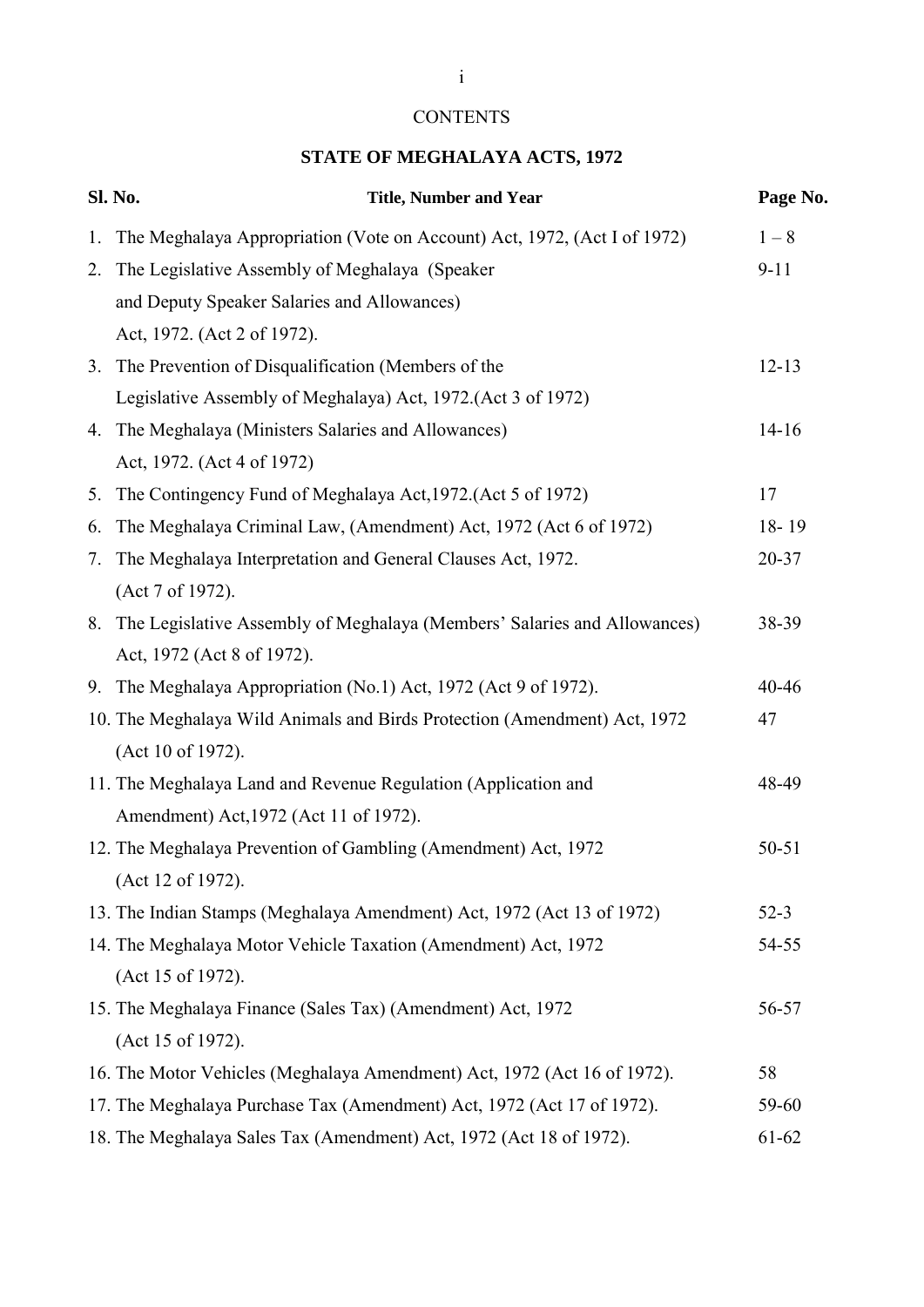| Sl. No. | <b>Title, Number and Year</b>                                      | Page No.  |
|---------|--------------------------------------------------------------------|-----------|
|         | 19. The Meghalaya (Sales of Petroleum and Petroleum Products,      | 63-64     |
|         | including Motor Spirit and Lubricants) (Amendment) Act, 1972       |           |
|         | (Act 19 of 1972).                                                  |           |
|         | 20. The Meghalaya Amusements and Betting Tax (Amendment)           | 65-66     |
|         | Act, 1972 (Act 20 of 1972).                                        |           |
|         | 21. The Meghalaya Urban Areas Rent Control Act, 1972.              | 67-74     |
|         | (Act 21 of 1972).                                                  |           |
|         | 22. The Meghalaya Appropriation (No. II)Act, 1972 (Act 22 of 1972) | $75 - 76$ |
|         | <b>ORDINANCES, 1972</b>                                            |           |
| 1.      | The Prevention of Disqualification (Members of the Legislative     | 77-78     |
|         | Assembly) of the State of Meghalaya Ordinance, 1972                |           |
|         | (Ordinance 1 of 1972).                                             |           |
| 2.      | The State of Meghalaya (Ministers' Salaries and Allowances)        | 79-81     |
|         | Ordinance 1 of 1972.                                               |           |
| 3.      | The Legislative Assembly of the State of Meghalaya (Speaker        | 82-83     |
|         | and Deputy Speaker Salaries and Allowances Ordinance, 1972         |           |
|         | (Ordinance 3 of 1972)).                                            |           |
| 4.      | The Legislative Assembly of the State of Meghalaya                 | 84-85     |
|         | (Members Salaries and Allowances) Ordinances, 1972                 |           |
|         | (Ordinance 4 of 1972).                                             |           |
| 5.      | The Prevention of Disqualification (Members of the Legislative     | 86-87     |
|         | Assembly of the State of Meghalaya) (Amendment) Ordinance,         |           |
|         | 1972 (Ordinance 5 of 1972).                                        |           |
| 6.      | The Meghalaya Criminal Law (Amendment) Ordinance,                  | 88-89     |
|         | 1972 (Ordinance 6 of 1972).                                        |           |
|         |                                                                    |           |

## **ADAPTATION ORDER**

|  | 1. The Meghalaya Adaptation of Laws Order (No.1) of 1972 | 90 |
|--|----------------------------------------------------------|----|
|--|----------------------------------------------------------|----|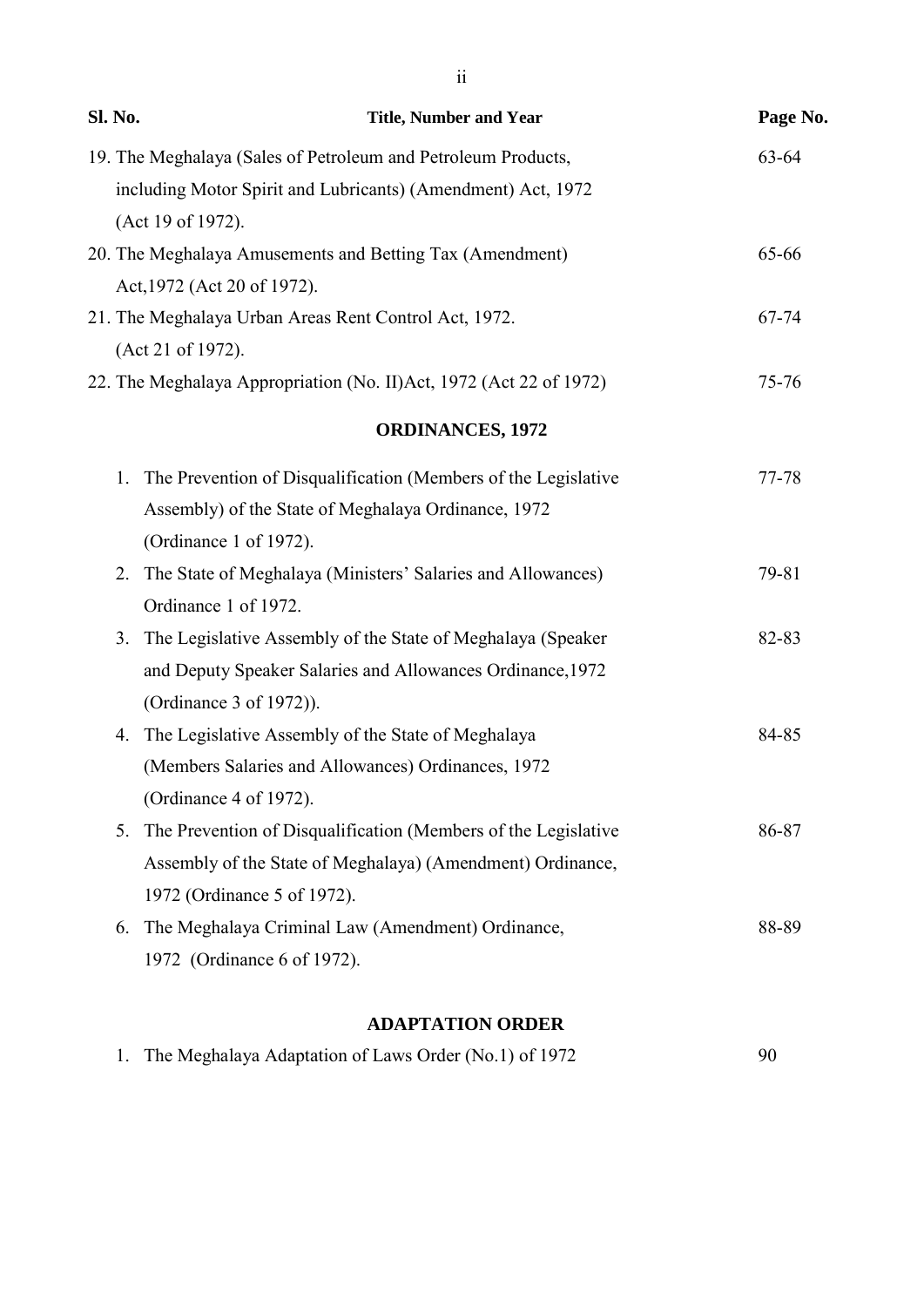#### **MEGHALAYA ACT I OF 1972**

#### **THE MEGHALAYA APPROPRIATION (VOTE ON ACCOUNT) ACT, 1972**

(As passed by the Assembly)

(Received the assent of the Governor on the  $31<sup>st</sup>$  March, 1972)

[Published in the *Gazzette of Meghalaya*, Extraordinary, dated 31<sup>st</sup> March, 1972]

#### **An**

#### **Act**

## **to provide for the withdrawal of certain sums from and out of the Consolidated Fund of Meghalaya for the services of a part of the financial year 1972-73.**

Be it enacted in the Legislature of Meghalaya in the Twenty- third Year of the Republic of India as follows:

| Short title | 1. (1) This Act may be called the Meghalaya Appropriation     |
|-------------|---------------------------------------------------------------|
| and com-    | (Vote on Account) Act, 1972.                                  |
| mencement.  | (2) It shall come into force on the first day of April, 1972. |

| Withdrawal         | 2. From and out of the Consolidated Fund of Meghalaya there may be             |
|--------------------|--------------------------------------------------------------------------------|
| $\sigma f$         | withdrawn s ums not e xceeding t hose s pecified in c olumn $(3)$ of t he      |
| Rs.7, 19,96,180    | Scheduled a mounting i n t he a ggregate [inclusive of t he a mounts a lready  |
| from and out of    | authorised for expenditure by the Governor exercising his powers conferred     |
| consolidated       | by s ub-sections (3) a nd (4) of s ection 44 of the N orth E astern A reas     |
| Fund of            | (Re-organisation) A ct, 1971 (Central A ct 82 of 1971) pending the sanction    |
| Meghalaya for      | of such expenditure by the Legislative Assembly of Meghalaya] to the sum of    |
| the financial year | seven crores, nineteen lakhs, ninety $-$ six thousands and one hundred rupees  |
| 1972-73.           | towards defraying the several charges which will come in course payment        |
|                    | during the period of three months beginning on the first day of April, 1972 in |
|                    | respect of the services specified in column (2) of the Schedule.               |
| Appropriation      | 3. The sums a uthorised to be withdrawn from and out of the Consolidated       |

Fund of M eghalaya b y this A ct s hall be a ppropriated f or the s ervices a nd purposes expressed in the Schedule in relation to the financial year 1972-73.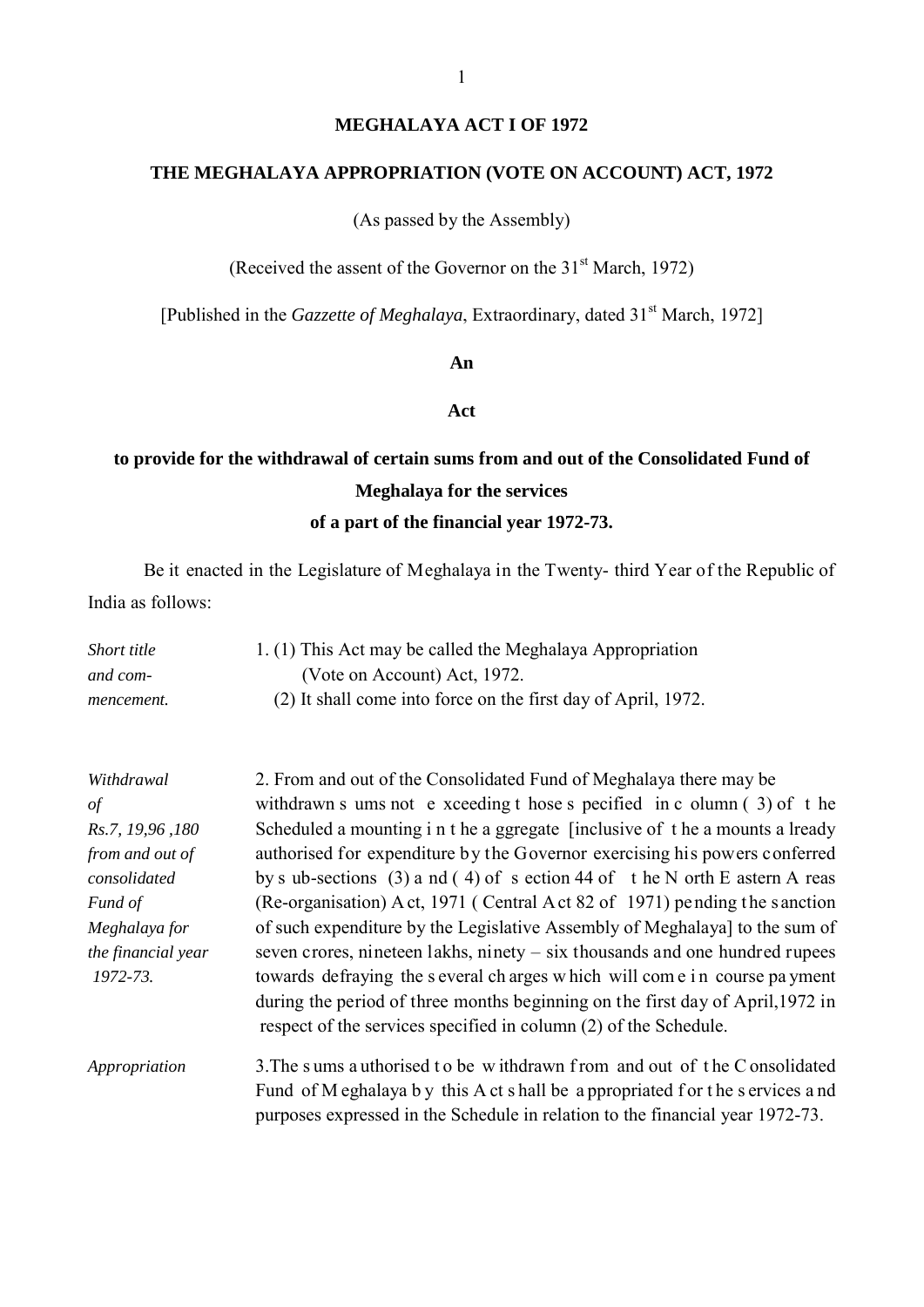## **SCHEDULE**

## *(See sections 2 and 3)*

| (1) | (2) | (3) |
|-----|-----|-----|
|     |     |     |

|                           |                                               |                                 | sums not exceeding                            |              |
|---------------------------|-----------------------------------------------|---------------------------------|-----------------------------------------------|--------------|
| Grant<br>No.              | <b>Services and purposes</b><br>(Major Heads) | Voted by the<br><b>Assembly</b> | Charged on the<br>Consolidated<br><b>Fund</b> | <b>Total</b> |
|                           |                                               | Rs.                             | Rs.                                           | Rs.          |
| 1.                        | Taxes on income other than                    |                                 |                                               |              |
|                           | Corporation Tax.                              |                                 |                                               |              |
| <b>Land Revenue</b><br>2. | $\cdots$                                      | 62,900                          |                                               | 62,900       |
| 3.                        | <b>State Excise Duties</b>                    | 57,600                          |                                               | 57,600       |
| 4.                        | Taxes on Vehicles                             | 82,500                          |                                               | 82,500       |
| 5.                        | Sale Tax<br>                                  | 61,400                          |                                               | 61,400       |
|                           | Other Taxes and Duties                        | 20,600                          |                                               | 20,600       |
| <b>Stamps</b><br>6.       | $\ddots$                                      | 2,500                           |                                               | 2,500        |
| 7.                        | Registration Fees                             | 3,800                           |                                               | 3,800        |
|                           | Interest on Debt and<br>$\ddotsc$             |                                 | 9, 94, 300                                    | 9, 94, 300   |
|                           | Other obligations.                            |                                 |                                               |              |
|                           | Appropriation for Reduction                   |                                 |                                               |              |
|                           | or Avoidance of Debt.                         |                                 |                                               |              |
|                           | 8. - Do- B.- State Legislature                | 2,61,000                        | 15,600                                        | 2,76,600     |
|                           | 9. $-Do-C.$ - Elections                       | 1,62,500                        |                                               | 1,62,500     |
|                           | 10. General Administration $-I -$             | 2,30,000                        |                                               | 2,30,000     |
|                           | Heads of States and Ministers.                |                                 |                                               |              |
|                           | 11. -Do- II- Secretariat and                  | 6,79,100                        |                                               | 6,79,100     |
|                           | attached offices.                             |                                 |                                               |              |
|                           | 12. -Do- III - Commissioners                  | 2,95,200                        |                                               | 2,95,200     |
|                           | and District Administration.                  |                                 |                                               |              |
|                           | 13. -Do - IV- Director of Land                | 16,000                          |                                               | 16,000       |
| Records.                  |                                               |                                 |                                               |              |
|                           | 14. -Do- V- Local Fund, Audit                 | 16,800                          |                                               | 16,800       |
|                           | <b>Establishment and Accounts</b>             |                                 |                                               |              |
| Offices.                  |                                               |                                 |                                               |              |
|                           | 15. Administration of Justice                 | 99,000                          |                                               | 1,49,408     |
| 16. Jails                 |                                               | 1,49,400                        |                                               | 1,49,400     |
| 17. Police                | $\cdots$<br>$\ddotsc$<br>                     | 56,41,700                       |                                               | 56,41,700    |
|                           | 18. Miscellaneous Departments                 | 2,000                           |                                               | 2,000        |
|                           | -I- National Savings Organisation.            |                                 |                                               |              |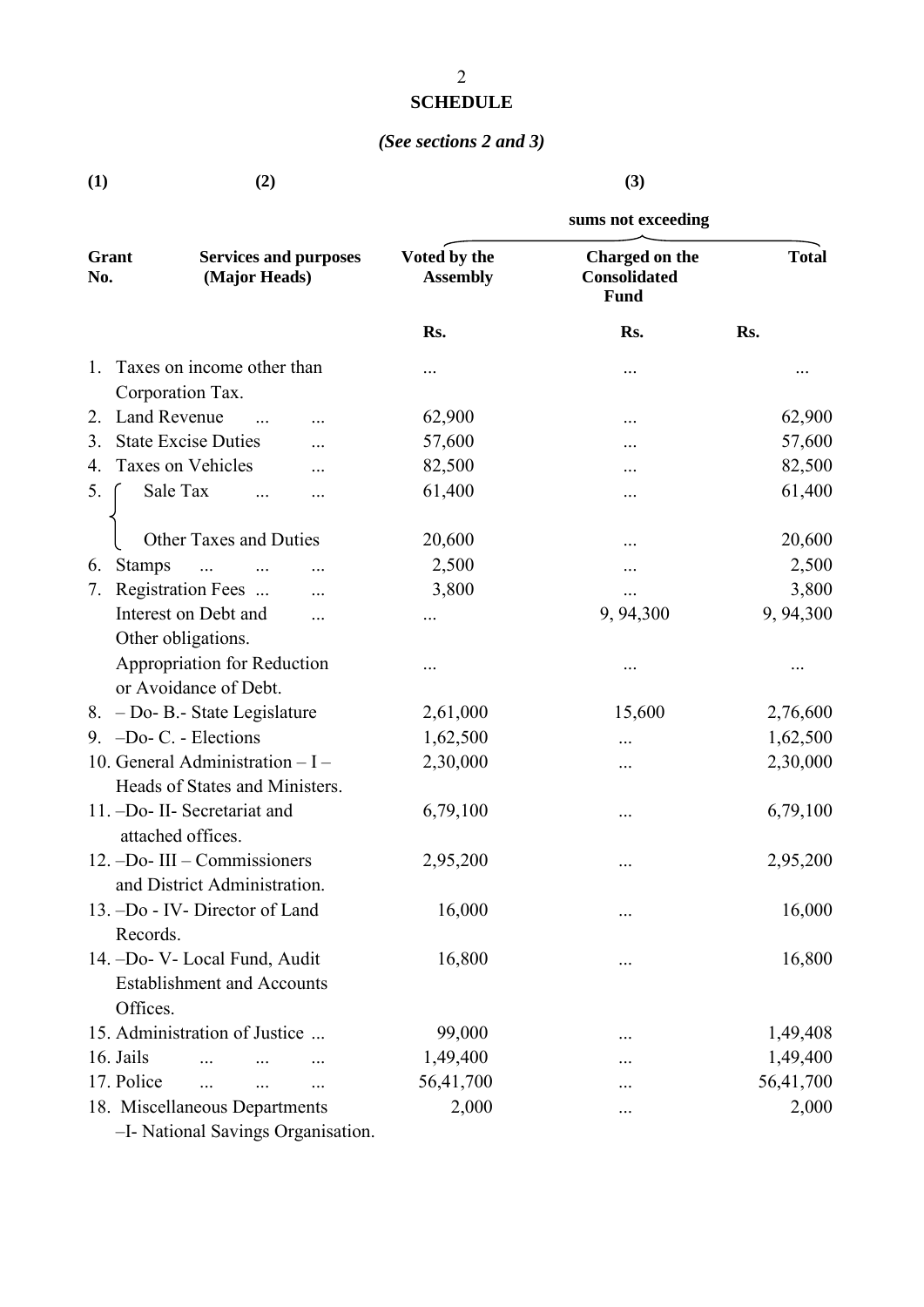| (1) | (2) | (3) |
|-----|-----|-----|

|                                 |                                               | sums not exceeding              |                                               |              |  |
|---------------------------------|-----------------------------------------------|---------------------------------|-----------------------------------------------|--------------|--|
| Grant<br>No.                    | <b>Services and purposes</b><br>(Major Heads) | Voted by the<br><b>Assembly</b> | Charged on the<br><b>Consolidated</b><br>Fund | <b>Total</b> |  |
|                                 |                                               | Rs.                             | Rs.                                           | Rs.          |  |
| -ions.                          | 19. – Do - II – Trade Commiss-                |                                 |                                               |              |  |
|                                 | 20. -Do $-$ III $-$ Weights and Measures      | 1, 43, 800                      |                                               |              |  |
|                                 | $21. -Do - IV - Municipal$<br>Administration  |                                 |                                               |              |  |
| Department                      | 22. -Do – IV – Civil Supplies                 | 1,70,900                        |                                               | 1,70,900     |  |
|                                 | 23. Scientific Departments                    | 76,000                          |                                               |              |  |
|                                 | 24. Education (General)                       | 65,60,000                       |                                               | 65,60,000    |  |
|                                 | 25. Education (Technical)                     | 2,57,500                        |                                               | 2,57,500     |  |
| 26. Medical                     |                                               | 2,88,400                        |                                               | 2,88,400     |  |
| Health                          | 27. Public Health $-I$ – Public               | 12,52, 900                      |                                               | 12,52,900    |  |
|                                 | 28. -Do- II- Public Health                    | 24, 90,000                      |                                               | 24, 90,000   |  |
| Engineering.<br>29. Agriculture | $\cdots$<br>$\cdots$                          | 18, 41, 200                     | $\ddotsc$                                     | 18,41,200    |  |
|                                 | $30. -Do- II-Fisheries$<br>                   | 56,200                          |                                               | 56,200       |  |
|                                 | 31. Rural Development<br>                     | 1,85,000                        |                                               | 1,85,000     |  |
|                                 | 32. Animal Husbandary<br>                     | 9,45,900                        |                                               | 9,45,900     |  |
| 33. Co-operation                |                                               | 4,44,500                        |                                               | 4,44,500     |  |
| and Weaving                     | 34. Industries $-I$ – Sericulture             | 5,14,900                        |                                               | 5,14,900     |  |
|                                 | 35. – Do- II Cottage Industries               | 6,24,600                        |                                               | 6,24,600     |  |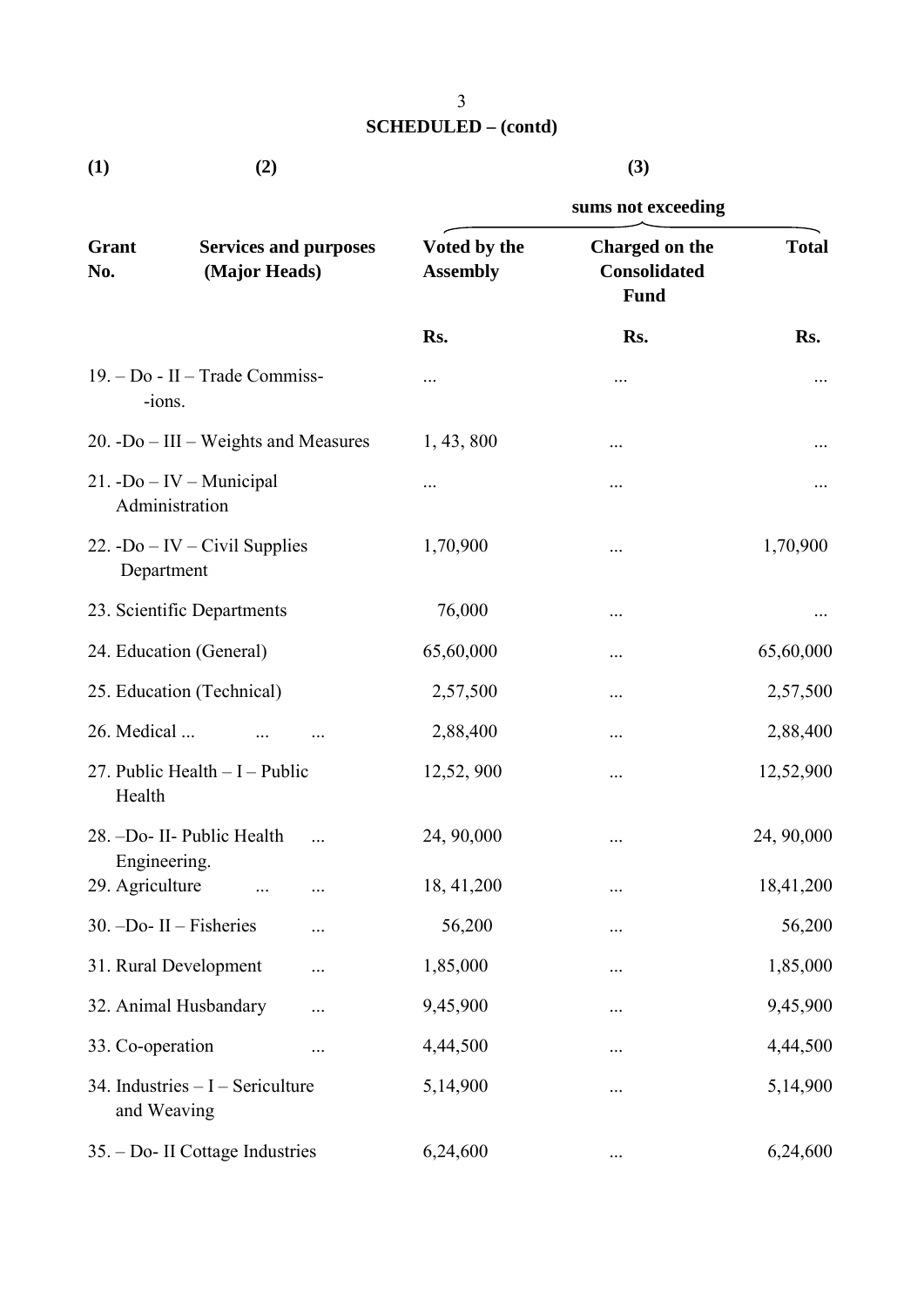| $\bf(1)$ | (2) | (3) |
|----------|-----|-----|
|          |     |     |

|                |                                                                                         | sums not exceeding              |                                                      |              |  |
|----------------|-----------------------------------------------------------------------------------------|---------------------------------|------------------------------------------------------|--------------|--|
| Grant<br>No.   | <b>Services and purposes</b><br>(Major Heads)                                           | Voted by the<br><b>Assembly</b> | Charged on the<br><b>Consolidated</b><br><b>Fund</b> | <b>Total</b> |  |
|                |                                                                                         | Rs.                             | Rs.                                                  | Rs.          |  |
|                | $36. - Do$ - III – Major Industries                                                     | 92,500                          |                                                      | 92,500       |  |
| Service.       | 37. I – Community Development<br>Project, National Extension                            | 33, 11,000                      |                                                      | 33, 11,000   |  |
|                | 38. II – Local Development<br>Works.                                                    |                                 |                                                      |              |  |
| Labour.        | 39. Labour & Employment - I -                                                           | 26,000                          | $\cdots$                                             | 26,000       |  |
|                | $40. -Do- II-Factories$<br>                                                             | 12,000                          | $\cdots$                                             | 12,000       |  |
| Boilers.       | 41. -Do- III - Inspector of Steam                                                       | 5,000                           |                                                      | 5,000        |  |
| Training.      | $42. -Do-IV-Employment$ and<br>Miscellaneous, Social and<br>Development Organisation--- | 1,48,700                        |                                                      | 1,48,700     |  |
| of Statistics. | 43. -Do- Statistics -I-Directorate                                                      | 1,70,900                        |                                                      | 1,70,900     |  |
|                | $44. - Do- Statistics - II - Vital$<br>Statistics, Raingauges, etc.                     |                                 | $\ddotsc$                                            |              |  |
|                | 45. -Do- Other Miscelleaneous<br>Organisations-III-Plan-<br>-ning Organisation.         | 30,200                          | $\ddotsc$                                            | 30,200       |  |
|                | 46. -Do- IV-Directorate of Adver<br>-tising and Visual Publicity.                       | 1,49,000                        |                                                      | 1,49,000     |  |
| of Housing.    | 47. -Do- Other Miscelleaneous<br>Organisation $-V$ – Directorate                        |                                 | $\ddotsc$                                            |              |  |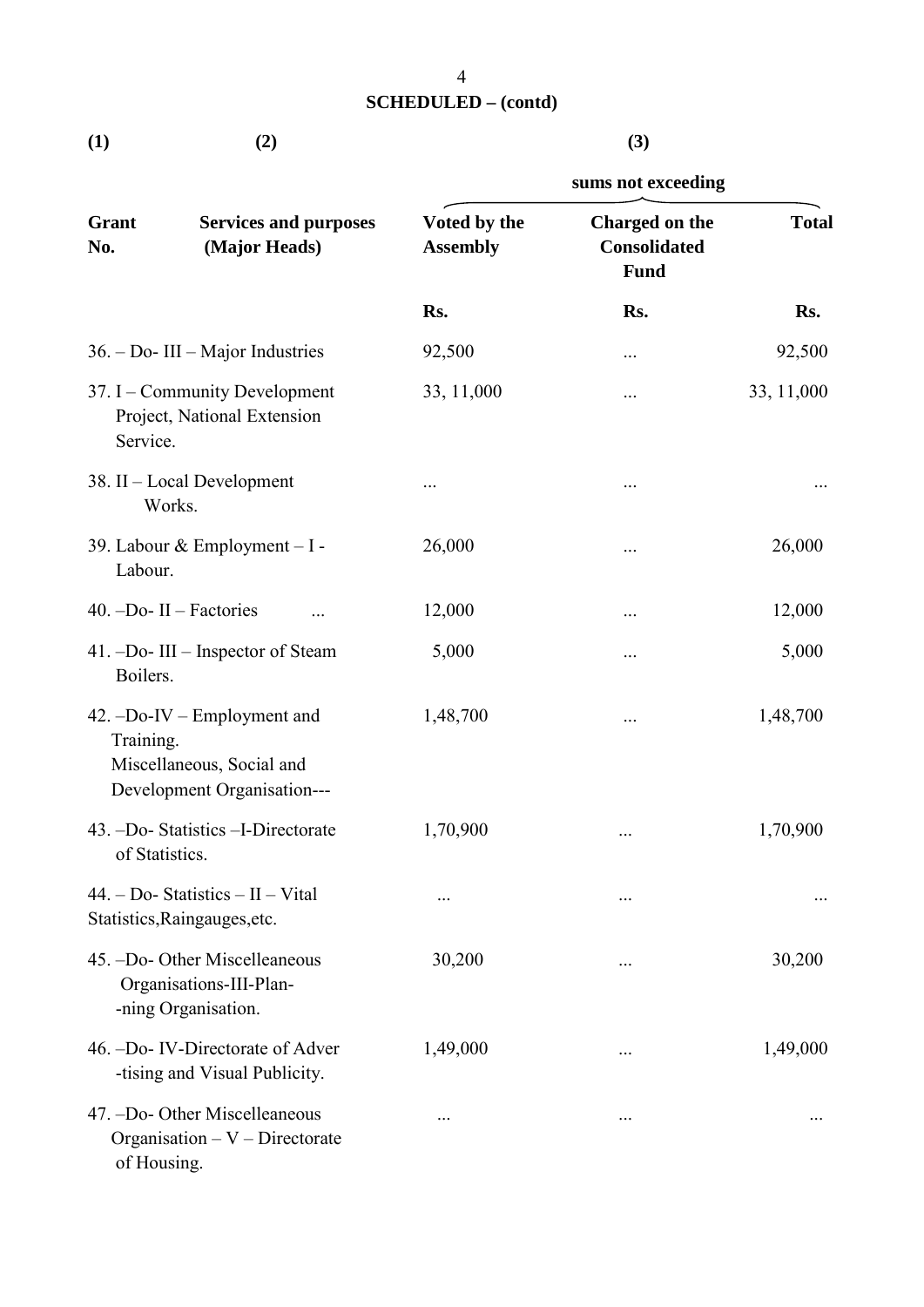| $\bf(1)$ | (2) | (3) |
|----------|-----|-----|
|          |     |     |

|                                                                                    |                                                                                                   | sums not exceeding              |                                                      |              |  |  |
|------------------------------------------------------------------------------------|---------------------------------------------------------------------------------------------------|---------------------------------|------------------------------------------------------|--------------|--|--|
| Grant<br>No.                                                                       | <b>Services and purposes</b><br>(Major Heads)                                                     | Voted by the<br><b>Assembly</b> | Charged on the<br><b>Consolidated</b><br><b>Fund</b> | <b>Total</b> |  |  |
|                                                                                    |                                                                                                   | Rs.                             | Rs.                                                  | Rs.          |  |  |
|                                                                                    | 48. Labour- Other Miscelleneous<br>$-IV$ – Directorate of<br>Social Welfare.                      | 26, 38, 500                     | .                                                    | 26, 38, 500  |  |  |
|                                                                                    | $49. -Do - Other Miscellaneous$<br>Organisations - VII -Soldiers'<br>Sailors' and Airmen's Board. | 16,000                          |                                                      | 16,000       |  |  |
|                                                                                    | 50. -Do-VIII - Town and Country<br>Planning Organisation.                                         | 3, 40,000                       |                                                      | 3, 40,000    |  |  |
| -tion.                                                                             | 51. -Do- IX - Tourist. Organisa-                                                                  | 2, 82, 200                      |                                                      | 2, 82, 200   |  |  |
| 52. $-$ Do-X – Preservation and<br><b>Translation of Ancient Manu-</b><br>-script. |                                                                                                   | 5,000                           |                                                      | 5,000        |  |  |
| 53. -Do- Other – Miscellaneous Organ<br>$-$ isation $- XI - P$ ooled Transport.    |                                                                                                   | 62,600                          | $\cdots$                                             | 62,600       |  |  |
| 54. Do- XII – Dairy Development.                                                   |                                                                                                   | 7, 28, 700                      |                                                      | 7, 28, 700   |  |  |
| 55. Irrigation, N.E.D. Works<br>and $100 - C.O.$ on N.E.D etc.                     |                                                                                                   | 1,50,000                        |                                                      | 62,600       |  |  |
|                                                                                    | 55 A Electricity Schemes                                                                          |                                 |                                                      |              |  |  |
| 56. Public Works, etc.                                                             |                                                                                                   | 92, 85,000                      |                                                      | 92, 85,000   |  |  |
| 57.Do-Establishment Tools and<br>Plant.                                            |                                                                                                   | 19,00,000                       |                                                      | 92,85,000    |  |  |
| -port.                                                                             | 57 A Road and Water Transport<br>Schemes - A- Road Trans-                                         | 1,00,000                        |                                                      | 1,00,000     |  |  |
| 58. Famine Relief                                                                  |                                                                                                   | 1,20,000                        | $\cdots$                                             | 1,20,000     |  |  |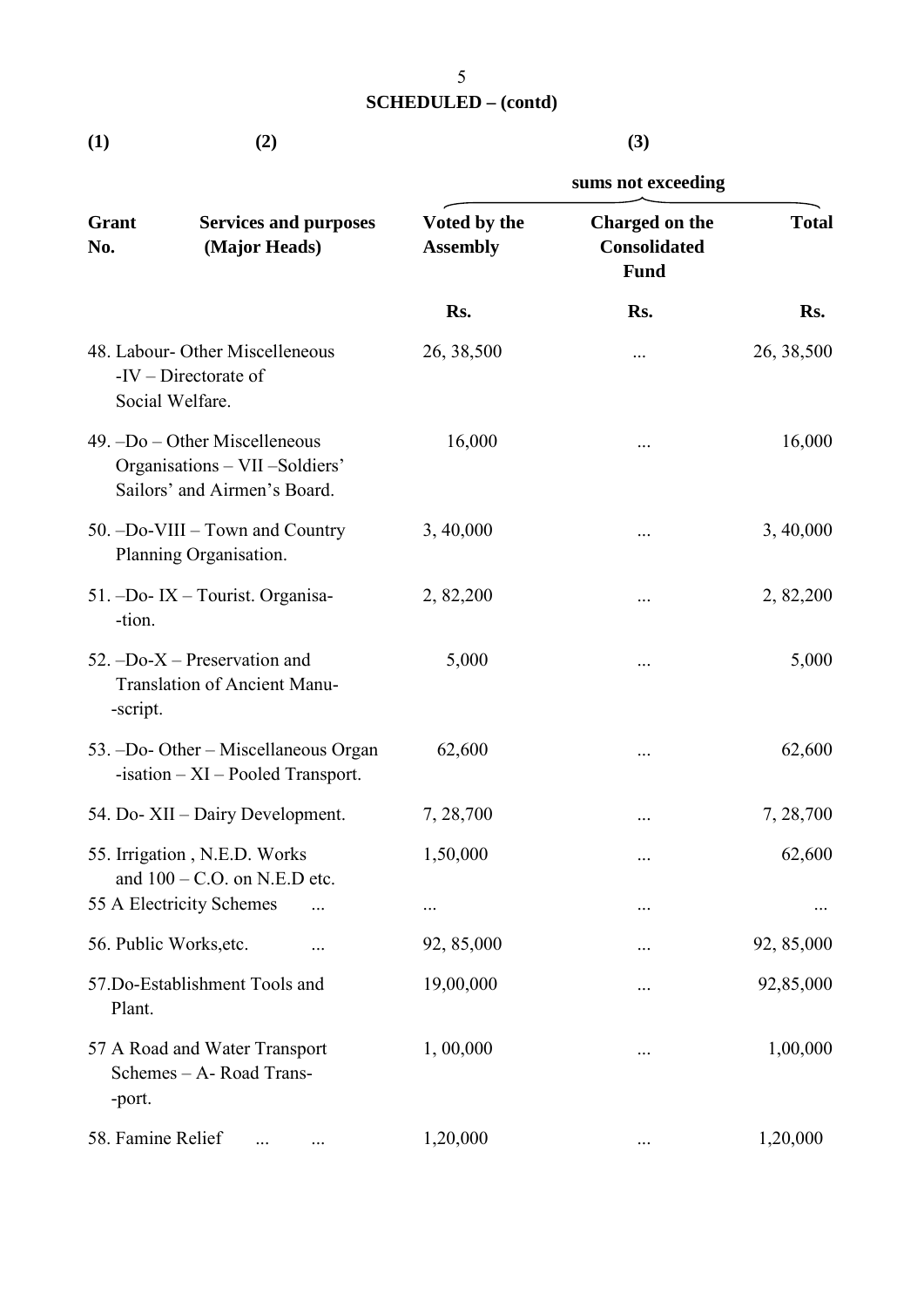**(1) (2) (3)**

|                                                     |                                                                           | sums not exceeding              |                                                      |              |  |  |
|-----------------------------------------------------|---------------------------------------------------------------------------|---------------------------------|------------------------------------------------------|--------------|--|--|
| Grant<br>No.                                        | <b>Services and purposes</b><br>(Major Heads)                             | Voted by the<br><b>Assembly</b> | Charged on the<br><b>Consolidated</b><br><b>Fund</b> | <b>Total</b> |  |  |
|                                                     |                                                                           | Rs.                             | Rs.                                                  | Rs.          |  |  |
|                                                     | Pension and other Retirement<br>Benefits.                                 |                                 |                                                      |              |  |  |
|                                                     | <b>Territorial and Political</b><br>Pensions.                             |                                 | $\cdots$                                             |              |  |  |
| 59                                                  | Payment of Commuted value<br>of Pensions.                                 |                                 | $\cdots$                                             |              |  |  |
|                                                     | Payment to Retrenched<br>Personnel.                                       |                                 |                                                      |              |  |  |
|                                                     | 60. Stationary and Printing                                               | 3,73,100                        | $\cdots$                                             | 3,73,100     |  |  |
| 61. Forest                                          |                                                                           | 1,90,500                        |                                                      |              |  |  |
|                                                     | 62. -Do- II- Soil Conservation.                                           | 8,71,600                        |                                                      |              |  |  |
| Deterus, etc.                                       | 63. Miscellaneous $-I$ – Expenditure<br>on account of State Prisoners and | 59,300                          |                                                      |              |  |  |
| Purposes, etc.                                      | 64. II- Donations for Charitable                                          | 57,100                          |                                                      |              |  |  |
| 65. Do-III- Grants-in-aid, Contri-<br>butions, etc. |                                                                           | 15,000                          | $\cdots$                                             |              |  |  |
| Concession.                                         | 66. Do- IV- Expenditure on Issue<br>of Free Ration and Rice               | 9,53,800                        |                                                      |              |  |  |
|                                                     | $67. -Do- IV- Expenditure on$<br>Displaced Persons.                       | 1,00,000                        | $\cdots$                                             |              |  |  |
| -rship.                                             | 68. . -Do- V- Advanced Tech-<br>-nical Training and Schola-               |                                 | $\cdots$                                             |              |  |  |
|                                                     | 69. -Do- VII- Miscellaneous and<br>Unforeseen Charges.                    |                                 | $\ddotsc$                                            |              |  |  |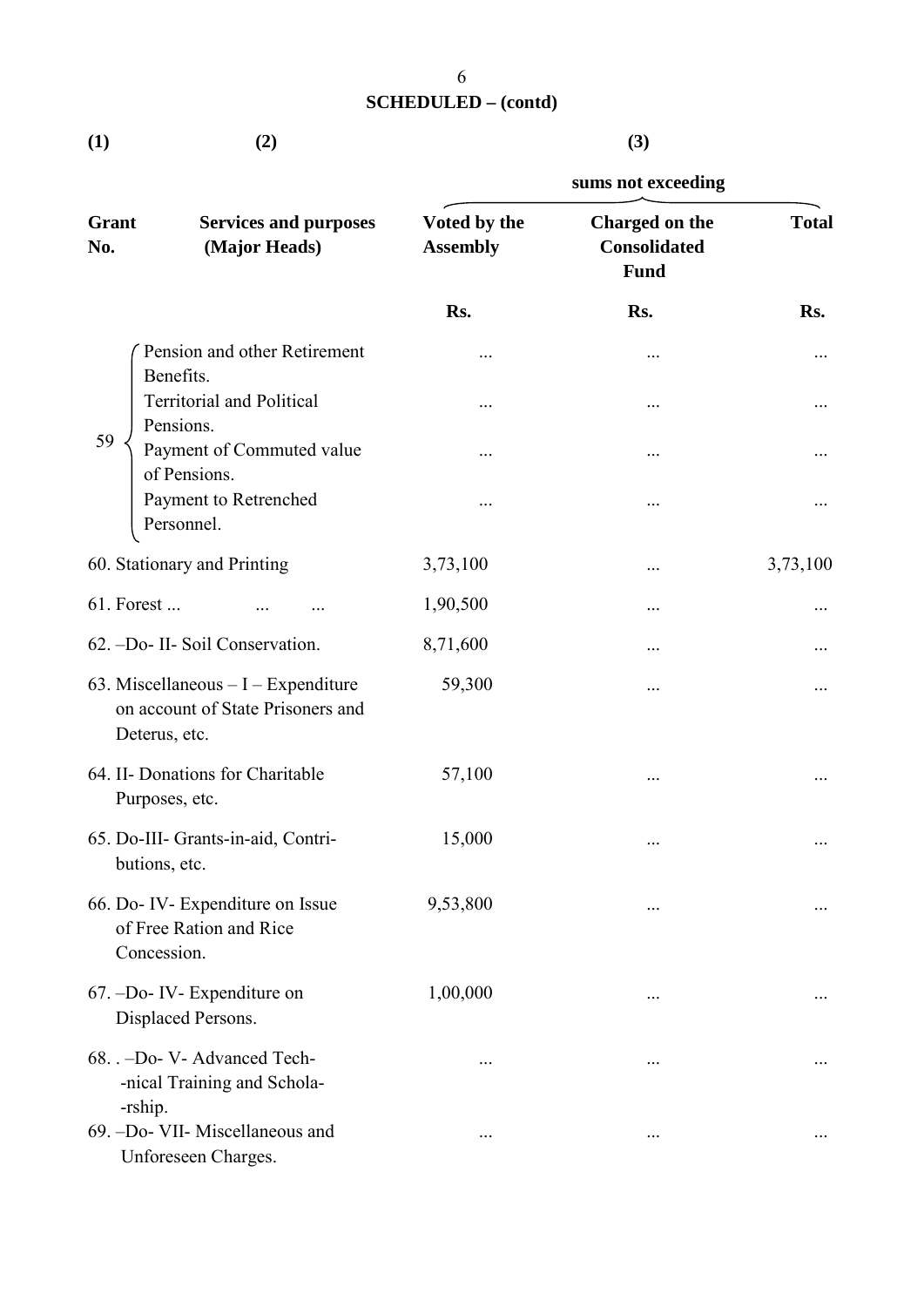| $\bf(1)$ | (2) | (3) |
|----------|-----|-----|

|                                                                    |                                                                                                    | sums not exceeding              |                                                      |              |  |  |
|--------------------------------------------------------------------|----------------------------------------------------------------------------------------------------|---------------------------------|------------------------------------------------------|--------------|--|--|
| Grant<br>No.                                                       | <b>Services and purposes</b><br>(Major Heads)                                                      | Voted by the<br><b>Assembly</b> | Charged on the<br><b>Consolidated</b><br><b>Fund</b> | <b>Total</b> |  |  |
|                                                                    |                                                                                                    | Rs.                             | Rs.                                                  | Rs.          |  |  |
|                                                                    | 70. -Do- VIII-Civil Defence                                                                        | 1,13,800                        |                                                      | 1,13,800     |  |  |
|                                                                    | 71. Other Miscellaneous Compensa-<br>-tion and Assignment.                                         |                                 |                                                      |              |  |  |
|                                                                    | 72. Extraordinary Charges                                                                          | 100                             |                                                      | 100          |  |  |
|                                                                    | 73. Pre-partition Payments<br>$\cdots$                                                             |                                 |                                                      |              |  |  |
|                                                                    | 74. Payment of Compensation to Land<br>Holders, etc., on the abolition of the<br>Zamindary System. |                                 |                                                      |              |  |  |
|                                                                    | 75. Do-I – Investment in other Comm-<br>-ercial and Industrial undertakings.                       |                                 |                                                      |              |  |  |
| Societies.                                                         | 76. Do-II- Investment in Co-operative                                                              | 5,75,000                        |                                                      | 5,75,000     |  |  |
| undertakings.                                                      | 77. Do-III - Other Miscellaneous                                                                   | 23,000                          |                                                      | 23,000       |  |  |
| 78. Capital Outlay on Public Works<br>outside the Revenue Account. |                                                                                                    | 92,00,000                       |                                                      | 92,00,000    |  |  |
|                                                                    | 79. Capital Outlay on other Works.                                                                 |                                 |                                                      |              |  |  |
|                                                                    | 80. A Capital Outlay on Roads and<br>Water Transport Schemes - A -<br>Road Transport.              | 3,25,000                        |                                                      | 3,25,000     |  |  |
| 80. Capital Outlay on Schemes of<br>Government Trading.            |                                                                                                    | 3,50,000                        |                                                      | 3,50,000     |  |  |
| Fund.                                                              | 81. Appropriation to Contingency                                                                   | 50, 00,000                      |                                                      | 50, 00,000   |  |  |
|                                                                    | $O - Public$ Debt<br>Loans and Advances by State<br>Government -                                   |                                 | 51,30,300                                            | 51,30,300    |  |  |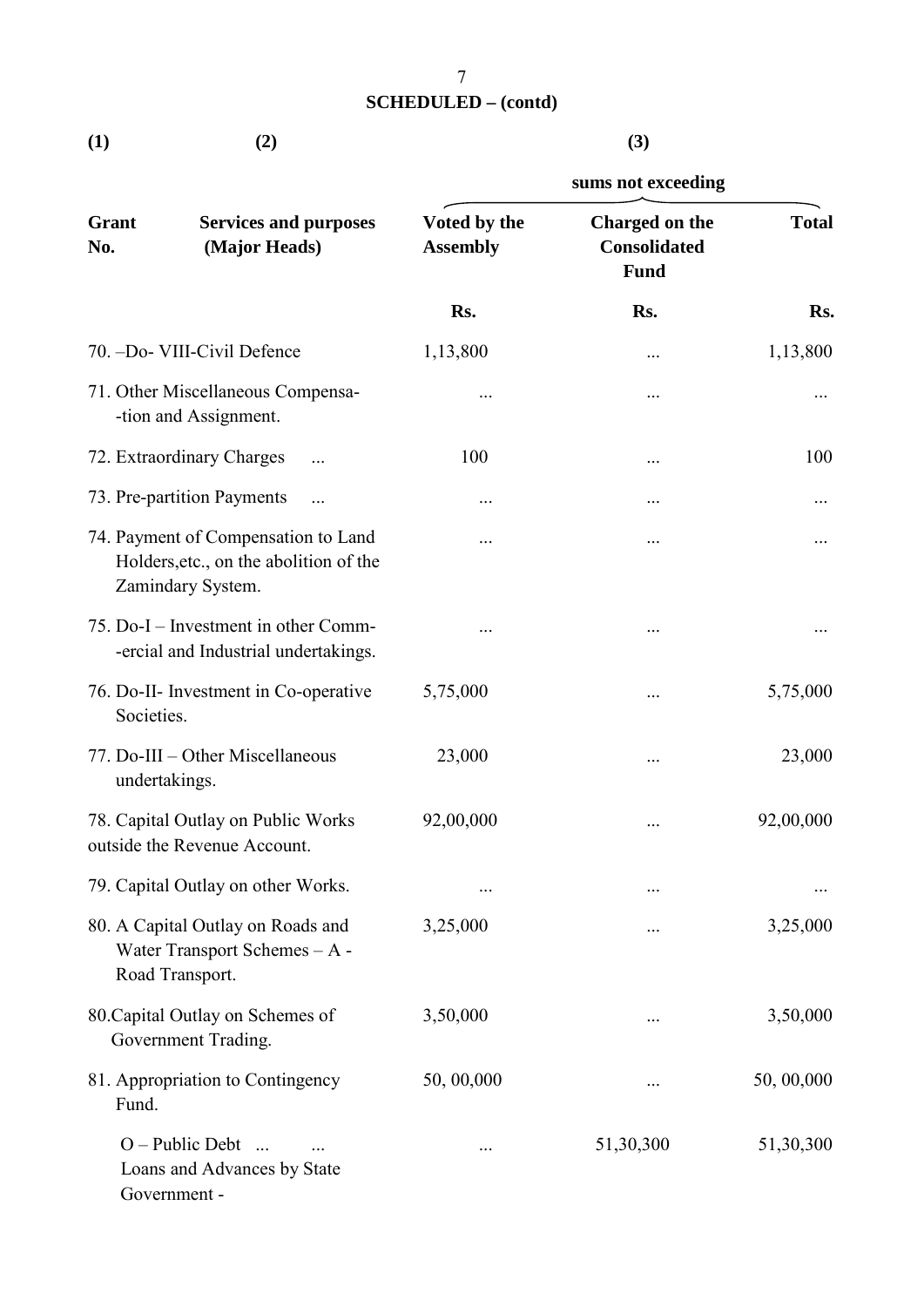**(1) (2) (3)**

|                                      |                                                                 | sums not exceeding              |                                                      |              |  |  |
|--------------------------------------|-----------------------------------------------------------------|---------------------------------|------------------------------------------------------|--------------|--|--|
| Grant<br>No.                         | <b>Services and purposes</b><br>(Major Heads)                   | Voted by the<br><b>Assembly</b> | Charged on the<br><b>Consolidated</b><br><b>Fund</b> | <b>Total</b> |  |  |
|                                      |                                                                 | Rs.                             | Rs.                                                  | Rs.          |  |  |
|                                      | 82. I-Loans to Municipal Corpo-<br>-ration and Muinicipalities. |                                 | $\cdots$                                             |              |  |  |
|                                      | 83. II - Agricultural Loans<br>$\ddots$                         | 17,000                          | $\cdots$                                             | 17,000       |  |  |
|                                      | 84. III – Loans to Autonomous<br>District Council.              |                                 | $\cdots$                                             |              |  |  |
| Project.                             | 85. IV – Loans under Community                                  |                                 | $\ddotsc$                                            |              |  |  |
| Societies.                           | 86. V – Loans Co-operative                                      | 1,01,500                        |                                                      | 1,01,500     |  |  |
|                                      | 87. VI - Industrial Loan                                        |                                 | $\cdots$                                             |              |  |  |
|                                      | 88. VIII – Loans to displaced Persons                           | 1,500                           |                                                      | 1,500        |  |  |
|                                      | 89. VIII - Educational Loans                                    |                                 |                                                      |              |  |  |
|                                      | 90. IX - Tea Garden Land Utilisa-<br>-tion Loans, etc,.         |                                 | $\cdots$                                             |              |  |  |
|                                      | 91. $X$ – Housing Loans                                         | 75,000                          |                                                      | 75,000       |  |  |
| 92. $XI$ – Loans to major Industries |                                                                 |                                 |                                                      |              |  |  |
|                                      | 93. XII - Loans to Electricity Board                            | $\cdots$                        |                                                      |              |  |  |
| Servants, etc.                       | 94. XIII - Advances to Government                               | 1,82,500                        |                                                      | 1,82,500     |  |  |
| Institutions.                        | 95. XIV – Loans to Panchayati Raj                               |                                 | $\cdots$                                             |              |  |  |
|                                      | 96. XV - Loans for development of<br>Live-stock Industries.     |                                 |                                                      |              |  |  |
| Advances.                            | 97. XVI – Miscellaneous Loans and                               | 2,000                           | $\cdots$                                             | 2,000        |  |  |
|                                      | <b>Total</b><br>$\ddotsc$<br>                                   | 6, 58, 55, 900                  | 61, 40, 200                                          | 7,19,96,100  |  |  |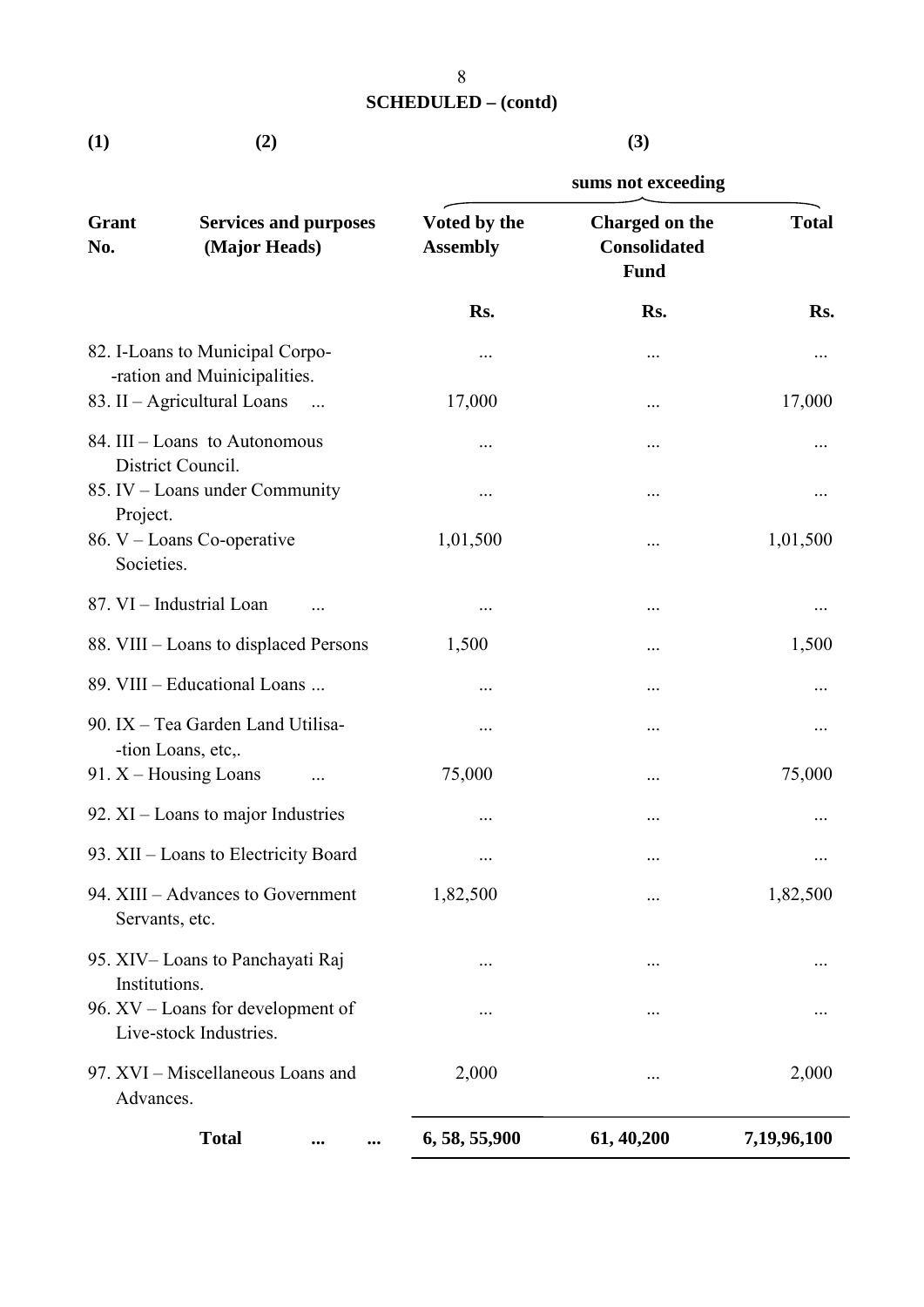#### **MEGHALAYA ACT 2 OF 1972**

## THE LEGISLATIVE ASSEMBLY OF MEGHALAYA (SPEAKER AND DEPUTY SPEAKER SALARIES AND ALLOWANCES) ACT, 1972

(As passed by the Assembly)

## **(Received the assent of the Government on the 21st April, 1972)**

(Published in the Gazette of Meghalaya, Extraordinary, dated 24th April, 1972)

#### **An**

#### **Act**

## **to fix the salaries and all allowances and allowances of the Speaker and Deputy Speaker of the Legislature Assembly of Meghalaya**

Be it enacted by the Legislature of Meghalaya in the Twenty-third Year of the Republic of India as follows:-

| Short title and<br>commencement                                                 | 1. (1) This Act may be called the Legislative Assembly of Meghalaya.<br>Deputy S peaker S alaries and<br>(Speaker and<br>Allowances)<br>Act, 1972                                                                                                                                                                                                                       |
|---------------------------------------------------------------------------------|-------------------------------------------------------------------------------------------------------------------------------------------------------------------------------------------------------------------------------------------------------------------------------------------------------------------------------------------------------------------------|
|                                                                                 | (2) It shall be deemed to have come into force on the $21st$ of<br>January, 1972.                                                                                                                                                                                                                                                                                       |
| Salary of Speaker and<br>Deputy Speaker                                         | 2. There shall be paid to the Speaker of the Legislative Assembly of<br>Meghalaya a salary of rupees one thousand two hundred and fifty<br>per m ensem and the D eputy S peaker a s alary of r upees ei ght<br>hundred and fifty per mensem throughout their term of office.                                                                                            |
| Residential<br>accommodation for<br><b>Speaker and Deputy</b><br><b>Speaker</b> | 3. (1) T he S peaker and t he D eputy S peaker s hall e ach b e e ntitled<br>without payment of rent to the use of a free-furnished residence in<br>Shillong, and also at any other place which the Government may for<br>the purpose of this Act declare to be the headquarters of Government<br>for the time being, for so long as such declaration remains in force. |
|                                                                                 | (2) Such residence shall be maintained at the public expense<br>which shall not exceed the amount prescribed by rules.                                                                                                                                                                                                                                                  |
|                                                                                 | <b>Explanation:</b> -For the purpose of this section "maintenance"<br>in relation to a residence shall include in the payment of local rates<br>and taxes and the provision of electricity and water.                                                                                                                                                                   |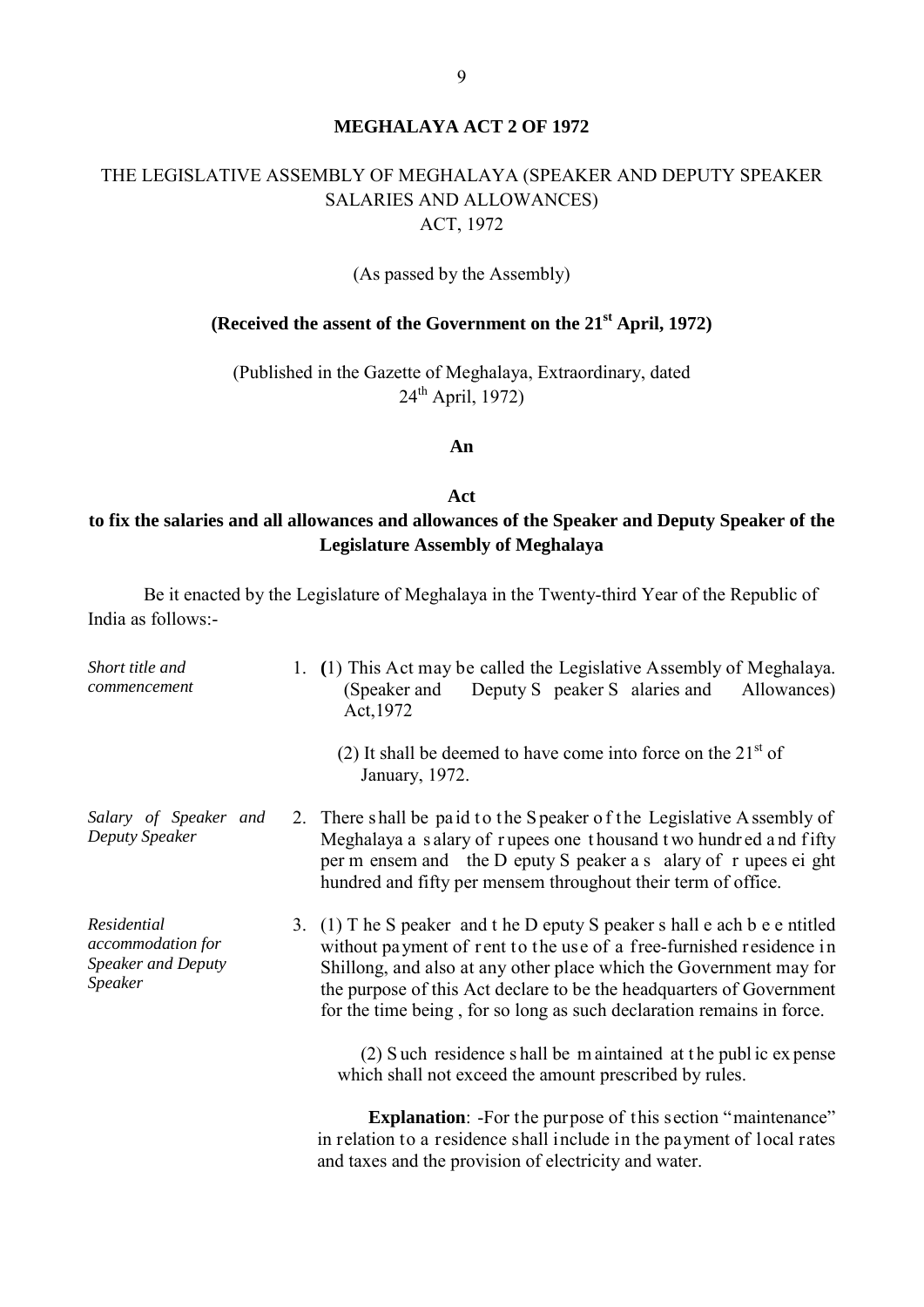*Allowance in lieu of residence in certain cases.*

*Conveyance for the Speaker and Deputy Speaker* 

*Prohibition against practising any profession or drawing salary as member during tenure of office as Speaker or Deputy Speaker*

*Use of residence and conveyance on relinquishing office.*

*Travelling and Daily* 

*Medical treatment and benefits*

- 4. Where t he S peaker or t he D eputy, as t he cas e may b e, does not occupy a ny s uch r esidence pr ovided b y t he Government a s i s referred to in section 3, a house rent allowance at the rate of rupees hundred and fifty per mensem in the case of the Speaker and at the rate of rupees three hundred and fifty per mensem in the case of the mensem i n t he c ase o f t he D eputy S peaker and s uch s ervices allowance s as m ay be prescribed b y r ules s hall be pa id in lieu of such residence.
- 5. The Government may provide for the use of the Speaker and the Deputy Speaker respectively a suitable conveyance:

 Provided that, if the Speaker or Deputy Speaker maintains his own car s uch S peaker or D eputy S peaker shall be e ntitled to a conveyance allowance of rupees three hundred per mensem.

- 6. Neither the Speaker nor the Deputy Speaker shall during his term of his office as such –
- (i) practise an y pr ofession or enga ge hi mself i n an y t rade or undertake for r emuneration a ny e mployment other t han hi s duties as Speaker or Deputy Speaker, or
- (ii) be e ntitled to any s alary o r al lowance as a m ember of t he Legislative Assembly of Meghalaya.
- 7. The Speaker and the Deputy Speaker shall continue to be entitled to the pr ivilege of t he use of t he free-furnished residence and Government conveyance period not exceeding one month subject to conditions prescribed by rules.
- *Travelling and Daily* 8. The Speaker and the Deputy Speaker shall be entitled, while touring *Allowance*. on publ ic bus iness, to travelling a nd subject t o s uch c onditions a s may be prescribed by rules.
	- 9. The S peaker and t he D eputy S peaker a nd t he members, of t heir family shall be entitled to such medical treatment and benefit as may be laid down by rules to be made by the Government.

Explanation. - (1) For the purpose of this section the expression "the members of their family" shall mean and include such members as may be prescribed by rules.

 (2) Those who are entitled to free medical at enhance and treatment m ay t ake the same from any r egistered physician of their choi ce – Allopathic, A yurvedic, Unani or Homoeopathic a nd medical bills on prescription of such physicians are reimbursable.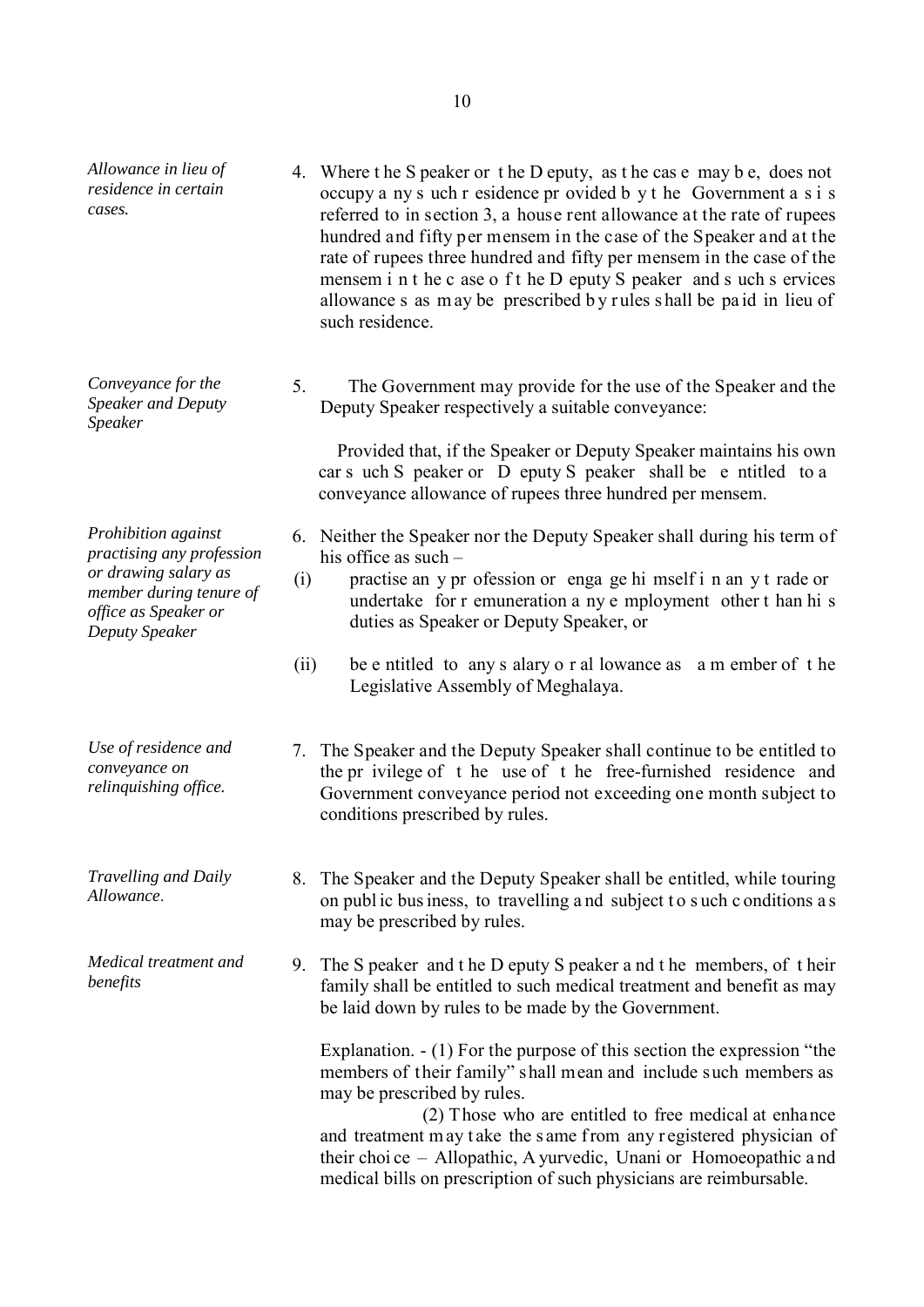| Power to make rules | 10. The Government may, by notification, make rules to carry out the<br>purposes of this Act, and in particular, such rules may prescribe –                                                                                            |
|---------------------|----------------------------------------------------------------------------------------------------------------------------------------------------------------------------------------------------------------------------------------|
|                     | (a) the conditions subject to which the Speaker or Deputy Speaker,<br>as the case may be, on ceasing to hold of fice as such shall be<br>entitled t o t he us e of t he f ree-furnished r esidence a nd t he<br>Government conveyance; |
|                     | (b) the pe riod during w hich, a nd t he c onditions s ubject to w hich<br>daily al lowances m ay be dr awn and the ci roumstances unde r<br>which such allowances may be withheld;                                                    |
|                     | (c) the conditions under which and the journeys for which travelling<br>allowance shall be admissible;                                                                                                                                 |
|                     | (d) the facilities for medical attendance and treatment which may be<br>provided for the Speaker and the Deputy Speaker and members<br>of their families.                                                                              |
| Repeal of Meghalaya | 11. The Legislative Assembly of the State of Meghalaya (Speaker and                                                                                                                                                                    |

*State Ordinances 3 of 1972* 

Deputy Speaker Salaries and Allowances) Ordinance, 1972 is hereby repealed.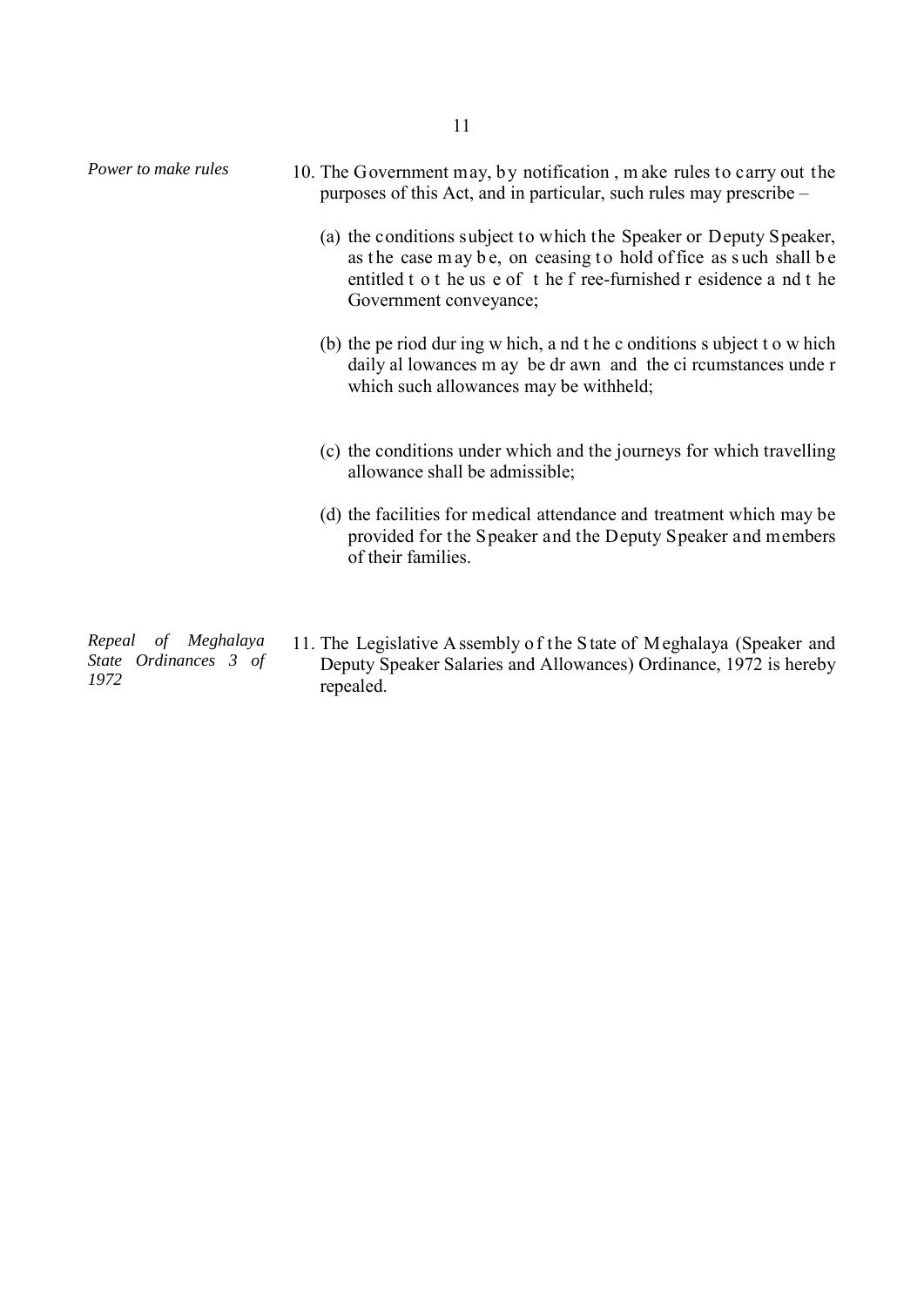#### **MEGHALAYA ACT 3 OF 1972**

## THE PREVENTION OF DISQUALIFICATION (MEMBERS OF THE LEGISLATIVE ASSEMBLY OF MEGHALAYA) ACT, 1972

(As passed by the Assembly)

## **(Received the assent of the Governor on the 23rd April, 1972)**

(Published in the Gazette of Meghalaya, Extraordinary, dated  $24<sup>th</sup>$  April, 1972)

**An** 

#### **Act**

#### **to declare certain offices of profit not to disqualify their holders for being chosen as , and for being, members of the Legislative Assembly of Meghalaya.**

Be it enacted by the Legislature of Meghalaya in the Twenty-third Year of the Republic of India as follows:-

| Short title and<br>commencement.                         | 1. (1) T his A ct m ay be called t he P revention of D isqualification<br>(Members of the Legislative Assembly of Meghalaya) Act, 1972.                                                                                                                                                                                        |
|----------------------------------------------------------|--------------------------------------------------------------------------------------------------------------------------------------------------------------------------------------------------------------------------------------------------------------------------------------------------------------------------------|
|                                                          | (2) It shall be deemed to have come into force on the 21 $^{\rm st}$ day of<br>January, 1972.                                                                                                                                                                                                                                  |
| Removal of<br>disqualification in<br>certain cases       | 2. A person shall not be disqualified or shall not be deemed ever to<br>have be en di squalified f or be ing, a m ember of t he Legislative<br>Assembly of Meghalaya by reason of the fact that he holds any of<br>the offices specified in the Schedule in so far as it is an office of<br>profit under the State Government. |
| Repeal of Meghalaya<br>State Ordinances and 5<br>or 1972 | 3. The P revention of D isqualification (Members of the Legislative<br>Assembly of the S tate of M eghalaya) O rdinance, 1972 a nd t he<br>Prevention of D isqualification (Members of the Legislative<br>Assembly of the State of Meghalaya) Ordinance, 1972 a re hereby<br>repealed.                                         |

#### **THE SCHEDULE**

(*See* Section 2)

- 1. Any office he ld b y a Minister, Minister of S tate, Deputy Minister or P arliamentary Secretary for Meghalaya.
- 2. The of fice of t he M inister of S tate or t he D eputy M inister t o t he G overnment of Meghalaya.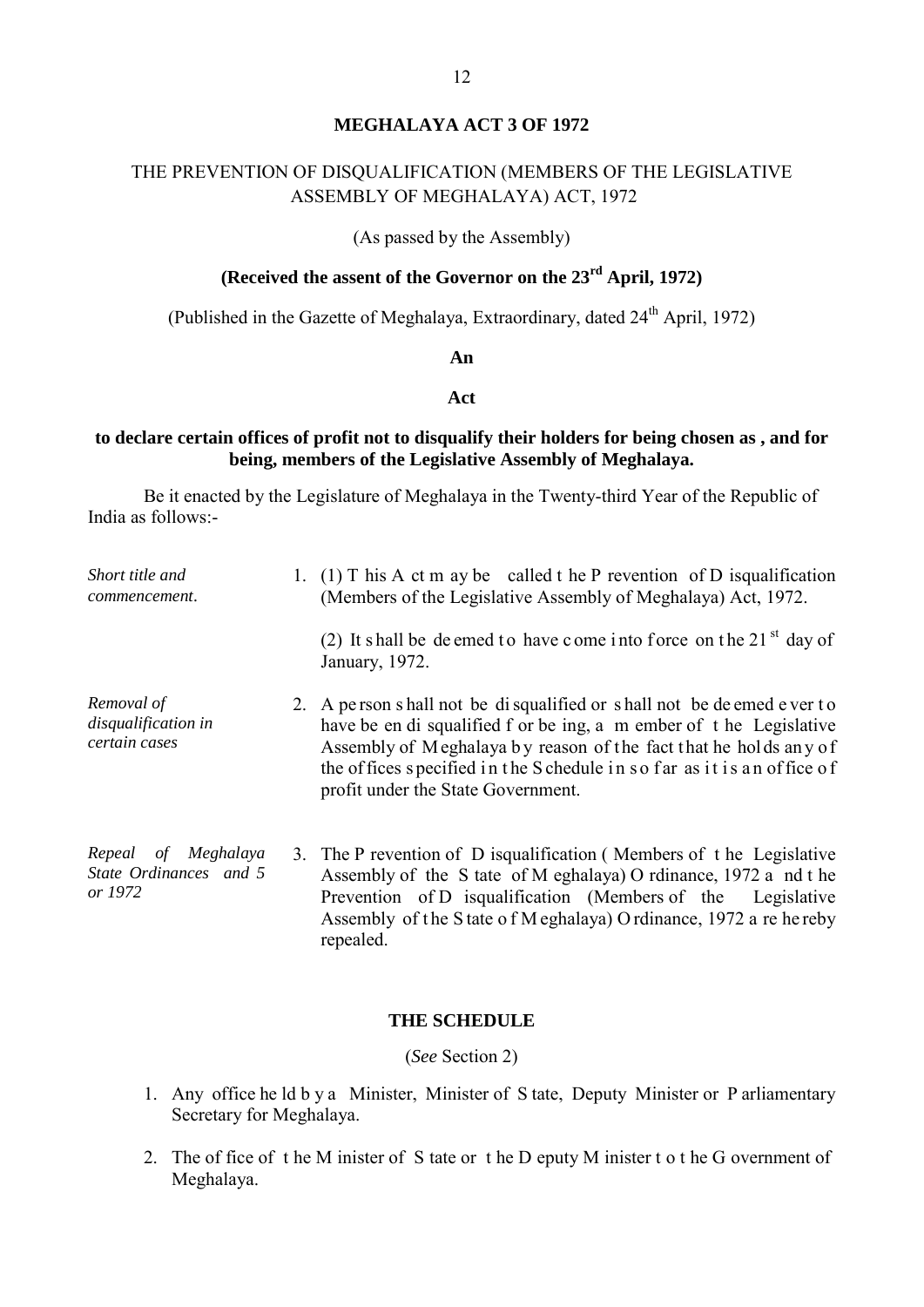- 3. The office of the Parliamentary Secretary to the Government of Meghalaya.
- 4. The office of the Government Pleader or Public Prosecutor.
- 5. The office of the part-time. Professor, Lecturer, Instructor or Teacher in Government Educational Institutions.
- 6. Medical practitioner rendering part-time service to Government.
- 7. The of fice of t he Chairman, Vice-Chairman or member of a ny C ommittee, B oard or authority appointed by the Government of India or Government of any State specified in the First Schedule to the Constitution of India.

**Explanation:- 1** "Committee" means any Committee, Commission, Council or any other body of one or more persons, whether statutory or not, set up b y the Government of India or the Government of any State.

**Explanation:- 2** "Board or Authority" means any corporation, company, society or any other body of one or more persons whether incorporated or not, established, registered or formed by or under any Central law or law of any State for the time being in force or exercising powers and functions under any such law.

- 8. Any office under the Government which is not a whole time office remunerated either by salary or fee.
- 9. The of fice of t he C hairman, C hief E xecutive M ember, or ot her E xecutive M ember o r ordinary m ember of a District C ouncil i n a n autonomous D istrict or a ny m ember nominated t os uch a  $D$  istrict C ouncil b  $v$  the Governor
- 10. Any office hold in the Territorial Army or National Cadet Corps.

.

- 11. The office of the Speaker or Deputy Speaker of the Legislative Assembly of the Meghalaya.
- 12. The office of the Chairman or Vice-Chairman of the Municipal Board.
- 13. Any office in a Village Defence Party (by whatever name called) constituted by or under the authority of the State Government.
- 14. The O ffice of C hairman or M ember o f t he C ommittee of an y C ooperative S ociety (which is registered under any law for the time being in force relating to the registration of Co-operative Societies) to which appointment is made by the State Government, or the of fice of Liquidator or J oint L iquidator t o w hich a ppointment i s made b y t he Registrar of Co operative Societies or the Office of nominee of the Registrar whether appointed individually or to a board or nominees.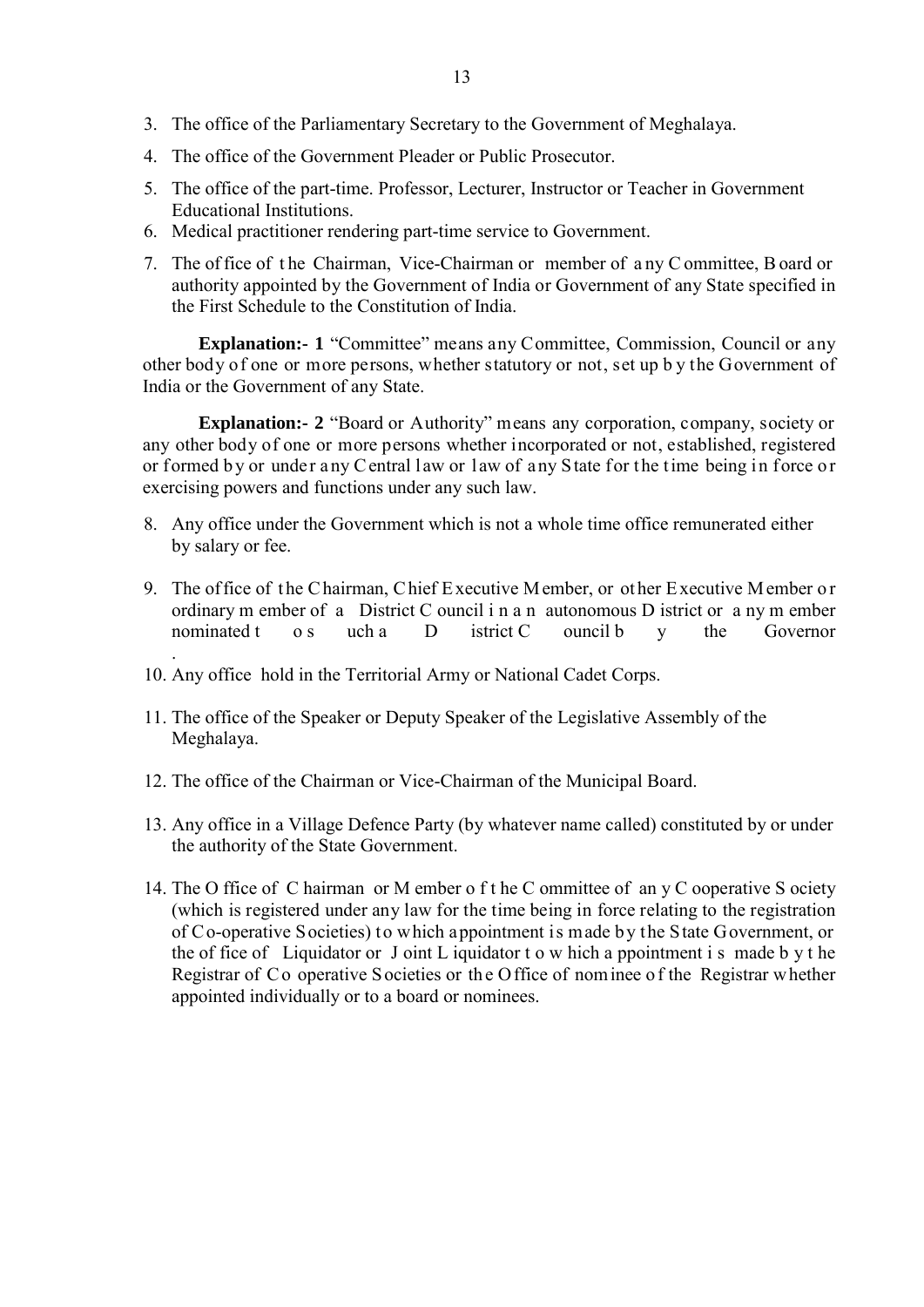#### **MEGHALAYA ACT 4 OF 1972**

#### THE MEGHALAYA (MINISTERS' SALARIES AND ALLOWANCES ACT, 1972)

(As passed by the Assembly)

## (**Received the assent of the Governor on the 23rd April, 1972**)

[Published in the *Gazette of Meghalaya*, Extraordinary, dated 24<sup>th</sup> April, 1972]

#### **An**

#### *A c t*

## **to determine the salaries and allowances of the "Chief Minister and other Ministers of Meghalaya.**

Be it enacted by the Legislature of Meghalaya in the Twenty-third Year of the Republic of India as follows:-

| Short title<br>and<br>commencement                                  | 1. (1) This Act may be called the Meghalaya (Ministers' Salaries and<br>Allowances) Act, 1972.                                                                                                                                                                                             |
|---------------------------------------------------------------------|--------------------------------------------------------------------------------------------------------------------------------------------------------------------------------------------------------------------------------------------------------------------------------------------|
|                                                                     | (2) It shall be deemed to have come into force on the 21 <sup>st</sup> day of<br>January, 1972.                                                                                                                                                                                            |
| Salaries of the Chief<br>Minister, other Ministers                  | 2. There shall be paid :-                                                                                                                                                                                                                                                                  |
| and Ministers of State                                              | (a) To t he C hief M inister a s alary of r upees on e t housand f ive<br>hundred per mensem;                                                                                                                                                                                              |
|                                                                     | (b) To every ot her M inisters a salary of rupees eight hundred and<br>fifty per mensem; and                                                                                                                                                                                               |
|                                                                     | (c) To every Minister of State a salary of rupees eight hundred and<br>fifty per mensem.                                                                                                                                                                                                   |
| Residential accommodation                                           | 3. (1) The Chief Minister, other Ministers and Ministers of State shall                                                                                                                                                                                                                    |
| of the Chief Minister, other<br>Minister and Ministers of<br>State. | be entitled without payment of rent to the use of a free-furnished<br>residence in Shillong and also at any other place which Government<br>may for the purpose of this A ct de clare to be the headquarters of<br>Government f or t he t ime be ing, f or s o l ong as s uch de claration |

remains in force.

(2) T he r esidence s hall be m aintained at t he pu blic ex pense w hich shall not exceed the amount prescribed by rules.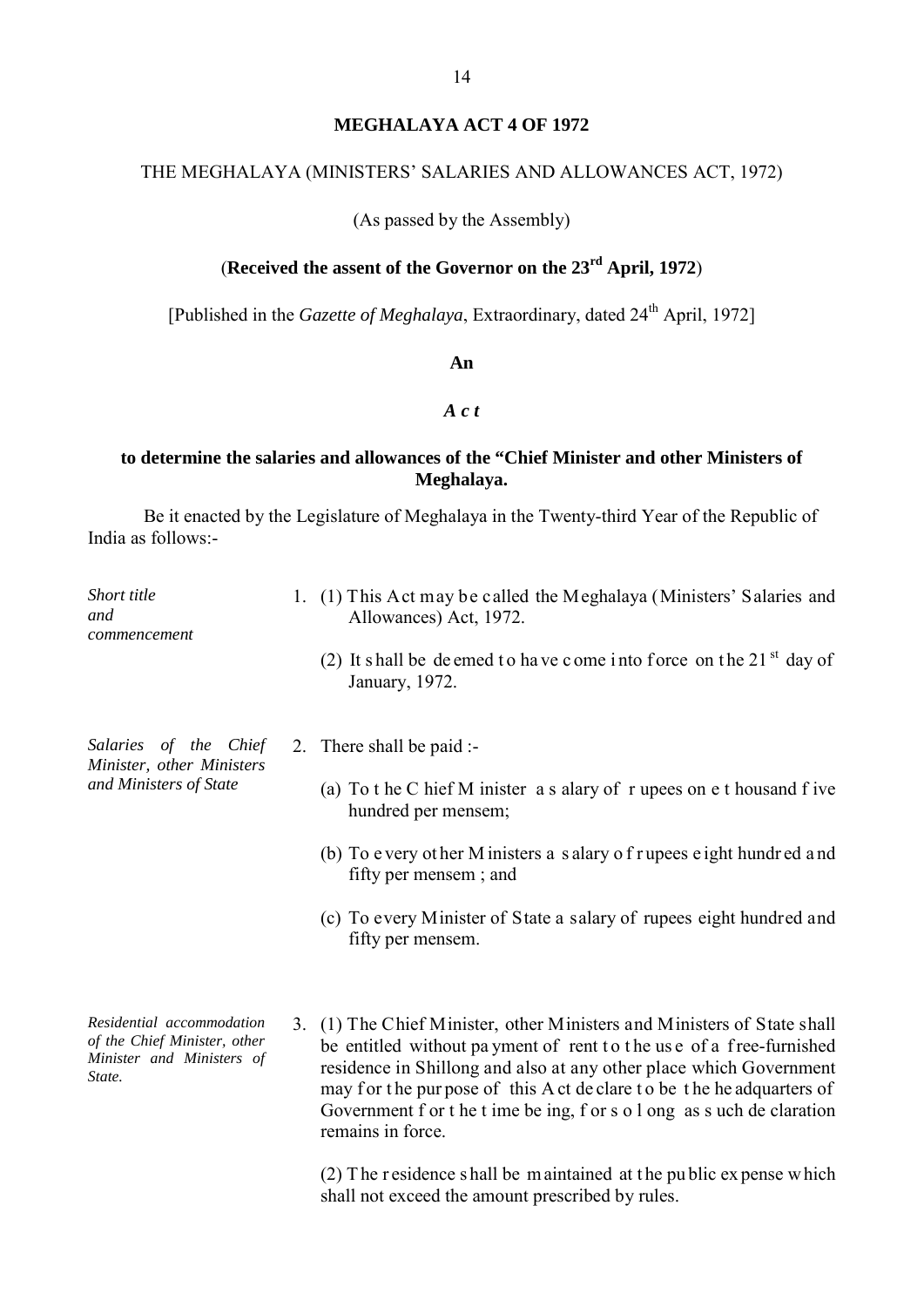*Explanation:* - For the pur pose of this s ection " maintenance" in relation to a residence shall include the payment of local rates, taxes and provision of electricity and water.

- 4. Where the Chief Minister, other Ministers and Ministers of State as the case may be, do not occupy any such residence provided by the Government as is referred to in section 3 a house rent allowance at the rate of rupees three hundred and fifty per mensem in the case of the Chief Minister and other Ministers and at the rate of rupees two hundred pe r m ensem i n t he c ase of M inisters of S tate a nd s uch service al lowances as m ay be pr escribed by r ules s hall be pa id in lieu of such residence.
- 5. The G overnment m ay p rovide f or t he us e o f t he C hief M inister, other Ministers or Ministers of State a suitable conveyance and may by rules provide for their maintenance and repair.

 Provided that if a Minister chooses to maintain his own car, such Minister shall be entitled to conveyance allowance of rupees three hundred per mensem.

- 6. The Chief Minister, any other Minister or Minister of State shall not during the tenure or his office –
	- (i) Practise an y p rofession or enga ge himself in any tr ade o r undertake for r emuneration a ny e mployment ot her than hi s duties a s C hief M inister, other M inisters or Ministers of State.
	- (ii) Be ent itled to any s alary or al lowance as a m ember of the Legislative Assembly of Meghalaya.
- 7. The C hief M inister , other M inister or M inister of S tate s hall continue t o be e ntitled t o t he pr ivilege of t he us e o f t he f reefurnished r esidence a nd Government c onveyance on hi s c easing t o hold office as such for a period not exceeding one month subject to condition prescribed by rules.
- *allowance* **and Daily** 8. The Chief Minister, every other Minister and every Minister of State *allowance*. shall be e ntitled, w hile t ouring a t s uch rates a nd s ubject to s uch conditions as may be prescribed by rules.

*Allowance in lieu of residential accommodation in certain cases*

*.* 

*Conveyances for the Chief Minister, other Ministers and Ministers of State.*

*Prohibition against practising any profession or drawing salary as Member during tenure of office as Minister.* 

*Use of residence and conveyance after relinquishing office*

*Travelling and Daily*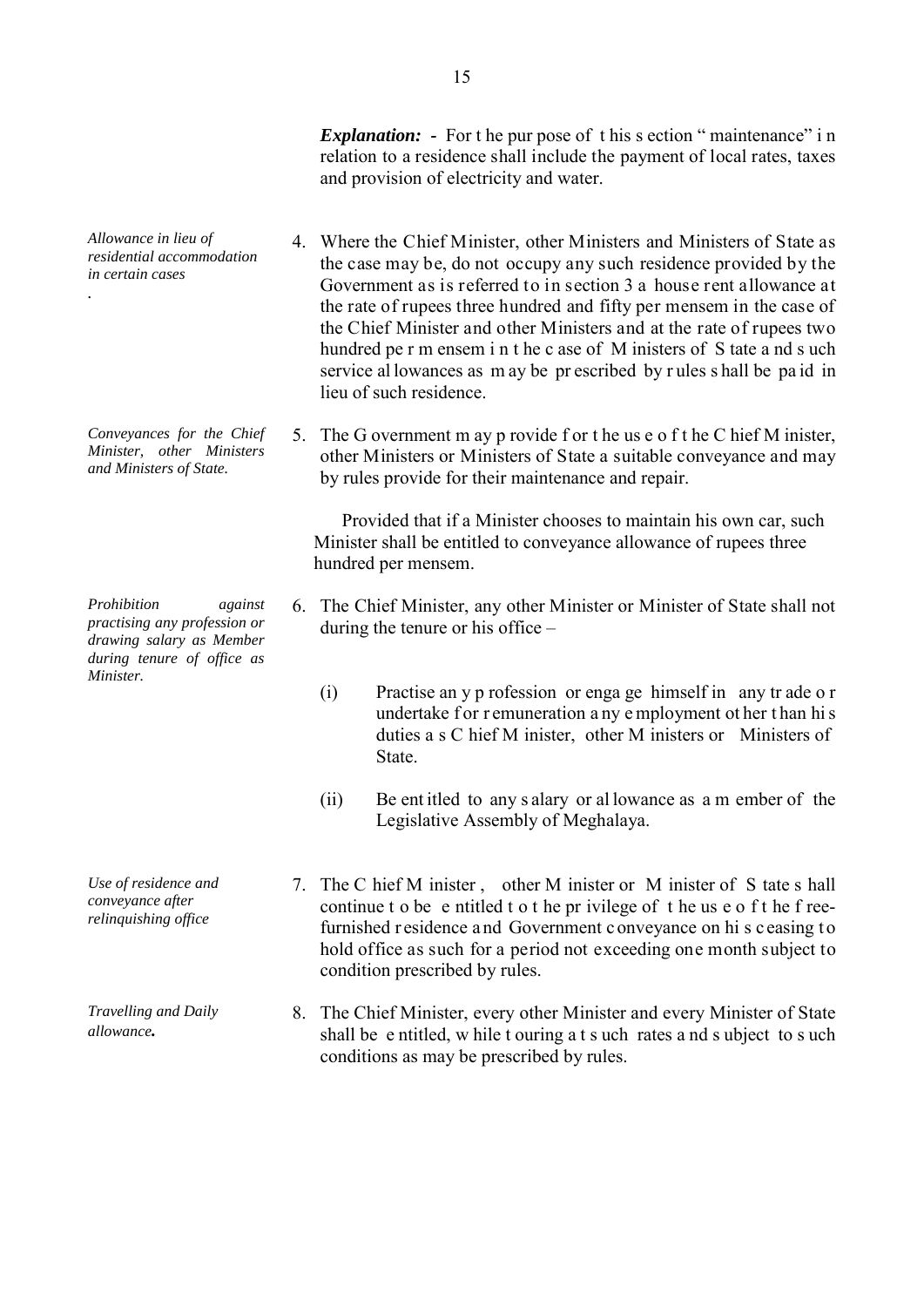| Medical treatment and<br>benefits.                      | 9. The C hief M inister, other M inisters and M inister of S tate and the<br>members of their family shall be entitled to such medical treatment<br>and benefits as may laid down by rules to by the Government.                                                      |
|---------------------------------------------------------|-----------------------------------------------------------------------------------------------------------------------------------------------------------------------------------------------------------------------------------------------------------------------|
|                                                         | <b>Explanation –</b> 1. For the purpose of this section the expression<br>"the members of their family" shall mean and include such members<br>as may be prescribed by rules.                                                                                         |
|                                                         | 2. Those who are entitled to free medical attendance and treatment<br>may take the same from any registered physician of their choice –<br>Allopathic and A yurvedic. Unani or Homoeopathic and medical<br>bills on prescription of such physicians are reimbursable, |
| Power to make rules                                     | 10. The G overnment may, by notification, make rules to carry out the<br>purposes of this Act and, in particular, such rules may prescribe –                                                                                                                          |
|                                                         | (a) the conditions under which the Chief Minister, other Ministers and<br>Minister of State on ceasing to hold office as such shall be entitled<br>to the use of the free-furnished r esidence and the G overnment<br>conveyance;                                     |
|                                                         | (b) the pe riod during w hich a nd t he c onditions under w hich daily<br>allowances may be drawn and the circumstances under which such<br>allowances may be withheld;                                                                                               |
|                                                         | (c) the conditions under which and the journeys for which travelling<br>allowance shall be admissible;                                                                                                                                                                |
|                                                         | (d) the facilities for medical attendance and treatment which may be<br>provided for the Chief Ministers, other Ministers and Ministers of<br>State and members of their families.                                                                                    |
| Repeal of the<br>Meghalaya State<br>Ordinance<br>3 1972 | 11. The S tate of M eghalaya (Ministers' S alaries and<br>Allowance)<br>Ordinance, 1972 is hereby repealed/                                                                                                                                                           |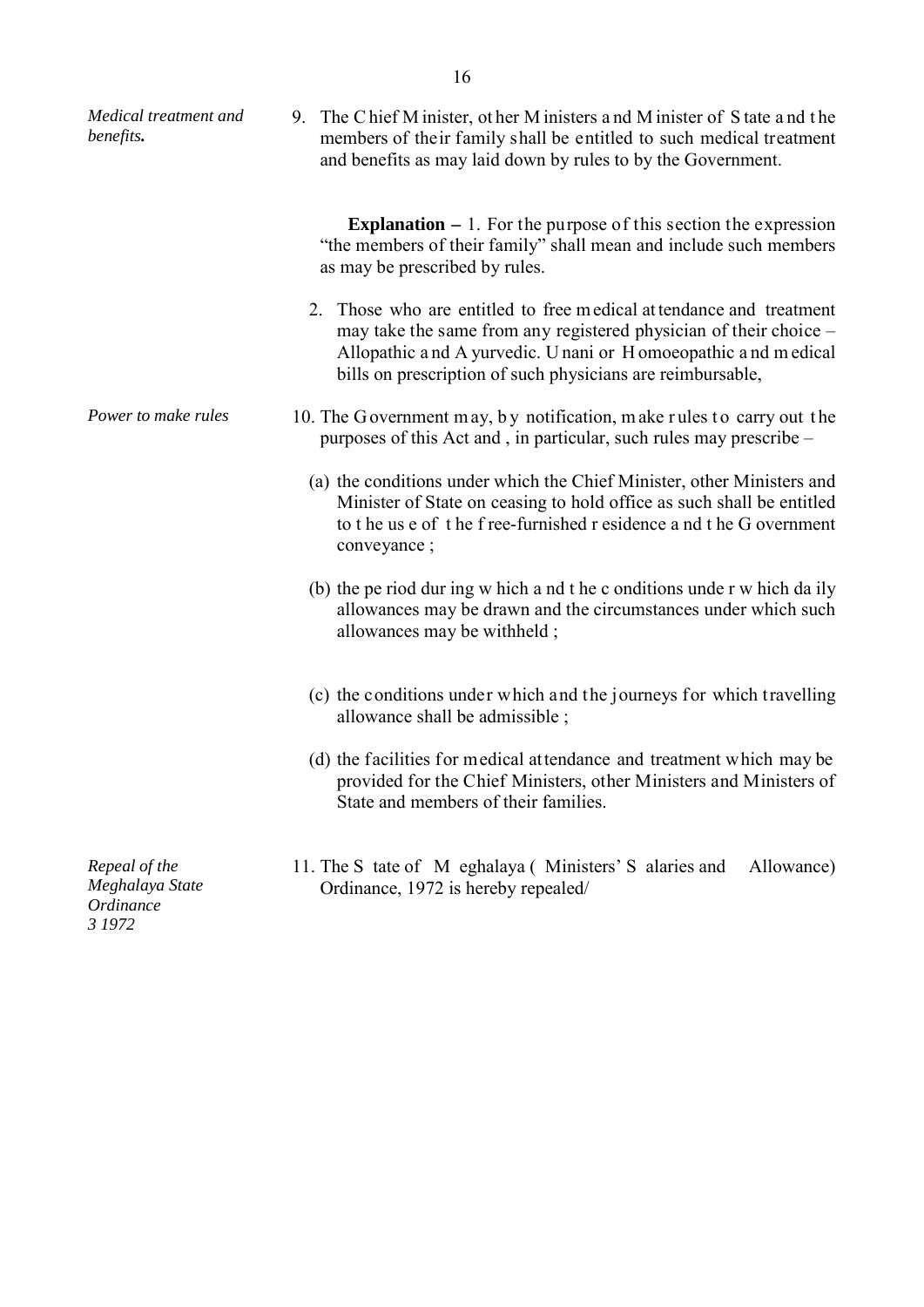#### **MEGHALAYA ACT 5 OF 1972**

#### THE CONTINGENCY FUND OF MEGHALAYA ACT, 1972

#### **(As passed by the Assembly)**

#### **(Received the assent of the Governor on the 23rd April, 1972)**

[Published in the *Gazette of Meghalaya*, Extraordinary, dated 24<sup>th</sup> April, 1972]

#### **An**

#### **Act**

#### **to provide for the Establishment and Maintenance of a Contingency Fund.**

Be it enacted by the legislature of Meghalaya in the Twenty-third Year of the Republic of India as follows:-

| Short title. | 1. This A ct may be called the Contingency Fund of Meghalaya Act, |
|--------------|-------------------------------------------------------------------|
|              | 1972.                                                             |

- *Establishment of the Contingency Fund of*  2. There shall be established a Contingency Fund in the nature of an imprest to be entitled the "Contingency Fund of Meghalaya ", into which s hall be pa id f rom a nd out of t he Consolidated F und of Meghalaya a sum of rupees fifty lakhs.
- *Custody of Contingency Fund and withdrawals therefrom.* 3. The C ontingency F und of M eghalaya s hall be held on be half t he Governor by the Secretary to the Government of Meghalaya in the Finance Department and no advance shall be made out of such fund except for the pur pose of m eeting unforeseen expenditure pending authorisation of s uch e xpenditure b y t he Legislature of M eghalaya under appropriations made by law.
- *Power to make rules* 4. For t he pu rpose of carrying out the obj ect of t his A ct, t he Government of M eghalaya ma y ma de r ules r egulating a ll ma tters connected w ith or ancillary t o the cus tody of, t he pa yment o f moneys into and the withdrawal of moneys from, the Contingency Fund of Meghalaya.
- *Repeal of Meghalaya Act 2 of 1970*  5. The Contingency Fund of Meghalaya Act, 1970 is hereby repealed.

*Meghalaya.*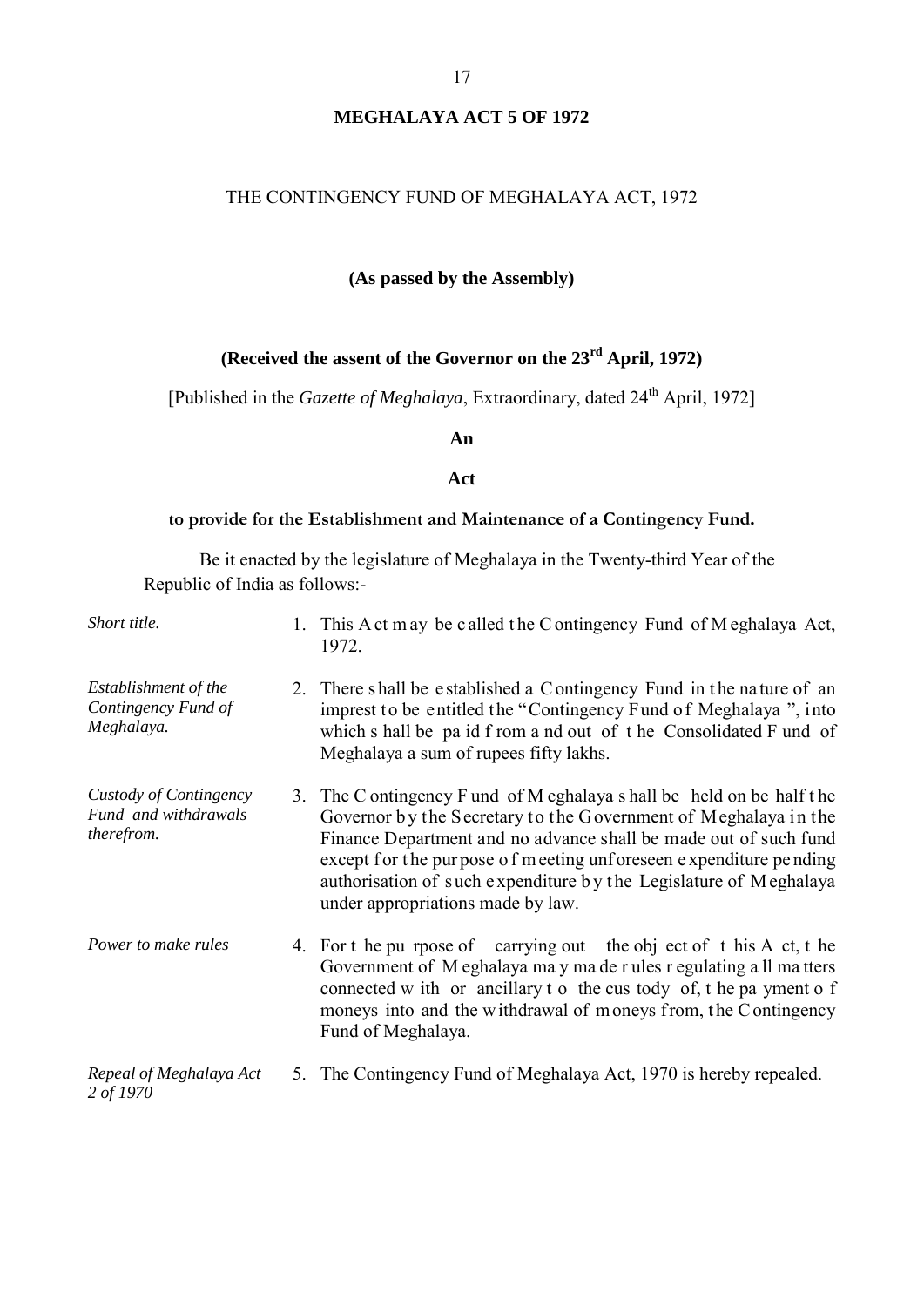## **MEGHALAYA ACT 6 OF 1972**

#### THE MEGHALAYA CRIMINAL LAW (AMENDMENT) ACT, 1972

#### **(As passed by the Assembly)**

## **(Received the assent of the Governor on the 23rd April, 1972)**

[Published in the *Gazette of Meghalaya*, Extraordinary, dated 24<sup>th</sup> April, 1972]

**An**

#### **Act**

## **to amend the Rules for the Administration of Justice and Police in the Khasi and Jaintia Hills of the State of Meghalaya hereinafter referred to as the principal Rules and matters ancillary thereto.**

Be it enacted by the legislature of Meghalaya in the Twenty-third Year of the Republic of India as follows:-

| Short title extent and<br>commencement.                                      | 1. (1) T his A ct may b e c alled the M eghalaya C riminal Law<br>(Amendment) Act, 1972.                                                                                                                                          |
|------------------------------------------------------------------------------|-----------------------------------------------------------------------------------------------------------------------------------------------------------------------------------------------------------------------------------|
|                                                                              | It s hall ha ve the like extent a s the pr incipal R ules.<br>(2)                                                                                                                                                                 |
|                                                                              | It shall be deemed to have come into force on the $2nd$ day of<br>(3)<br>February, 1972.                                                                                                                                          |
| Amendment of the<br>principal Rules                                          | 2. The Rules for the Administration of Justice and Police in the Khasi<br>and Jaintia Hills, shall stand amended as follows:-                                                                                                     |
|                                                                              | (1) In rule 1, for the words "the Khais Hills District", the words "the<br>Khasi H ills D istrict a nd Jaintia H ills D istrict" s hall be<br>substituted.                                                                        |
|                                                                              | (2) In the principal Rules, for the words, "the Khasi Hills and Jaintia<br>Hills", wherever they occur, the words "the Khasi Hills District"<br>Jaintia H<br>$\text{ills } D$<br>hall<br>and<br>istrict" s<br>be s<br>ubstituted. |
|                                                                              | (3) In rules 6 a nd 33 o f t he principal R ules, t he w ords, " and t he<br>Subdivisional Officer, Jowai" shall be delected.                                                                                                     |
| Deletion of sub-section 3<br>of Section 2 of Assam Act<br><i>XIV of 1960</i> | 3. Sub-section (3) of section 2 of the Assam Autonomous Districts<br>Administration of Justice Act, 1960 as amended by the Assam Act<br>XII of 1968 shall be delected.                                                            |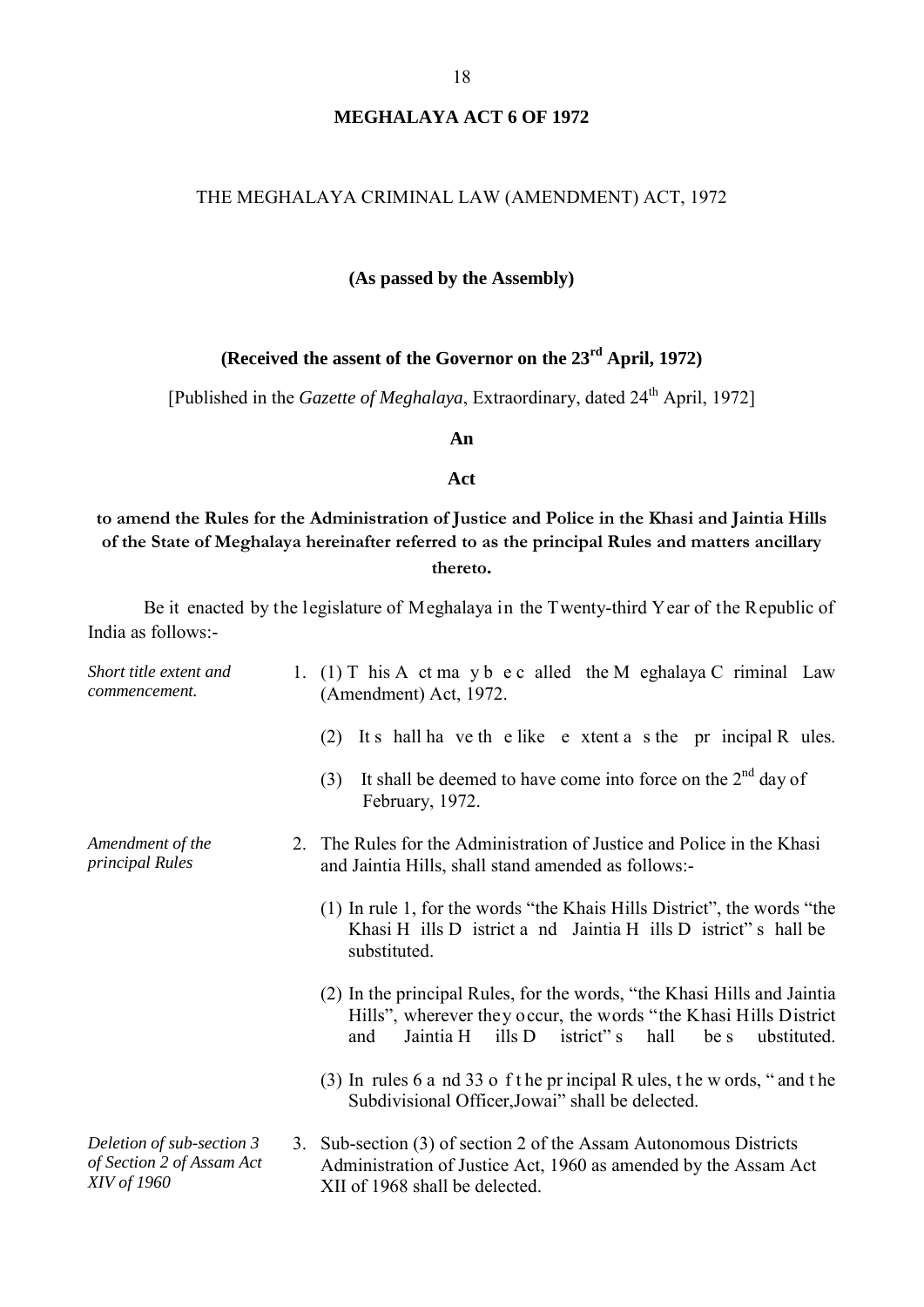Assimillation of Laws 4. All laws which immediately be fore the coming into force of this Act, are in force in the United Khasi Jaintia Hills District, shall continue to be in force in the K hasi H ills D istrict a nd the J aintia Hills District.

> Provided that except where the context otherwise requires all reference t herein t o t he Deputy C ommissioner, Additional D eputy Commissioner or Assistant to the Deputy Commissioner of the the United Khasi-Jaintia Hills District, Subdivisional Officer, Jowai, as the case may be, shall be read as referring respectively to the Deputy Commissioner, Additional Deputy Commissioner or Assistant to the Deputy C ommissioner of the K hasi H ills D istrict a nd the J aintia Hills District.

> Provided further that e very case, suit, a ppeal, a pplication for revision , pr oceedings o r ot her bus iness r elating t o bot h c ivil a nd criminal j ustice pe nding be fore t he be fore t he  $C$  ourt of  $D$  eputy Commissioner, Additional Deputy Commissioner or Assistant to the Deputy C ommissioner, United K hasi a nd J aintia H ills D istrict of before the Court of Subdivisional Officer, Jowai, as the case may be, shall be transferred or deemed to have been transferred for disposal to t he C ourt of t he Deputy C ommissioner, A dditional D eputy Commissioner or Assistant to the Deputy Commissioner, the Khasi Hills District and the Jaintia Hills District, as the case may be, which may have been the competent authority to entertain and dispose of such case, suit, appeal application for revision , proceedings or other business, had this Act been in force on the date of the institution and commencement of the same; and latter court or courts shall deal with and dispose of the same in accordance with law.

5. If a ny difficulty arises in fiving effect to the pr ovision of t his Act, the Governor may, by order, do a nything no inconsistent with such provision which appears to him to be necessary or expedient for the purpose of removing the difficulty.

6. The Meghalaya Criminal Law. (Amendment Ordinance, 1972 i s hereby repealed).

*Repeal of the* 

*Power to remove* 

*difficulty*

*Meghalaya State Ordinance 6 of 1972*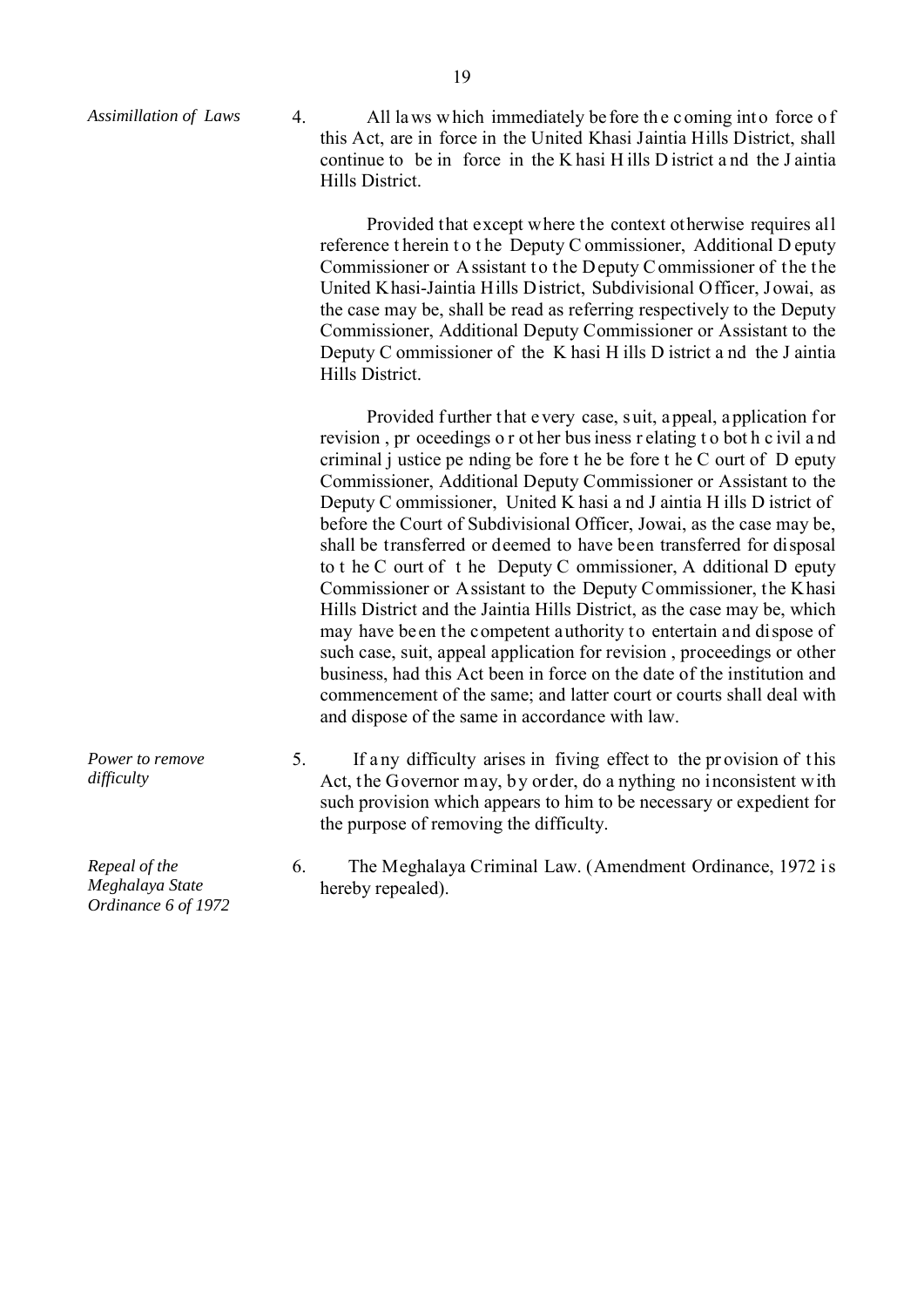## **MEGHALAYA ACT 7 OF 1972**

#### THE MEGHALAYA INTERPRETATION AND GENERAL CLAUSES ACT, 1972

#### **(As passed by the Assembly)**

## **(Received the assent of the Governor on the 15<sup>th</sup> May, 1972)**

[Published in the *Gazette of Meghalaya*, Extraordinary, dated 15th May, 1972]

#### **Arrangement of sections**

#### **Sections:**

#### **CHAPTER I**

#### **Preliminary**

- 1. Short title and commencement.
- 2. Application of Act.

#### **CHAPTER II**

#### **Definitions**

- 3. Definitions.
- 4. Definitions in enactments to apply unless the context otherwise requires.

#### **CHAPTER III**

#### **General Rules of Construction**

- 5. Territorial extent of Meghalaya Acts.
- 6. Coming into force of enactments.
- 7. Expiry of temporary enactments.
- 8. Marginal notes not part of enactments.
- 9. Government to be bound by enactments.
- 10. Effect of incorporation.
- 11. Offences by companies.
- 12. Gender and number.
- 13. Commencement and termination of time in any enactment.
- 14. Computation of time.
- 15. Expression of time.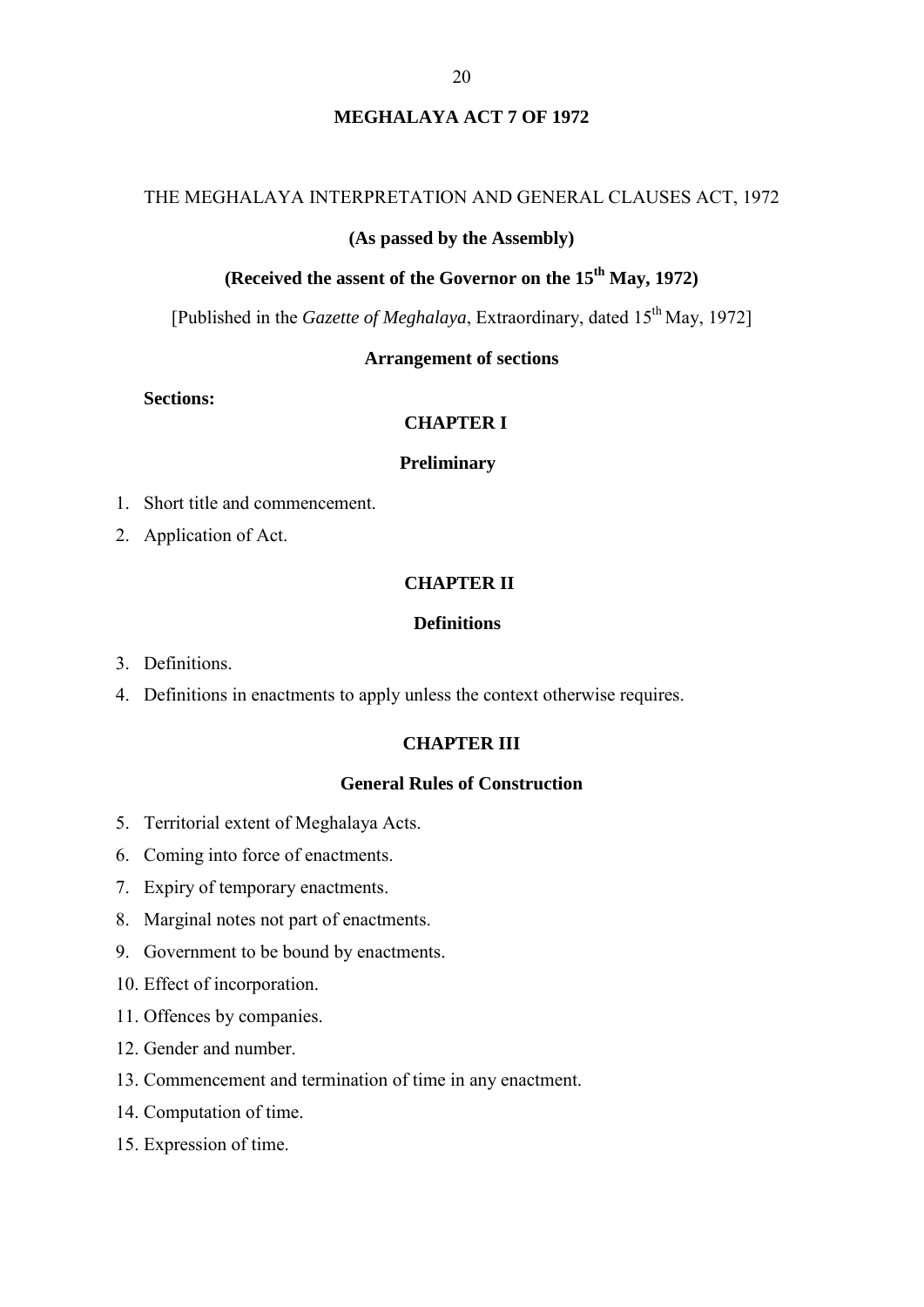Sections :

- 16. Duty to be taken prorate.
- 17. Measurement of distances.
- 18. Penalties provided to be maximum penalties
- 19. Deviation from forms.
- 20. Acts done on holidays.
- 21. Provisions as to offences punishable under two or more enactment.

#### **Repeal and expiry of enactments**

#### **CHAPTER IV**

22. Effect of repeal.

- 23. Repeal of law making actual amendment in other laws.
- 24. Construction of reference to repealed enactments.
- 25. Revival of appealed enactment.
- 26. Effect of expiration of enactment.

#### **CHAPTER V**

#### **Powers and Functionaries**

- 27. Exercise of powers and performance of duties.
- 28. Powers incidental for effective exercise of powers granted.
- 29. Power so appoint to include power to appoint ex-officio.
- 30. Power to appoint to include power to suspend or dismiss.
- 31. Substitution of functionaries.
- 32. Successors.
- 33. Official Chiefs and subordinates.

#### **CHAPTER VI**

#### **Powers and Functionaries**

- 34. Making of rules or bye-laws and issuing of orders between passing and commencement of enactment.
- 35. Power to make rules, etc., includes power to add, amend, vary or rescind rules, etc.
- 36. Provisions applicable to making of rules or bye laws after previous publication.
- 37. Constitution of appointments, rules, etc, issued under enactment repealed and re- enacted.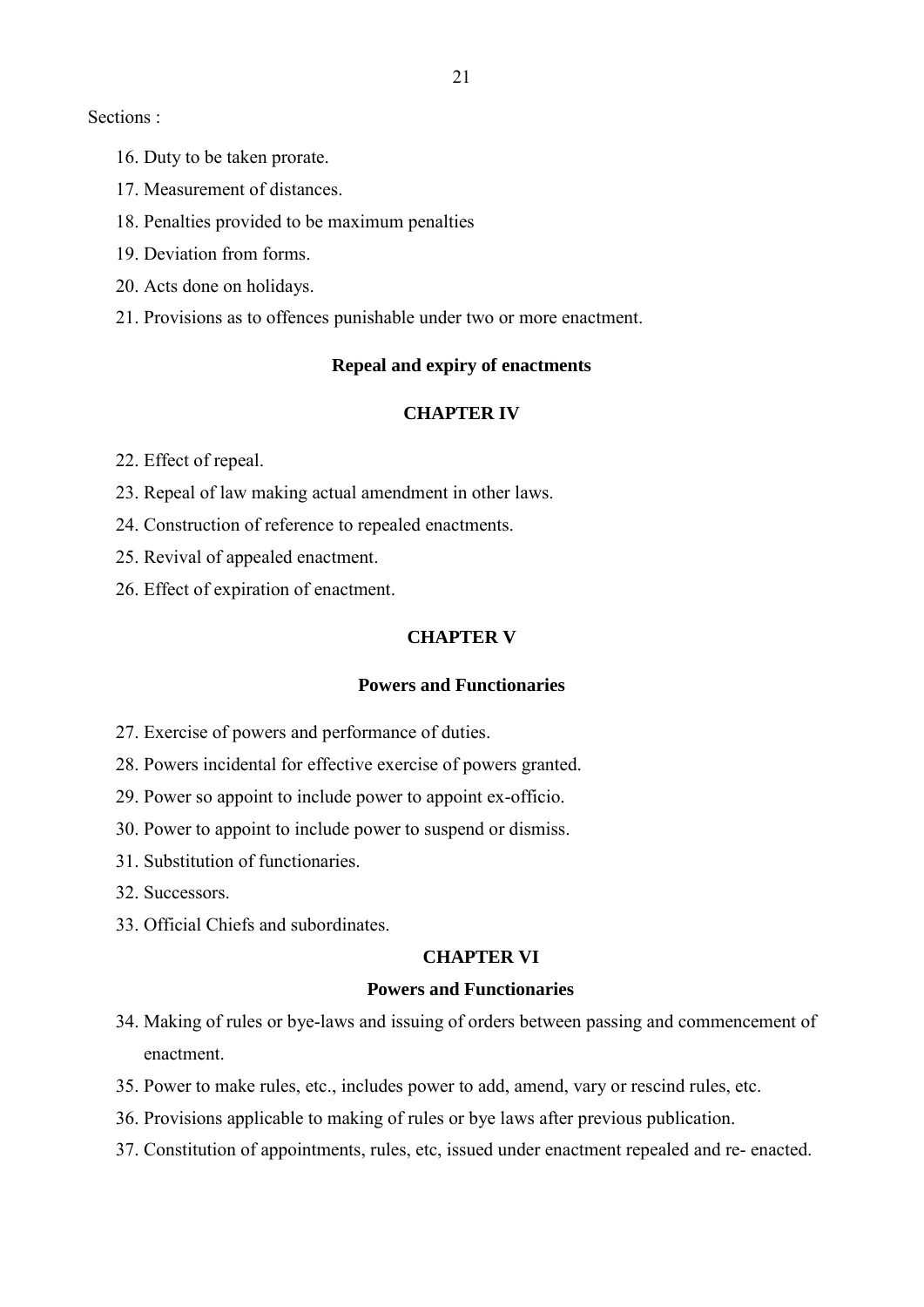#### **Sections:**

- 38. Construction of rules, notifications, etc., issued under enactment.
- 39. Publication and commencement of rules
- 40. Laying of rules before Legislative Assembly.

#### **CHAPTER VII**

#### **Miscellaneous**

- 41. Citation of enactments.
- 42. Recovery of fines
- 43. Meaning of service by post.

#### **THE MEGHALAYA INTERPRETATION AND GENERAL CLAUSES ACT, 1972**

An

#### Act

## **to provide for the interpretation of Meghalaya enactment and**

#### **for shortening the language thereof**

Be it enacted by t he l egislature o f M eghalaya in the T wenty-third Y ear of t he Republic of India as follows:-

#### **CHAPTER I**

#### **Preliminary**

| Short title and<br>commencement. | 1. (1) This Act may be called the Meghalaya Interpretation and General<br>Clauses Act, 1972.                                                                                                                                                              |  |
|----------------------------------|-----------------------------------------------------------------------------------------------------------------------------------------------------------------------------------------------------------------------------------------------------------|--|
|                                  | (2) It shall be deemed to have come into force on t he 21 $^{\rm st}$ day of<br>January, 1972.                                                                                                                                                            |  |
| Application<br>of Act.           | 2. Sale as otherwise expressly provided herein, the provisions of this<br>Act s hall a pply, unless the c ontext ot herwise, r equires to this Act<br>and t o a ll ot her e nactments, w hether p assed before or after t he<br>commencement of this Act. |  |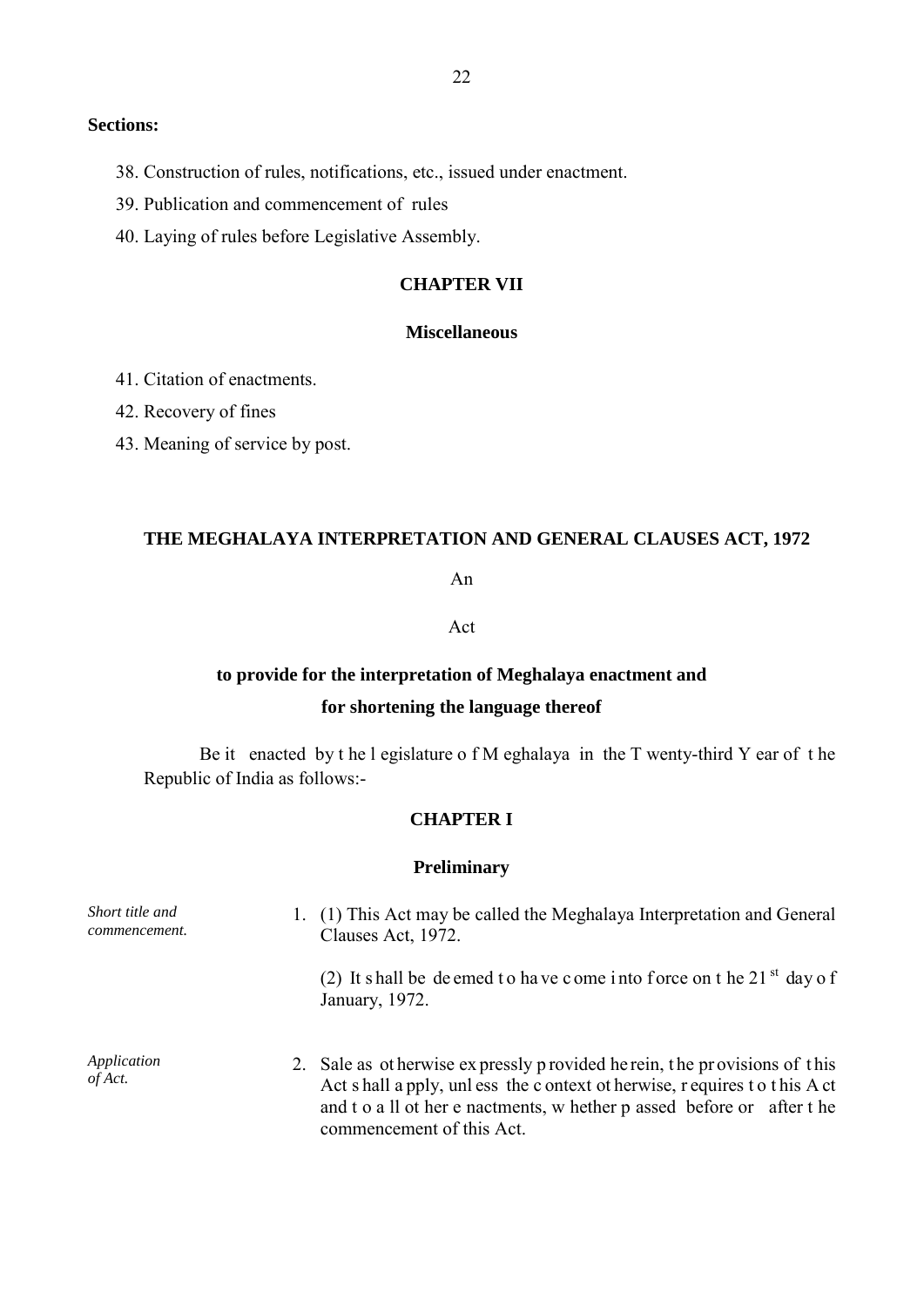#### **CHAPTER I**

#### **Definitions**

| Definitions. | 3. In all enactments, unless the context otherwise require $-$                                                                                                                                                                                                                                                                                                                                                                                                                              |
|--------------|---------------------------------------------------------------------------------------------------------------------------------------------------------------------------------------------------------------------------------------------------------------------------------------------------------------------------------------------------------------------------------------------------------------------------------------------------------------------------------------------|
|              | Central Act 45<br>(1) "abet" with its grammatical variations General Act and<br>of 1860<br>cognate expression, has the s ame m eaning as in the<br>Indian Penal Code;                                                                                                                                                                                                                                                                                                                       |
|              | (2) "act" used with reference to an offence or a civil wrong<br>denotes a series of act as well as a single act, and words<br>which refer to acts done extend also to illegal omission;                                                                                                                                                                                                                                                                                                     |
|              | (3) "affidavit" means a statement in writing, signed by the<br>person making it and confirmed by oath.                                                                                                                                                                                                                                                                                                                                                                                      |
|              | (4) "Assam A ct" m eans an Act m ade b y the C hief<br>Commissioner of A ssam i n C ouncil under the Indian<br>Councils A cts, 1861 t o 1909 or any of those A cts, or<br>under the G overnment of India A ct, 1915 or by the<br>Local Legislature of A ssam under the G overnment of<br>India A ct, or b y t he Provincial Legislature or t he<br>Governor of A ssam un der t he G overnment of India<br>Act, 1935, or by the Legislature of the State of Assam<br>under the Constitution; |
|              | (5) "attested" in relation to a document means attested by a<br>witness who has seen the executants sign the document,<br>or has r eceived from t he ex ecutants a pe<br>rsonal<br>acknowledgement of his signature, and who has signed<br>the document in the presence of the executants, but no<br>particular form of attestation shall be necessary;                                                                                                                                     |
|              | Central Act 55 of<br>(6) "autonomous S tate" m eans t he a utonomous S tate of<br>1969<br>Meghalaya formed under section 3 o f the Assam Re-<br>organisation (Meghalaya) Act, 1969;                                                                                                                                                                                                                                                                                                         |
|              | (7) "Bengal A ct" m eans an A ct m ade b y t he Lieutenant<br>Governor of Bengal in Council under the India Councils<br>Act, 1861, or the Indian Councils. Acts, 1861 and 1892<br>or the Indian Councils Acts, 8161 and 1909 or made by                                                                                                                                                                                                                                                     |

or the Indian Councils Acts,8161 and 1909 or made by the G overnor i n C ouncil of F ort W illiam i n Bengal under the Indian Council Acts, 8161 and 1909, or by the Local Legislature of Bengal unde r t he G overnment of India Act;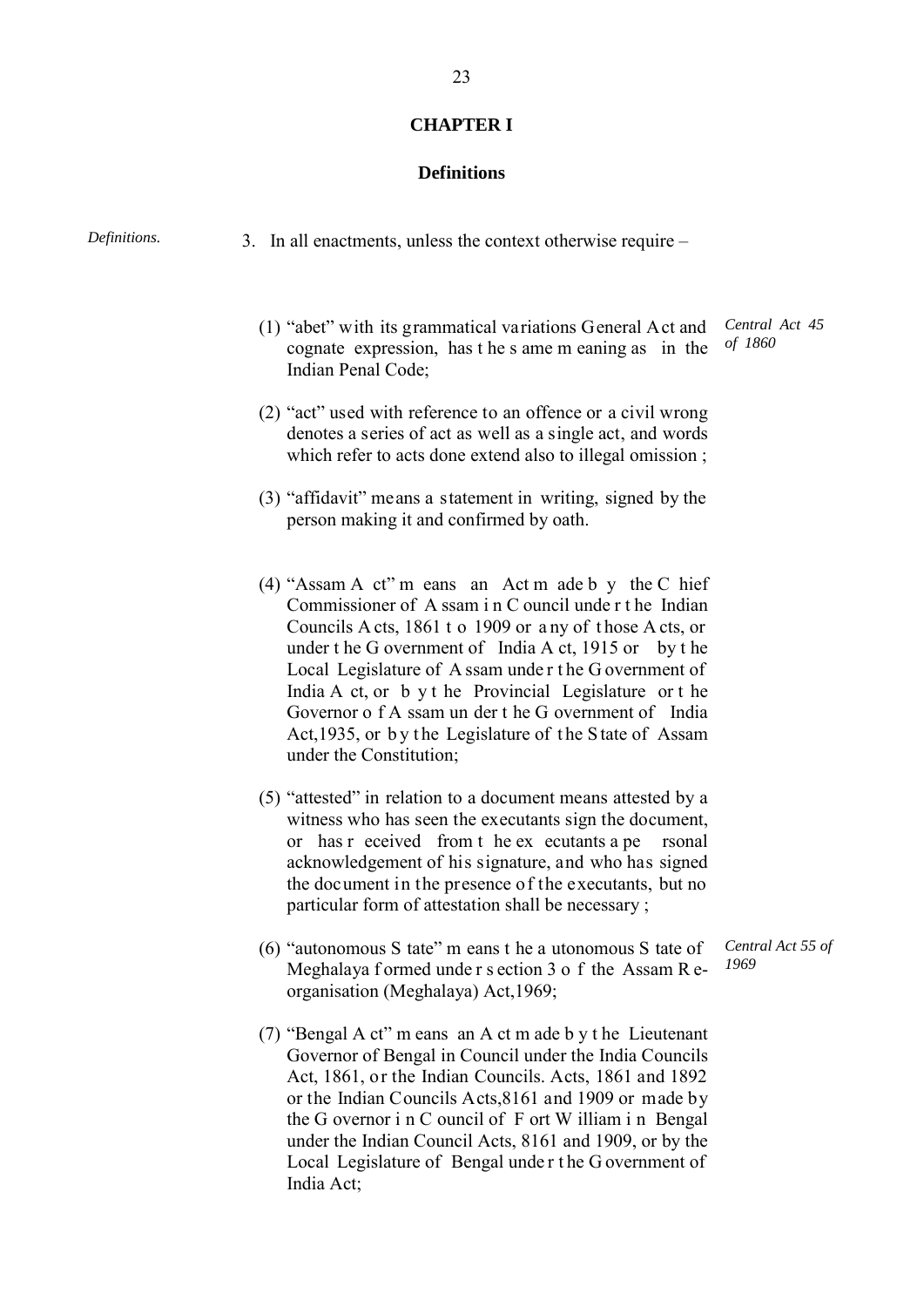- (8) "Central Act" means an Act of Parliament and includes an Act passed or made before the commencement of the Constitution,
	- (a) by t he D ominion Legislature or t he Indian Legislature or;
	- (b) by the Governor-General in Council or the Governor-General acting in a legislative capacity.
- (9) "Centrally Government" in relation to anything done or to be done after the commencement of the Constitution, means the President, and include in relation to functions entrusted unde r clause ( 1) o f A rticle 248 of t he Constitution to the Government of M eghalaya, t he Government of Meghalaya acting within the scope of the authority given to it under that clause;
- (10) "chapter" m eans a cha pter of t he ena ctment i n which the word occurs ;
- $(11)$  "child" in the case of any one whose personal law permits adoption, include an adopted child.
- $(12)$  "clause" oc curring in a section which has no subsection, m eans a s ubdivision of t hat s ection a nd occurring in a sub-section means a subdivision of that sub-section.
- (13) "collecto" m eans t he chef of ficer in-charge o f t he revenue administration of a district.
- (14) "commencement" used with reference to an enactment means the day on which the enactment comes into force ;
- (15) "commissioner" m eans t he chi ef of ficer i n-charge of the revenue administrative of a division.
- (16) "constitution" means the Constitution of India ;
- (17) "consular of ficer" i nclude c onsul-general, c onsul, vice-consul, c onsular a gent, pr o-consul a nd a ny other person f or t he t ime be ing a uthorised t o pe rform t he duties of a c onsul-general, c onsul, vice-consul or consular agent;
- (18) "daughter" in the case of any one whose personal law permits adoption, includes an adopted daughter ;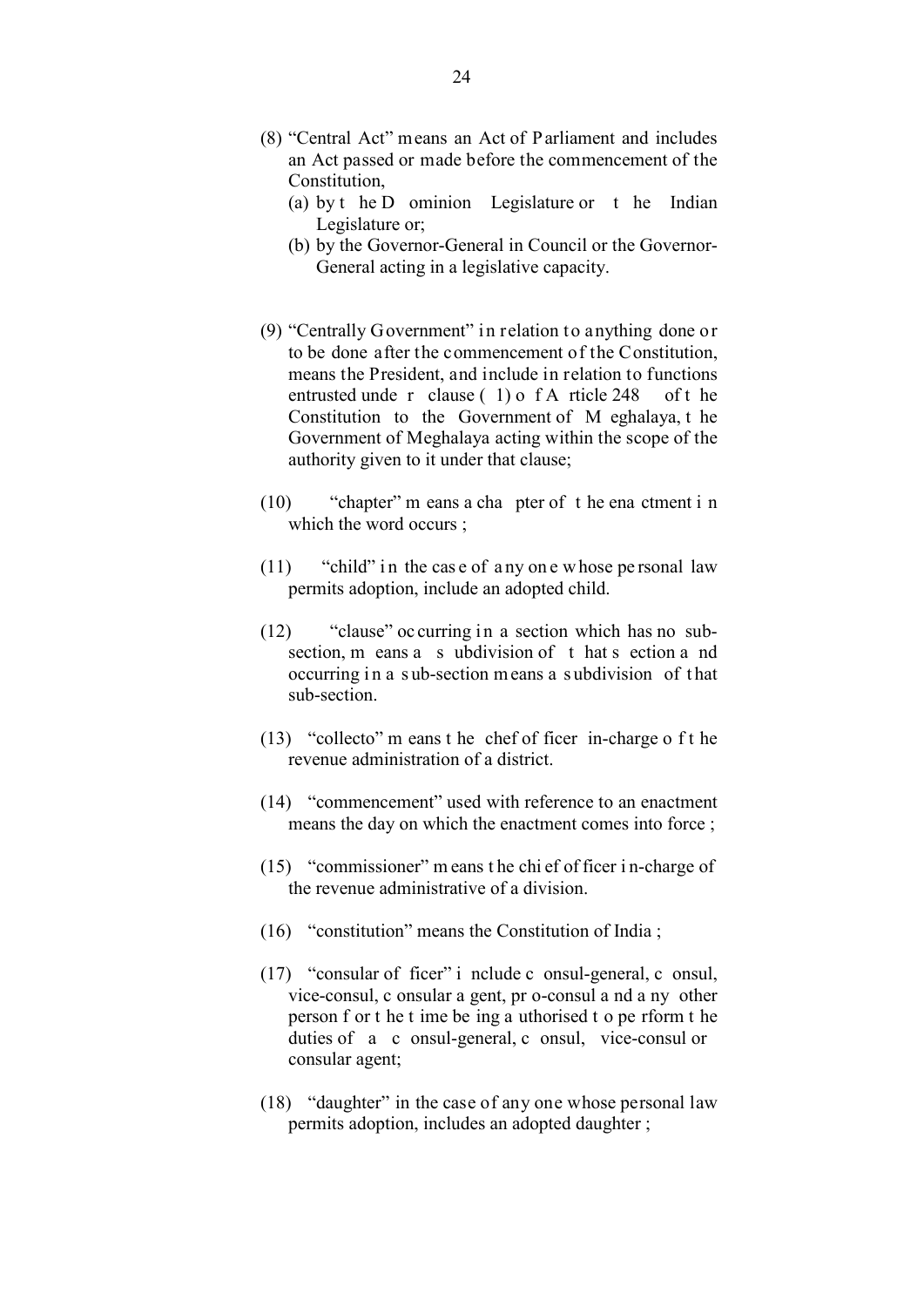- (19) "day" means a period of twenty-four hours beginning as midnight;
- (20) "daughter-commissioner" means the chief officer incharge of the general administration of a District;
- (21) "district c ourt" me ans the pr incipal c ivil c ourt of original jurisdiction but does not include the High Court in the exercise of its ordinary or extra ordinary original civil jurisdiction;
- (22) "district judg e" me ans t he judg e o f a di strict c ourt, and includes an additional districts judge;
- (23) "document" i ncludes an y m atter w ritten, expressed inscribed or described upon any substance by means of letters, figures or marks or by more than one of those means, i ntended t o be u sed or w hich m ay be u sed a s evidence of that matter;
- (24) "Eastern Bengal and Assam" m eans t he t erritories which were under the administration of the Lieutenant-Governor o f E astern Bengal a nd Assam imme diately prior to the constitution of the Chief Commissionership of Assam in 1909;
- (25) "Eastern Bengal and Assam Act" means an Act made by t he Lieutenant-Governor of E astern B engal a nd Assam in Council under the Indian Councils Act, 1861 to 1909.
- (26) "enactment" m eans a n Act of t he M eghalaya Legislature, and i ncludes a R egulation, M eghalaya Ordinance a nd any p rovision c ontained i n any Act, Regulation of Ordinance as aforesaid;
- (27) "father" in the c ase of a ny on e w hose personal law permits adoption, includes an adoptive father ;
- (28) "financial year" m eans t he year com mencing on t he first day of April;
- (29) "good faith"- a thing shall be deemed to be done in good faith, where it is in fact done honestly, whether it is done negligently or not;
- (30) "Government" or " the G overnment" i ncludes t he State Government as well as the Central Government ;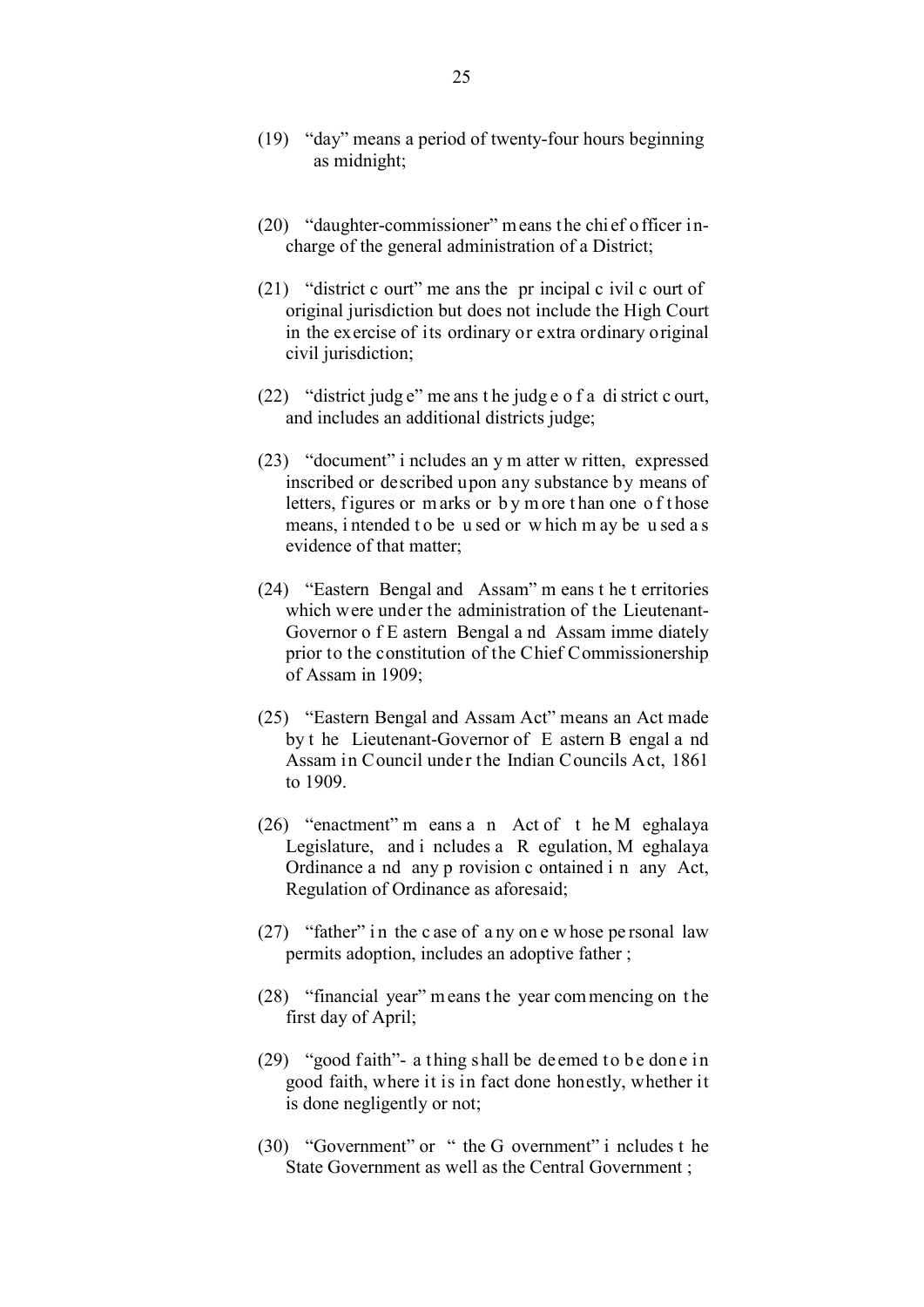| (31) "Government of Meghalaya" means the Governor;                                                                                                                                                                                                                                   |                        |
|--------------------------------------------------------------------------------------------------------------------------------------------------------------------------------------------------------------------------------------------------------------------------------------|------------------------|
| (32) "Government s ecurities" m eans s ecurities o f t he<br>Government of Meghalaya, the Central Government or any<br>other Government;                                                                                                                                             |                        |
| (33) "High Court" means the Guwahati High Court (the High<br>Court of A ssam, N agaland, M eghalaya, M anipur a nd<br>Tripura)                                                                                                                                                       |                        |
| (34) "immovable property" includes land benefits to arise out<br>of l and, and things a ttached to the earth or permanently<br>fastened to anything attached to the earth;                                                                                                           |                        |
| (35) "imprisonment" me ans impr isonment of<br>e ither<br>description as defined in the Indian Penal Code;                                                                                                                                                                           | Central Act 45 of 1898 |
| (36) "judicial pr oceeding" i ncludes a ny pr oceeding in t he<br>course of which evidence is, or may be, legally taken;                                                                                                                                                             |                        |
| (37) "local a uthority" m eans a m unicipal c orporation, a<br>municipality, a muni cipal c ommittee, a loc al o r di strict<br>board or any other authority legally entitled to, or entrusted<br>by the Government with the control or management of, a<br>municipal or local fund; |                        |
| (38) "local law" means a l aw applicable to a party only of<br>Meghalaya;                                                                                                                                                                                                            |                        |
| (39) "magistrate" includes every person exercising all or any<br>of the powers of a magistrate under the Code of Criminal<br>Procedure, 1898, or under any other law for the time being<br>in force relating to criminal procedure;                                                  | Central Act 5 of 1898. |
| $(40)$ "master" used with reference to a ship; includes every<br>person (except a pilot or harbour m aster) h aving for the<br>time being command or charge of the ship.                                                                                                             |                        |
| (41) "Meghalaya" m eans t he S tate of M eghalaya formed<br>under section 5 of the North-Eastern Area (Reorganisation)<br>Act, 1971 and comprising the areas specified therein;                                                                                                      | Central Act 81 of 1971 |
| (42) "Meghalaya A ct" m eans an Act p assed by the<br>Legislative of Meghalaya;                                                                                                                                                                                                      |                        |
| (43) "month" m eans a m onth r eckoned a ccording t o t he<br>Gregorian Calendar;                                                                                                                                                                                                    |                        |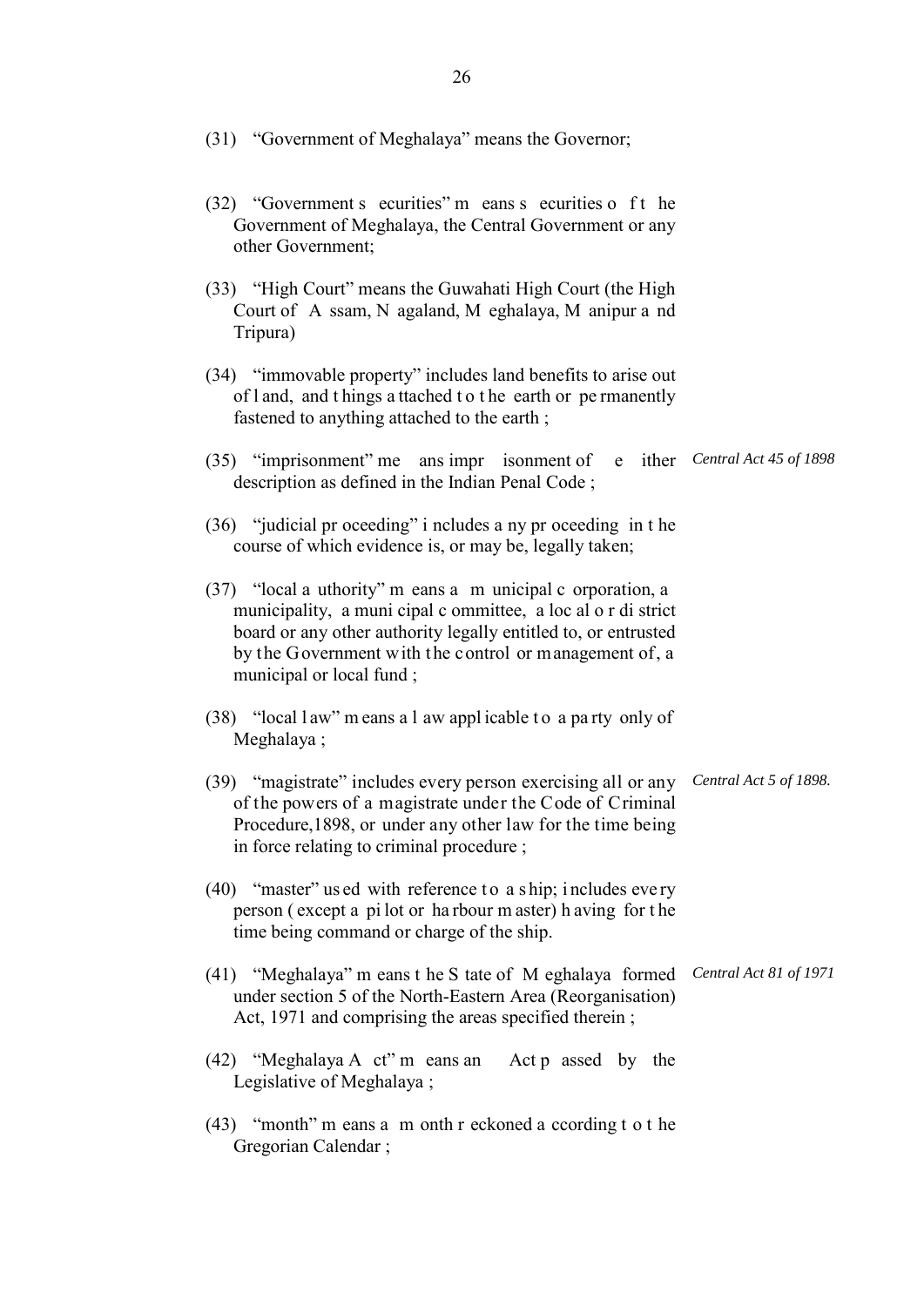- (44) "movable pr operty" m eans pr operty of e very description except immovable property;
- (45) "notification" me ans n otification in the of ficial Gazette ;
- (46) "oath" includes an affirmation and a declaration in the case of persons by law allowed to affirm or declare instead of swearing;
- (47) "offence" m eans an y act or om ission made punishable by any law for the time being in force ;
- (48) "official G azette" m eans t he official G azette of Meghalaya ;
- (49) "Meghalaya O rdinance" m eans an Ordinance promulgated by the Governor of Meghalaya ;
- $(50)$  "part" m eans a part of the ena ctment in which the word occurs.
- (51) "person" i ncludes an y company or as sociation or body of individuals whether incorporated or not ;
- (52) "prescribed" means prescribed by rules made under an enactment in which the word occur;
- (53) "public" includes any class or section of the public ;
- (54) "public nui sance" m eans a publ ic nui sance as defined in the Indian Penal Code ;

*Central Act 45 of 1860*

- (55) "registered" us ed w ith reference t o a doc ument, means r egistered in India unde r th e la w for th e time being in force for the registration of documents ;
- (56) "Registration" m eans a R egulations m ade b y the Governor under the Sixth S chedule to the C onstitution or under the Government of India Act, 1935, and shall include t he R egulation a s de fined i n c lause ( 50) of section 3 of the General Clauses Act, 1897 ;
- (57) "rule" m eans a rule m ade i n exercise of a po wer conferred b y a ny e nactment, a nd i ncludes a r egulation made as a rule under any enactment ;
- (58) "schedule" m eans a s chedule t o the ena ctment in which the word occurs ;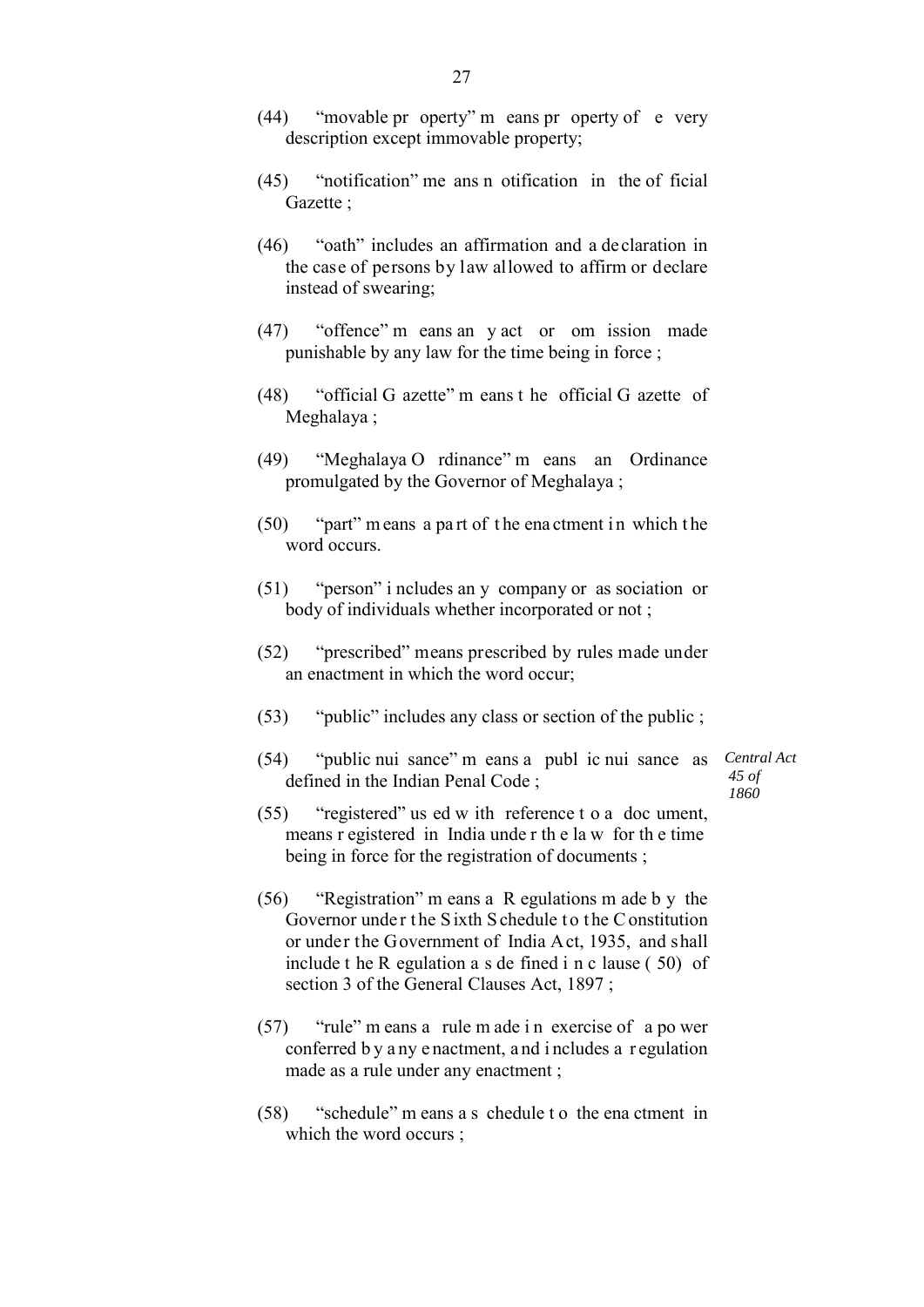- (59) "section" means a s ection of the enactment in which the word occurs :
- (60) "ship" i ncludes e very d escription of ve ssel us ed i n navigation not exclusively propelled by oars ;
- (61) "sign" with its g rammatical va riations a nd cognate expressions, us ed w ith reference t o a p erson who i s unable to write hi s na me, includes " mark" w ith its grammatical variations and cognate expressions ;
- (62) "son" in case of any one whose personal law permits adoption, includes an adopted son ;
- (63) "special law" means a l aw applicable to a particular subject ;
- (64) "State" means a State specified in the First Schedule to the Constitution, and includes a Union territory ;
- (65) "sub-section" m eans a s ub-section of the s ection in which the word occurs ;
- (66) "swear" with its grammatical variations and cognate expressions, i ncludes a ffirming and d eclaring i n t he case o f pe rsons b y l aw al lowed to affirm or d eclare instead of swearing ;
- $(67)$  "vessel" i ncludes any s hip or boa r or boa r o r any other description of vessel used in navigation ;
- (68) "will" and "codicil" ha ve t he m eanings r espectively assigned to them in the Indian Succession Act, 1925 ; *Central Act 30 of 1925*
- (69) "writing" expressions referring to writing shall be constructed as i ncluding r eference t o printing, typewriting, phot ography a nd ot her m odes of representing or reproducing words in a vehicle form;
- (70) "year" m eans a year reckoned a ccording to the Gregorian Calendar.
- 4. In every enactment, where a word is defined
	- (a) the de finition s hall a pply unl ess t he c ontext of t he enactment otherwise requires
	- (b) grammatical v ariations of t hat word and cognate expressions shall have corresponding meanings.

*Definitions in enactments to apply unless the context otherwise requires.*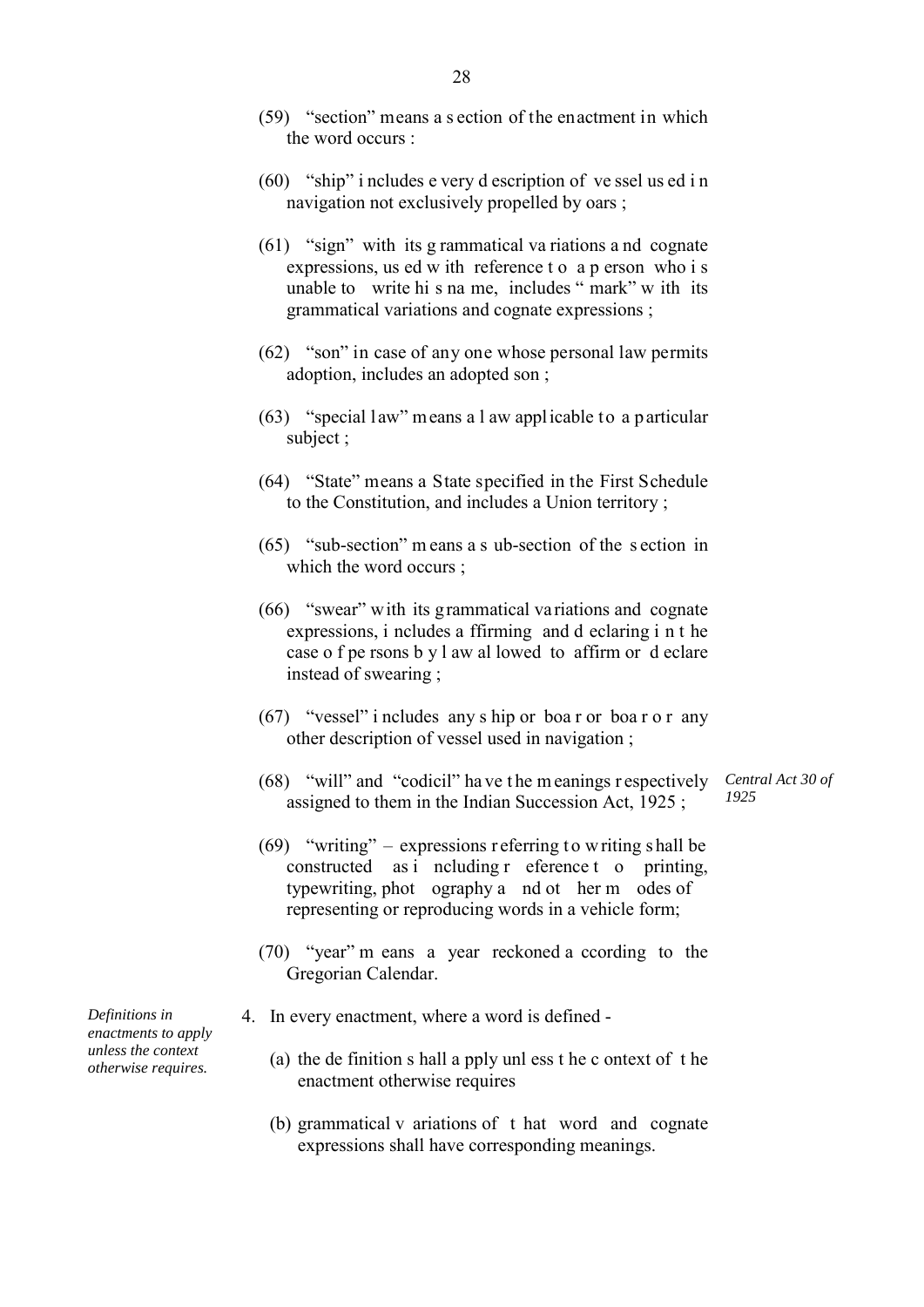## **CHAPTER III**

## **General Rules of Construction**

| <b>Territorial</b><br>extent of Meghalaya<br>Acts | 5. Every ena ctment s hall, unless t he cont rary is expressly<br>provided therein, apply to the whole of Meghalaya                                                                                                                                                                                                                                                                |
|---------------------------------------------------|------------------------------------------------------------------------------------------------------------------------------------------------------------------------------------------------------------------------------------------------------------------------------------------------------------------------------------------------------------------------------------|
|                                                   | 6. (1) Where a Meghalaya Act is not expressed to come into<br>force on a particular day, then, it assent of the Governor in<br>first published in the official Gazette.                                                                                                                                                                                                            |
|                                                   | $(2)$ U nless t he c ontrary i ntention i s e xpressed, a<br>Meghalaya Ordinance shall come into force on the day on<br>which i t i s pr omulgated b y t he G overnor;                                                                                                                                                                                                             |
|                                                   | $(3)$ U nless t he c ontrary intention i s e xpressed, e very<br>enactment s hall b e co nstructed as coming i nto force<br>immediately on t he expiration of the d ay pr eceding the<br>day on which it comes into force.                                                                                                                                                         |
| Expiry of temporary<br>enactments                 | 7. Where an enactment i s ex pressed to expire, l apse or<br>otherwise cease to have effect on a particular day, it shall,<br>unless the contrary intention is expressed, be constructed<br>as ce asing t o have ef fect i mmediately on<br>the<br>commencement of the following day.                                                                                              |
| Marginal notes not<br>part of enactments          | 8. The marginal notes appearing against any provision of any<br>enactment, and the reference to the number and date of<br>any num ber and date of any former l aw in the m argin<br>against any such provision, shall form no part of the said<br>enactment and shall be deemed to have been inserted for<br>the sake of convenience only.                                         |
| Government to be<br>bound by<br>enactments.       | 9. In the a bsence of a n e xpress provision to the contrary,<br>every enactment shall be binding on the Government.                                                                                                                                                                                                                                                               |
| Effect of in-<br>corporation                      | 10. Where any enactment constitutes a body corporate by any<br>form of words, that body corporate shall have perpetual<br>succession a nd a c ommon s eal a nd m ay enter i nto<br>contracts by its corporate name, acquire , hold and dispose<br>of property, whether movable or immovable, and sue or be<br>sued by its corporate name.                                          |
| Offences by<br>companies                          | 11. (1) I fa person c ommitting a n of fence under an y<br>enactment is a company, the company as well as every<br>person in charge of and responsible to the company for the<br>conduct of its business at time of the commission of the<br>offence shall the deemed to be guilty of the offence and<br>shall be 1 iable t o be pr oceeded a gainst a nd punished<br>accordingly. |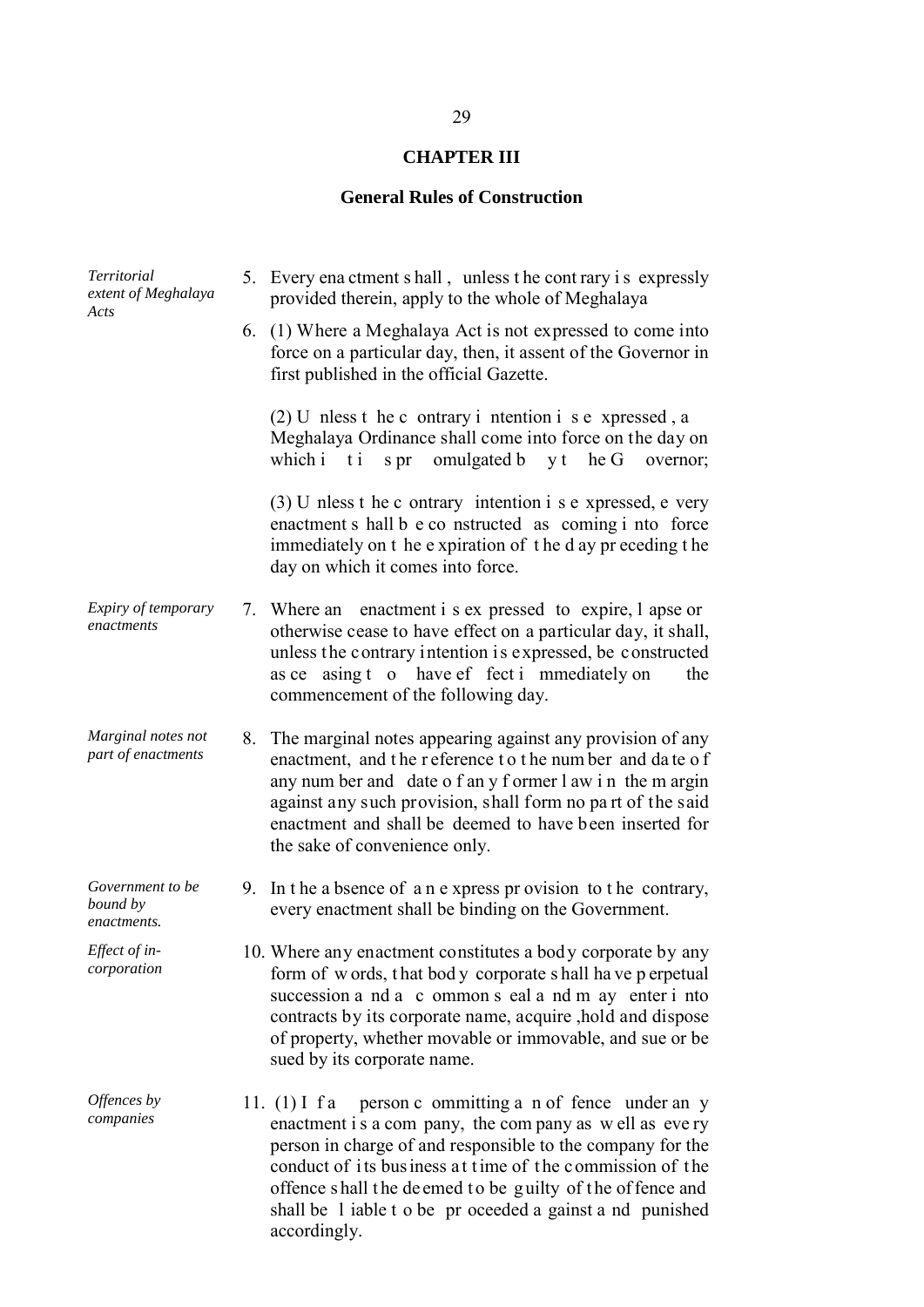|                                                              | Provided that nothing contained in this sub-section<br>shall render any such person liable to any punishment if he<br>proves t hat t he of fence w as c ommitted w ithout hi s<br>knowledge or t hat he ex ercised all due di ligence t o<br>prevent the commission of such offence.                                                                                                                                                                                                                                                                                                                                                      |
|--------------------------------------------------------------|-------------------------------------------------------------------------------------------------------------------------------------------------------------------------------------------------------------------------------------------------------------------------------------------------------------------------------------------------------------------------------------------------------------------------------------------------------------------------------------------------------------------------------------------------------------------------------------------------------------------------------------------|
|                                                              | (2) W here an of fence under an y enactment h as be en<br>committed by a com pany, any di rector, manager,<br>secretary or ot her of ficer of the c ompany, not be ing a<br>person in charge of and responsible to the company for the<br>conduct of its business at the time of the commission of<br>the offence, shall, if it is proved that the offence has been<br>committed w ith hi s c onsent or c onvenience or that t he<br>commission of the offence is attributable to any neglect on<br>his part, also be deemed to be guilty of that offence and<br>shall be 1 iable t o be proceeded a gainst a nd punished<br>accordingly. |
| Explanation                                                  | For the purpose of this section $-$                                                                                                                                                                                                                                                                                                                                                                                                                                                                                                                                                                                                       |
|                                                              | (a) "company" means any body corporate and includes a<br>firm or other association of persons, and                                                                                                                                                                                                                                                                                                                                                                                                                                                                                                                                        |
|                                                              | (b) "director" in relation to a firm, means a partner in the<br>firm.                                                                                                                                                                                                                                                                                                                                                                                                                                                                                                                                                                     |
| Gender and number                                            | 12. In all enactments unless a different intentions appeals –<br>(a) words importing the masculine gender shall be<br>taken to include females;<br>(b) words in the singular shall be taken to include<br>the plural and vice-versa.                                                                                                                                                                                                                                                                                                                                                                                                      |
| Commencement and<br>termination of time<br>in any enactment. | 13. In any enactment, it shall be sufficient –<br>(a) to us e t he w ord "from" or t he w ord "after" for t he<br>purpose of excluding the first in a series of days;                                                                                                                                                                                                                                                                                                                                                                                                                                                                     |
|                                                              | (b) to use the word "to" for the purpose of including the last<br>in a series of days;                                                                                                                                                                                                                                                                                                                                                                                                                                                                                                                                                    |
|                                                              | (c) to use the word "on" or the word "with" for the purpose<br>of including the day on which the period is expressed to<br>begin or to end; and                                                                                                                                                                                                                                                                                                                                                                                                                                                                                           |
|                                                              | (d) in relation to the interval between two events, to use the<br>words "cl ear d ays" or "at least" or "not less than" a<br>number of days for the purpose of excluding the days on<br>which t he e vents ha ppen a nd m erely t o s pecify t he<br>number of days for the purpose of excluding the days on<br>which t he events ha ppen a nd m erely t o s pecify t he<br>number of days for the purpose excluding the days on<br>which the first event happens and including the day on                                                                                                                                                |

which the second event happens.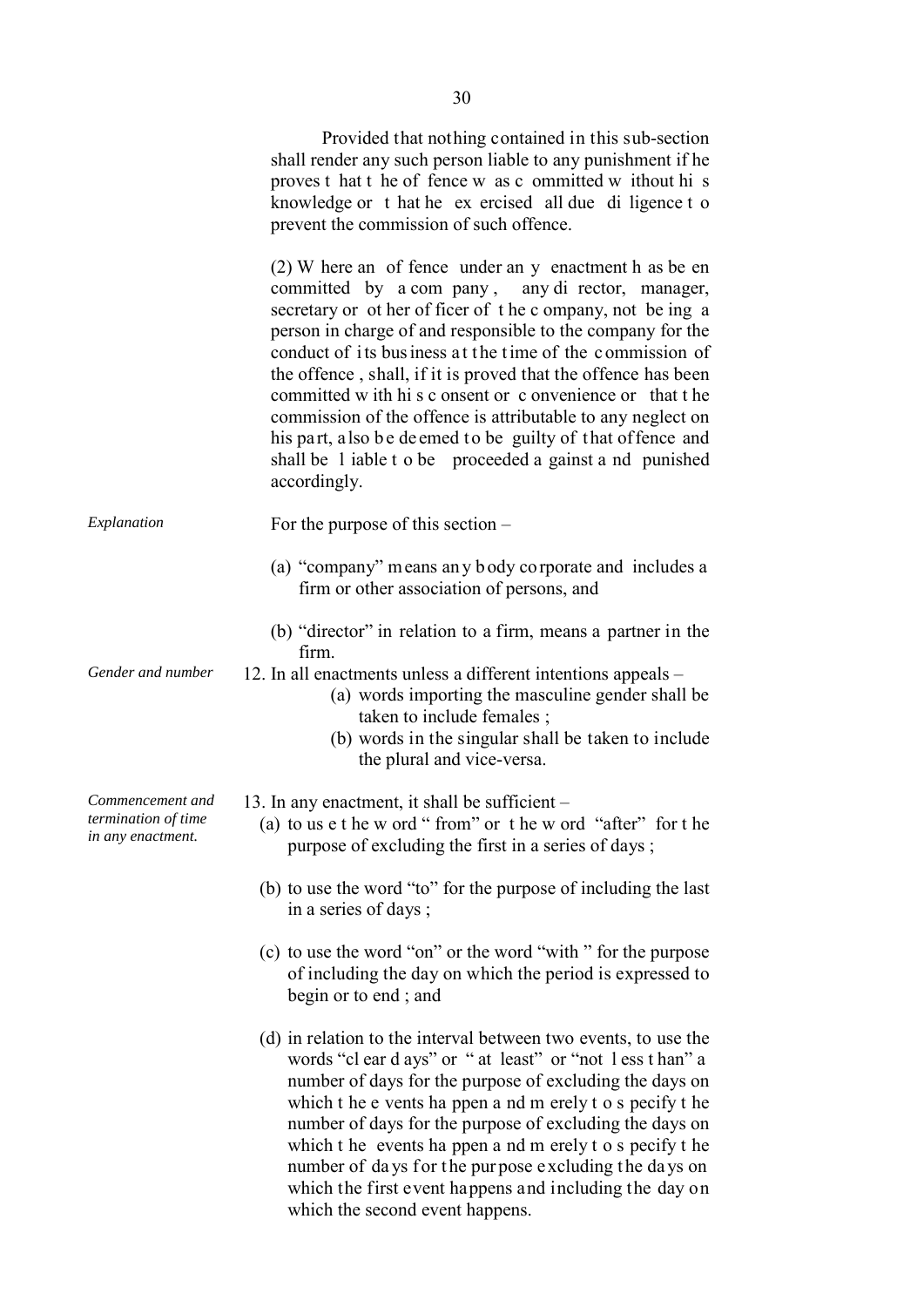| Computation of<br>time                                                     | 14. Where by any enactment any act or proceeding is directed<br>or allowed to be done or taken in any court or office on a<br>certain day or within a specified period, then, if the court<br>or of fice i s c losed on that day or the l ast day of the<br>specified period, the act or proceeding shall be considered<br>as done or taken in due time it is done or taken on the next<br>day afterwards on which the court or office is open.; |                          |
|----------------------------------------------------------------------------|--------------------------------------------------------------------------------------------------------------------------------------------------------------------------------------------------------------------------------------------------------------------------------------------------------------------------------------------------------------------------------------------------------------------------------------------------|--------------------------|
|                                                                            | Provided that not hing in this section shall apply to<br>any act or proceeding to which the Limitation Act, 1963<br>applies.                                                                                                                                                                                                                                                                                                                     | Central Act 6 of<br>1963 |
| Expression of time.                                                        | 15. Where, in any enactment, any reference to a s pecified<br>time of the day o ccurs, such time s hall, unless it is<br>otherwise s pecifically s tated, be de emed to m ean t he<br>Indian Standard Time.                                                                                                                                                                                                                                      |                          |
| Duty to be taken<br>prorate                                                | 16. Where, by any enactment, any duty of customs or excise<br>or in the nature thereof, is leviable on a ny given quantity<br>by w eight, m easure or value of a ny goods or<br>merchandise, then a like duty is leviable according to the<br>same rate on any greater or less quantity.                                                                                                                                                         |                          |
| Measurement of<br>distances                                                | 17. In the measurement of any distance for the purpose of any<br>enactment, that distance shall, unless a different intention<br>appears, be m easured in a s traight l ine on a hor izontal<br>plane.                                                                                                                                                                                                                                           |                          |
| Penalties provided<br>to be maximum<br>penalties                           | 18. Whenever in any enactment a punishment is provided for<br>an offence, such puni shment s hall unl ess a<br>different<br>intention a ppears, be de em t o b e t he maximum<br>punishment for that offence.                                                                                                                                                                                                                                    |                          |
| Deviation from<br>forms.                                                   | 19. Save as otherwise expressly provided by any enactment,<br>whenever a form is prescribed by a ny enactment, slight<br>deviations t here from, not a ffecting t he s ubstance o r<br>calculated to mislead, shall not invalidate it.                                                                                                                                                                                                           |                          |
| Act done on<br>holidays.                                                   | 20. Save as otherwise expressly provided by any enactment,<br>no a ct done by a ny a uthority, whether such a uthority is<br>judicial or executive shall be invalid by reason only of its<br>having been done on a public holiday.                                                                                                                                                                                                               |                          |
| Provision as to<br>offences punishable<br>under two or more<br>enactments. | 21. Where an act or omission constitutes an offence under two<br>or m ore e nactments, t he of fender s hall be liable t o be<br>prosecuted or punished under either or any of them, but<br>shall not be 1 iable t o b e puni shed t wice f or t he s ame<br>offence.                                                                                                                                                                            |                          |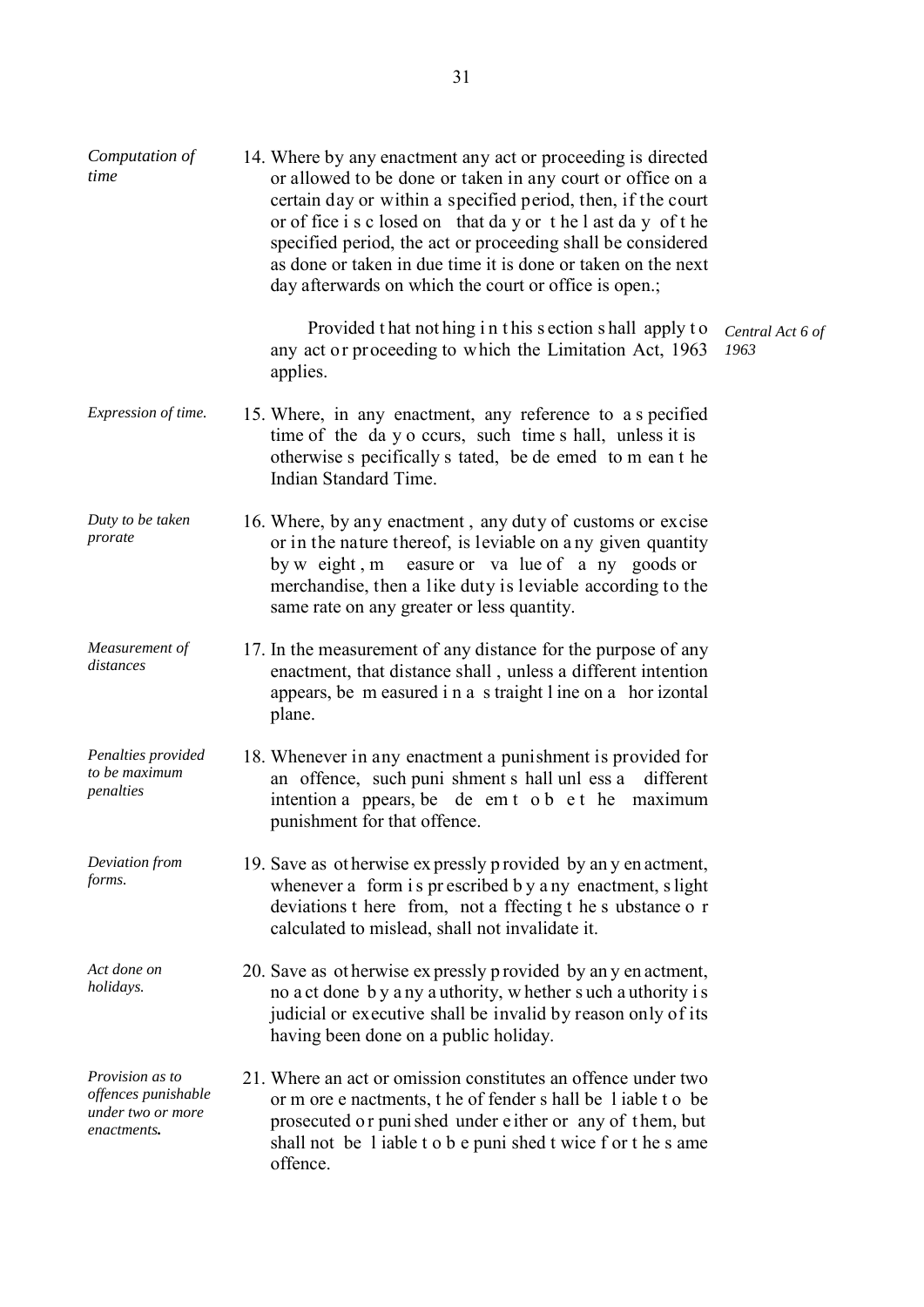#### **CHAPTER IV**

#### **Repeal and expiry of enactments**

- *Effect of repeal* 22. Where a Meghalaya Act, Ordinance or Regulation repeals any enactment, then, unless a different intention appears, the repeal shall not –
	- (a) Revive anything not in force or existing at this time at which the repeal takes effect; or
	- (b) affect t he pr evious op eration of a ny enactment s o repealed or anything duly done or suffered there under ; or
	- (c) affect a ny r ight, privilege, obligation or lia bility, acquired, ac crued or i ncurred under any en actment s o repealed ; or
	- (d) affect any penalty, forfeiture or punishment incurred in respect of any offence committed against any enactment so repealed; or
	- (e) affect an y investigation, legal proceeding or remedy i n respect of any such right , privilege, obligation, liability, penalty, forfeiture of punishment as aforesaid ;

and any such investigation, legal proceeding or remedy may be ins tituted, c ontinued or e nforced a nd a ny such penalty, forfeiture or punishment may be imposed as if the repealing Act had not been passed.

- 23. Where a M eghalaya Act, O rdinance or R egulation ( not being an Act which is to cease to have effect or to cease to operate on t he expiry of a p articular pe riod o r on t he happening of a particular contingency) amends the text of any e nactment b y t he e xpress om ission, i nsertion or substitution of any matter, and any such amending Act is subsequently repealed, t hen, unl ess a di fferent i ntention appears, the repeal shall not affect the continuance of any such amendment was in force at the time of the repeal.
- 24. Where a Meghalaya Act, Ordinance or Regulation repeals and re=enacts, with or without modification, any provision of a f ormer en actment, then references i n any ot her enactment t o t he pr ovision s o r epealed, s hall unless a different intention appears, be constructed as references to the provision so re-enacted.
- 25. In a ny enactment, f or the pur pose of r eviving, either wholly or pa rtially, any enactment w holly or pa rtially repealed, it s hall be n ecessary expressly t o state t hat purpose.

*Repeal of law making textual amendment in other laws*

*Construction of reference to repealed enactments.*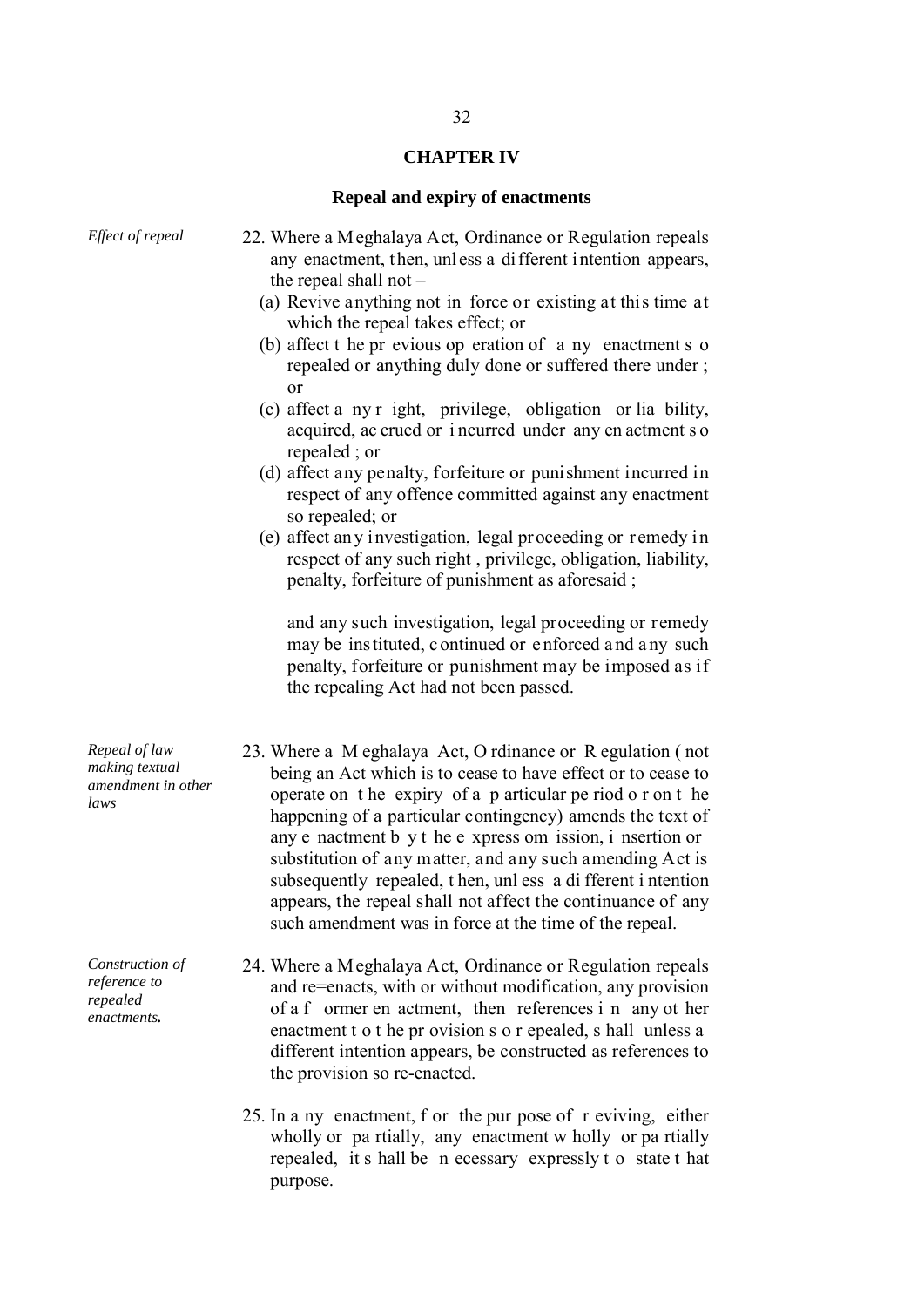*Effect of expiration* 

- *of expiration* 26. Where an enactment ceases to have an effect or ceases to *of enactment*. operate on t he expiration of a particular period or on t he happening of a pa rticular c ontingency, t hen, unless a different intention appears, the expiry shall not affect –
	- (a) the pr evious ope ration of, or a nything dul y do ne or suffered under the enactment; or
	- (b) any right, pr ivilege, obl igation or l iability a cquired, accrued or incurred under that Act; or
	- (c) any pe nalty, f orfeiture or puni shment incurred i n respect of any offence committed against that Act; or
	- (d) any investigation, l egal pr oceeding or r emedy in respect of any such right, privilege, obligation liability, penalty, forfeiture or punishment as aforesaid ;

and a ny s uch i nvestigation, l egal pr oceeding or remedy may be instituted, continued or enforced andy any such penalty, forfeiture o r puni shment m ay be imposed as if the Act had not expired.

#### **CHAPTER V**

#### **Powers and Functionaries**

or by any other authority in exercise of that power.

| Exercise of powers<br>and performance of<br>duties                  | 27. Where, by any enactment any power is conferred or any<br>duty is imposed, then, unless a different intention appears,<br>that pow er m ay be e xercised a nd t hat dut y shall be<br>performed from time to time as occasion requires.                                                                                 |
|---------------------------------------------------------------------|----------------------------------------------------------------------------------------------------------------------------------------------------------------------------------------------------------------------------------------------------------------------------------------------------------------------------|
| Power incidental<br>for effective<br>exercise of powers<br>granted. | 28. Where, by an y enactment, a pow er is conferred on any<br>person or functionary to do or enforce the doing of any act<br>or thing, all such powers shall deemed to be also conferred<br>as are ne cessary to enable such person or functionary to<br>do or enforce the doing of such act or thing.                     |
| Power to appoint to<br>include power to<br>appoint<br>ex-officio    | 29. Where, by any enactment, a power to appoint any person<br>to fill any office or execute any function is any person to<br>fill any office or execute any function is conferred, then,<br>unless i t i s ot herwise e xpressly provided, a ny s uch<br>appointment may be made either by name or by virtue of<br>office. |
| Power to appoint to<br>include power to<br>suspend or dismiss       | 30. Where, by an y enactment, a pow er t o make an y<br>appointment i s c onferred, t hen, unless a di fferent<br>intention appears, the authority having for the time being<br>power t o m ake t he a ppointment s hall a lso ha ve pow er<br>suspend or dismiss any person appointed whether by itself                   |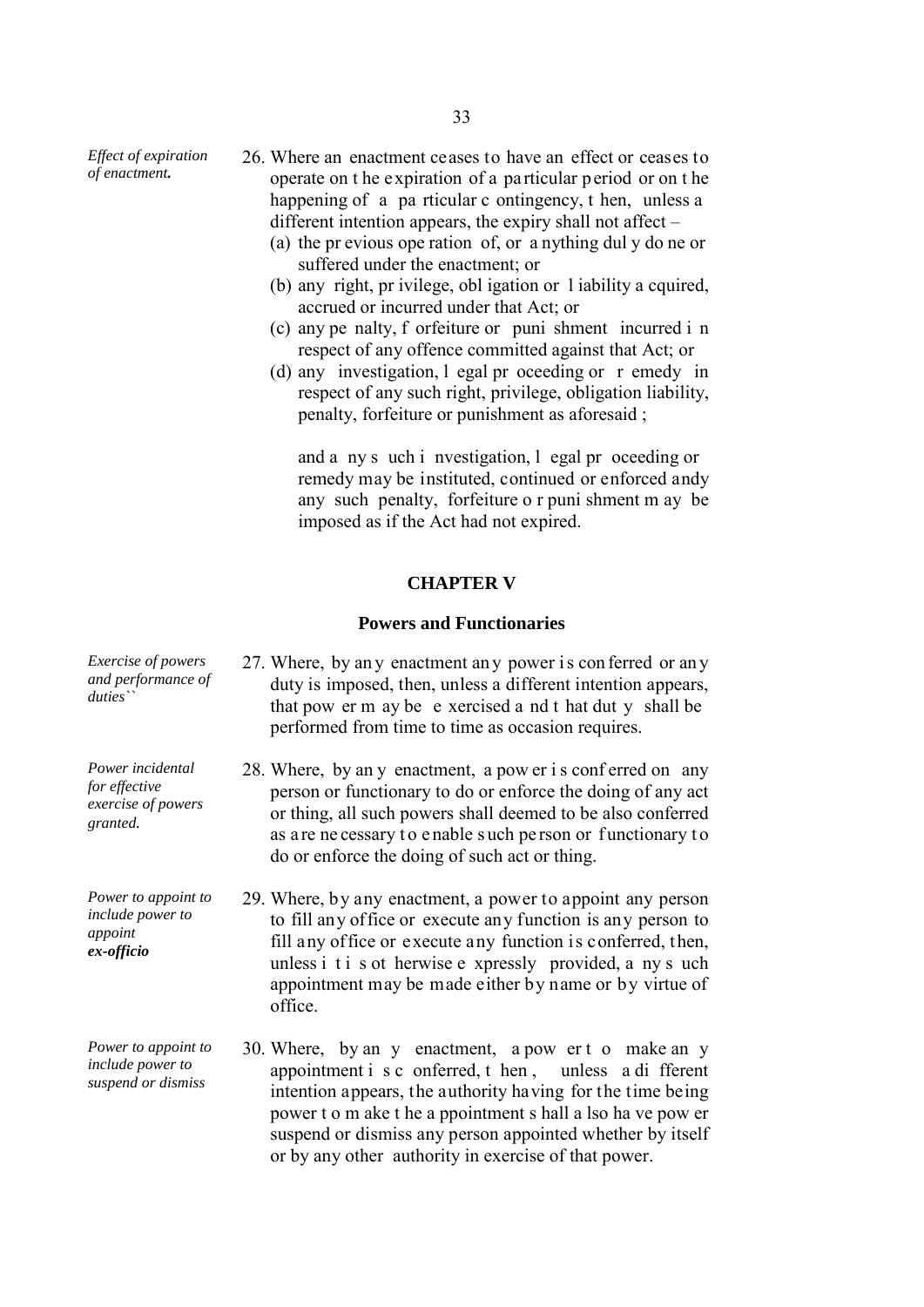*Substitution of*  31. In any enactment, it shall be sufficient for the purpose of indicating t he application of t he l aw t o e very p erson or number of pe rsons f or t he t ime be ing e xecuting t he functions of a n of fice, mention t he of ficial t itle of t he officer who is, at the time of the passing of the enactment, exercising the functions, or that of the officer by whom the functions are commonly exercised.

- *Successors.* 32. In any enactment it shall be sufficient for the pu rpose of indicating the r elation of a l aw to the successors of any functionaries o r of corporations h aving perpetual succession, to express its r elation to the functionaries or corporations.
	- 33. In any enactment, it shall be sufficient, for the purpose of expressing that a law relating to the chief or superior of an office shall apply to the deputies or subordinates lawfully performing the dut ies of t hat of fice i n t he pl ace of t heir superior, to specify the duties of the superior.

#### **CHAPTER VI**

#### **Subordinate Legislation**

- 34. Where, by any enactment which is not to come into force immediately on the passing thereof, a power is conferred to make rules or bye-laws or to issue orders with respect to the a pplication of the enactment or with respect to the establishment of any court or office or the appointment of any j udge or o fficer t here unde r or w ith r espect t o t he person by whom, or the time when, or the place where , or the manner in which , or the fees for which, anything is to be done unde r t he e nactment, t hen, unl ess a di fferent intention appears, that power may be exercised at any time after the passing of the enactment , but rules, bye laws or orders s o m ade o r i ssued s hall not t ake e ffect till the commencement of the enactment.
	- 35. Where, by an y enactment, a pow er t o issue r ules, notifications, or ders, s chemes, forms or b ye-laws is conferred, t hen, unl ess a di fferent i ntention a ppears t hat power includes a power to add to, amend, vary or rescind any rules, notifications, orders, schemes, forms or bye-laws so i ssued i n t he s ame m anner a nd s ubject t o the s ame sanction and c onditions (if a ny) as the pow er to issue the rules, notifications, orders, schemes, forms or bye-laws.

*Making of rules or bye laws and issuing of orders between passing and commencement of enactment..*

*Power to make rules,etc., includes power to add,amend, vary or rescued rules etc.*

*function*

*Official Chiefs and subordinates.*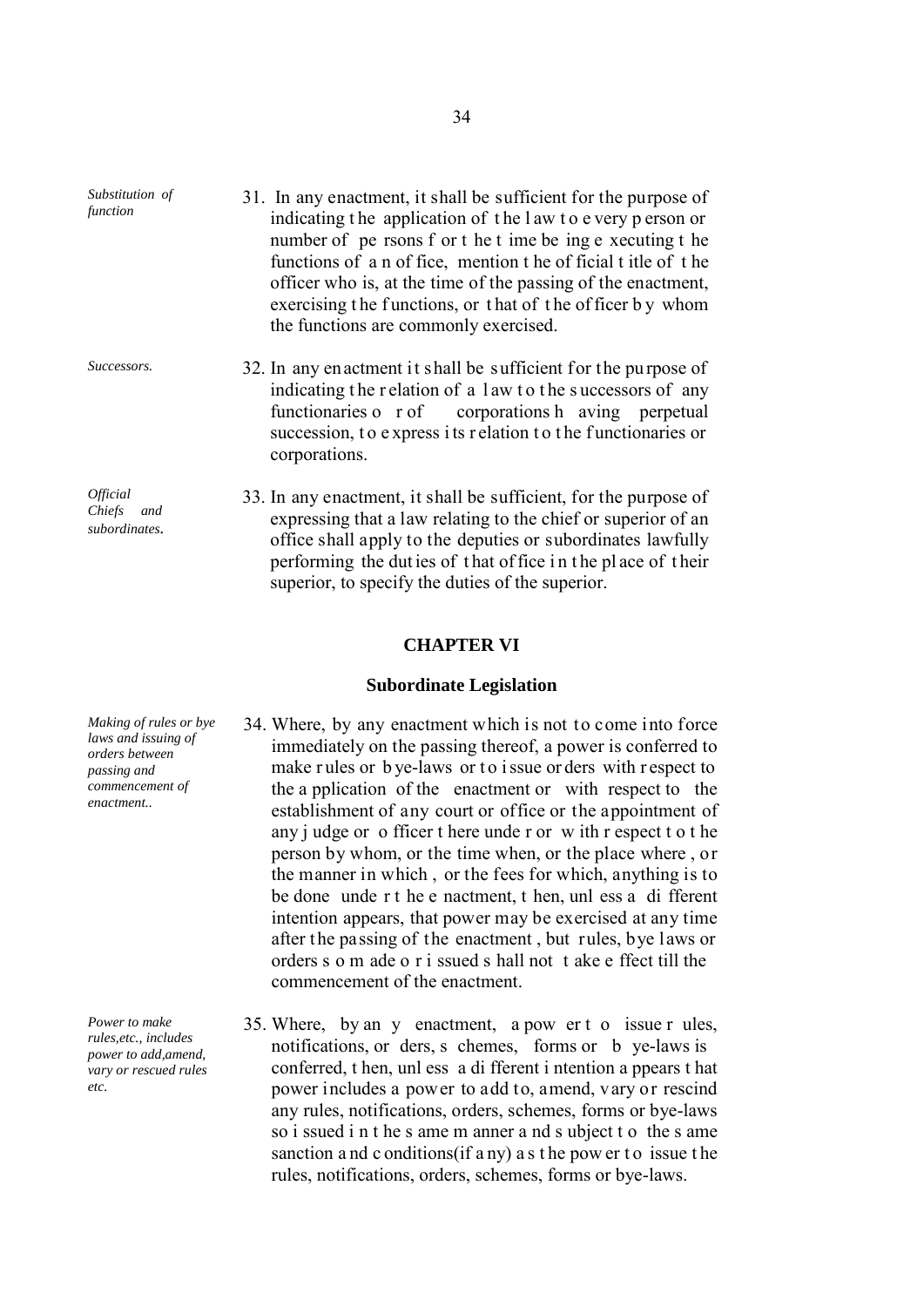*Provisions applicable to making of rules or bye-laws after previous publication..*

- 36. Where, by any enactment, a power to make rules bye-laws is e xpressed t o be given s ubject t o t he condition of t he rules or b ye-laws b eing made a fter p revious pub lication, then, the following provisions shall apply, namely:-
	- (a) the authority ha ving po wer t o m ake t he r ules or b yelaws, shall, before making them, publish a draft of the proposed r ules or b ye-laws f or t he i nformation of persons likely to be affected thereby ;
	- (b) the publ ication s hall be m ade i n s uch m anner as t hat authority deems to be sufficient, or, if the c ondition with respect to previous publication so requires, in such manner as the Government may prescribe ;
	- (c) there s hall be publ ished w ith t he dr aft a not ice specifying a da te on or a fter w hich the d raft will be taken into consideration.
	- (d) the a uthority ha ving po wer t o m ake t he r ules or b yelaws, and, where the rules or bye-laws are to be made with t he s anction, a pproval or c oncurrence of a nother authority, t hat a uthority also, s hall c onsider a ny objection or s uggestion which may be r eceived by t he authority ha ving pow er to m ake t he r ules or b ye-laws from any person with respect to the draft before the date so specified ;
	- (e) the publication in the official Gazette of a rule or byelaw pur porting t o ha ve be en m ade i n e xercise of a power t o m ake rules or b ye-laws after p revious publication shall be conclusive proof that the rule or bye –law has been duly made.
- 37. Where, nay enactment is repealed and re-enacted with or without modification, then, unless it is otherwise expressly provided, a ny appointment, r ule, not ification, or der, schemes, form or b ye-law m ade or i ssued u nder t he repealed enactment, shall re-enacted, continue in force and be de emed to have b een made o r i ssued under t he provisions so re-enacted, unless and until it is superseded by a ny a ppointment, r ule, not ification, or der, s cheme, form or bye-law made or issued under the provisions so re-enacted.
- 38. Where, by any enactment, a po wer i ssue any rule, notification, order, scheme, form or bye-law is conferred, then , e xpressions us ed i n t he r ule, not ification, or der, scheme, form or by- law shall unless a different intention appears, have t he s ame r espective m eanings a s i n the enactment conferring the power.

*Continuation of appointments, rules, etc., issued under enactment repealed and re-enacted.*

*Construction of rules , notifications, etc., issued under enactments.*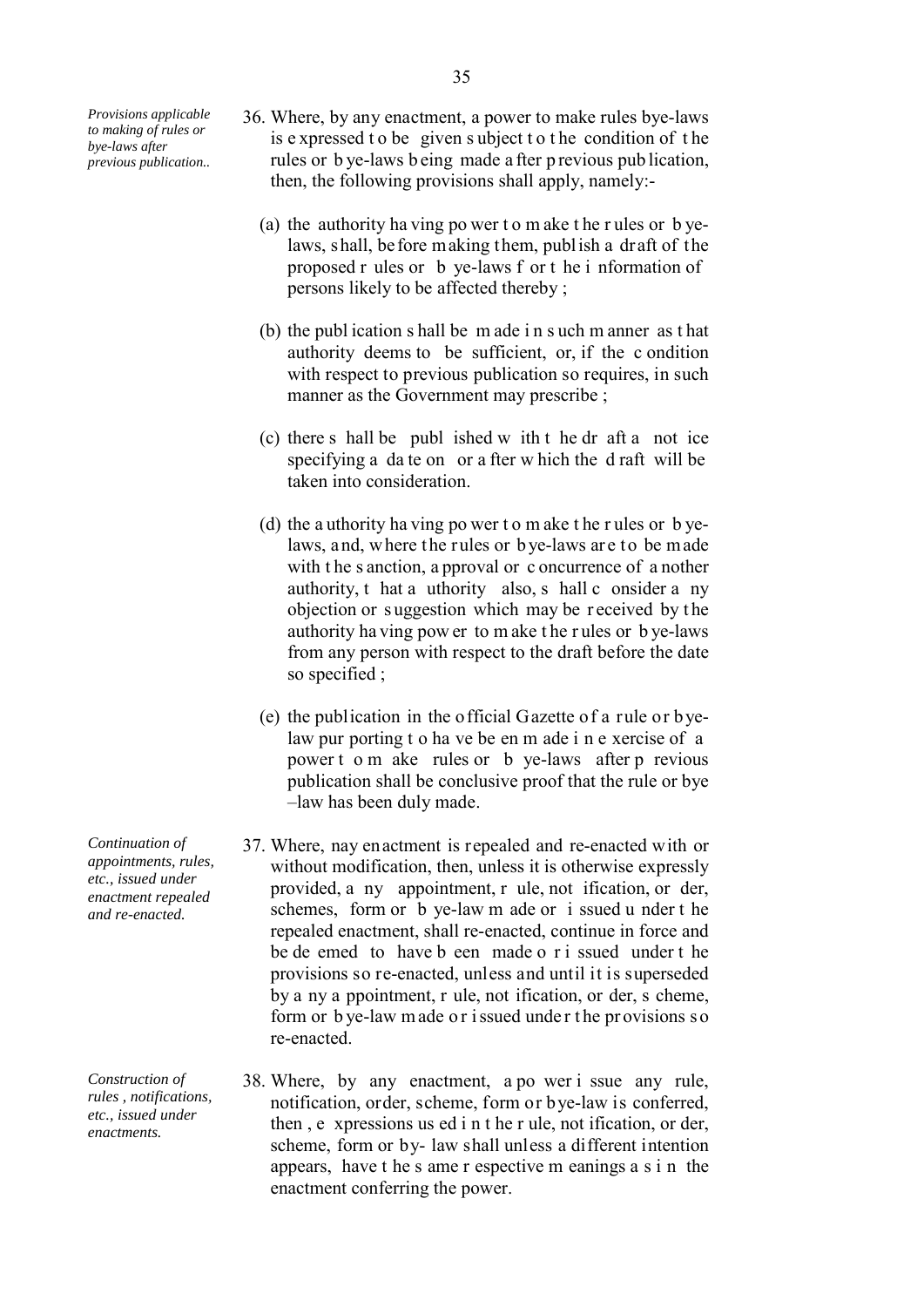*Publication and commencement of rules*

*Laying of rules before Legislative Assembly*

- 39. Every rule made under any enactment shall be published in the of ficial G azette and shall, i n t he a bsence of an express provision to the contrary either in the rule or in the enactment under which it is made, come into force on the day on which is published in the official Gazette.
- 40. (1) E very rule m ade b y the G overnment of M eghalaya under any enactment shall be laid as soon as may be after it is made before the Legislative Assembly of Meghalaya while it is in session for a total period of ten days which may be comprised i n o ne s ession or i n t wo s uccessive sessions, and if, before the expiry of the session in which it is s o laid or th e s ession immediately following, the Legislative Assembly makes any modification in the rule or resolves that the rule should not be made, the rule shall thereafter have effect only in such modified form or be of no effect as the case may be, so, however, that any such modification or a nnulment s hall be w ithout pr ejudice t o the validity of anything previously done under that rule.

(2) If any rule is not laid before the Legislative Assembly in a ccordance with t he provisions of s ub-section ( 1) i s shall, on t he e xpiry of t wo s uccessive s essions immediately following the publication of the rule, cease to have effect, without prejudice to the validity of anything previously done under that rule.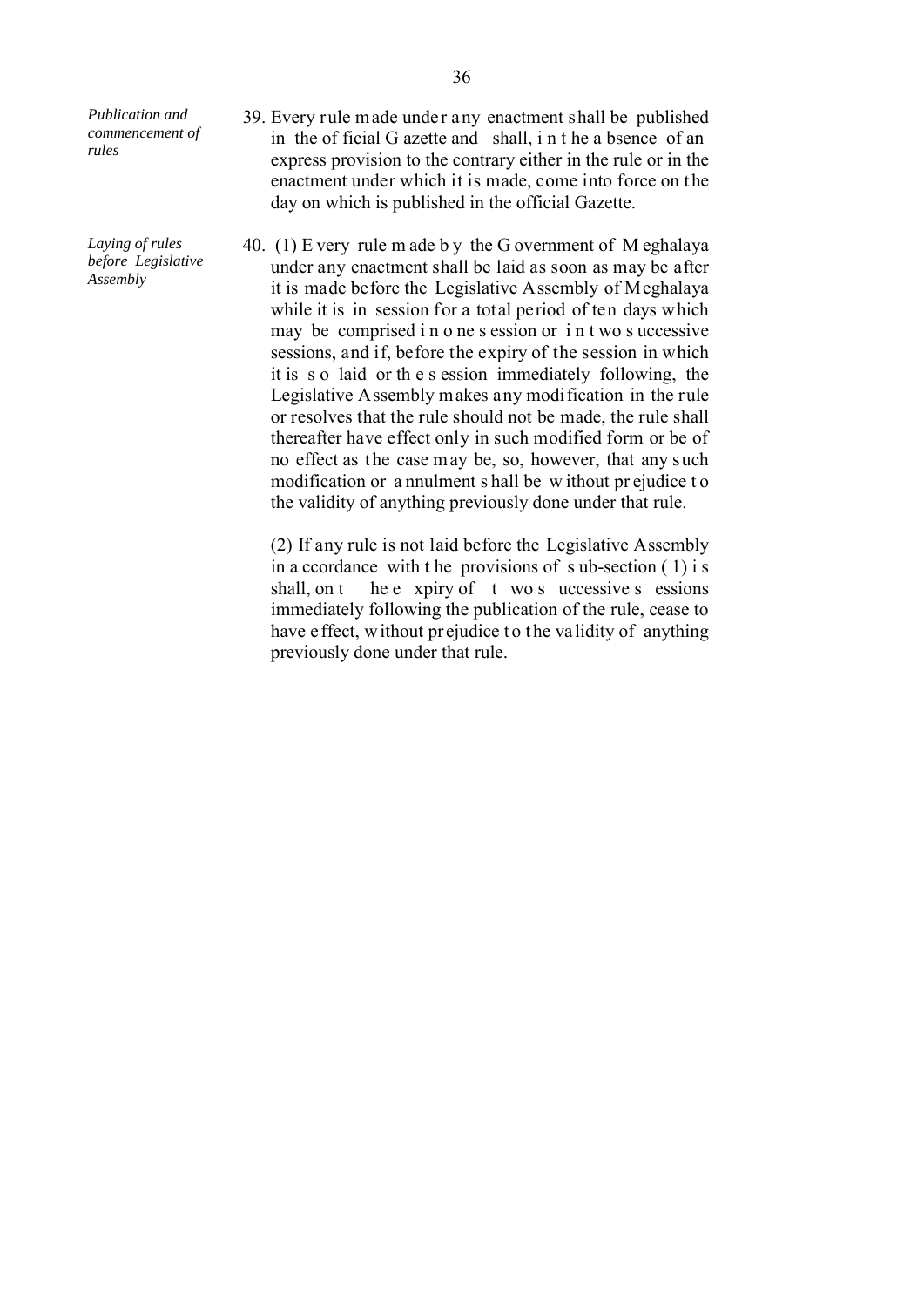# **CHAPTER VII**

#### **Miscellaneous**

| Citation of<br>enactments.    | 41. (1) Any enactment may be cited by reference to the short<br>title conferred thereon or by reference to the number and<br>year thereof.<br>$(2)$ A ny provision i n an enactment m ay be cited by<br>reference to the section of the ena ctment in which the<br>provision is contained.                                                                                                                                                                                                                                  |
|-------------------------------|-----------------------------------------------------------------------------------------------------------------------------------------------------------------------------------------------------------------------------------------------------------------------------------------------------------------------------------------------------------------------------------------------------------------------------------------------------------------------------------------------------------------------------|
| Recovery of<br>fines.         | 42. Sections 63 t o 70 of the Indian Penal Code and as far as<br>may be the provisions of the Code of Criminal Procedure,<br>1898, in relation to the issue and execution of warrants for<br>the levy of fines, shall apply to all fines imposed under<br>any enactment, or under any rule or bye-law made there<br>under, unl ess the e nactment, rule or b ye-law c ontain an<br>express provision to the country.                                                                                                        |
| Meaning of<br>service by post | 43. Where, any en actment aut horises or requires an y<br>document to be served by post, whether the expression<br>"serve" or either of the expressions "give" or "s end" or<br>any other expression i s us ed, t hen, unl ess a different<br>intention a ppears, t he service s hall be de emed t o be<br>effected by properly addressing, p re-paying and pos ting<br>by registered post, a letter containing the document, and,<br>at the time at which the letter would be delivered in the<br>ordinary course of post. |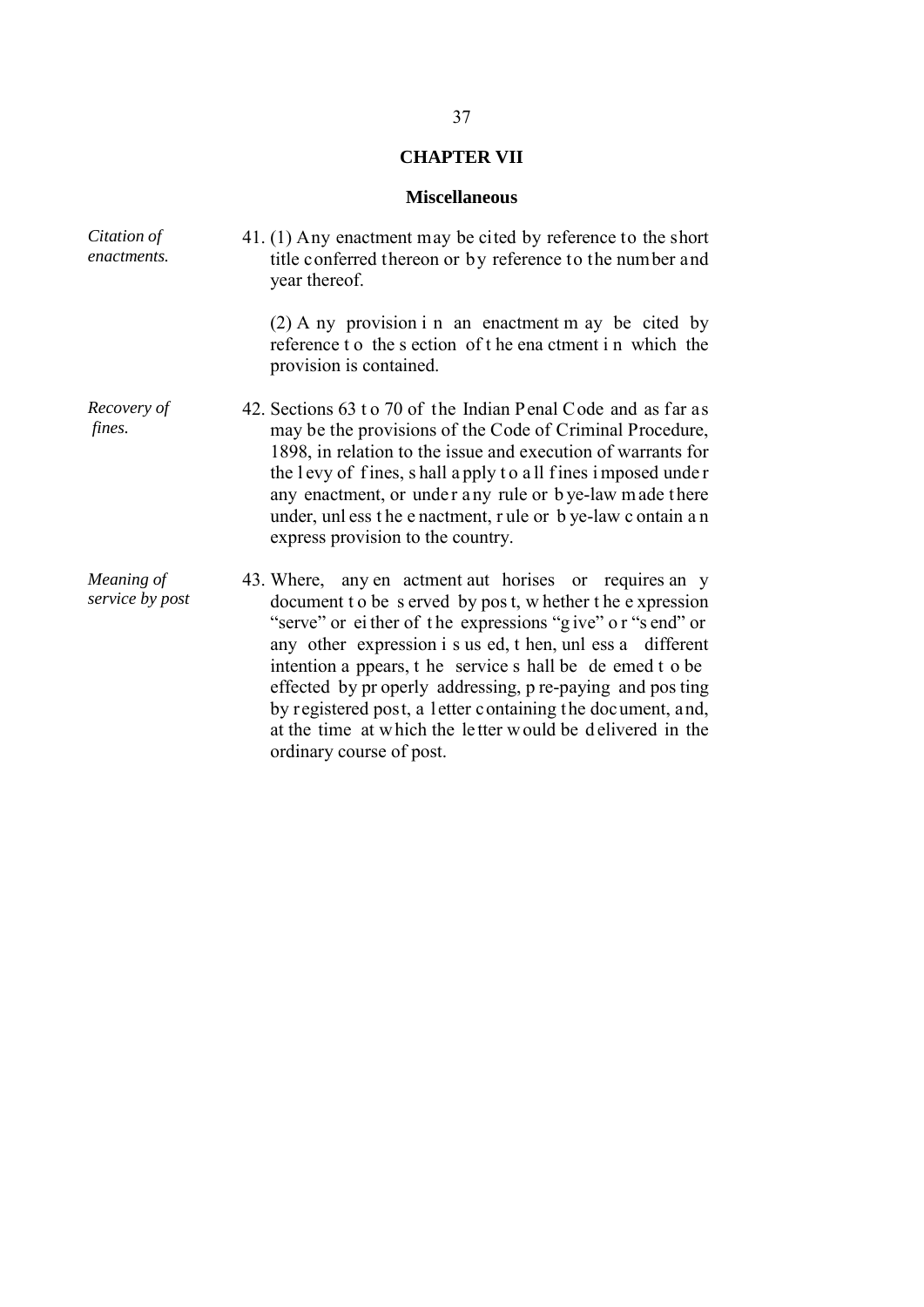### **MEGHALAYA ACT 8 OF 1972**

### THE LEGISLATIVE ASSEMBLY OF MEGHALAYA (MEMBERS SALARIES AND ALLOWANCES) ACT, 1972

#### **(As passed by the Assembly)**

# **(Received the assent of the Governor on the 15<sup>th</sup> May, 1972)**

[Published in the Gazette of Meghalaya, Extraordinary, dated 15<sup>th</sup> May, 1972]

An

#### Act

# **to determine the salaries and allowances of the members of the Legislative Assembly of Meghalaya**

Be enacted by the Legislature of Meghalaya in the Twenty-third Year of the Republic of India as follows:-

| Short title and<br>commencement. | 1. (1) This Act may be called the Legislative Assembly<br>of M eghalaya (Members' S alaries and Allowances)<br>Act, 1972<br>(2) It shall be deemed to have come into force on the<br>$21st$ day of January, 1972.                                                                                                                                                                                                                                                                           |                                       |
|----------------------------------|---------------------------------------------------------------------------------------------------------------------------------------------------------------------------------------------------------------------------------------------------------------------------------------------------------------------------------------------------------------------------------------------------------------------------------------------------------------------------------------------|---------------------------------------|
| Definition                       | 2. In this A ct, "member" m eans a m ember of the<br>Legislative A ssembly of M eghalaya ot her t han t he<br>Speaker a nd t he D eputy S peaker of t he Legislative<br>Assembly, or a Minister.                                                                                                                                                                                                                                                                                            |                                       |
| <b>Salaries</b>                  | 3. There shall be paid to each member during the whole<br>of his term of office, a salary at the rate of rupees four<br>hundred per mensem.                                                                                                                                                                                                                                                                                                                                                 | By Act 7 (1974)<br>$w.e.f. 1-3.1974)$ |
| <i>Allowances</i>                | 4. There shall be paid to each member-                                                                                                                                                                                                                                                                                                                                                                                                                                                      |                                       |
|                                  | (a) fixed travelling allowance of rupees two hundred<br>and fifty per mensem;<br>(b) for the number of days attended, a daily allowance<br>at the rate of rupees twenty five if the member's<br>attendance i s r equired i n c onnection w ith hi s<br>duties as such member:<br>(c) travelling allowance at the r ate applicable to a<br>government servant of the senior grade under the<br>Subsidiary R ules f or j ourneys p erformed i n<br>connection with his duties as such member. |                                       |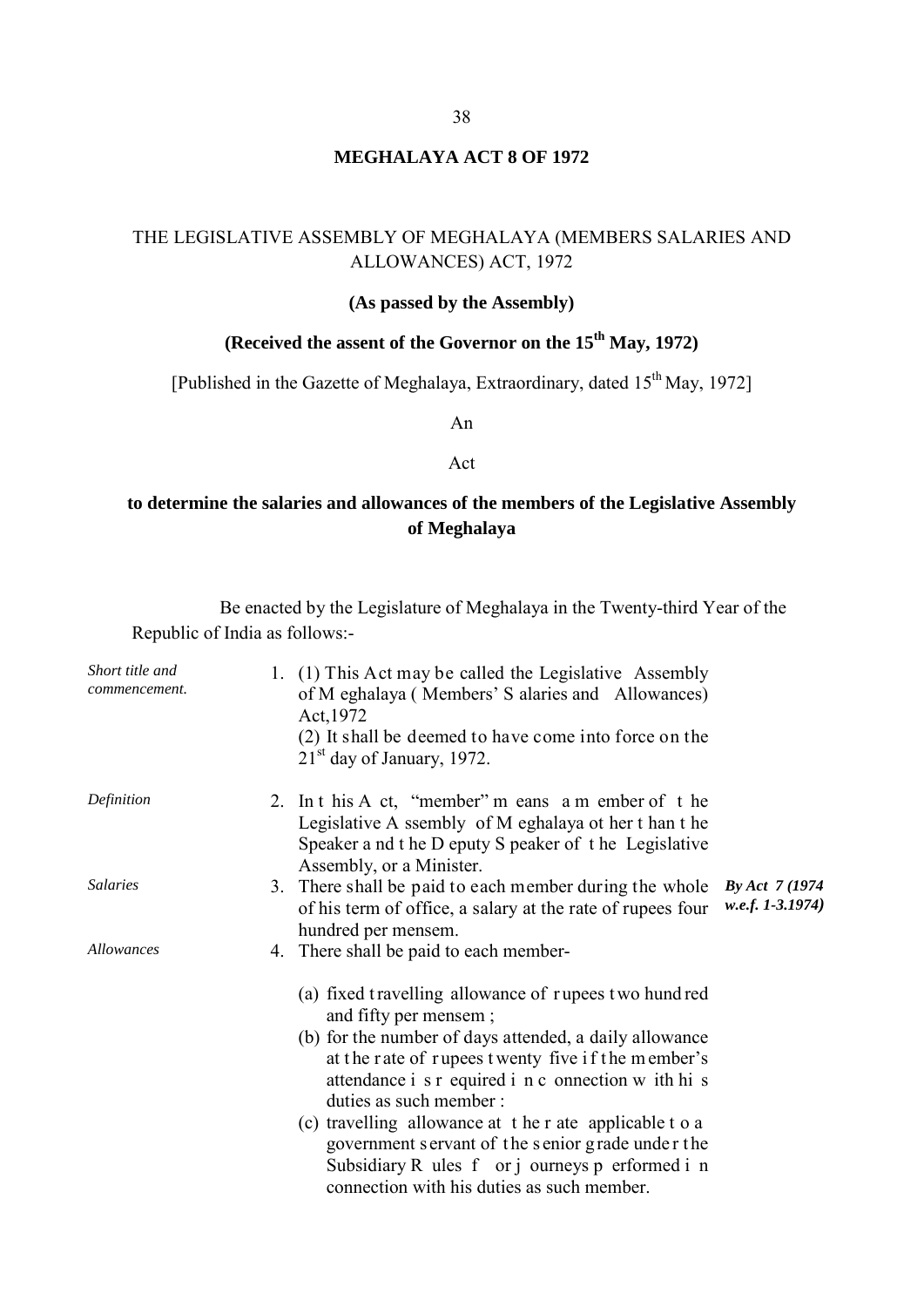| Conveyance<br>Allowance                               |    | 5. There shall be paid to each member for the number of<br>days attended a conv eyance al lowance at the r ate of<br>rupees five p er day during the period, the Legislative<br>Assembly is in session and during the period any of its<br>committees hold its meetings.                 |
|-------------------------------------------------------|----|------------------------------------------------------------------------------------------------------------------------------------------------------------------------------------------------------------------------------------------------------------------------------------------|
| Medical treatment<br>and benefits.                    |    | 6. A me mber a nd the me mbers of his f amily s hall be<br>entitled to such medical treatment and benefits as may<br>be laid down by rules to be made, by Government.                                                                                                                    |
|                                                       |    | Explanation 1. $-$ For the pur pose of this section the<br>expression "the members of his family" shall mean and<br>include such members as may be prescribed by rules.                                                                                                                  |
|                                                       |    | Explanation $2.$ – Those who are entitled to free medical<br>attendance and treatment may take the same from any<br>registered physician of their choi ce - Allopathic,<br>Ayurvedic, U nani or H omoeopathic and m edical bills<br>on prescription of such physicians are reimbursable. |
| Power to make<br>rules                                |    | 7. The G overnment m ay, b y not ification, m ake r ules t o<br>carry out the purposes of this A ct and, in particular,<br>may prescribe $-$                                                                                                                                             |
|                                                       |    | (a) the periods during which and the conditions subject<br>to which daily al lowance m ay b e dr awn and the<br>circumstances i n which s uch allowances m ay be<br>withheld;                                                                                                            |
|                                                       |    | (b) the c onditions under w hich and the journeys for<br>which travelling allowance shall be admissible;                                                                                                                                                                                 |
|                                                       |    | (c) the facilities for medical attendance and treatment.                                                                                                                                                                                                                                 |
| Repeal of the<br>Meghalaya State<br>Ordinance of 1972 | 8. | The Legislative A ssembly of the S tate of M eghalaya<br>(Members' Salaries and allowances) Ordinances, 1972<br>is hereby repealed.                                                                                                                                                      |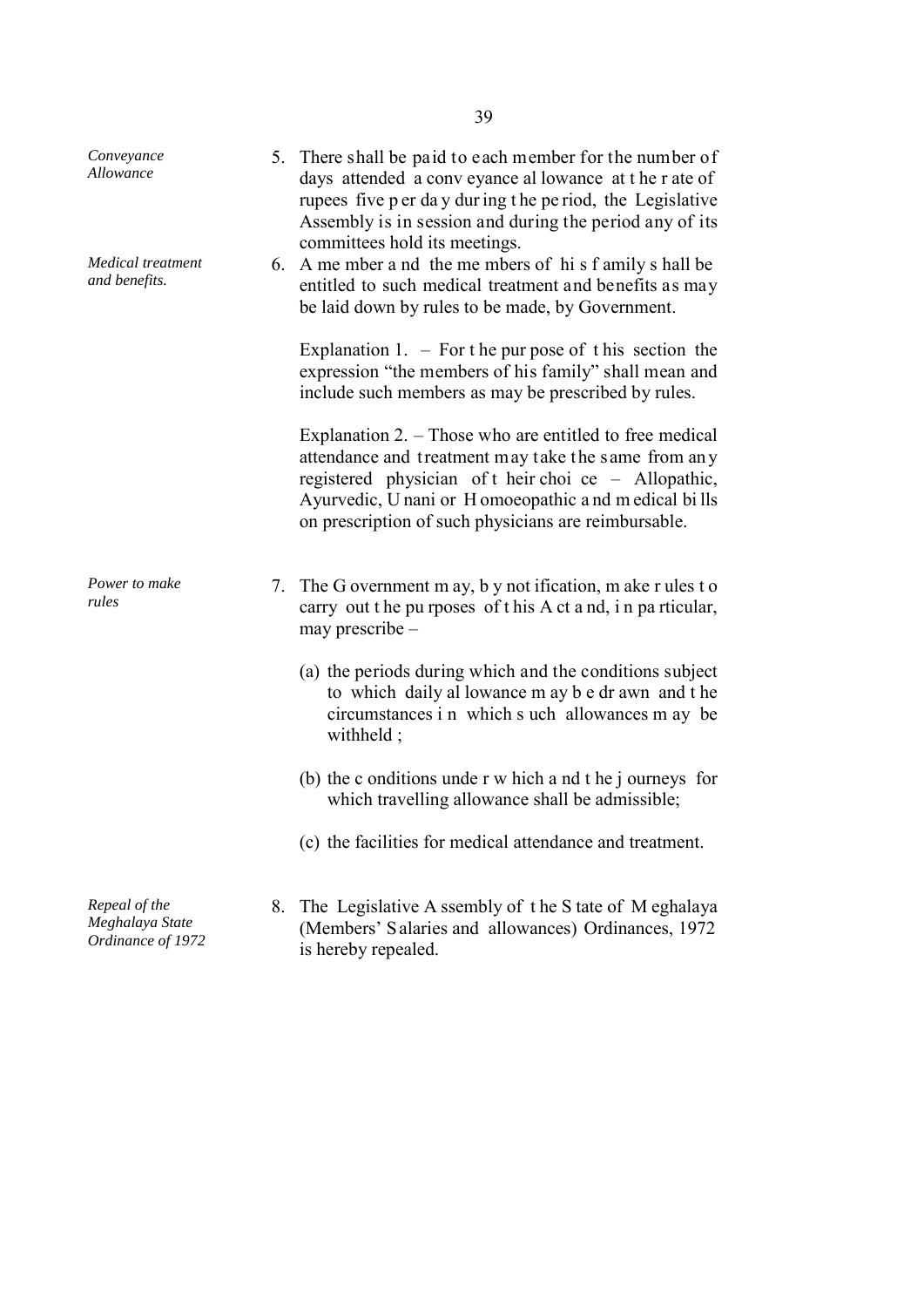### MEGHALAYA ACT 9 OF 1972

#### THE MEGHALAYA APPROPRIATION (No.1) ACT,1972

### **(As passed by the Assembly)**

# (Received the assent of the Governor on the 29<sup>th</sup> June, 1972)

[Published in the Gazette of Meghalaya, Extraordinary, dated 30<sup>th</sup> June, 1972]

An

Act

# **to authorise payment and appropriation of certain sums from and out of the Consolidated Fund of Meghalaya for the services of the financial year ending on the thirty-first day of March, 1973**

Be enacted by the Legislature of Meghalaya in the Twenty-third Year of the Republic of India as follows:-

| Short title<br>commencement                                                                                                       | 1. (1) T his A ct m ay be called the M eghalaya<br>Appropriation (No. I) Act, 1972.<br>It shall be deemed to have come into force on the<br>(2)<br>$1st$ April, 1972.                                                                                                                                                                                                                                                                                                                                                                                                                                                                                                                                           |
|-----------------------------------------------------------------------------------------------------------------------------------|-----------------------------------------------------------------------------------------------------------------------------------------------------------------------------------------------------------------------------------------------------------------------------------------------------------------------------------------------------------------------------------------------------------------------------------------------------------------------------------------------------------------------------------------------------------------------------------------------------------------------------------------------------------------------------------------------------------------|
| Withdrawal of<br>Rs.28,52,72,500<br>from and out of the<br>consolidated Fund<br>of Meghalaya for<br>the financial year<br>1972-73 | 2. From and out of the Consolidated Fund of Meghalaya<br>there m ay b e pa id a nd a pplied s ums not e xceeding<br>those s pecified i $n c$ olumn $(3)$ of $t$ he S chedule<br>amounting i n t he aggregate $\lceil$ inclusive of t he s um<br>specified i n column $(3)$ of the S chedule t o the<br>Meghalaya Appropriation (Vote on a ccount) Act 1972]<br>to the sum of the twenty-eight crores, fifty-two lakhs,<br>seventy-two thousand and five hundred rupees towards<br>defraying the s everal charges w hich w ill come in<br>course of payment during the financial year ending on<br>the thi rty-first day of March. 1973 i n r espect of the<br>services specified in column (2) of the Schedule. |
| Appropriation                                                                                                                     | 3. The sums authorised to be withdrawn from and our fot<br>he Consolidated Fund of Meghalaya by this Act shall<br>be appropriated for the services and purposes expressed<br>in the Schedule in relation to the said year.                                                                                                                                                                                                                                                                                                                                                                                                                                                                                      |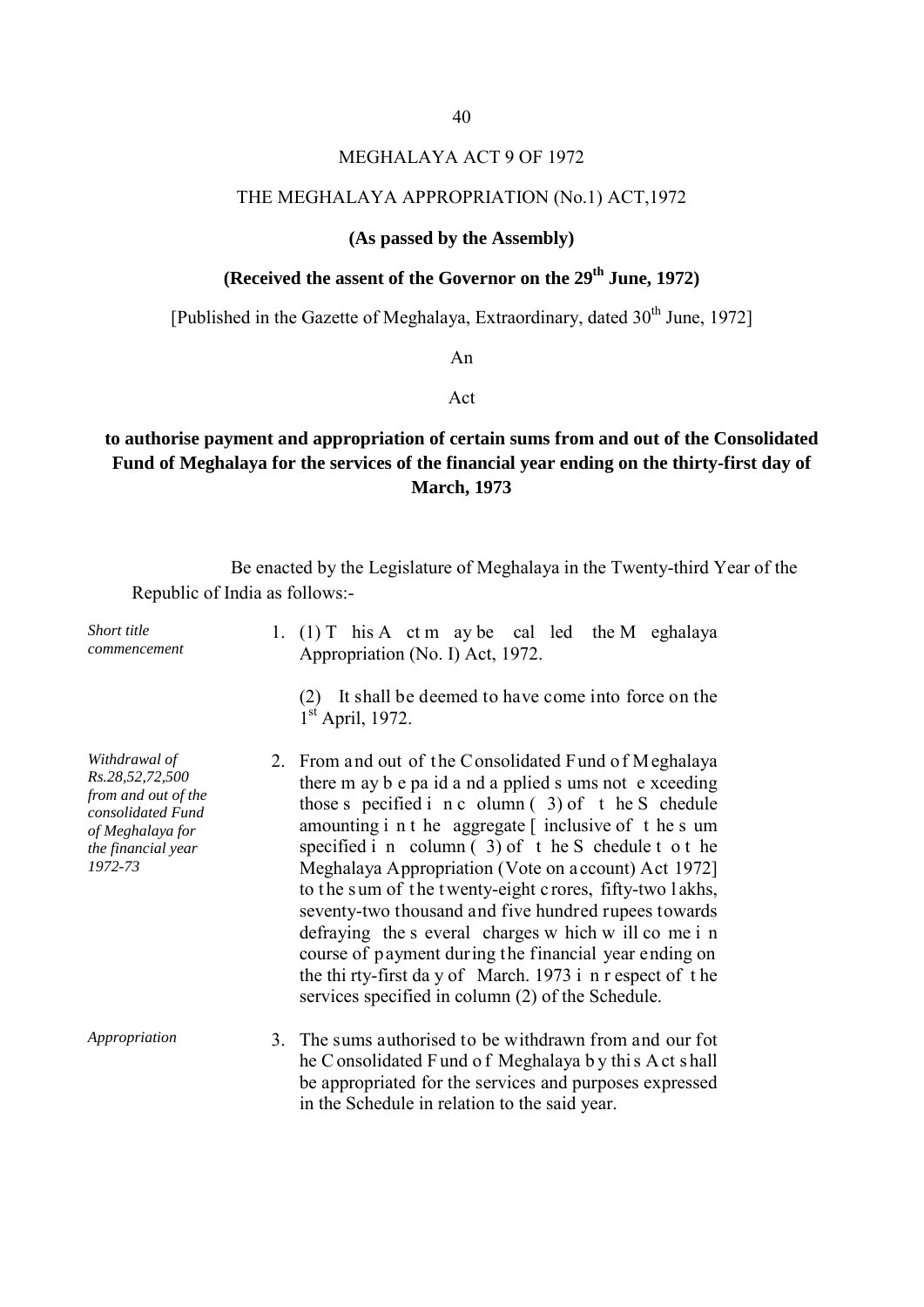| (1)          | (2)                                                                                       |                          | (3)<br>sums not exceeding      |              |
|--------------|-------------------------------------------------------------------------------------------|--------------------------|--------------------------------|--------------|
| Grant<br>No. | <b>Services and purposes</b><br>(Major Heads)                                             | Voted by<br>the Assembly | Charged on the<br>consolidated | <b>Total</b> |
|              |                                                                                           | Rs.                      | Rs.                            | Rs.          |
| 1.           | Taxes on Income other<br>than Corporation                                                 |                          |                                | $\cdots$     |
| 2.           | Land Revenue                                                                              | 2,19,400                 | $\cdots$                       | 2,19,400     |
| 3.           | <b>State Excise Duties</b>                                                                | 2,60,900                 | $\cdots$                       | 2,60,900     |
| 4.           | Taxes on Vehicles                                                                         | 2,99,600                 | $\cdots$                       | 2,60,900     |
| 5.           | Sales Tax and other Taxes<br>and Duties                                                   | 3,32,500                 | $\cdots$                       | 3,32,500     |
| 6.           | Stamps                                                                                    | 12,400                   |                                | 12,400       |
| 7.           | <b>Registration Fees</b><br>.                                                             | 15,100                   | $\cdots$                       | 15,100       |
|              | Interest on Debts and<br>other obligations.                                               |                          | 1,24,73,200                    | 1,24,73,200  |
|              | Appropriation for<br>Reduction or Avoidance<br>of Debt                                    |                          | 4,76,600                       | 4,76,600     |
| 8.           | Parliament, State/Union                                                                   |                          | $\cdots$                       |              |
|              | Territory Legislature -<br><b>B-State Legislature</b><br>$\ddots$                         | 9,40,100                 | $\cdots$                       | 9,40,100     |
| 9.           | -Do-C-Elections                                                                           | 3,94,200                 |                                | 3,94,200     |
| 10.          | General Administration<br>-I-Heads of States and<br>Ministers.                            | 7,07,600                 | 3,000                          | 7,10,600     |
| 11.          | -Do-II-Secretariat and<br>attached offices.                                               | 26,34,200                | 50,000                         | 26,84,200    |
| 12.          | -Do-III-Commissioners<br>and District<br>Administration.                                  | 14,51,100                |                                | 14,51,100    |
| 13.          | -Do- IV-Director of Land<br>Records.                                                      | 44,700                   | $\cdots$                       | 44,700       |
| 14.          | General Administration<br>-V-Local Funds, Audit<br>Establishment and<br>Accounts Offices. | 1,18,900                 | $\cdots$                       | 1,18,900     |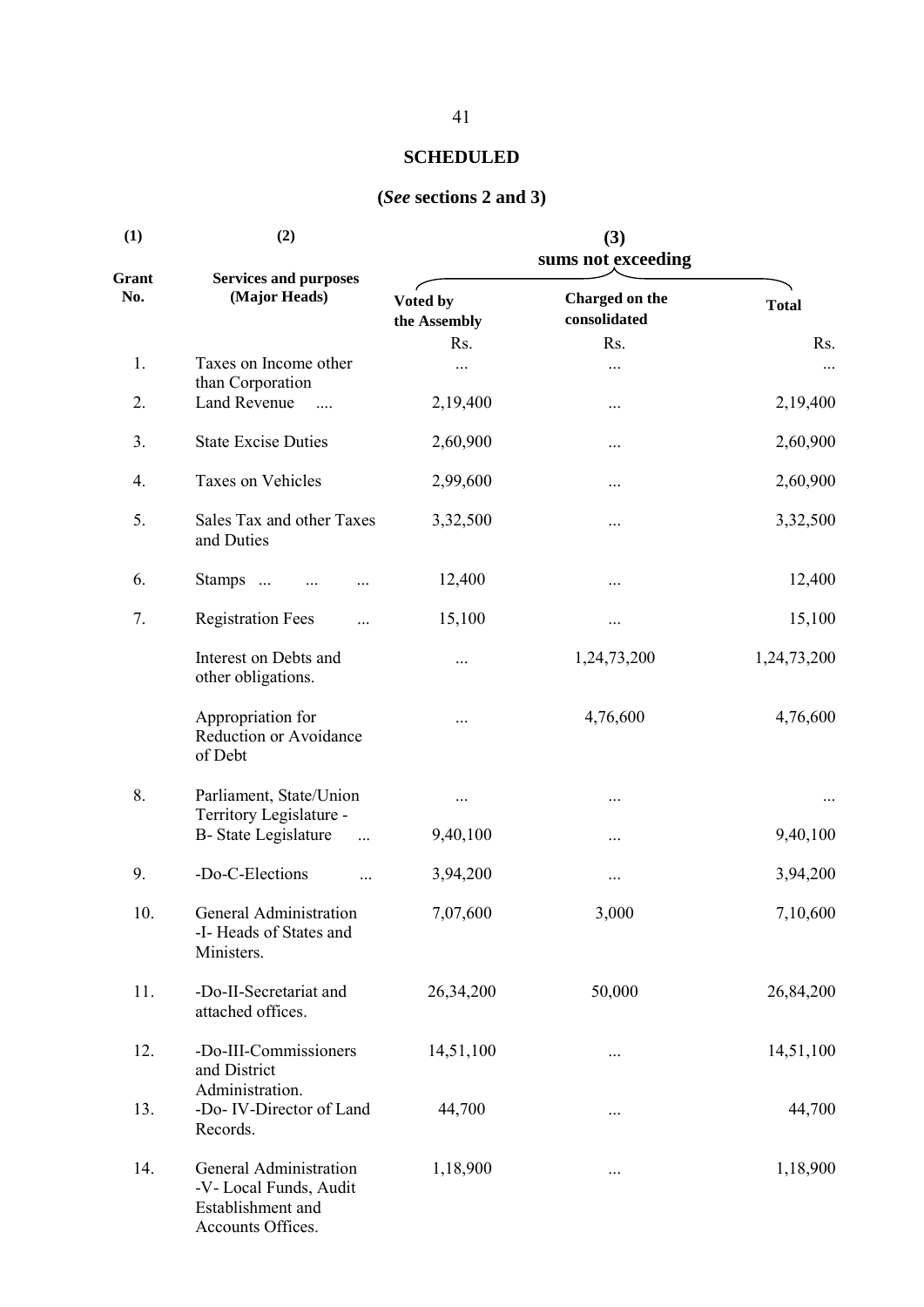| (1)          | (2)                                                                   |                          | (3)<br>sums not exceeding      |              |
|--------------|-----------------------------------------------------------------------|--------------------------|--------------------------------|--------------|
| Grant<br>No. | <b>Services and purposes</b><br>(Major Heads)                         | Voted by<br>the Assembly | Charged on the<br>consolidated | <b>Total</b> |
|              |                                                                       | Rs.                      | Rs.                            | Rs.          |
| 15.          | Administration of Justice                                             | 4,26,200                 |                                | 4,26,200     |
| 16.          | Jails<br>$\dddotsc$<br>$\cdots$                                       | 5,27,300                 |                                | 5,27,300     |
| 17.          | Police<br>$\dddotsc$<br>$\ddotsc$<br>$\cdots$                         | 1,32,52,300              |                                | 1,32,52,300  |
| 18.          | Miscellaneous<br>Department<br>-I- National Savings<br>Organisations. | 2,003                    |                                | 2,003        |
| 19.          | Do-II-Trade<br>Commissioners                                          | 15,300                   |                                | 15,300       |
| 20.          | Do-III- Weights and<br>measures                                       | 2,07,000                 |                                | 2,07,000     |
| 21.          | Do-V-Municipal<br>Administration                                      |                          |                                |              |
| 22.          | Do-Civil Supplies &<br>Department                                     | 4,66,100                 |                                | 4,66,100     |
| 23.          | Scientific Departments                                                | 4,00,000                 |                                | 4,00,000     |
| 24.          | Education (General)                                                   | 2,64,90,000              |                                | 2,64,90,000  |
| 25.          | Education (Technical)                                                 | 10,03,100                |                                | 10,03,100    |
| 26.          | Medical<br>$\dddotsc$                                                 | 68, 31, 500              |                                | 68, 31, 500  |
| 27.          | Public Health $-I$ – Public<br>Health.                                | 57,34,400                |                                | 57,34,400    |
| 28.          | Do-II-Public Health<br>Engineering.                                   | 63,58,300                |                                | 63,58,300    |
| 28.A         | <b>Family Planning</b>                                                | 11,61,000                |                                | 11,61,000    |
| 29.          | Agriculture<br>$\cdots$                                               | 1,14,56,000              |                                | 1,14,56,000  |
| 30.          | Do-II-Fisheries<br>$\cdots$<br>$\cdots$                               | 6,58,400                 |                                | 6,58,400     |
| 31.          | Rural Development<br>$\cdots$                                         | 7,41,400                 |                                | 7,41,400     |
| 32.          | Animal Husbandry<br>$\cdots$                                          | 37,99,100                | $\cdots$                       | 37,99,100    |
| 33.          | Co-operation                                                          | 16,58,300                |                                | 16,58,300    |
| 34.          | Industries-I-Sericulture<br>and Weaving.                              | 19,85,000                |                                | 19,85,000    |
| 35.          | Do-II Cottage Industries                                              | 31,42,100                |                                | 31,42,100    |
| 36.          | Do-III- Major Industries                                              | 3,85,900                 |                                | 3,85,900     |
| 37.          | <b>Community Development</b><br>Projects.                             | 1,20,25,400              |                                | 1,20,25,400  |
| 38.          | Local Development<br>Works                                            | $\cdots$                 |                                | $\cdots$     |
| 39.          | Labour and Employment<br>$-I-Labour$                                  | 26,000                   |                                | 26,000       |
| 40.          | -Do- II- Factories                                                    | 12,000                   |                                | 12,000       |
| 41.          | -Do-III $-$ Inspector of<br>Steam Boiler                              | 5,000                    |                                | 5,000        |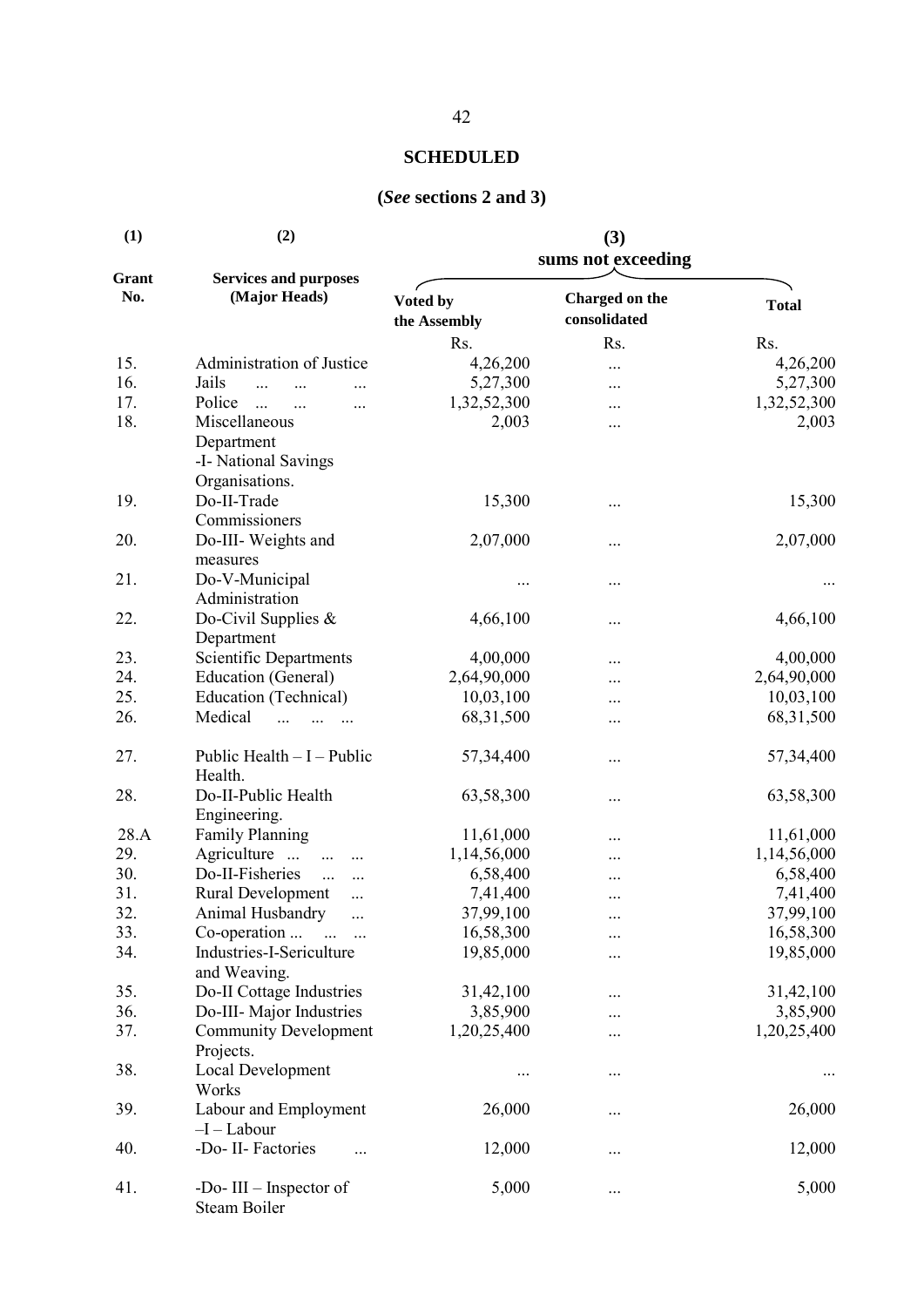| (1)          | (2)                                                                                          |                          | (3)<br>sums not exceeding      |              |
|--------------|----------------------------------------------------------------------------------------------|--------------------------|--------------------------------|--------------|
| Grant<br>No. | <b>Services and purposes</b><br>(Major Heads)                                                | Voted by<br>the Assembly | Charged on the<br>consolidated | <b>Total</b> |
|              |                                                                                              | Rs.                      | Rs.                            | Rs.          |
| 42.          | Labour and Employment<br>-IV-Employment and<br>Training                                      | 1,48,700                 | $\cdots$                       | 1,48,700     |
| 43.          | Miscellaneous, Social and<br>Development<br>Organisation $-I -$<br>Directorate of Statistics | 5,89,700                 |                                | 5,89,700     |
| 44.          | -Do- II - Vital Statistics,<br>Raingauge, etc.                                               | 1,500                    |                                | 1,500        |
| 45.          | -Do-III - Planning<br>Organisation.                                                          | 1,26,700                 | $\cdots$                       | 1,26,700     |
| 46.          | -Do- $IV - Director$ ate of<br>Advertising and Visual<br>Publicity                           | 7,11,500                 | $\cdots$                       | 7,11,500     |
| 47.          | -Do- $V -$ Directorate of<br>Housing.                                                        | $\cdots$                 |                                |              |
| 48.          | -Do- $VI$ – Directorate of<br>Social Welfare.                                                | 29,59,100                |                                | 29,59,100    |
| 49.          | -Do- VII - Soldier's<br>Sailor's and Airmen's<br>Board.                                      | 39,400                   | $\cdots$                       | 39,400       |
| 50.          | -Do- VIII - Town and<br><b>Country Planning</b><br>Organisation.                             | 10,42,200                |                                | 10,42,200    |
| 51.          | -Do- $IX - Tourism$<br>Organisation                                                          | 7,75,100                 | $\cdots$                       | 7,75,100     |
| 52.          | -Do- $X$ – Preservation and<br><b>Translation of Ancient</b><br>Manuscripts.                 | 12,300                   |                                | 12,300       |
| 53.          | -Do-XI-Pooled<br>Transports                                                                  | 2,09,300                 | $\cdots$                       | 2,09,300     |
| 54.          | -Do-XII - Dairy<br>Development.                                                              | 15,82,000                |                                | 15,82,000    |
| 55.          | Irrigation N.E.D. Works,<br>etc.                                                             | 5,00,000                 |                                | 5,00,000     |
| 55.A         | Electricity Schemes                                                                          | $\cdots$                 |                                |              |
| 56.          | Public Works (excluding<br><b>Establishment and Tools</b><br>and Plant, etc).                | 3,22,93,600              |                                | 3,22,93,600  |
| 57.          | Public Works,<br><b>Establishment and Tools</b><br>and Plant                                 | 66,71,000                | $\cdots$                       | 66,71,000    |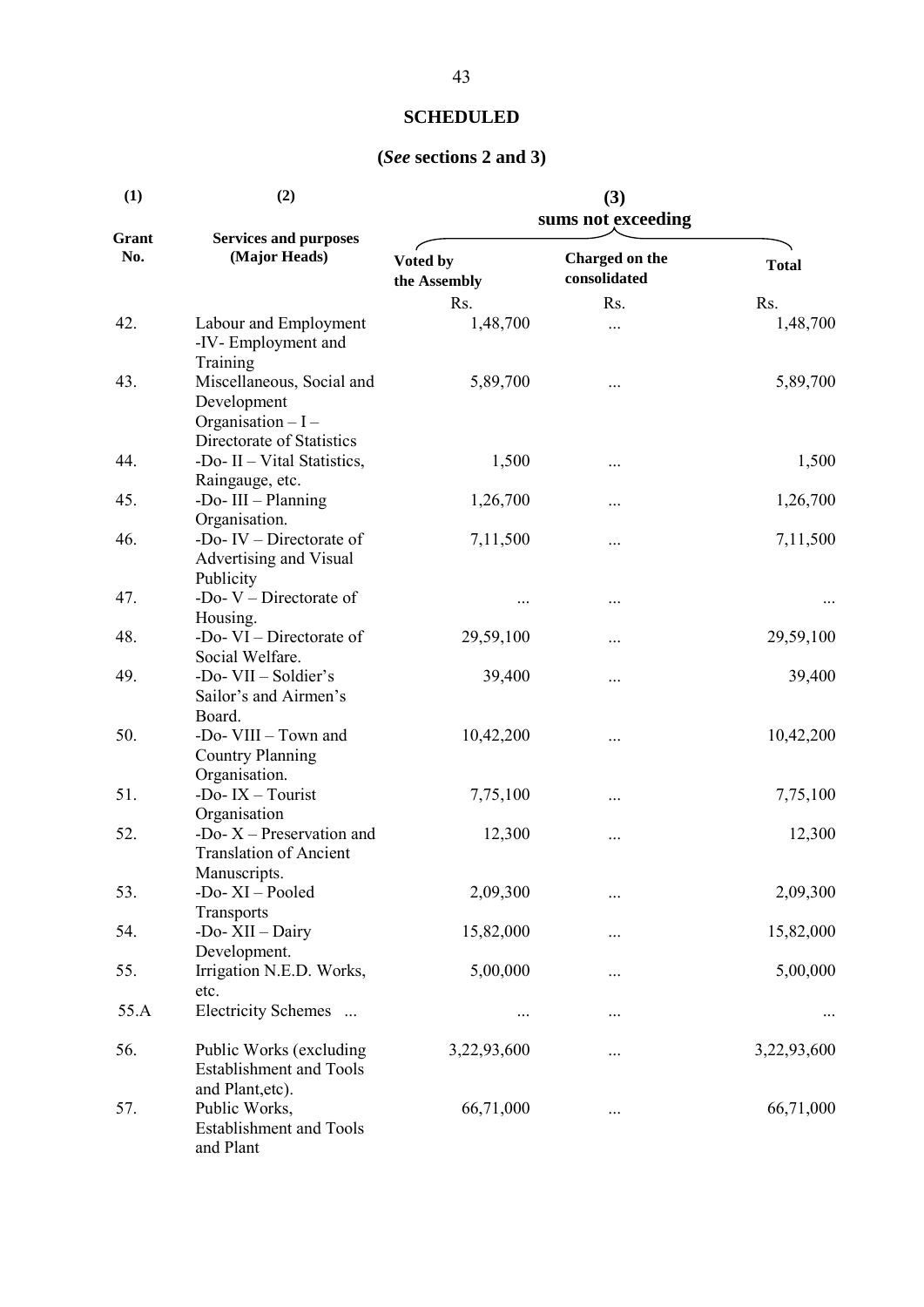| (1)          | (2)                                                                                          |                          | (3)<br>sums not exceeding      |              |
|--------------|----------------------------------------------------------------------------------------------|--------------------------|--------------------------------|--------------|
| Grant<br>No. | <b>Services and purposes</b><br>(Major Heads)                                                | Voted by<br>the Assembly | Charged on the<br>consolidated | <b>Total</b> |
|              |                                                                                              | Rs.                      | Rs.                            | Rs.          |
| 57.A         | Road and Water Transport<br>Schemes - A- Road<br>Transport.                                  | 3,00,000                 |                                | 3,00,000     |
| 58.          | Famine Relief                                                                                | 8,12,500                 |                                | 8,12,500     |
| 59.          | Pension and other<br><b>Retirement Benefits</b>                                              | 19,500                   |                                | 19,500       |
| 60.          | Stationary and Printing                                                                      | 44,63,800                |                                | 44,63,800    |
| 61.          | Forests                                                                                      | 62,35,700                |                                | 62,35,700    |
| 62.          | $Forests - I - Soil$<br>Conservation.                                                        | 31,70,500                |                                | 31,70,500    |
| 63.          | Miscellaneous-I-<br>Expenditure on account of<br><b>State Prisoners and</b><br>Detenus, etc. | 1,92,200                 |                                | 1,92,200     |
| 64.          | -Do- II - Donation for<br>Charitable purposes, etc.                                          | 1,49,509                 |                                | 1,49,509     |
| 65.          | -Do-III - Grants-in-<br>aid, Contributions, etc.,                                            | 15,000                   |                                | 15,000       |
| 66.          | -Do-IV $-$ Expenditure on<br>Issue of Free Ration and                                        | 4,10,000                 |                                | 4,10,000     |
| 67.          | Rice Concession.<br>-Do- $V$ – Expenditure on<br>Displaced Persons.                          | 1,51,39,900              |                                | 1,51,39,900  |
| 68.          | -Do - VI - Advanced<br>Technical Training and<br>Scholarship                                 | $\cdots$                 |                                |              |
| 69.          | -Do- VII - Miscellaneous<br>Unforeseen Charges.                                              | 35,000                   |                                | 35,000       |
| 70.          | -Do- VIII- Civil Defence                                                                     | 2,62,309                 |                                | 2,62,809     |
| 71.          | <b>Other Miscellaneous</b><br>Compensation and<br>Assignments.                               | $\cdots$                 |                                |              |
| 72.          | Extraordinary Charges                                                                        | 100                      |                                | 100          |
| 73.          | <b>Preparation Payments</b><br>$\ddots$                                                      | $\cdots$                 |                                |              |
| 74.          | Payment of Compensation<br>to Land holders, etc.                                             | $\cdots$                 |                                |              |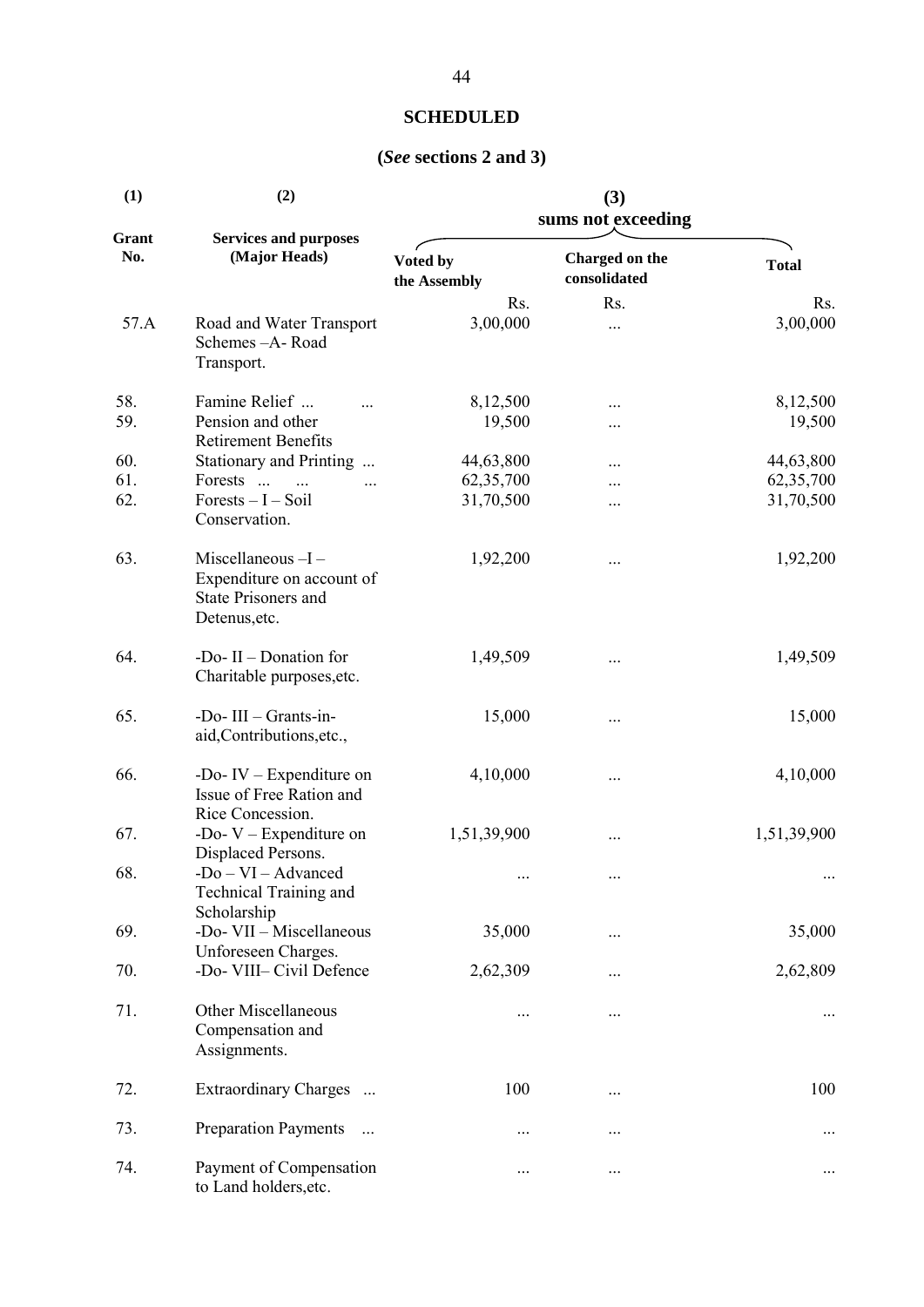| (1)          | (2)                                                                                          |                          | (3)<br>sums not exceeding      |                         |
|--------------|----------------------------------------------------------------------------------------------|--------------------------|--------------------------------|-------------------------|
| Grant<br>No. | <b>Services and purposes</b><br>(Major Heads)                                                | Voted by<br>the Assembly | Charged on the<br>consolidated | <b>Total</b>            |
|              |                                                                                              | Rs.                      | Rs.                            | Rs.                     |
|              | Capital Outlay on<br>Industrial and Economic<br>Development.                                 |                          |                                | $\cdots$                |
| 75.          | -Do- I- Investment in<br>other Commercial and<br>Industrial undertakings.                    | 22,30,000                |                                | 22,30,000               |
| 76.          | $-Do$ - II – Investment in<br>Co-operative Societies.                                        | 18,55,000                |                                | 18,55,000               |
| 77.          | -Do- $III - Other$<br>Miscellaneous<br>Undertakings.                                         | 2,85,000                 |                                | 2,85,000                |
| 78.          | Capital Outlay on Public<br>Works outside the<br>Revenue Accounts.                           | 2,87,41,000              |                                | 2,87,41,000             |
| 79.          | Capital Outlay on other<br>Works.                                                            |                          | $\cdots$                       | $\cdots$                |
| 79.A         | Capital Outlay on Roads<br>and Water Transport<br>Schemes - A - Road<br>Transport.           | 12,000                   |                                | 12,000                  |
| 80.          | Capital Outlay on<br>Schemes of Government<br>Trading.                                       | 15,04,400                |                                | 15,04,400               |
| 81.          | Appropriates to<br>Contingency Fund.                                                         | 50,00,000                |                                | 50,00,000               |
| 82.          | Repayment of Debt<br>$\ddots$<br>I- Loans to Municipal<br>Corporation and<br>Municipalities. | <br>                     | 4, 14, 14, 500<br>1,40,000     | 4,14,14,500<br>1,40,000 |
| 83.          | II - Agricultural Loans,<br>etc.                                                             | 3,60,000                 | $\cdots$                       | 3,60,000                |
| 84.          | $III$ – Loans to<br><b>Autonomous District</b><br>Council.                                   | 2,00,000                 |                                | 2,00,000                |
| 85.          | VI-Loans-under<br>Community Project.                                                         | $\cdots$                 | $\cdots$                       |                         |
| 86.          | V-Loans to Co-operative<br>Societies.                                                        | 4,99,400                 | $\cdots$                       | 4,99,400                |
| 87.          | VI- Industrial Loan                                                                          | 2,00,000                 |                                | 2,00,000                |
| 88.          | VII - Loans to Displaced<br>Persons.                                                         | 1,000                    |                                | 1,000                   |
| 89.          | VIII - Educational Loans.                                                                    | 300                      |                                | 300                     |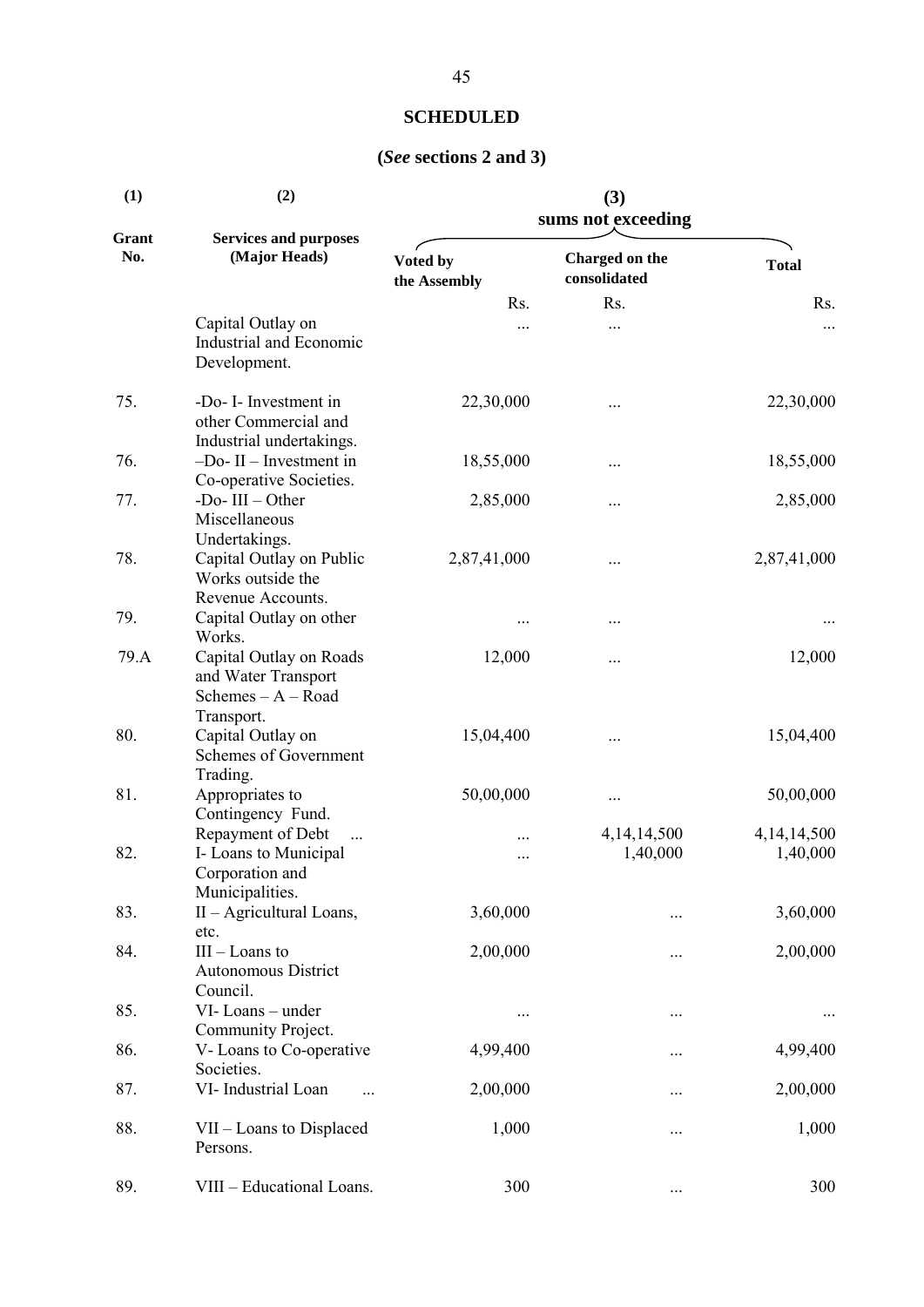| (2)                                                           |                          | (3)<br>sums not exceeding      |              |
|---------------------------------------------------------------|--------------------------|--------------------------------|--------------|
| <b>Services and purposes</b><br>(Major Heads)                 | Voted by<br>the Assembly | Charged on the<br>consolidated | <b>Total</b> |
|                                                               | Rs.                      | Rs.                            | Rs.          |
| IX-Tea Garden Land<br>Utilisation Loans, etc.                 | 2,00,000                 |                                | 2,00,000     |
| X-Housing Loans                                               | 3,00,000                 |                                | 3,00,000     |
| $XI$ – Loans to Major<br>Industries.                          |                          |                                |              |
| XII - Loans to Electricity<br>Board.                          | 22,00,000                | $\cdots$                       |              |
| $XIII - Advances$ to<br>Government Servants, etc.             | 8,05,000                 |                                | 8,05,000     |
| $XIV$ – Loans to<br>Panchayati Raj<br>Institutions.           |                          |                                |              |
| $XV$ – Loans for<br>Development of Live-<br>stock Industries. |                          |                                |              |
| $XIV$ – Miscellaneous<br>Loans and Advances                   | 5,000                    |                                | 5,000        |
| <b>Total</b>                                                  | $\ldots$ 23,07,95,000    | 5,44,77,500                    | 28,52,72,500 |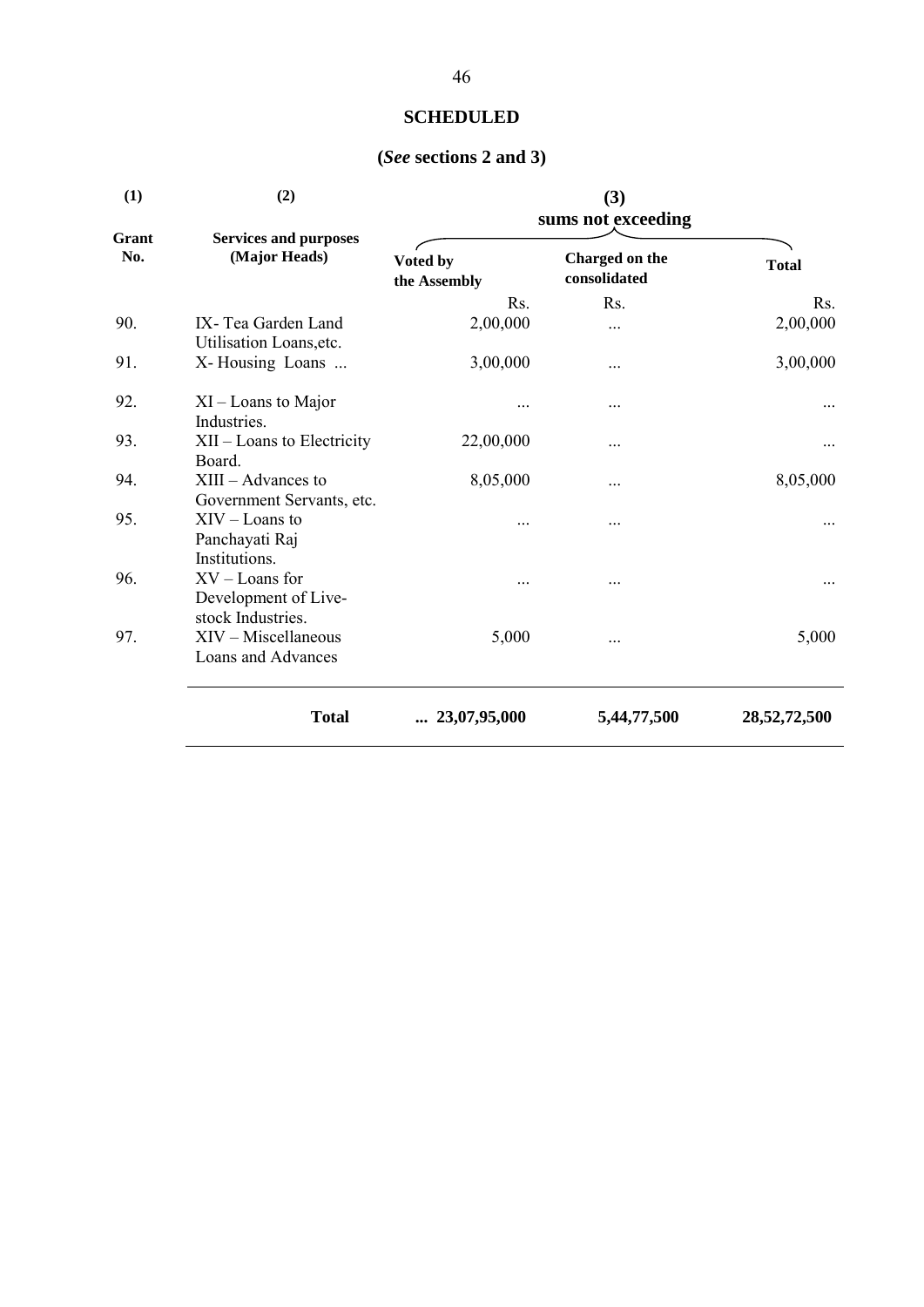### **MEGHALAYA ACT 10 OF 1972**

### **THE MEGHALAYA WILD ANIMALS AND BIRDS PROTECTION (AMENDMENT) ACT, 1972.**

(As passed by the Assembly)

# **(Received the assent of the Governor on the 27th July, 1972)**

[Published in the *Gazette of Meghalaya*, Extraordinary, dated 28<sup>th</sup> July, 1972]

An

#### Act

### **to amend the Meghalaya Wild Animals and Birds Protection Act,1971**

Be it enacted by the Legislature of Meghalaya in the Twenty-third Year of the Republic of India as follows:-

| Short title extent<br>and<br>commencement.                 | 1. (1) T his A ct m ay b e called the M eghalaya Wild<br>Animals and Birds Protection (Amendment) Act, 1972                                                                                                                                                                                                                                                                                                                                 |
|------------------------------------------------------------|---------------------------------------------------------------------------------------------------------------------------------------------------------------------------------------------------------------------------------------------------------------------------------------------------------------------------------------------------------------------------------------------------------------------------------------------|
|                                                            | (2) It shall extent to the State of Meghalaya.                                                                                                                                                                                                                                                                                                                                                                                              |
|                                                            | (3) It shall come into force at once.                                                                                                                                                                                                                                                                                                                                                                                                       |
| Amendment of<br>Section 1 of<br>Meghalaya Act 9 of<br>1971 | 2. In S ection 1 of the M eghalaya W ild A nimals a nd<br>Birds Protection Act, 1971 –<br>(1) in the marginal heading against Section 1 after the<br>word "title", the punctuation " $($ ,)" a nd t he w ord<br>"extent" shall be inserted;<br>$(2)$ sub-section $(2)$ shall be renumbered as sub-section<br>$(3)$ a nd t he following sub-section $(2)$ s hall be<br>inserted, namely :-<br>"(2) I shall extend to the State of Meghalaya" |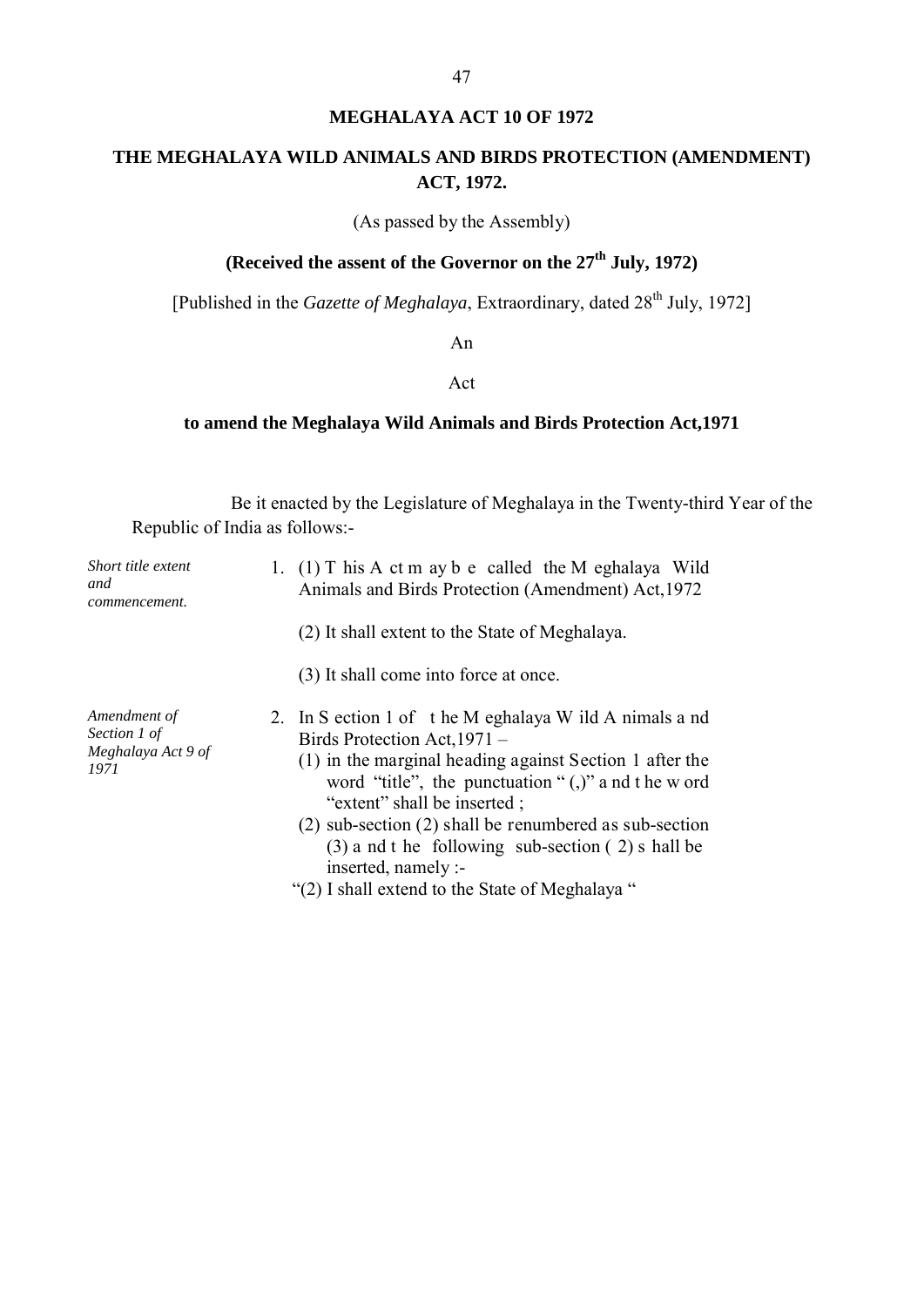### **MEGHALAYA ACT 11 OF 1972**

# THE MEGHALAYA LAND AND REVENUE REGULATION (APPLICATION AND AMENDMENT) ACT, 1972

(As passed by the Assembly)

# **(Received the assent of the Governor on the 27th July, 1972)**

[Published in the *Gazette of Meghalaya*, Extraordinary, dated 28<sup>th</sup> July, 1972]

An

Act

# **to provide for the extension and application of, and to amend the Assam Land and Revenue Regulation, 1886 (Regulation 1 of 1886) and the Meghalaya Land and Revenue Regulation and for matters connected therewith or incidental thereto.**

Be it enacted by the Legislature of Meghalaya in the Twenty-third Year of the Republic of India as follows:-

| Short title extent<br>and<br>commencement.                              | 1. (1) This A ct may be called the Meghalaya Land and<br>Revenue R egulation (Application a nd A mendment)<br>Act, 1972.                                                                                                                                                                                                                                                                                                                                                                                   |
|-------------------------------------------------------------------------|------------------------------------------------------------------------------------------------------------------------------------------------------------------------------------------------------------------------------------------------------------------------------------------------------------------------------------------------------------------------------------------------------------------------------------------------------------------------------------------------------------|
|                                                                         | (2) It shall extent to the State of Meghalaya.                                                                                                                                                                                                                                                                                                                                                                                                                                                             |
|                                                                         | (3) It shall come into force at once.                                                                                                                                                                                                                                                                                                                                                                                                                                                                      |
| Application and<br>extent of the<br>Regulations.                        | 2. As from the 21 <sup>st</sup> day of J anuary, 1972, such of the<br>provision s of t he Assam Land and R evenue<br>Regulation, 1886 a nd the Meghalaya and Land and<br>Revenue Regulation, the rules framed thereunder, with<br>the a mendments to w hich they h ave be en s ubjected<br>before the said day and which are for the time being<br>applicable to Meghalaya or any part thereof, shall have<br>effect, subject t o the a mendments, a daptations or<br>modifications hereinafter appearing. |
| Amendment of the<br>Assame the Assam<br>Land and Revenue<br>Regulation. | 3. The A ssam Land a nd R evenue R egulation, 1886<br>(Regulation 1 of 188 6) s hall s tand a mended a s<br>follows:-<br>(1) For t he w ord "Assam" wherever i t oc curs, the<br>word "Meghalaya" shall be substituted and for the<br>words "State Government", "Assam Government"<br>or "S tate G overnment" or "S tate Government"<br>wherever they oc cur, the w ords "Government of<br>Meghalaya" shall; be substituted.                                                                               |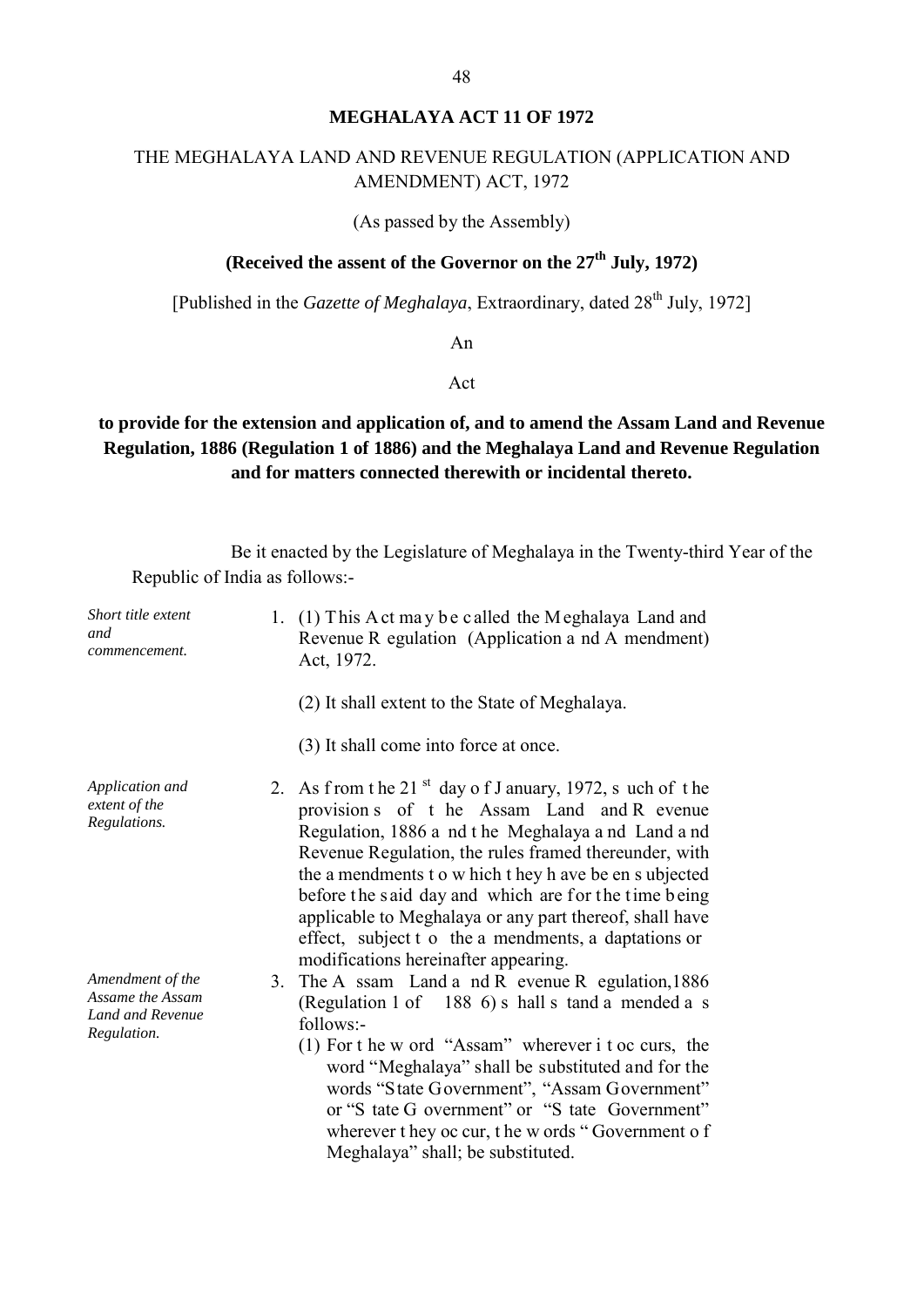*Amendment of Section 1 of the Regulations.*

- 4. In S ection 1 of t he Assam Land a nd R evenue Regulation, 1886 a nd t he M eghalaya Land a nd Revenue R egulation, for sub-sections  $(1),(2)$  and  $(3)$ the following sub-section shall be substituted, namely:-
- "1.  $(1)$  T his R egulation m ay be c alled t he M eghalaya Land and Revenue Regulation.
	- (2) Sections 12( 2),12(3),69,94,144A,147(a),147(b) with t he pr oviso  $(iii)$ , s ections 148,149,150,151,154,154A,155 w ith t he exceptions of clauses (d) and (f) , sections 156 and 157 shall apply to, and come into force at once in the whole of Meghalaya.
	- (3) The State Government may, by notification, direct that a ny pr ovision of t he M eghalaya Land a nd Revenue R egulation, with t he a mendments t o which it has been subjected to immediately, before the 21 $^{\text{st}}$  day of J anuary, 1972 s hall extend to and shall come into force in the State of Meghalaya or any p art t hereof on such date as t he S tate Government m ay appoint i n t his be half a nd different dates may be appointed for different areas of the State."
- 5. In the Assam Land and Revenue Regulation, 1886 for section 154 the following section shall be substituted , namely –
- 6. 154. Except when otherwise expressly provided in this Regulation, or in rules issued under this Regulation, no Civil C ourt shall e xercise jur isdiction in any matter regarding e jectment of a ny p erson from l and ove r which no person has acquired the right of a proprietor, land-holder or s ettlement-holder a nd t he di sposal of any crop raised, or any building or other construction erected without authority on such land."

*Amendment of section 154 of the Regulation*

*"Matters exempted from cognizance of Civil Court.*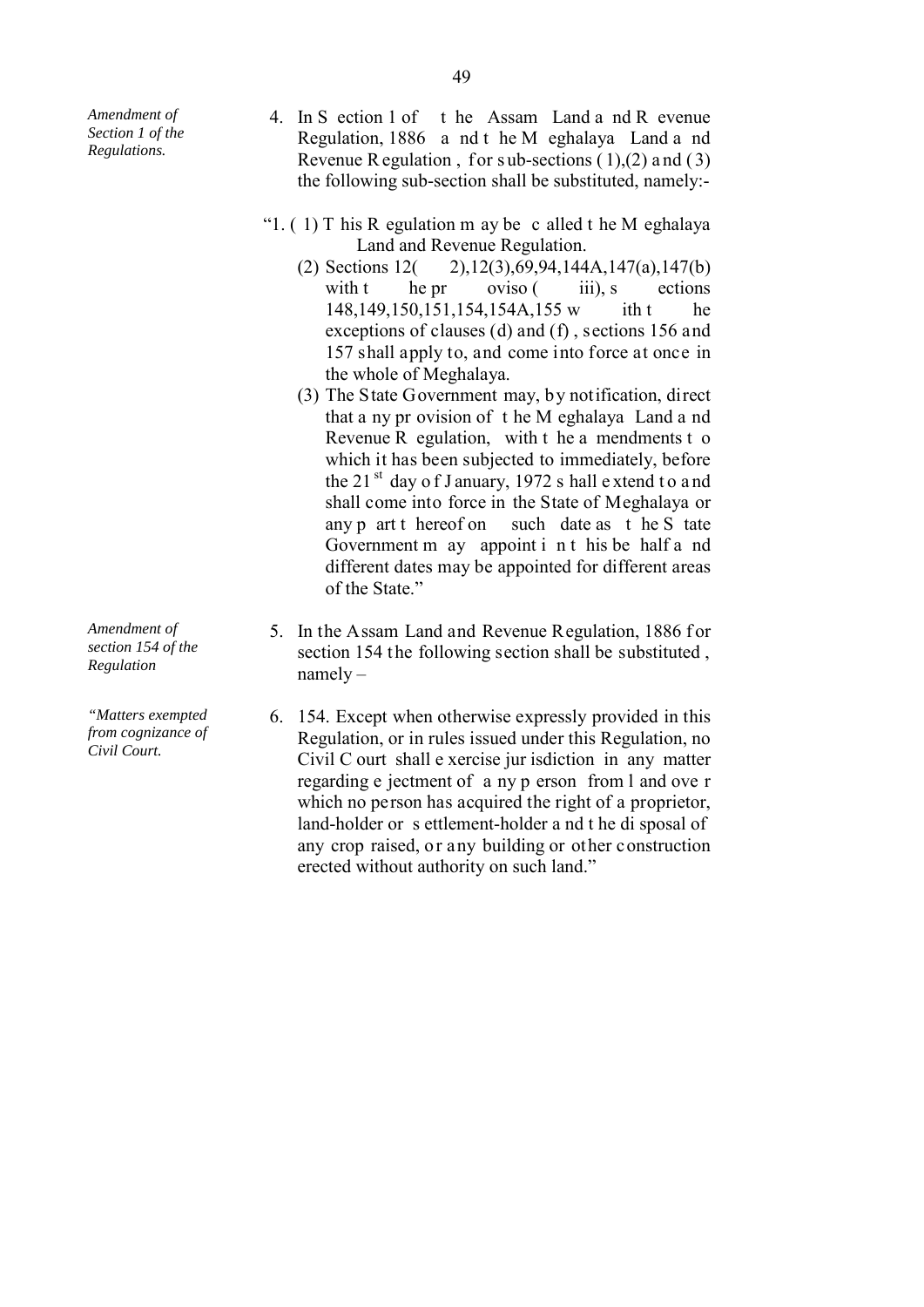### **MEGHALAYA ACT 12 OF 1972**

# THE MEGHALAYA PREVENTION OF GAMBLING (AMENDMENT) ACT, 1972

(As passed by the Assembly)

# **(Received the assent of the Governor on the 27th July, 1972)**

[Published in the *Gazette of Meghalaya*, Extraordinary, dated 28<sup>th</sup> July, 1972]

An

#### Act

## **to amend the Meghalaya Prevention of Gambling Act, 1970 (Meghalaya Act 8 of 1970) and to extend it to areas in Meghalaya where it is now not in force**

Be it enacted by the Legislature of Meghalaya in the Twenty-third Year of the Republic of India as follows:-

| Short title,<br>extent and<br>commence | 1. (1) This Act may be called the Prevention of Gambling<br>(Amendment) Act, 1972.                                                                                                                                                       |
|----------------------------------------|------------------------------------------------------------------------------------------------------------------------------------------------------------------------------------------------------------------------------------------|
| ment.                                  | (2) It extends to the whole of the State of Meghalaya.                                                                                                                                                                                   |
|                                        | (3) It shall come into force at once.                                                                                                                                                                                                    |
|                                        | 2. The M eghalaya P revention of G ambling Act, 1970<br>(hereinafter referred to as the principal Act) shall stand<br>amended as follows :-                                                                                              |
|                                        | In section 1 of the principal $Act -$                                                                                                                                                                                                    |
|                                        | after s ub-section $(1)$ , the f ollowing new s ub-<br>(i)<br>section as s ub-section $(2)$ s hall be i nserted,<br>namely:-<br>"2 It extends t o t he w hole of t he S tate of<br>Meghalaya."                                           |
|                                        | the e xisting s ub-section $(2)$ s<br>(ii)<br>hall be<br>renumbered a s s ub-section (3) a nd f or s ub-<br>section (3) as s o r enumbered t he f ollowing<br>shall be substituted, namely :-<br>"(3) It shall come into force at once." |
|                                        | in the marginal not e a fter the word "title" a<br>(iii)<br>comma "(,)" f ollowed by t he w ord "extent"<br>shall be inserted.                                                                                                           |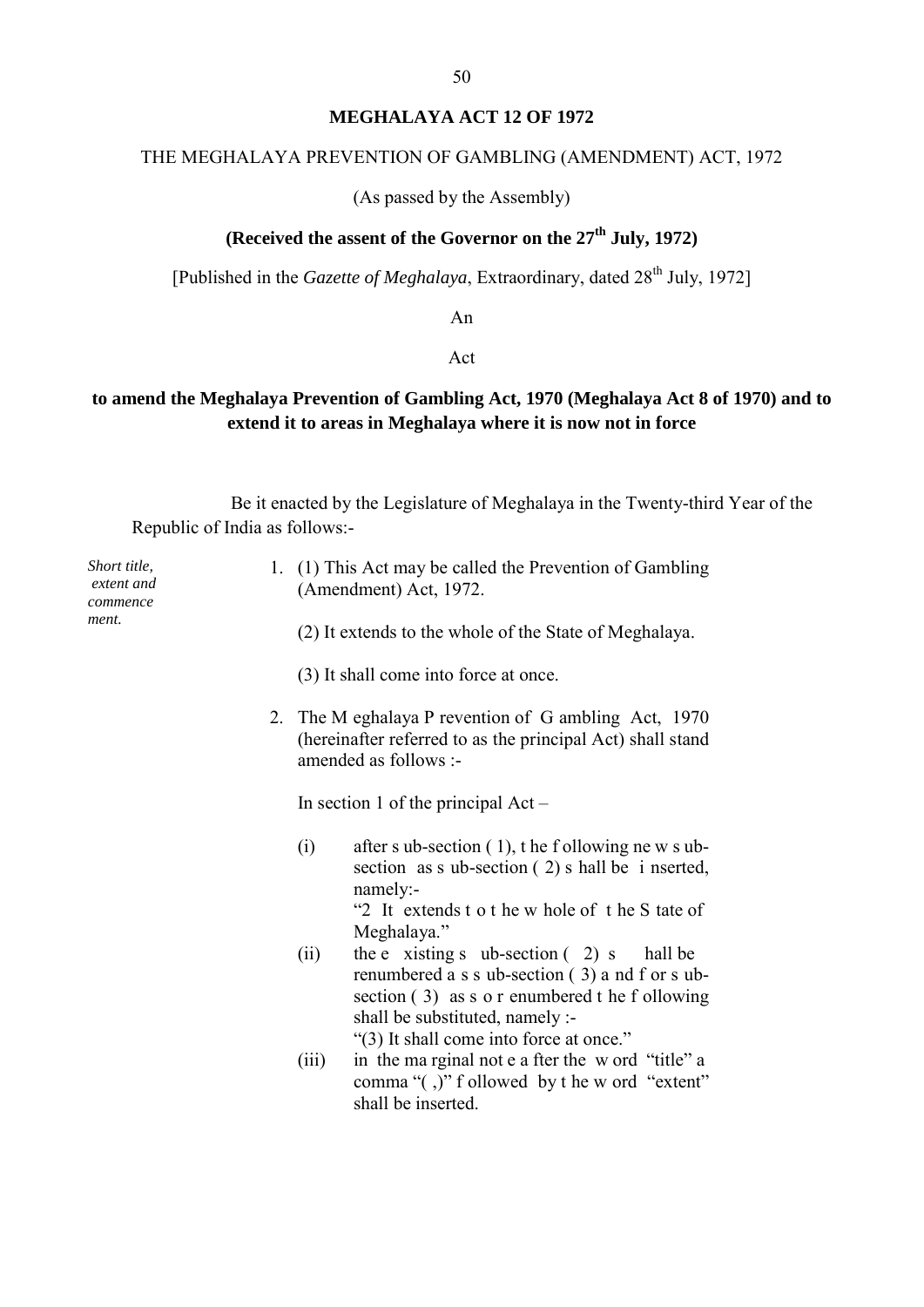*Repeal and Savings.*

- 3. (1) The Assam Games and Betting Act, 1970 is hereby *Assam Act* repealed. *18 of 1970*
	- (2) Notwithstanding such repeal –

(a) any de cision given, any rule m ade, any order issued, any notification published, any proceedings commenced, a ny a ction t aken or a nything whatsoever done unde r t he A ct r epealed, s hall continue a nd be de emed t o ha ve c ontinued a nd have e ffect a s i f m ade, i ssued, publ ished, commenced, t aken or done unde r t he corresponding pr ovisions of t he M eghalaya Prevention of Gambling Act, 1970;

(b) any action taken, order made or other acts and things done by any officer acting or purporting to act under the provisions of the Act repealed shall be va lid a nd s hall be va lid a nd s hall be de emed always to have been valid, and shall not be called in que stion i n a ny court on t he g round of incompetency of the officer to a ct under the A ct repealed.

- 4. (1) If any difficulty arises in giving effect to the Provisions of t his Act, t he G overnor m ay, b y order, do a nything not i nconsistent w ith s uch provision, which appears to him to be necessary or expedient f or t he pur pose of r emoving t he difficulty.
	- (2) Every o rder made under this section shall b e laid before the Legislative Assembly as soon as may be after it is made.

*Meghalaya Act 8 of 1970*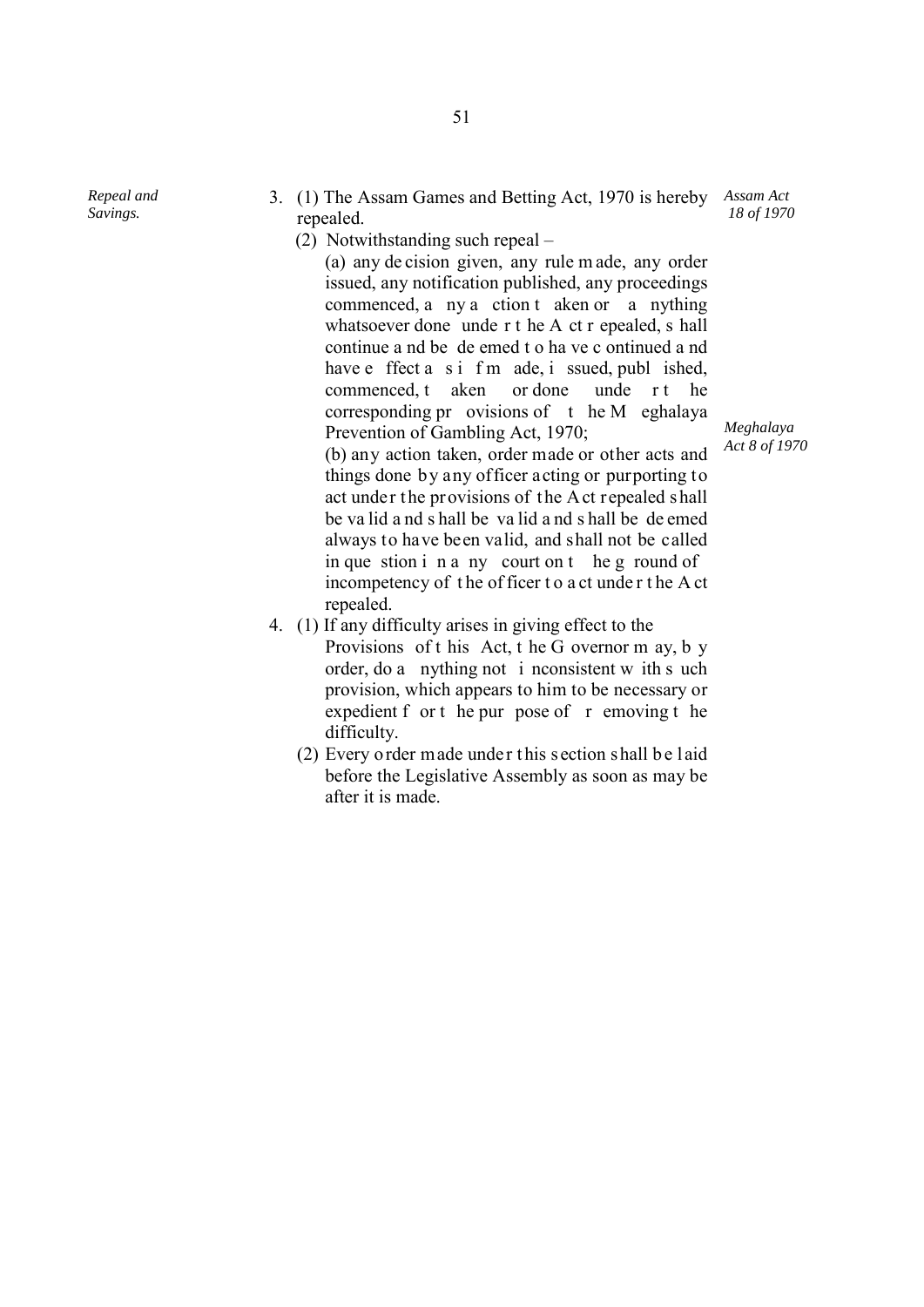#### **MEGHALAYA ACT 13 OF 1972**

#### THE INDIAN STAMP (MEGHALAYA AMENDMENT) ACT, 1972

(As passed by the Assembly)

# **(Received the assent of the Governor on the 3rd August, 1972)**

[Published in the *Gazette of Meghalaya*, Extraordinary, dated 8<sup>th</sup> August, 1972]

An

#### Act

# **Further to amend the Indian Stamp Act, 1899 (Act II of 1899), in its application to Meghalaya**

Be it enacted by the Legislature of Meghalaya in the Twenty-third Year of the Republic of India as follows:-

| Short title,<br>extent and<br>commencement.                 | 1. (1) T his A ct m ay be c alled t he Indian S tamp<br>(Meghalaya Amendment) Act, 1972.<br>(2) It shall extend to Meghalaya with such exceptions<br>or modifications as are in force.<br>(3) It shall be deemed to have come into force on 4 <sup>th</sup><br>December, 1971.                                                                                                                                                                                                                                                                                                                                                                     |
|-------------------------------------------------------------|----------------------------------------------------------------------------------------------------------------------------------------------------------------------------------------------------------------------------------------------------------------------------------------------------------------------------------------------------------------------------------------------------------------------------------------------------------------------------------------------------------------------------------------------------------------------------------------------------------------------------------------------------|
| Insertion of a new<br>section in Central<br>Act II of 1899. | 2. After s ection 3 of the Indian S tamp A ct, 1899, the<br>following shall be inserted as section 3A, namely :-                                                                                                                                                                                                                                                                                                                                                                                                                                                                                                                                   |
| Surcharge on<br><b>Stamp Duty</b>                           | 3. $A(1)$ There shall be charged, levied and paid to the<br>Government of Meghalaya, besides payable under any<br>law for the time being in force including section 3 of<br>this Act, a surcharge, hereinafter referred to as Stamp<br>Surcharge on t he i nstruments m entioned i n t he<br>following ite ms of S chedule I to the p rincipal A ct,<br>namely:-<br>Item Nos.1-10,12,15-20,22-26,28,29,31,36,38-<br>46, 48, 50, 51, 54 - 61 and 63 - 65.<br>Provided that the surcharge shall not be payable in<br>respect of instruments exempted by section 3.<br>(2) The rate of Stamp Surcharge shall be twenty. Five<br>paise per instrument. |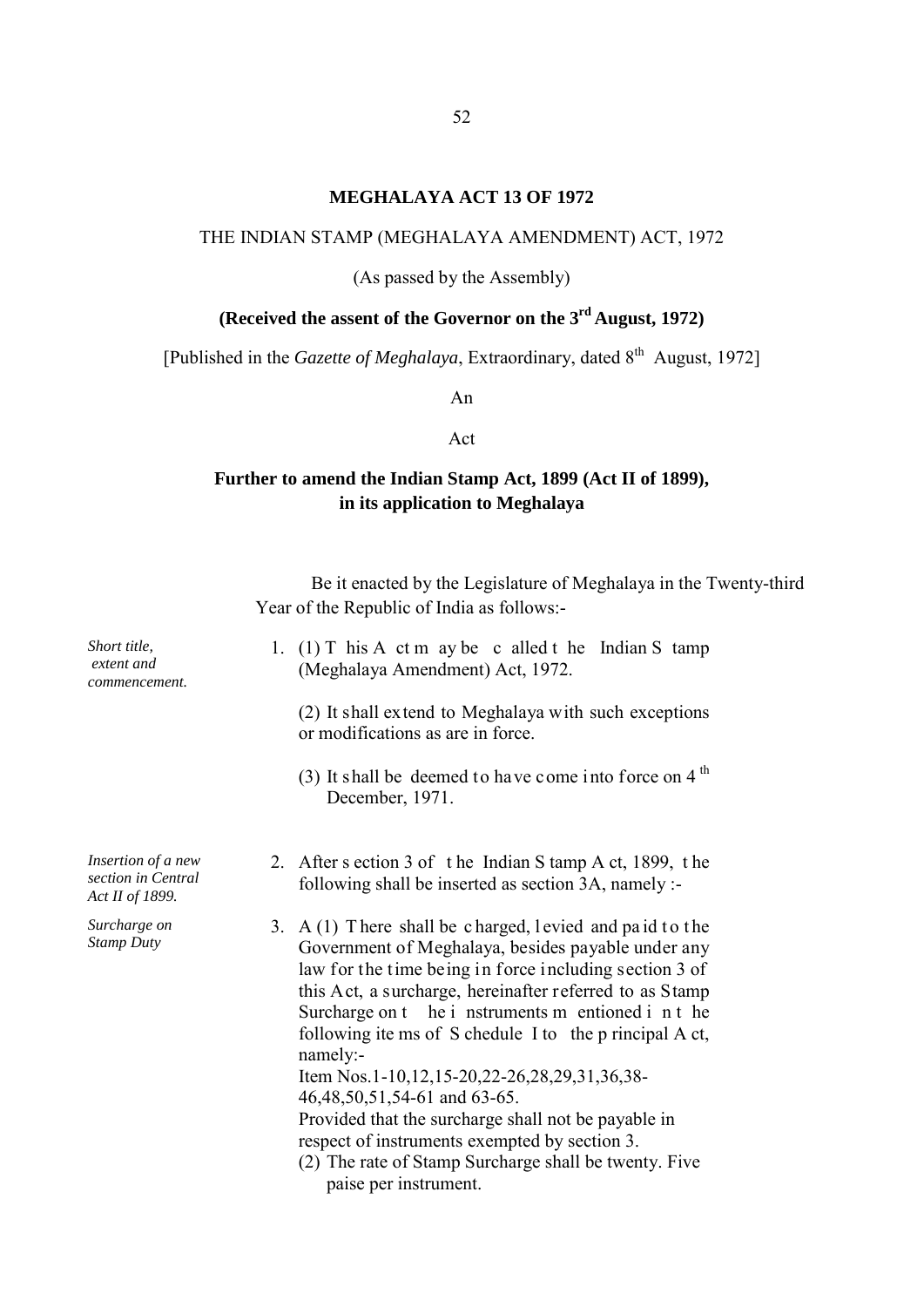(3) The Stamp Surcharge shall by payable as if it were a dut y unde r s ection 3 and t he p rovisions of t his Act including the rules thereunder shall according apply; a nd t he a uthorities f or t he t ime be ing empowered t o c ollect a nd e nforce pa yment of stamp duty shall, unless otherwise provided for by or unde r t he A ct, within t heir r espective jurisdiction for purpose of stamp duty accordingly collect and enforce payment of Stamp Surcharge.

 Provided t hat the Government of M eghalaya may, f or f acilitating impl ementation, by notification, direct tha t in any case o r c lass th e provisions of  $t$  his A ct i ncluding  $t$  he r ules thereunder shall a pply s ubject to such indications not inconsistent with the provisions of this section and as may be specified in such notification.

(4) Notwithstanding anything contained in sub-section (3), the Government of Meghalaya may make rules generally for s ecuring t he pa yment o f t he S tamp Surcharge a nd c arrying into e ffect t he pr ovisions the s ub-sections  $(1)$  and  $(2)$  and in particular for ensuring the proper maintenance and rendering or accounts of the Stamp Surcharge."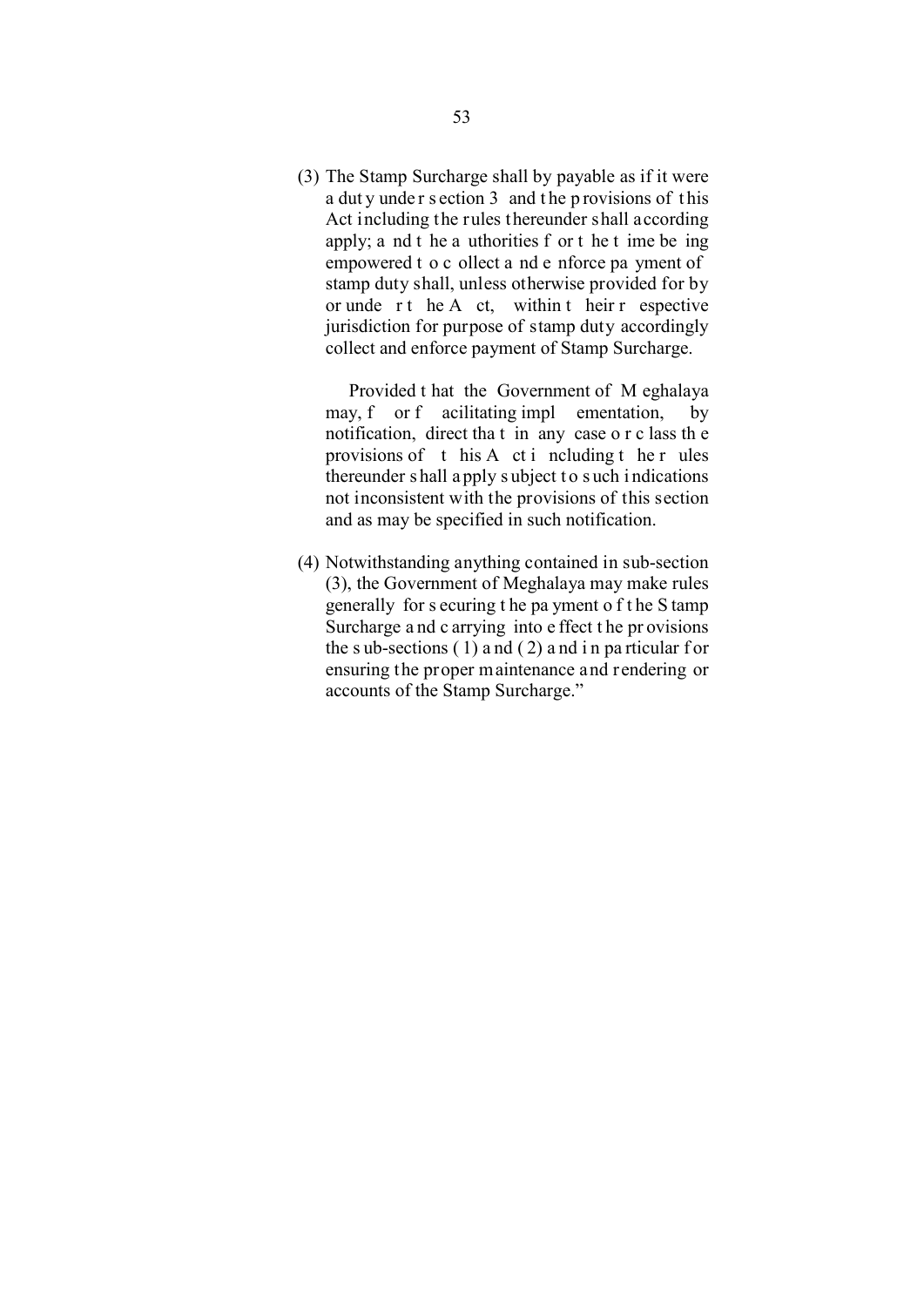#### **MEGHALAYA ACT 14 OF 1972**

#### THE MEGHALAYA MOTOR VEHICLES TAXATION (AMENDMENT) ACT, 1972

(As passed by the Assembly)

# **(Received the assent of the Governor on the 22nd August, 1972)**

[Published in the *Gazette of Meghalaya*, Extraordinary, dated 29<sup>th</sup> August, 1972]

An

Act

# **further to amend the Assam Motor Vehicle Taxation Act, 1936 (Assam Act 9 of 1936) in its application to Meghalaya and the Meghalaya Motor Vehicles Taxation Act**

Be it enacted by the Legislature of Meghalaya in the Twenty-third Year of the Republic of India as follows:-

| Short title,<br>extent and<br>commencement.                  | 1. (1) This Act may be called the Meghalaya Motor<br>Vehicles Taxation (Amendment) Act, 1972.                                                                                                                                                                                                                   |
|--------------------------------------------------------------|-----------------------------------------------------------------------------------------------------------------------------------------------------------------------------------------------------------------------------------------------------------------------------------------------------------------|
|                                                              | (2) It shall be deemed to have come into force on<br>$31st$ December, 1971.                                                                                                                                                                                                                                     |
| Insertion of new<br>section 4A in<br>Assam Act 9 of<br>1936. | 2. After s ection 4 of the A ssam M otor V ehicles<br>Taxation A ct, 1936 a nd t he M eghalaya M otor<br>Vehicles Taxation, the following shall be inserted<br>as Section 4A, namely:-                                                                                                                          |
| "Surcharge on<br>Motor Vehicles.                             | 4A. (1) There shall be charged, levied and paid to the<br>State Government be sides t he t ax pa yable<br>under s ection 4, a s urcharge, he reinafter<br>referred to as Motor Vehicles Surcharge, on all<br>Motor Vehicles described in Articles I, II and<br>III of Part A of the first Schedule to this Act. |
|                                                              | (2) The rate of Motor Vehicles Surcharge on a ny<br>Motor V ehicle shall be ten percent of the tax<br>for such a Motor Vehicle under section 4:                                                                                                                                                                 |
|                                                              | Provided t hat t he a mount of<br>Motor V ehicle S urcharge pa yable under s ub-<br>section $(1)$ shall be funded of f to the nearest<br>rupee.                                                                                                                                                                 |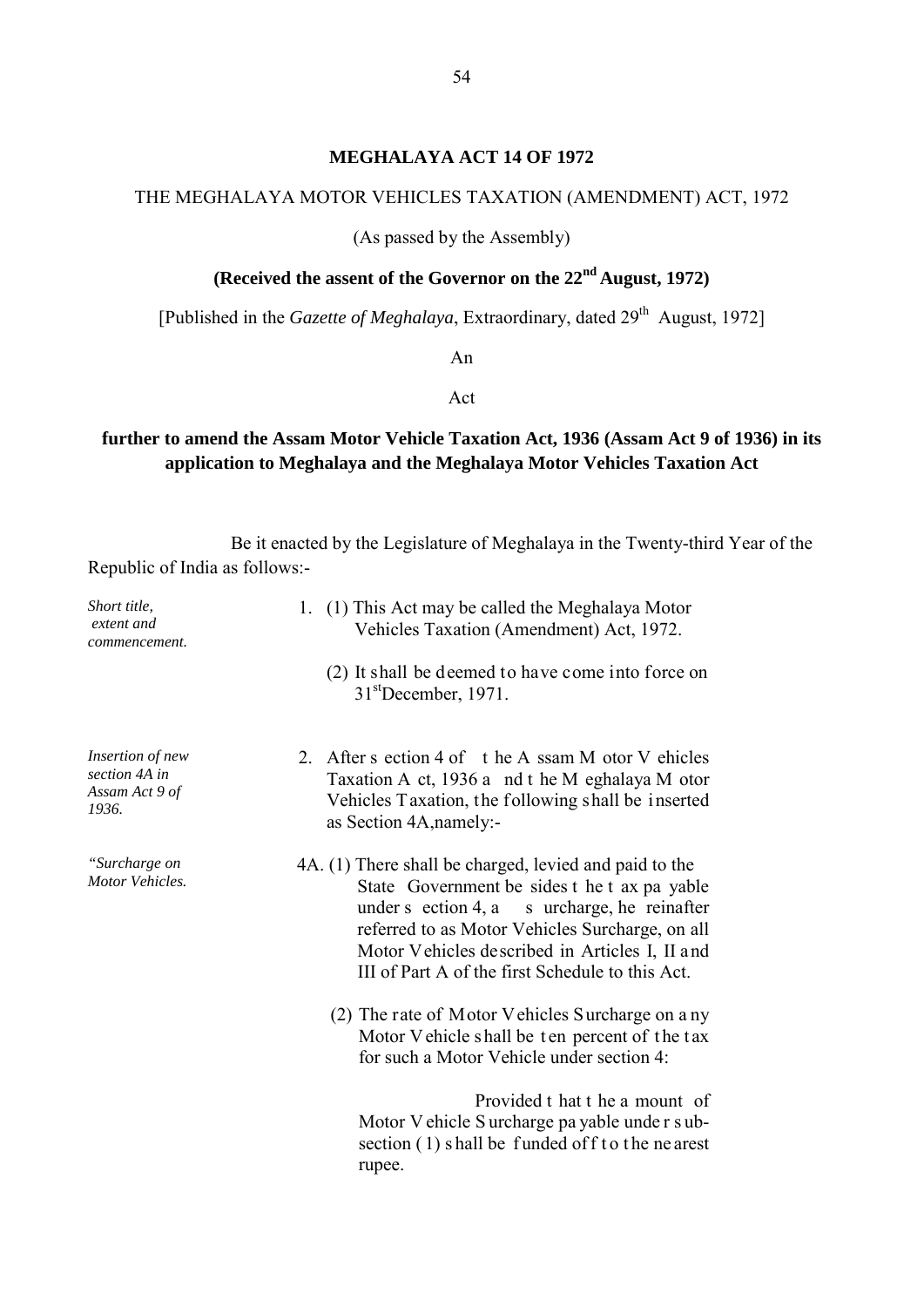3. The Motor Vehicle Surcharge shall be payable as if it were a tax under section 4 a nd the provisions of this A ct inc luding the r ules thereunder s hall accordingly apply and the officers appointed under clause (1) of section 2 shall , within their respective jurisdiction enforce and collect payment o f Motor Vehicle Surcharge:

Provided that the State Government may, for facilitating implementation , by notification, direct that in any case or class of cases the provisions of this Act including the rules thereunder shall apply subject to such indications not inconsistent with the provisions of this section and as may be specified in such notification.

4. Notwithstanding anything contained in sub-section  $(3)$ , t he S tate G overnment m ay, s ubject t o condition of pr evious publ ication, m ake rules generally f or c arrying i nto effect t he pur poses of sub-sections  $(1)$  a nd  $(2)$  a nd i n pa rticular f or ensuring the p roper maintenance and rendering of accounts of the Motor Vehicles Surcharge."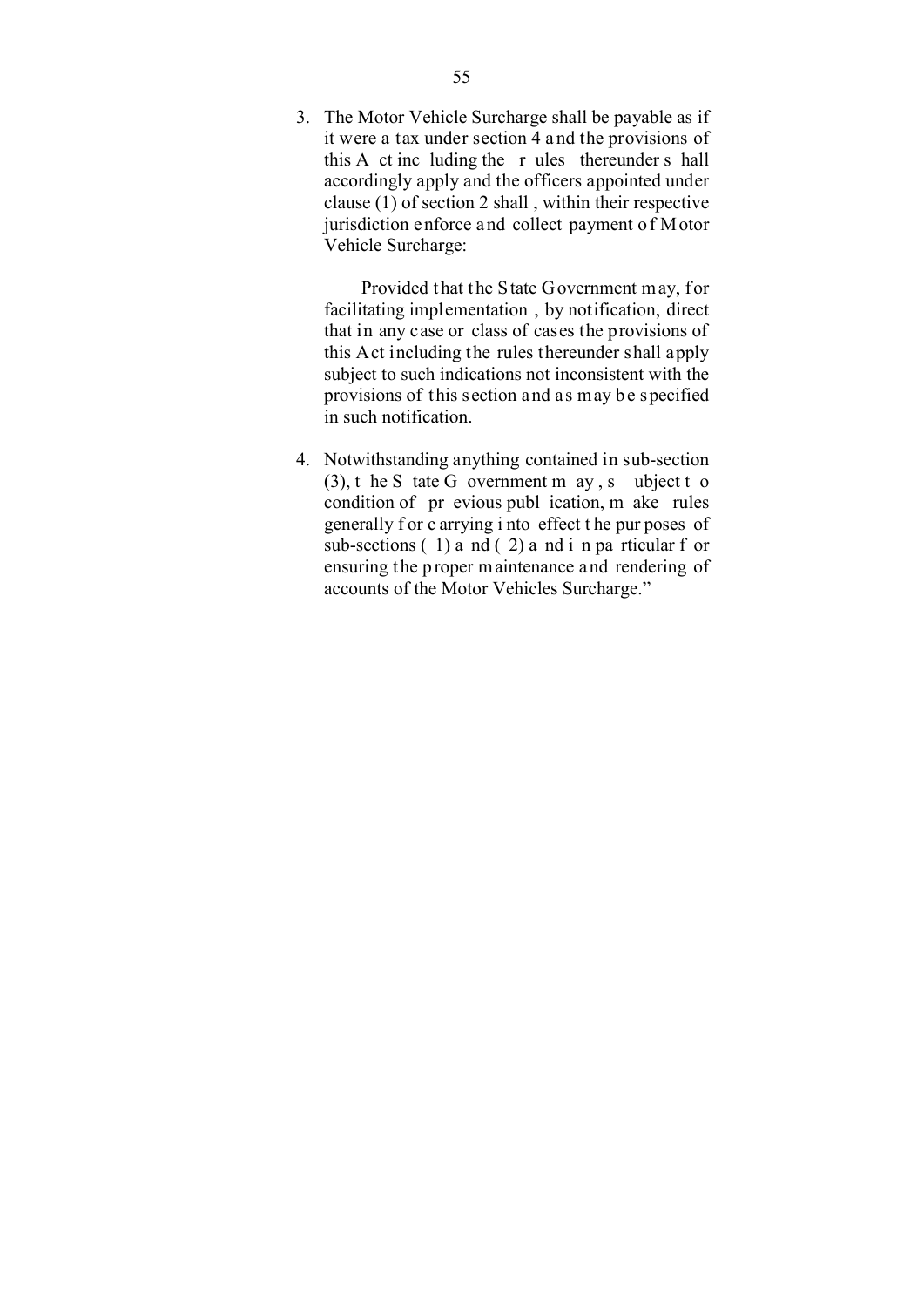#### **MEGHALAYA ACT 15 OF 1972**

#### THE MEGHALAYA FINANCE (SALES TAX)(AMENDMENT) ACT,1972

(As passed by the Assembly)

#### **(Received the assent of the Governor on the15th September, 1972)**

[Published in the *Gazette of Meghalaya*, Extraordinary, dated 29th September , 1972]

An

#### Act

#### **further to amend the Assam Finance (Sales Tax) Act, 1956 (Assam Act XI of 1956) in its application to Meghalaya**

Be it enacted by the Legislature of Meghalaya in the Twenty-third Year of the Republic of India as follows:-

- 1. (1) This Act may be called the Meghalaya Finance (Sales Tax) (Amendment) Act, 1972.
	- (2) It shall be deemed to have come into force on  $4<sup>th</sup>$  December, 1971.
- 2. After Section 3 of the Assam Finance (Sales Tax) Act, 1956, t he f ollowing s hall be i nserted a s Section 3 A, namely:-

*Surcharge on* 3.A. (1) Subject to the provisions of this section, every sales. dealer shall be liable to pay , in addition to tax under section 3 and any other dues payable under any law for the time being in force, a s urcharge, hereinafter r eferred to as S ales S urcharge, on his sales of taxable goods.

> (2) T he rate o f S ales S urcharge on any s ale s hall be one pe r centum of the amount of tax payable under this Act in respect of the said sale :

> Provided that this Surcharge shall not apply in respect of goods declared to be of special importance under section 14 of the C entral S ales T ax A ct, 1956 if t he cei ling r ates as prescribed under section 15 ( A) of the aforesaid Act has been reached:

> Provided f urther t hat t he a mount of S ales S urcharge payable by a dealer for any return period as prescribed under sub-section (1) of section 8 s hall be rounded off to the nearest rupee.

*Central Act 74 of 1956*

*Insertion of new section 3A in Assam Act XI of 1956*

*Short title, extent and commencement.*

*"Surcharge on*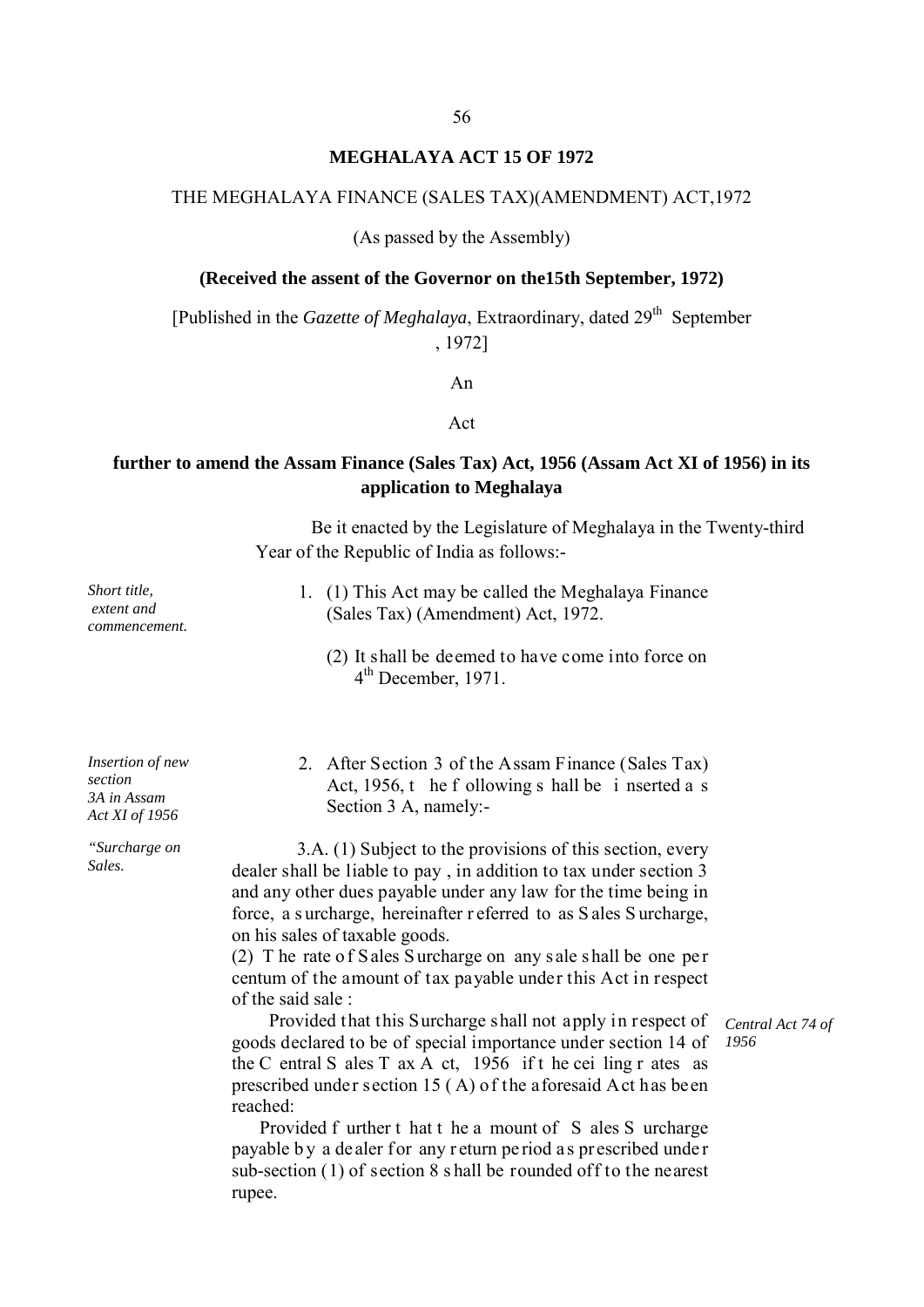3. The Sales Surcharge shall be payable as if it were tax under section 3, a nd the provisions of this Act including the rules thereunder but nor including the proviso to section 3 a nd sub-section (2) of section  $24 A$  of this A ct shall a ccordingly a pply; and the authorities for the time being empowered to collect and enforce payment of the said tax under section 3 shall, unl ess ot herwise provided f or by or und er this Act, within their respective jurisdiction for the purpose of t he s aid tax acco rdingly collect and enforce payment of the Sales Surcharge:

 Provided t hat t he S tate G overnment m ay, f or facilitating impl ementation, by not ification, direct that in any case or class of cases the provision of this Act including the rules thereunder shall apply subject to such indications not inconsistent with the provisions of this section and as may be specified in such notification.

4. Notwithstanding anything contained in sub-section (3), t he S tate G overnment m ay m ake r ules generally f or s ecuring t he pa yment of t he Sales Surcharge and carrying into effect the provisions of sub-sections  $(1)$  a nd  $(2)$  a nd i n pa rticular f or ensuring the p roper maintenance and rendering of accounts of the Sales Surcharge."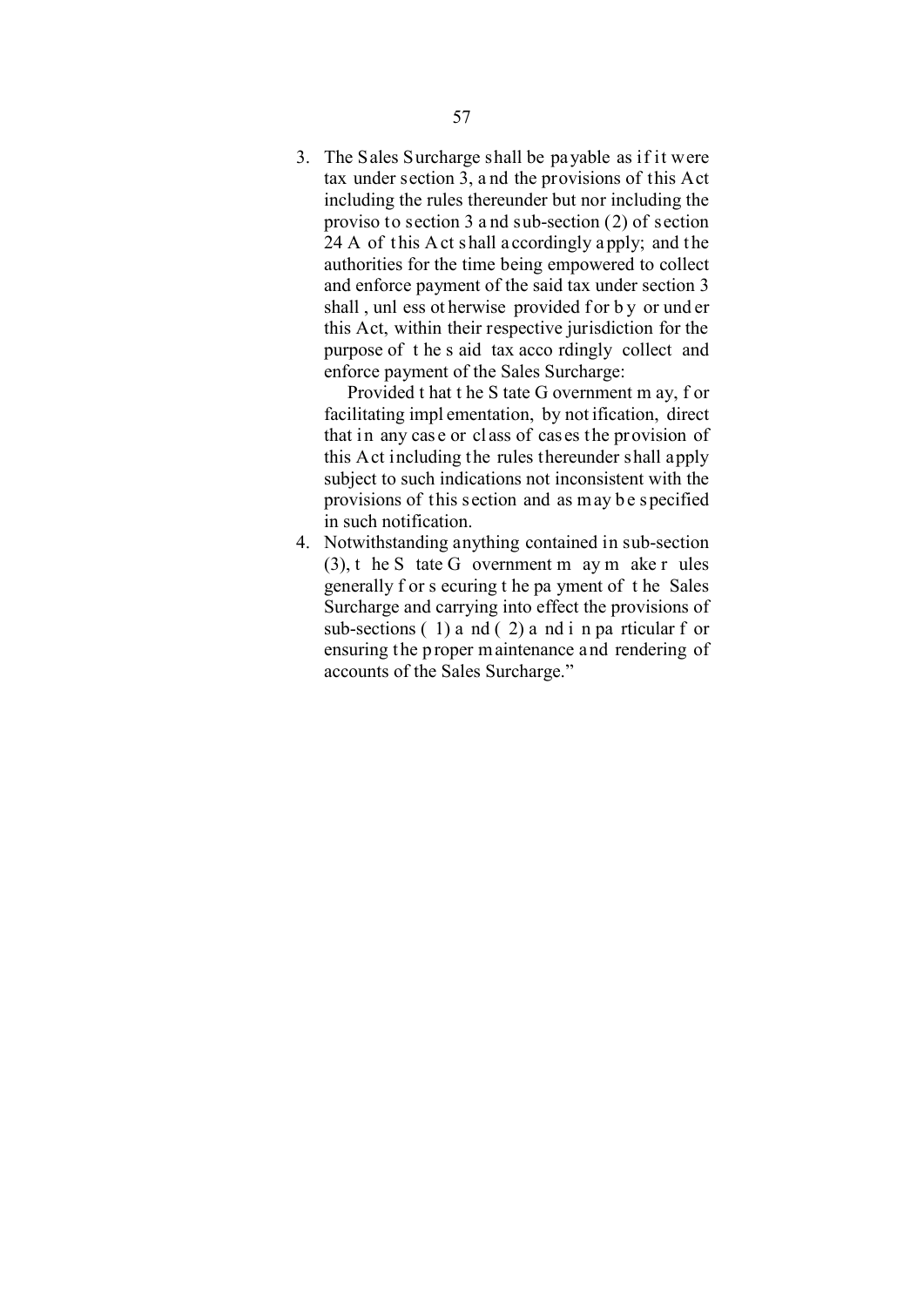### **MEGHALAY ACT 16 OF 1972**

#### THE MOTOR VEHICLES (MEGHALAYA AMENDMENT) ACT, 1972

(As passed by the Assembly)

#### **(Received the assent of the Governor on the15th September, 1972)**

[Published in the *Gazette of Meghalaya*, Extraordinary, dated 10<sup>th</sup> October , 1972]

An

Act

### **to amend the Motor Vehicles Act, 1939 (Central Act 4 of 1939),in its application to the State of Meghalaya**

Be it enacted by the Legislature of Meghalaya in the Twenty-third Year of the Republic of India as follows:-

| Short title,<br>and<br>commencement.                    | 1. (1) T his A ct ma y be c alled the Motor V ehicles<br>(Meghalaya Amendment) Act, 1972.                                                                                                                                                                                                                                                                                                           |
|---------------------------------------------------------|-----------------------------------------------------------------------------------------------------------------------------------------------------------------------------------------------------------------------------------------------------------------------------------------------------------------------------------------------------------------------------------------------------|
|                                                         | (2) It shall come into force at once.                                                                                                                                                                                                                                                                                                                                                               |
| Amendment of the<br>Sixth Schedule to<br>Act 4 of 1939. | 2. In the Sixth Schedule to the Motor V ehicles Act,<br>1939, after the name of the State and the groups of<br>letters "Maharashtra, MR, MH" oc curring in the<br>first and s econd c olumns of the s aid S chedule<br>respectively, the following name of the State and<br>the corresponding group of letters shall be inserted<br>in t he f irst a nd s econd c olumns r espectively,<br>namely:- |

"Meghalaya...............ML".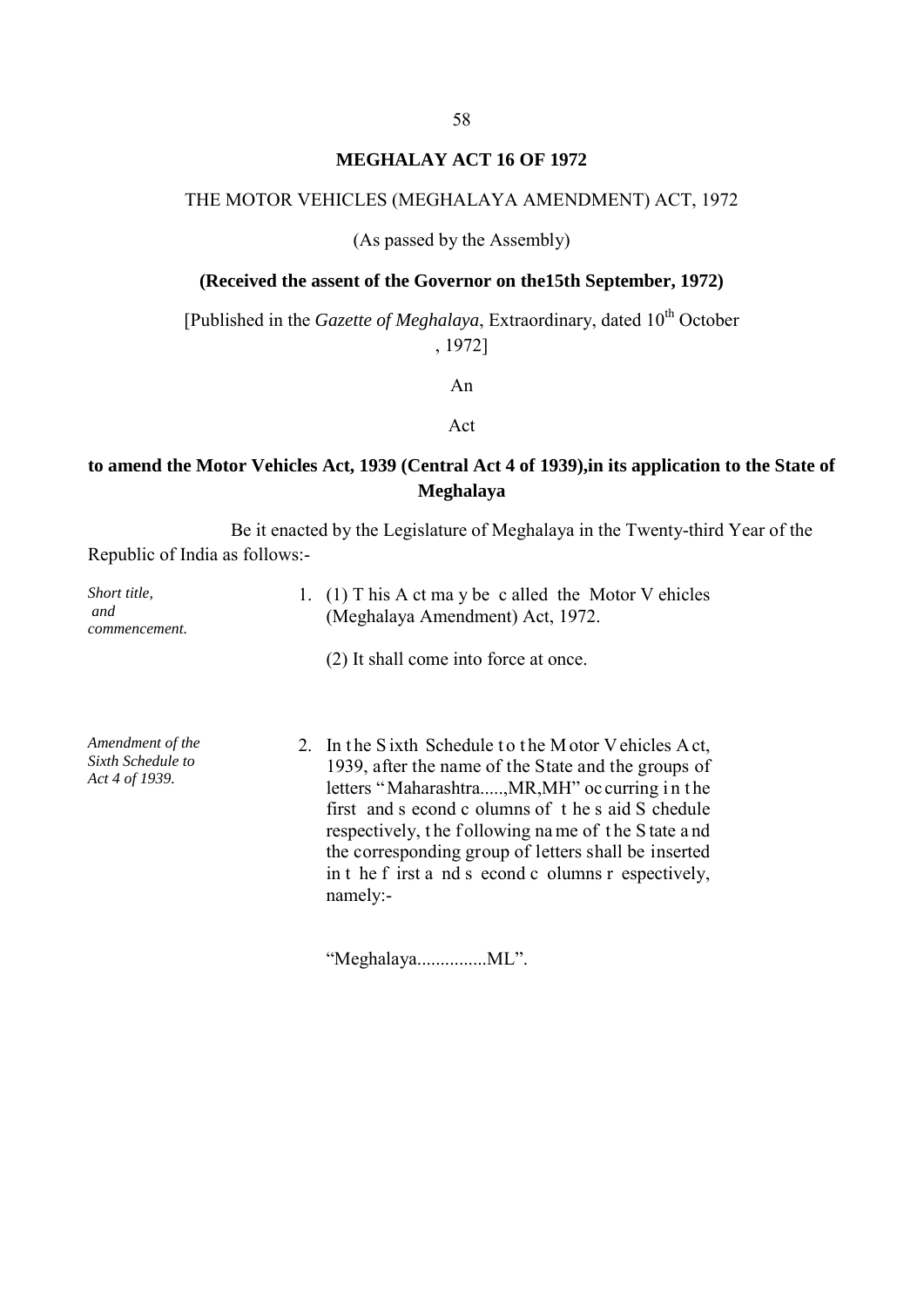#### **MEGHALAYA ACT 17 OF 1972**

#### THE MEGHALAYA PURCHASE TAX (AMENDMENT) ACT, 1972

(As passed by the Assembly)

# **(Received the assent of the President on the 7th October, 1972)**

[Published in the *Gazette of Meghalaya*, Extraordinary, dated 12<sup>th</sup> October , 1972]

An

#### Act

### **further to amend the Assam Purchase Tax Act, 1967 (Assam Act XIX of 1967),in its application to the State of Meghalaya**

Be it enacted by the Legislature of Meghalaya in the Twenty-third Year of the Republic of India as follows:-

*Short title, and commencement.* 1. (1) T his A ct ma y be c alled the Meghalaya Purchase Tax (Amendment) Act, 1972.

 (2) It shall be deemed to have come into force on 4<sup>th</sup> December, 1972.

*Insertion of new section 3 A in Assam Act XIX of 1967*

*"Surcharge on Purchase*

- 2. After s ection 3 of t he A ssam Purchase T ax Act,1947 the following shall be inserted as section namely:-
- 3. A. ( 1) S ubject t o t he P rovisions of t his s ection every dealer shall be liable to pay in addition to tax under section 3 a nd any other dues payable under any law for the time being in force, a surcharge, hereinafter referred to a s P urchase S urcharge, o n his purchases of taxable goods.
- (2) The r ate of P urchase S urcharge on any pur chase shall be on e pe r c entum of t he a mount of t ax payable unde r t his A ct i n r espect of t he s aid purchase:

 Provided that this surcharge shall not apply in respect of goods d eclared to be of s pecial importance unde r s ection 14 of t he C entral S ales Tax A ct, 1956, if t he c eiling r ates a s pr escribed under section 15 (A) of the aforesaid Act has been reached:

*Central Act 74 of 1956*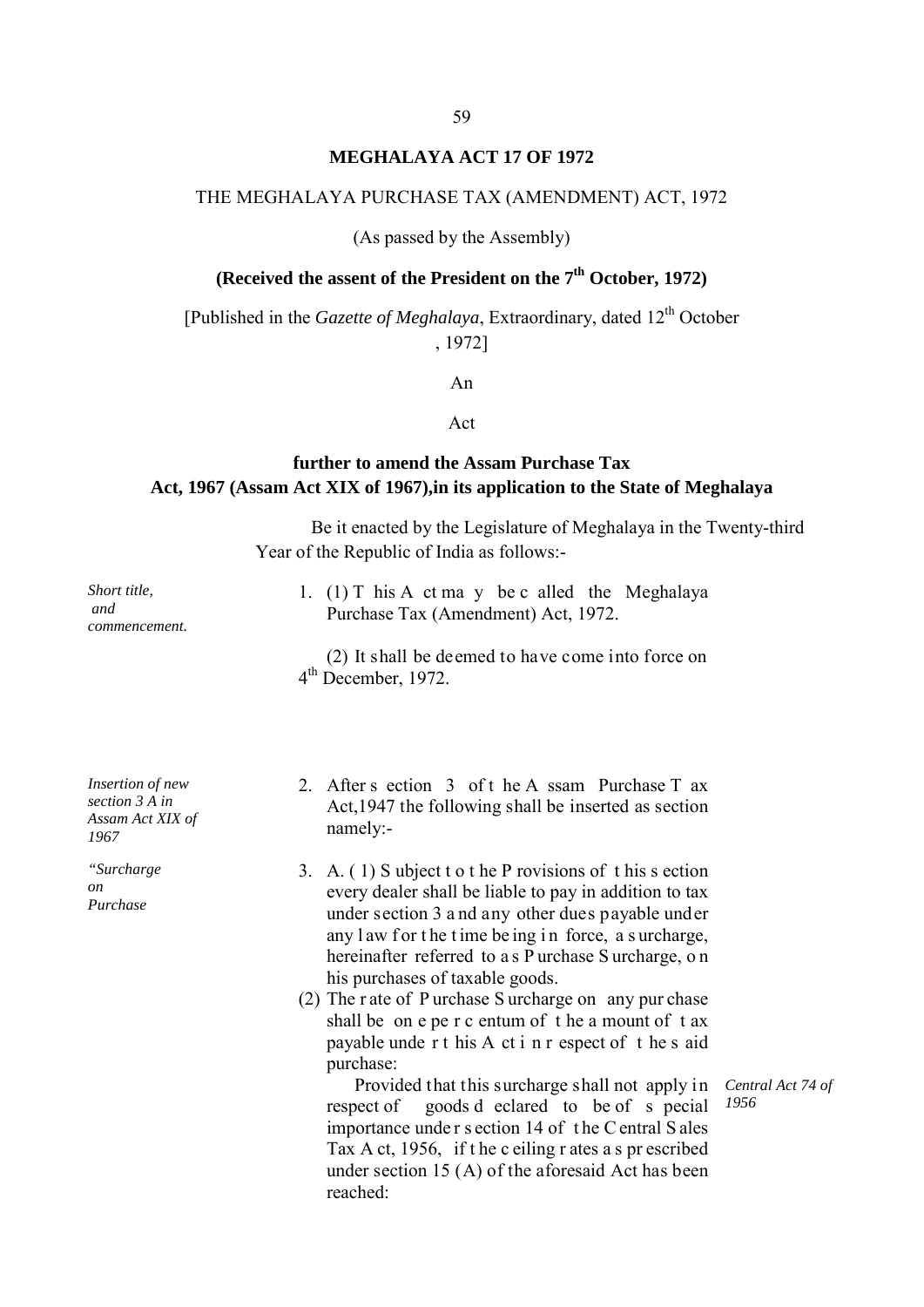*.* Provided further that the amount of Purchase Surcharge payable b y a de aler f or an y return period a s prescribed und er sub-section ( 1) of section 7 shall be rounded off to the nearest rupee.

(3) The P urchase S urcharge s hall be pa yable as i f it were a tax under section 3, a nd the provisions of this A ct i ncluding t he rules t hereunder but no t including the second proviso to sub-section (1) of section 3 s hall a ccordingly apply; and t he authorities for the time being empowered to collect and enforce payment of the said tax under section 3 shall, unl ess ot herwise provided f or by or und er this Act within their respective jurisdiction for the purpose of t he s aid tax acco rdingly collect and enforce payment of the Purchase Surcharge:

 Provided t hat t he S tate G overnment m ay, f or facilitating impl ementation, by not ification, direct that in any case or class of cases the provisions of this Act including the rules thereunder shall apply subject to such indications not inconsistent with the provisions of this section and may be specified in such notification.

(4) Notwithstanding anything contained in sub-section (3) , the S tate Government ma y ma ke r ules generally for securing the payment of the Purchase Surcharge and carrying into effect the provisions of sub-sections  $(1)$  a nd  $(2)$  a nd i n pa rticular f or ensuring the p roper maintenance and rendering of accounts of the Purchase Surcharge.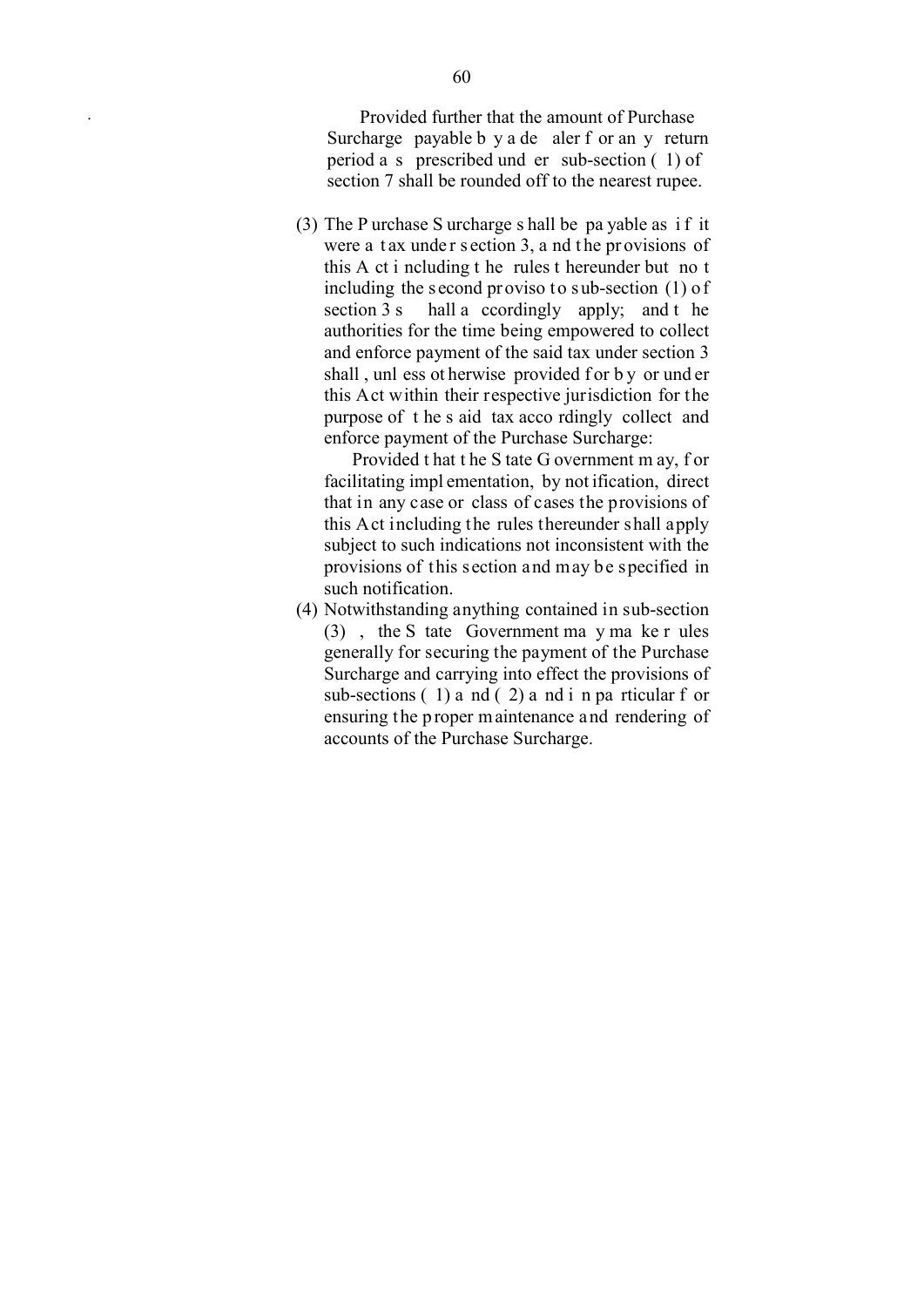#### **MEGHALAYA ACT 18 OF 1972**

#### THE MEGHALAYA SALES TAX (AMENDMENT) ACT, 1972

(As passed by the Assembly)

## **(Received the assent of the President on the 7th October, 1972)**

[Published in the *Gazette of Meghalaya*, Extraordinary, dated 12<sup>th</sup> October , 1972]

An

#### Act

### **further to amend the Assam Sales Tax Act, 1947 (Assam Act XIX of 1967), in its application to the State of Meghalaya (hereinafter referred to as the principal Act)**

Be it enacted by the Legislature of Meghalaya in the Twenty-third Year of the Republic of India as follows:-

1. (1) T his A ct ma y be c alled the M eghalaya S ales Tax (Amendment) Act, 1972.

 (2) It shall have the like extent as the principle Act in Meghalaya.

 (3) It shall be deemed to have come into force on the  $4<sup>th</sup>$  December, 1971.

2. After section 3 of the Assam Sales Tax Act,1947, the following shall be inserted as Section namely:-

*sales.* 3.A (1) Subject to the provisions of this section, every dealer, liable to pay tax under section 3, s hall be liable to pay, in addition to such tax a nd any other du es p ayable under any law for the time being in force, a surcharge, hereinafter referred to as Sales Surcharge, on his sale.

> (2) T he r ate of S ales S urcharge on an y s ale s hall be on e pe r centum of the amount of tax payable under this Act in respect of said sale:

 Provided that this surcharge shall not apply in respect of goods declared to be of special importance under section 14 of the C entral S ales T ax A ct, 1956 if t he cei ling r ates as prescribed under section 15 (A) of the aforesaid Act has been reached:

*Central Act 74 of 1956* 

*Insertion of new Section 3A in Assam Act XVII of 1947 "Surcharge on* 

*Short title, extent*

*and commencement.*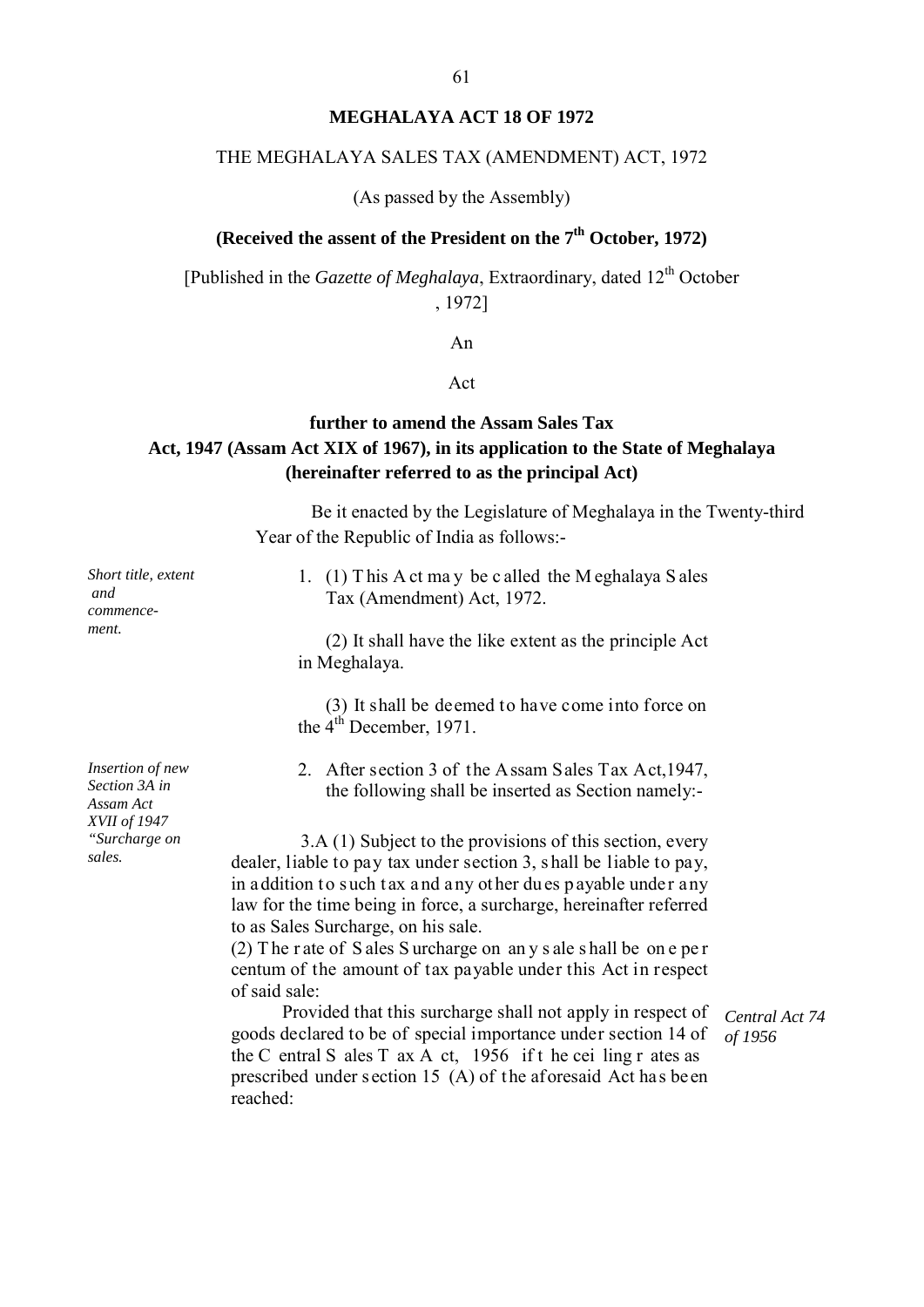*.* Provided further that the amount of Sales Surcharge payable b y a de aler f or an y r eturn period a s prescribed unde r s ub-section ( 1) o f section 16 shall be rounded off to the nearest rupee.

(3) The S ales S urcharge s hall be p ayable as if it were tax under section 3, and the provisions of this Act including the rules thereunder but not including t he pr oviso t o s ub-section ( 1) of section 4 a nd sub-section  $(2)$  s ection 37 A of this A ct s hall a ccordingly apply ; a nd t he authorities f or t he t ime be ing e mpowered t o collect and en force p ayment of t he s aid t ax under s ection 3 s hall, unl ess ot herwise provided for by or under this Act, within their respective j urisdiction f or t he pur pose of t he said tax accor dingly collect and enforce payment of the Sales Surcharge:

 Provided t hat t he S tate G overnment m ay, for facilitating implementation, by notification, direct t hat i n any case or cl ass of c ases t he provisions of t his A ct i ncluding t he r ules thereunder s hall a pply subject t o s uch indications not inconsistent with the provisions of this section and as may be specified in such notification.

(4) Notwithstanding anything contained i n s ubsection (3), the S tate G overnment m ay m ake rules generally for securing the payment of the Sales S urcharge and carrying i nto effect t he provisions of sub-sections  $(1)$  and  $(2)$  and in particular for ensuring the proper maintenance and r endering of a ccounts of t he S ales Surcharge."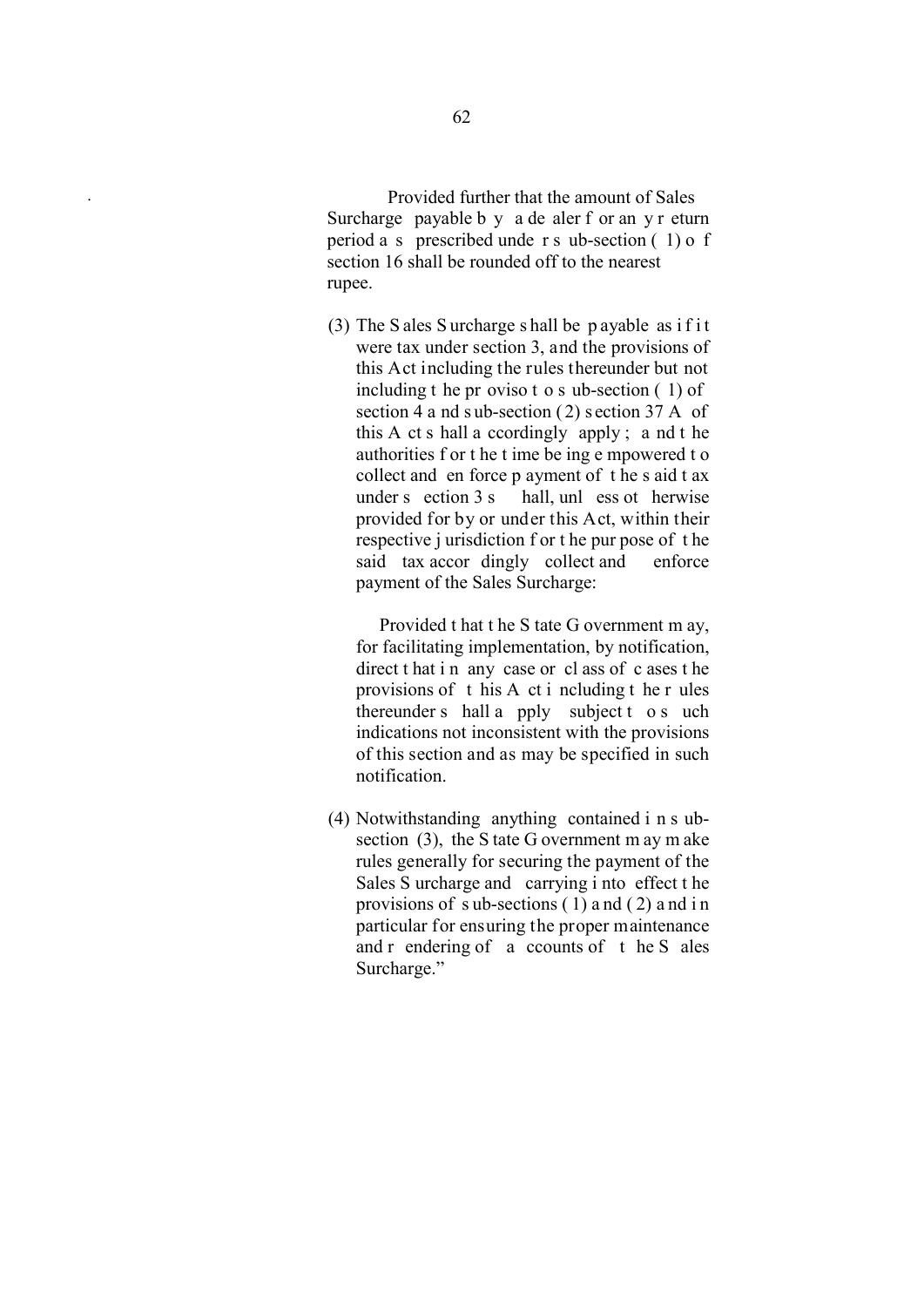#### **MEGHALAYA ACT 19 OF 1972**

# THE MEGHALAYA (SALES OF PETROLEUM AND PETROLEUM PRODUCTS, INCLUDING MOTOR SPIRIT AND LUBRICANTS) (AMENDMENT) ACT, 1972

(As passed by the Assembly)

# **(Received the assent of the President on the 7<sup>th</sup> October, 1972)**

[Published in the *Gazette of Meghalaya*, Extraordinary, dated 12<sup>th</sup> October , 1972]

#### **An**

#### **Act**

### **further to amend the Assam (Sales of Petroleum and Petroleum Products, including Motor Spirit and Lubricants)Taxation Act, 1955 (Assam Act IX of 1956), in its application to the State of Meghalaya**

Be it enacted by the Legislature of Meghalaya in the Twenty-third Year of the Republic of India as follows:-

- 1. (1) T his A ct m ay b e cal led the M eghalaya (Sales of P etroleum a nd P etroleum P roducts, i ncluding Motor S pirit a nd Lubricants) Taxation (Amendment) Act, 1972. (2) It shall be deemed to have come into force on  $13<sup>th</sup>$  December, 1971. *Insertion of new section 3A in Assam*  2. After Section 3 of the Assam (Sales of Petroleum and Petroleum P roducts, i ncluding, Motor S pirit and L ubricants) Taxation A ct,1955, t he following shall be inserted as section 3A, namely:- *"Surcharge on sales sales sales* **3.A.** (1) S ubject t o t he pr ovisions of t his 1 section, sales **example 1**  $\alpha$  and  $\beta$  **c**  $\alpha$  **c**  $\alpha$  **c**  $\alpha$  **c**  $\alpha$  **c**  $\alpha$  **c**  $\alpha$  **c**  $\alpha$  **c**  $\alpha$  **c**  $\alpha$  **c**  $\alpha$  **c**  $\alpha$  **c** section 3 and any other dues payable under any law for the time being in force, a s urcharge, hereinafter r eferred t oo as S ales Surcharge, on his sales of taxable goods.
	- (2) The rate o f Sales S urcharge on any s ale s hall be one per centum of the amount of tax payable under this Act in respect of the said sale:

*Short title, and commencement.*

*Act IX of 1956*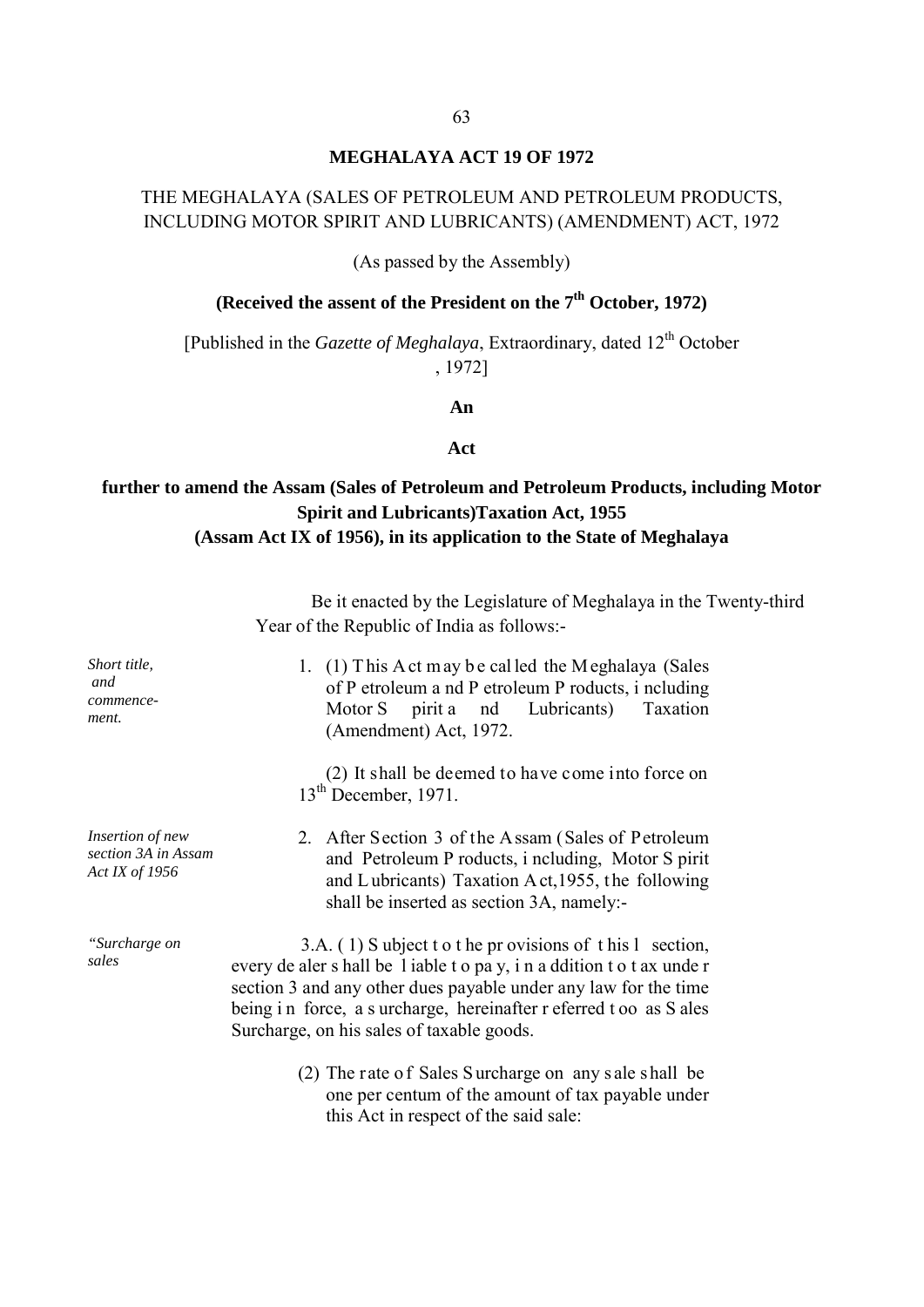Provided that this Surcharge shall not apply in respect of goods declared to be of s pecial importance under section 14 of the Central Sales T ax A ct, 1956, if t he cei ling r ates as prescribed unde r s ection  $15($  A) of t he aforesaid Act has been reached:

*Central Act 74 of 1956*

Provided further that the a mount of S ales Surcharge p ayable b y a de aler for an y return period a s p rescribed un der s ub-section ( 1) of section 16 s hall be rounded off to the ne arest rupee.

(3) The Sales Surcharge shall be payable as if it were a tax under section 3, and the provisions of this Act including the rules thereunder but not including the proviso t o s ub-section (1) of s ection 4 a nd s ubsection (2) of s ection 37 A of t his A ct s hall accordingly apply; and the authorities for the time being e mpowered t o c ollect a nd e nforce pa yment of t he s aid t ax unde r s ection 3 s hall, unl ess otherwise provided for by or under this Act, within their respective jurisdiction for the purpose of the said tax accor dingly collect and enforce p ayment of Sales Surcharge ;

 Provided t hat t he S tate G overnment m ay, for f acilitating impl ementation, by not ification, direct t hat i n any case or cl ass or cases t he provisions of t his A ct i ncluding t he r ules thereunder shall apply subject to such indications not inconsistent with the provisions of this section and as may be specified in such notification.

(4) Notwithstanding anything contained in sub-section (3), t he S tate G overnment m ay m ake rules generally f or s ecuring t he pa yment of t he S ales Surcharge and carrying into effect the provisions of sub-sections  $(1)$  and  $(2)$  a nd i n pa rticular for ensuring the proper maintenance and rendering or accounts of the Sales Surcharge."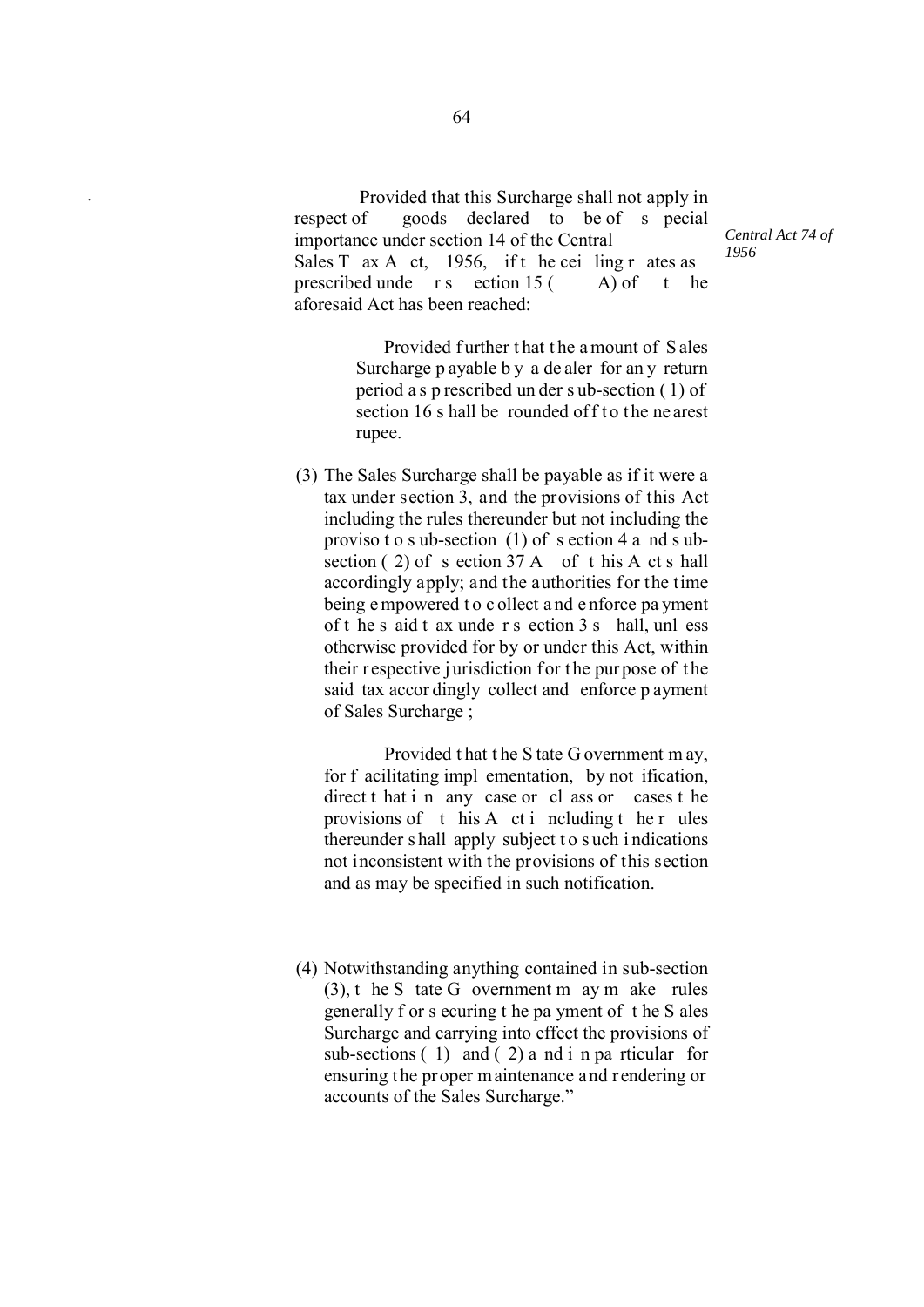#### **MEGHALAYA ACT 20 OF 1972**

#### THE MEGHALAYA AMUSEMENTS AND BETTING TAX (AMENDMENT) ACT, 1972

#### (As passed by the Assembly)

# **(Received the assent of the President on the 24th October, 1972)**

[Published in the *Gazette of Meghalaya*, Extraordinary, dated 30<sup>th</sup> October

, 1972]

#### **An**

#### **Act**

### **further to amend the Assam Amusements and Betting Tax Act, 1939 (Assam Act 6 of 1939), in its application to Meghalaya and Meghalaya Amusements and Betting Tax Act**

Be it enacted by the Legislature of Meghalaya in the Twenty-third Year of the Republic of India as follows:-

| Short title,<br>and<br>commence-<br>ment.                 | 1. (1) T his A ct m ay be called the M eghalaya<br>Amusement a nd B etting T ax A ct, (Amendment)<br>Act, 1972.                                                                                                                                                                                                                                                                     |
|-----------------------------------------------------------|-------------------------------------------------------------------------------------------------------------------------------------------------------------------------------------------------------------------------------------------------------------------------------------------------------------------------------------------------------------------------------------|
|                                                           | (2) It shall be deemed to have come into force on<br>$4th$ December, 1971.                                                                                                                                                                                                                                                                                                          |
| Insertion of new<br>section 3B in Assam<br>Act 6 of 1939. | 2. After section 3A of the Assam A musements and<br>Betting T ax A ct, 1939, a nd t he M eghalaya<br>Amusements and Betting T ax A ct, the following<br>shall be inserted as section 3B, namely:-                                                                                                                                                                                   |
| "Surcharge on<br>entertainments.                          | 3. B. (1) There shall be charged, levied and paid to<br>the G overnment of Meghalaya, be sides d ues<br>payable under any law for the time being in force<br>including s ections 3 a nd 3A of t his A ct, a<br>surcharge, hereinafter referred to as Entertainments<br>Surcharge, on all e ntertainments pa yments for<br>admission to which a re subject to entertainments<br>tax. |
|                                                           | $(2)$ The r ate of E ntertainments S urcharge on<br>any<br>entertainment shall be 10 (ten paise) per individual<br>admitted to the entertainment.                                                                                                                                                                                                                                   |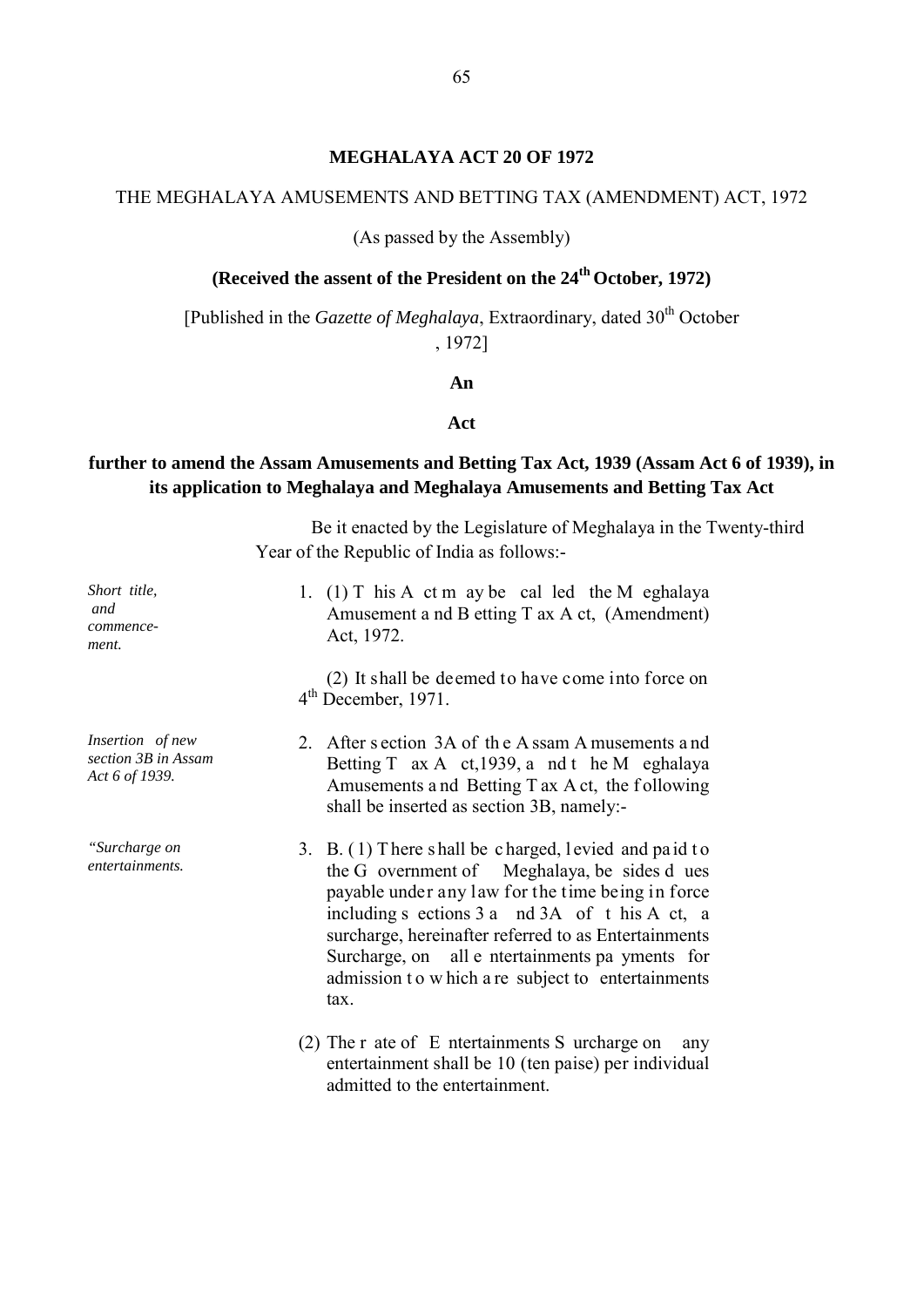(3) The Entertainments S urcharge s hall be p ayable a s if it were a t ax under section 3 and the provisions of t his A ct i ncluding t he r ules t hereunder s hall accordingly apply; and the authorities for the time being empowered t o c ollect a nd e nforce pa yment of e ntertainments t ax s hall, unl ess ot herwise provided f or, b y or un der t his A ct, w ithin their respective j urisdiction f or pur poses of entertainments tax accordingly collect and enforce payment of Entertainments Surcharge :

 Provided t hat t he Government of M eghalaya may, for f acilitating impl ementation, by notification, direct that in any case or class of cases the pr ovisions of t his A ct i ncluding t he rules thereunder s hall apply s ubject t o s uch i ndication not inconsistent with the provisions of this section and as may be specified in such notification.

(4) Notwithstanding anything contained in sub-section (3), the Government of Meghalaya may make rules generally f or s ecuring t he pa yment of t he Entertainments S urcharge a nd carrying i nto e ffect the pr ovisions of s ub-sections  $(1)$  and  $(2)$  and in particular for ensuring the proper maintenance and rendering  $\circ$  f a ccounts of t he E ntertainments Surcharge."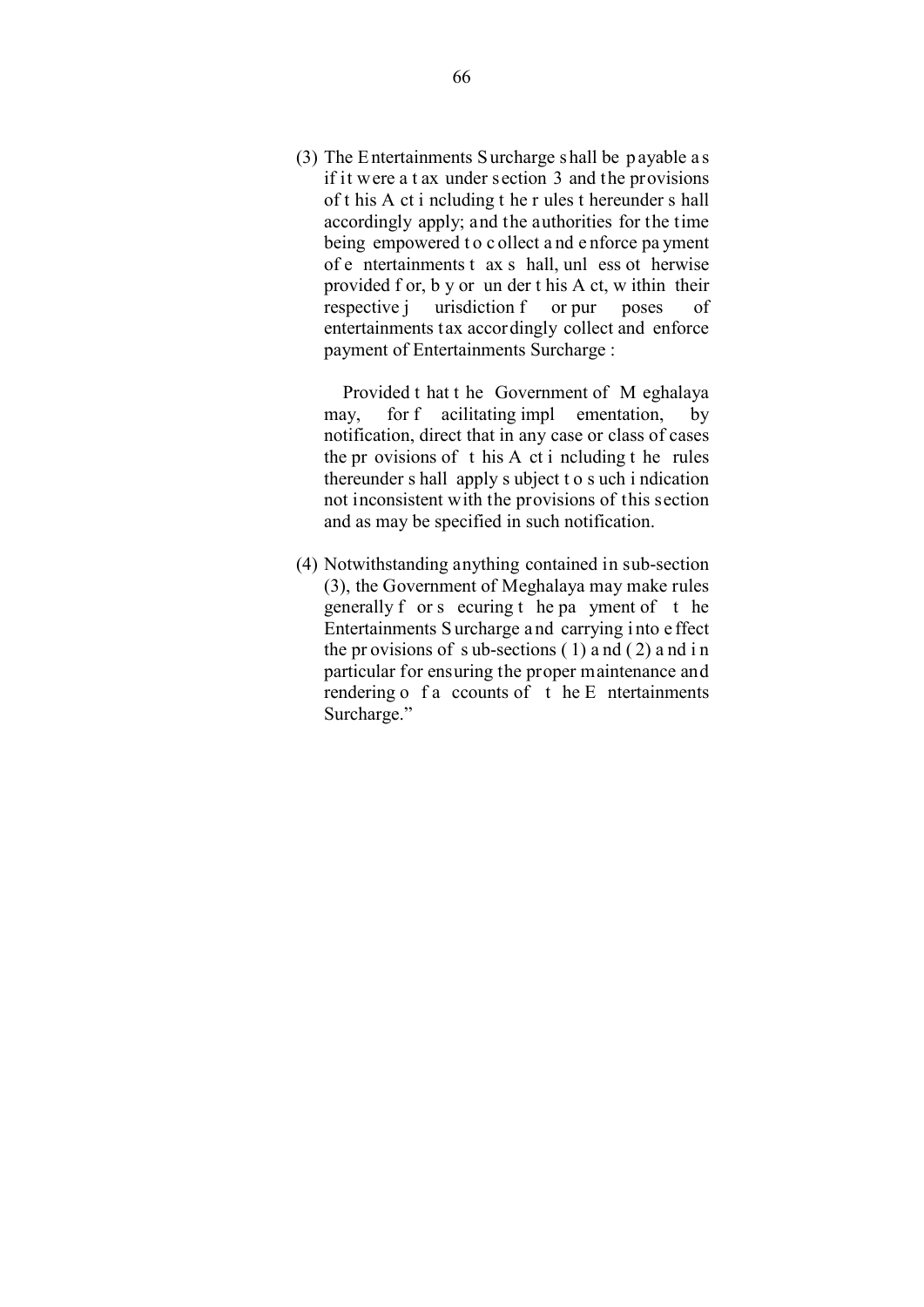#### **MEGHALAYA ACT 21 OF 1972**

#### THE MEGHALAYA URBAN AREAS RENT CONTROL ACT (AMENDMENT) ACT, 1972

(As passed by the Assembly)

#### **(Received the assent of the President on the Second November, 1972)**

[Published in the *Gazette of Meghalaya*, Extraordinary, dated 7<sup>th</sup> November , 1972]

#### **An**

#### **Act**

#### **to fix fair rents of houses situated within the limits of urban areas in Meghalaya and for matters connected therewith.**

Be it enacted by the Legislature of Meghalaya in the Twenty-third Year of the Republic of India as follows:-

*Short title, extent and commencement.*

- 1. (1) T his A ct m ay be c alled the M eghalaya U rban Areas Rent Control Act, (Amendment) Act, 1972.
- (2) (a) It extends to all urban areas in Meghalaya.
	- (b) The S tate G overnment may, b y not ification, extend the A ct s o such are or a reas as ar e included i n T own C ommittee c onstituted b y the District Council and also to other areas of the Khasi Hills as fall within a radius of eight kilometres from t he C ourt H ouse of t he Deputy Commissioner, Khasi Hills District.
	- (c) Nothing in this Act shall apply:-
		- (i) to any p remises be longing to Central Government, or
		- (ii) to a ny t enancy or ot her r elationship created by a grant from C entral Government in respect of the premises taken on l ease, or r equisitioned b y Central Government :

 Provided t hat w here any pr emises belonging to Central Government have been or are lawfully l et t o C entral Government ha ve be en or are l awfully l et b y a ny pe rson b y vi rtue of a n agreement w ith t hat G overnment or ot herwise, then not withstanding a ny j udgement, de cree or order of any Court or other authority the previous of this Act shall apply to such tenancy.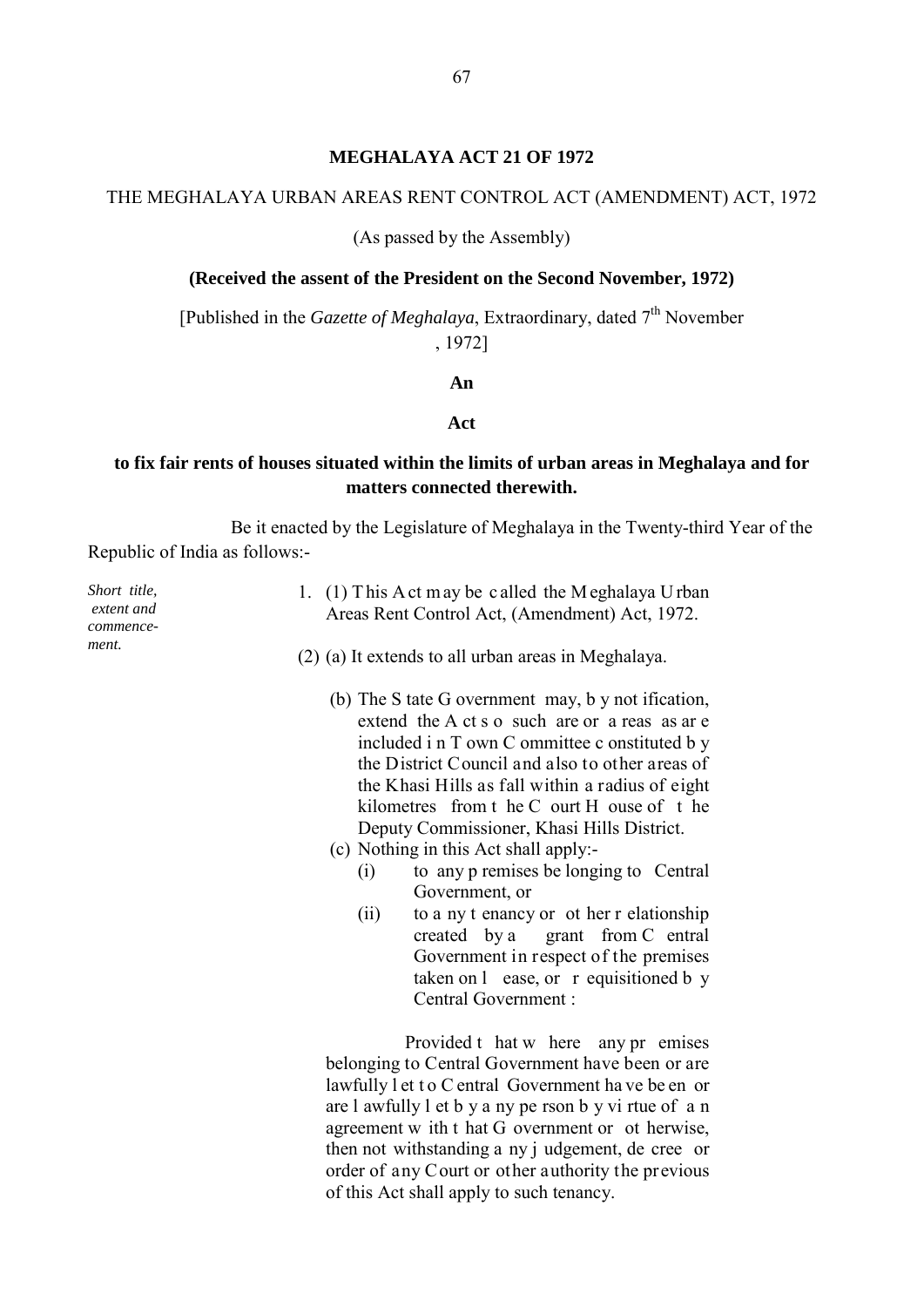- (3) It shall be deemed to have come into force on t he 13<sup>th</sup> day of March, 1972.
- *Definitions* 2. In this Act, unless there is any thing repugnant in the subject or context –
	- (i) "Court" m eans t he C ourt of or dinary C ivil Jurisdiction i n t he a rea i n w hich a hous e i s situated w hich w ould b e c ompetent t o pa ss a decree for t he e viction of a t enant from t hat house;
	- (ii) "house" m eans a ny bui lding, hut or s hed, or any part thereof, let or to be let separately for residential or nor -residential pur poses, and includes –
		- (i) the g arden, ground a nd out -house, i f any, appurtenant to such building , hut , shed or part thereof; and
		- (ii) any furniture s upplied b y the l andlord for use by the tenant in such houses ;
	- (iii)"landlord" means a ny person w ho i s, of the time being receiving, or entitled to receive rent in r espect of any hous e w hether on hi s ow n account, or on account, or on behalf, or for the benefit of a ny ot her pe rson, or a s a t rustee ,guardian or receiver for any other person; and includes i n r espect of h is s ubtenant, a t enant who has sub-let an y hou se and includes every person not be ing a t enant w ho f rom t ime t o time derives title under a landlord;
	- $(iv)$ "pucca structure" means a structure with  $-$ 
		- (i) cemented or wooden floor,
		- (ii) iron, brick or concrete posts, and
		- (iii) roof of r einforced c oncrete, or of galvanised i ron a luminium or asbestos sheets ;
	- (v) "standard rent" in relation to any house means the r ent cal culated on t he ba sis of ann ual payment of an amount equal to seven and half per c ent of t he a ggregate a mount of t he estimated c ost of c onstruction a nd t he m arket price of the land together with total municipal taxes pa yable i n r espect of t he hous e and Urban Immovable P roperty T ax un der the Assam U rban Immovable P roperty T ax Act,1969, and month rent shall be equal to onetwelfth of the annual payment so calculated :

Provided that in fixing the "standard r ent" of the first floor or any other floor above in a multi-storeyed building, the value of the land is to be taken into consideration as it is so done in case of ground floor or other type of building.

*Assam Act XI of 1969.*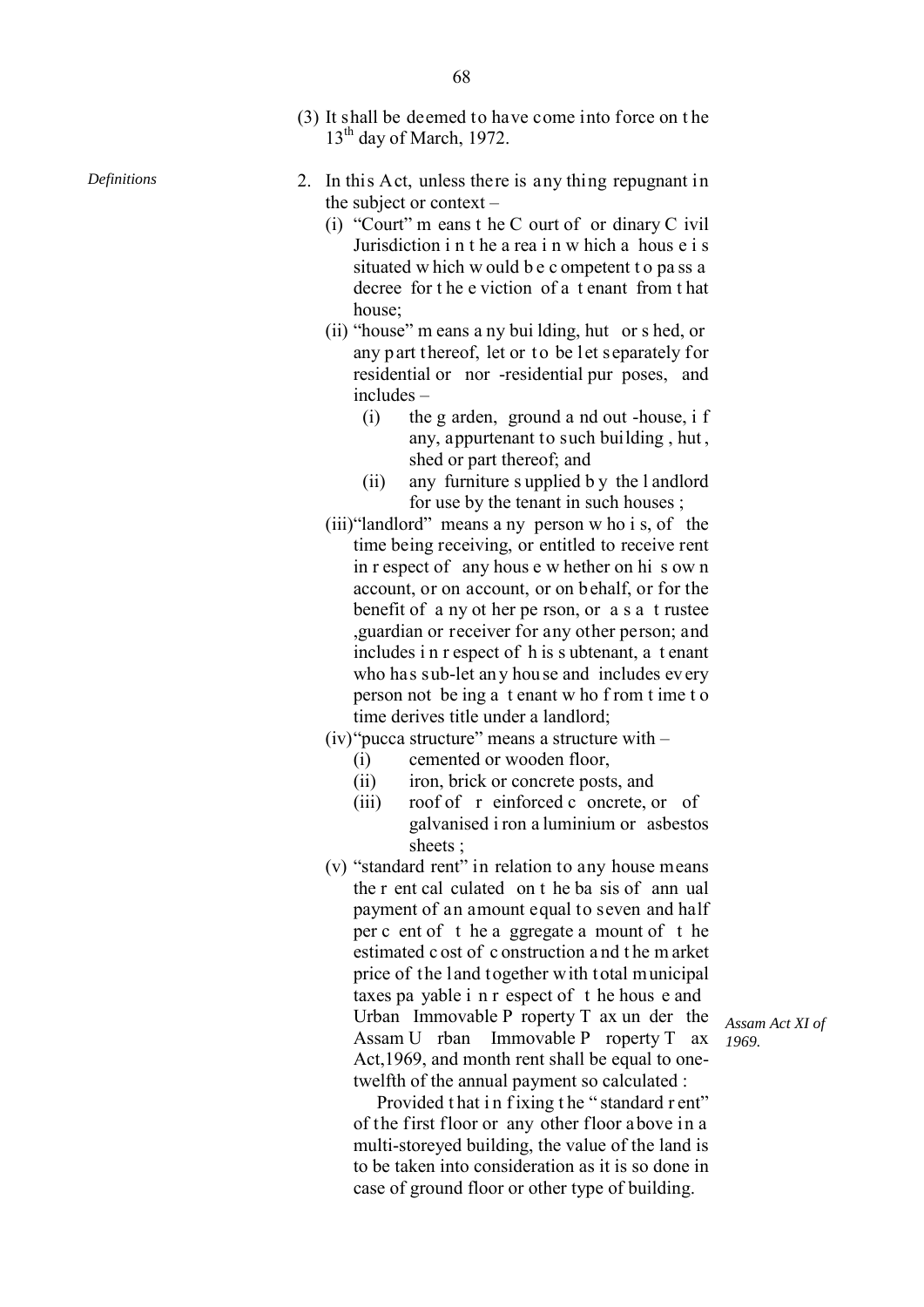Explanation. - For t he pu rpose of t his c lause, c ost of construction shall mean the e stimated cost required f or t he construction of t he hous e l ess depreciation a t one pe r c ent for a bui lding w ith pucca s tructure a nd t wo pe r c ent f or a bui lding with no -pucca structure per annum of that amount from the actual date of completion of construction of t he hous e pr ovided t hat i f t he hous e w as originally constructed as a s maller house or a non pucca structure and was subsequently extended or developed into a pu cca structure, the d epreciation in respect of the portion so extended or developed shall be calculated from the date of completion of the extension or development.

- (vi)"tenant" m eans any p erson b y w hom or on whose behalf rent is payable for any house and includes e very pe rson w ho from t ime to t ime derives title under a tenant;
- (vii) "urban areas" means any area declared to be, or i ncluded i n a municipality und er t he provisions of sub -section (2) of section 5 of the Assam Municipal Act, 1956 or the Meghalaya Municipal Act, or declared to be notified areas under t he pr ovisions o f s ub -section (4) of section 334 of the said Act.

*Pair rent.* 3. (1) S ubject t o t he pr ovisions of t his A ct a nd notwithstanding a ny contract t o t he c ontrary, no landlord s hall be e ntitled t o c harge rent f or a ny house at a figure higher than the standard rent. (2) If at any time after five years from the date on which a hous e i s i n c ontinuous oc cupation of a tenant, t he m arket pr ice of t he l and a nd t he estimated cost of construction of the house increase by m ore t han t wenty -five pe rcent on t he ba sis o f the value of land cost of construction of the house on the date of preceding fixation of fair rent, then the landlord shall be entitled to have monthly rent increased by an amount not exceeding one -twelfth of the seven and half percent of the increase in the market price of land and cost of construction , on the da te as m ay be prescribed s ubject t o a maximum of a f ifty percent of t he pr eceding standard rent: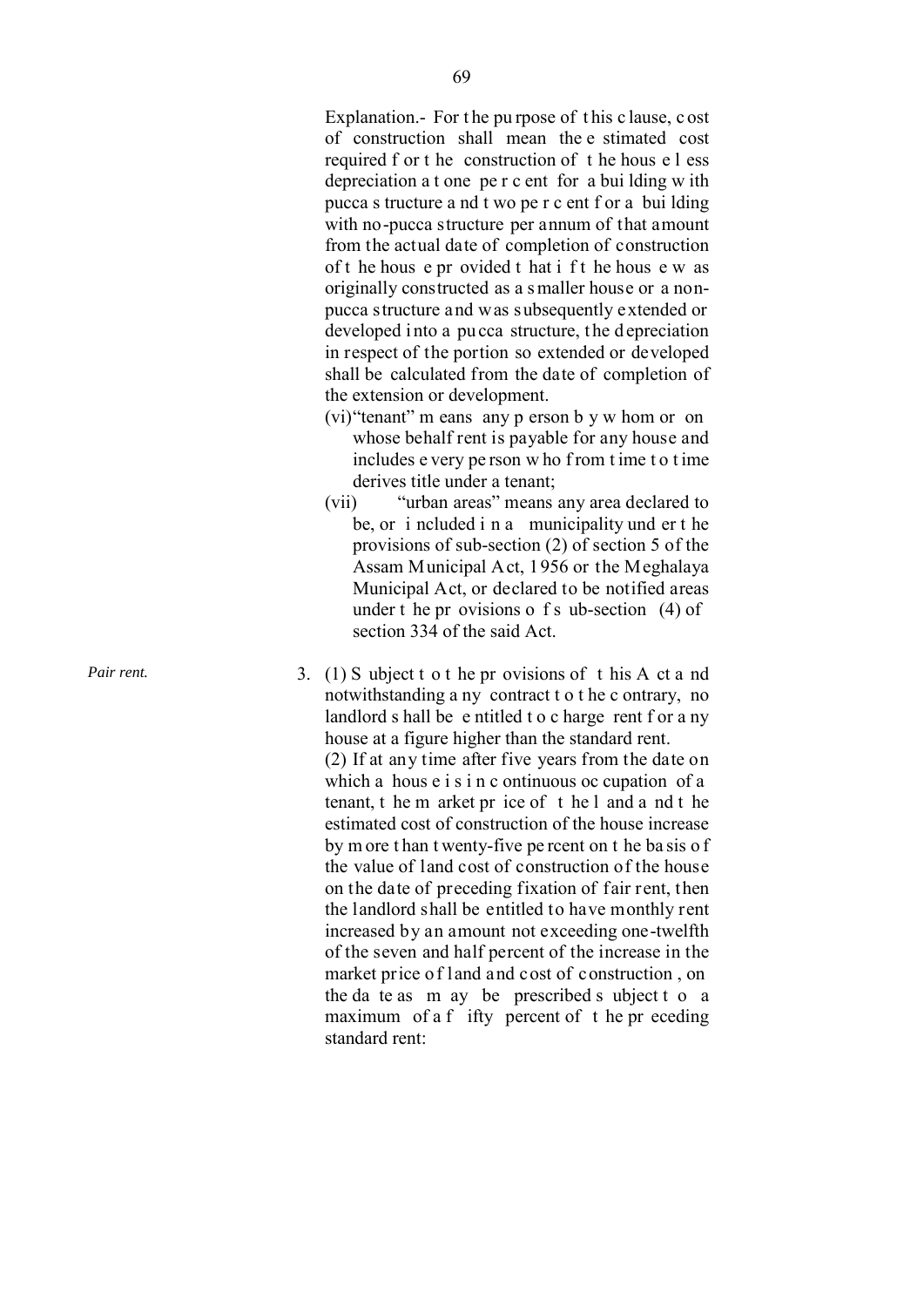Provided that subsequently after lapse of every five years of the revision of fair rent, if the market price of land a nd t he e stimated cost of c onstruction of house increase by more than twenty-five percent on the basis of m arker va le of l and a nd t he e stimated cost of construction of house on the date of preceding revision of fair rent, then the landlord shall be entitled to have monthly r ent i ncreased b y and ha lf pe rcent o f t he additional increase in the market value of land and the estimated cost of construction of house on t he date of preceding revision of fair r ent, from the date as may be prescribed subject to a maximum of fifty percent of the revised fair rent.

 (3) If at any time after the standard rent is fixed under t he pr ovisions of A ct, any a ddition, improvement or alteration (not being repairs within the meaning of the provision of section 6) is effected at the l andlord's e xpense w hich w as not t aken i nto landlord s hall be e ntitled t o ha ve t he m onthly r ent increased by an amount not exceeding one-twelfth of seven and half percent per annum of the cost of such addition, improvement o r a lteration with effect f rom the da te on w hich t he a ddition, i mprovement or alteration was completed.

(4) If at any time after the standard rent is fixed under the provision of the Act, there is a variation of tax by way of M unicipal a ssessment of t he bui lding a nd under A ssam U rban Immovable P roperty T ax A ct, 1969, then the standard rent will be to be fixed taking the variation into account.

*Assam Act XI of 1969*

4. (1) If any dispute arises regarding the rent payable in respect of an y hous e, i t s hall be de termine b y the Court.

(2) The Court shall, on application, made by either the landlord or the tenant issue notice on bot h the parties, and after making such enquiry as it thinks fit de termine t he m onthly rent f or t he hous e i n accordance with the provisions of section 3 and the rent s o de termined s hall be bi nding on bot h t he parties.

(3) W here the Court determines the monthly rent for any house under this section, it shall do s o for the house in the unfurnished state, but it may allow the l andlord t o charge an a dditional a mount p er month on account of the furniture supplied by him:

 Provided that such additional amount shall not exceed one-twelfth of seven and half percent of the cost of s uch f urniture on t he da te on w hich t he Court determines the monthly rent for the house.

*Procedure for determination of fair rent.*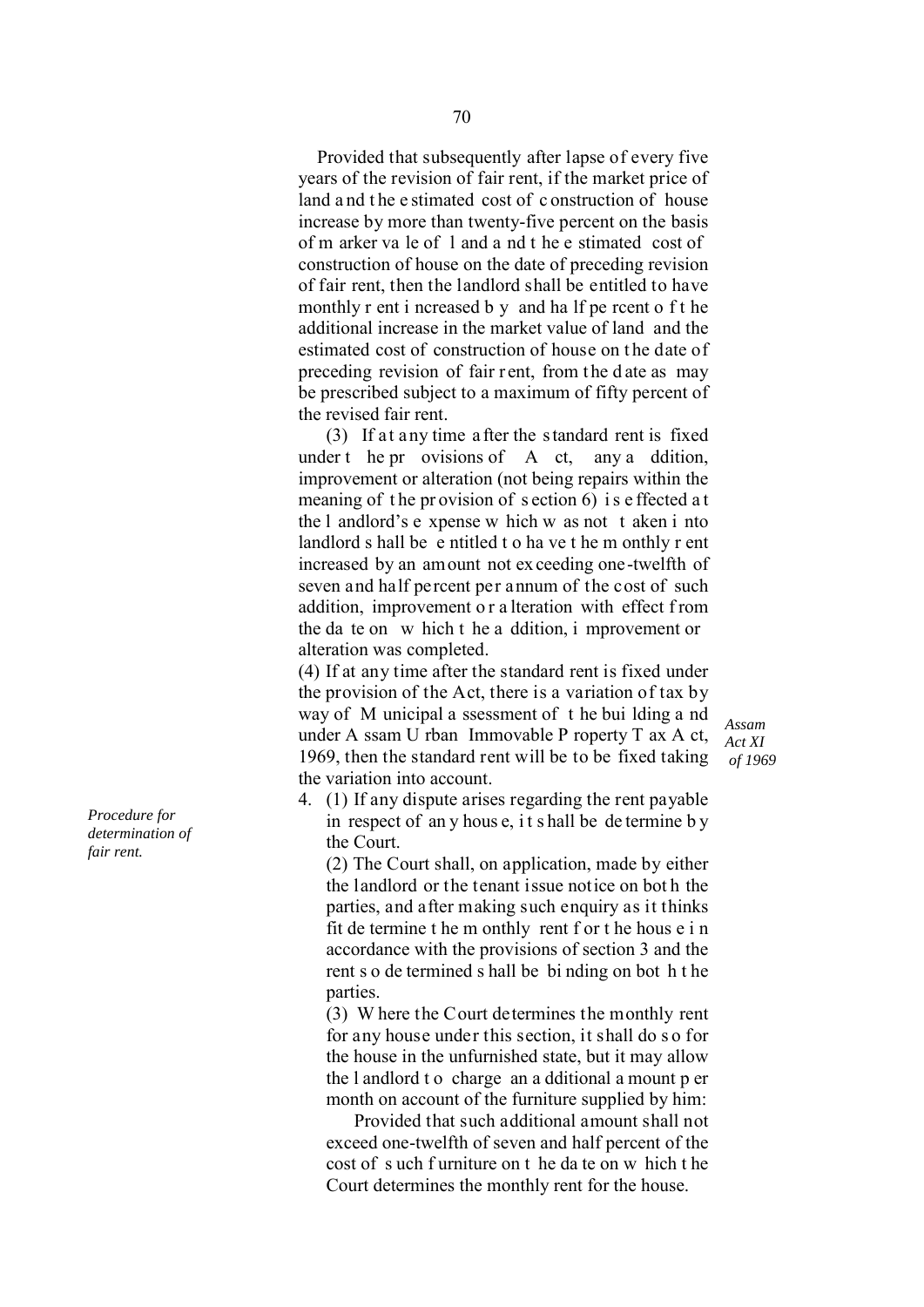*Explanation*.\_ Where according to the term of any arrangement b y t he l andlord a nd t he t enant, t he rent is payable on a basis other than at a monthly or a yearly rate, the average monthly rent for such a hous e s hall be calculated as t hirty t imes t he proportionate d aily rent fore the pe riod in respect of which the arrangement is made.

5. (1) N o or der of d ecree f or t he r ecovery o f procession of any house shall be made or executed by any Court so long as the tenant pays rent to the full extent allowable under this A ct and performs the conditions of the tenancy:

 Provided t hat not hing i n t his s ub-section s hall apply in a suit or proceedings for eviction of the tenant form the house:-

*Central Act*

- (a) where the tenant has done anything contrary to the pr ovisions of c lause ( m), clause (o) o r *4 of 1882*clause (p) o f s ection 1 08 of t he T ransfer of Property Act, 1882 or t o t he s pirit of t he aforesaid clauses i n areas w here t he s aid Act does not apply, or
- (b) where t he t enant ha s be en guilty of c onduct which i s nui sance or an a nnoyance t o t he occupiers of t he a djoining or ne ighbouring houses, or
- (c) where t he hous e i s *bonafide* required by t he landlord e ither for pur poses of r epairs or r ebuilding , or for his own occupation or for the occupation of any person for whose benefit the house is held , or where the landlord can show any other caus e w hich may be de emed satisfactory by the Court, or
- (d) where the tenant sublets the house or any part thereof or otherwise transfers his interest in the house or any part thereof without permission in writing from the landlord, or
- (e) where the tenant has not paid the rent lawfully due f rom hi m i n r espect t o t he hous e w ithin fortnight of its falling due, or
- (f) where t he t enant h as b uilt, acquired or b een allotted a suitable residence.

(2) The transfer of the interest of the landlord in t he hous e s hall not a ffect t he r ight of t he tenant provided the tenant pays rent allowable under this Act to the transferred.

*Bar against passing and execution of decree and orders for ejectment.*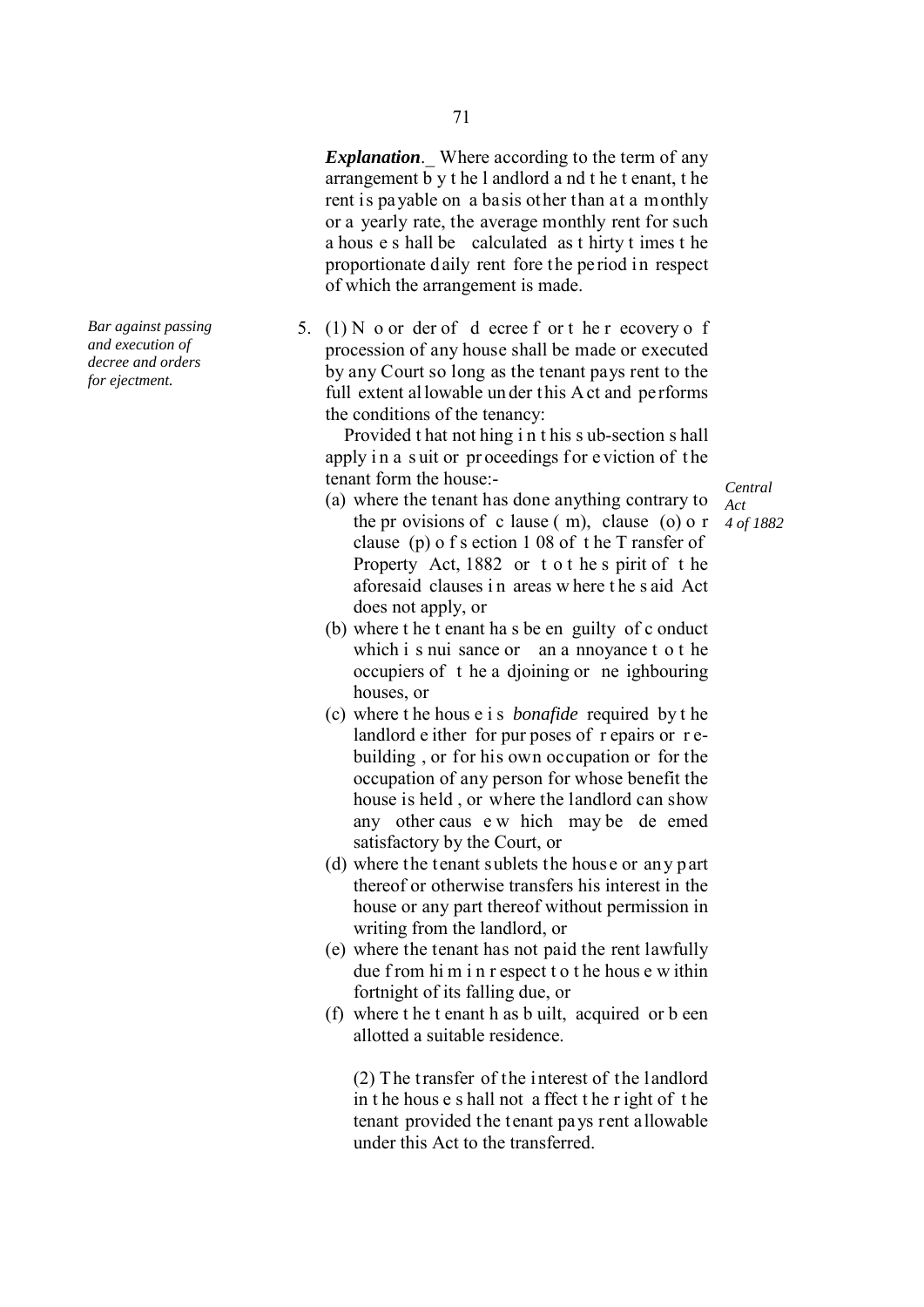(3) Where t he l andlord recovers pos session of a house from a tenant on the ground that the house is *bonafide* required by him for the purpose of repairs or rebuilding or for his own occupation or for the occupation of any pe rson f or w hose be nefit t he house is held, and the repairs or the re-building of the house are or is not commenced or the house are or in not occupied by the landlord or such person within t hirty da ys of t he da te of va cation of t he house by such tenant or the house having been so occupied is within six months of the said date relet t o or a llowed t o be pos sessed b y any ot her person, t he C ourt m ay, on t he a pplication of t he evicted t enant m ade w ithin s even m onths of hi s vacating t he hous e, di rect t he l andlord t o put t he evicted t enant i n pos session of t he hous e w ithin such pe riod as the C ourt may fix an to pay him such c ompensation a s appears to the C ourt to b e reasonable a nd pr oper. Such a di rection s hall b e deemed t o be a de cree unde r t he C ode of C ivil Procedure, 1908 and to be capable of execution as such under the provisions of that Code or under the spirit of the aforesaid Code in areas where the said Code does not apply.

*Central Act 5 of 1908*

(4) Where the landlord refuses to accept the lawful rent of fered by his tenant, the tenant may, within 30 days of its becoming due, deposit in Court the amount of such rent together with process fees for service of not ice upo n t he l andlord, and o n receiving s uch d eposit, t he C ourt s hall c ause a notice of the receipt of such deposit to be served on the landlord, and the amount of the deposit may thereafter be w ithdrawn b y t he l andlord o n application made by him t o t he C ourt i n t hat behalf. A tenant who has made such deposit shall not be treated as a defaulter under clause (e) of the proviso to sub-section (1) of this section.

6. Every landlord shall be bound to keep waterproof any house which is in occupation of a tenant and to carry out other repairs which he is bound to make by law, contract or custom and also to maintain the existing es sential s upplies and services s uch as sanitary ar rangement, water s upply, s upply of electricity or d rainage service i n respect of t he house.

 Explanation – "Repair" i ncludes annual w hite washing and recolouring.

*Duties of landlord*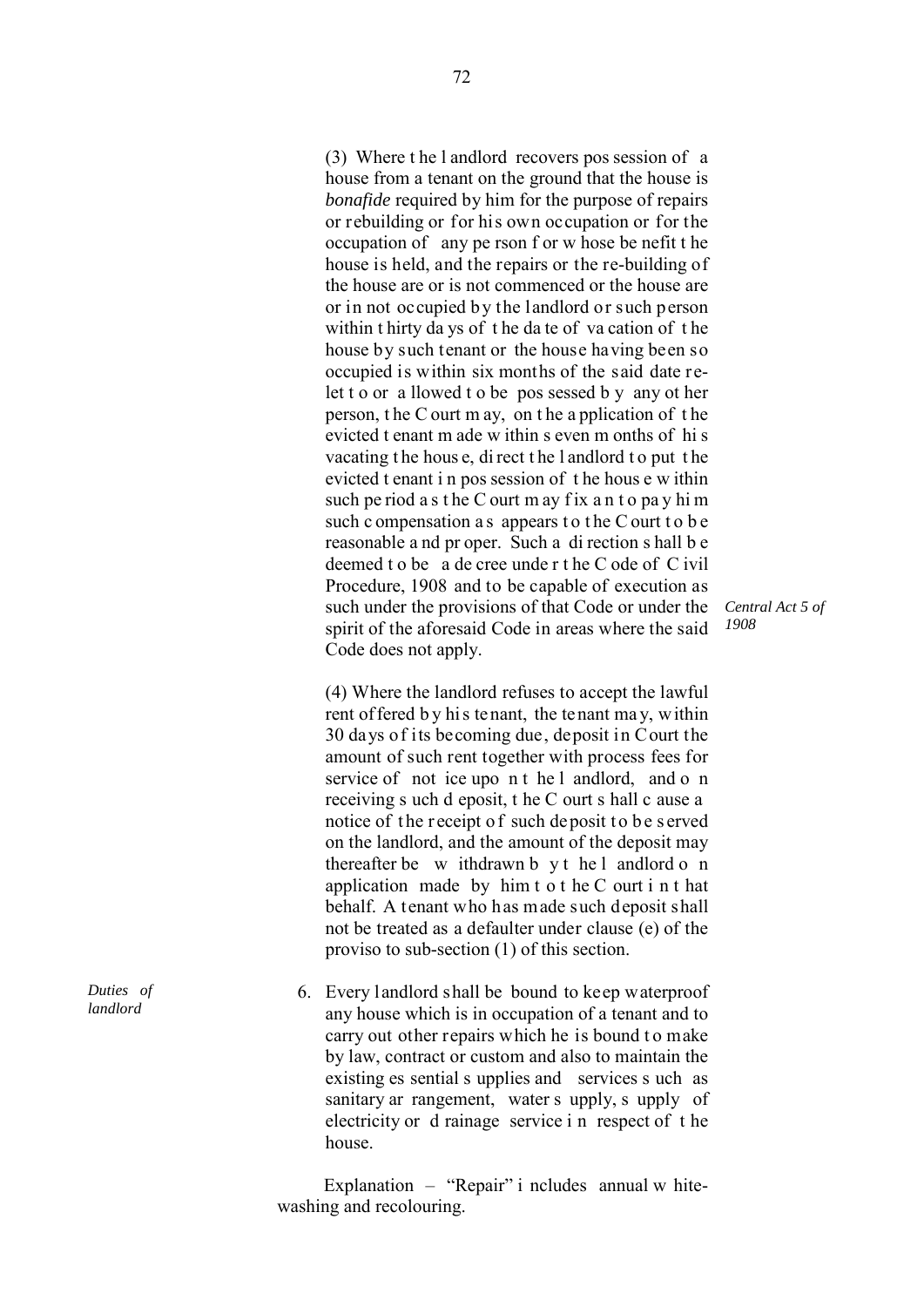*Notice on landlord to perform duties*

7. (1) If the landlord neglects to make such repairs or to m aintain s uch e xisting e ssential s upplies a nd services as he is bound to do under the provisions of section 6, t he Court may , on t he application of the tenant, direct the landlord b y notice to appear before is and to show cause against the application of the tenant.

(2) If t he l andlord fails to s how s ufficient c ause, the court, the Court may direct him to make such repairs or as t he case m ay b e, to take s uch measures f or t he r estoration of t he es sential supplies and services as contemplated in section 6 within a period fixed by the Court.

(3) If t he l andlord f ails or ne glects t o m ake s uch repairs o r t ake s uch m easures w ithin the pe riod fixed by the Court, the Court may on application of the tenant permit him to make such repairs or take such measures, as the case may be, at a cost not exceeding t he am ount determined by t he C ourt after t aking s uch evidence as i t m ay cons ider necessary; and it shall thereafter be lawful for the tenant to make such repairs of take such measures an t o de duct t he c ost t hereof f rom t he r ent or t o recover t he C ourt b y e xecution, a nd f or t he purpose of this sub-section the order of the Court shall be deemed to be a decree under the Code of Civil P rocedure, 1908 and t o b e c apable of execution as such under the provisions of the Code or unde r t he s pirit of t he a foresaid C ode in areas where the said Code does not apply.

*Central Act 5 of 1908*

- *Appeals.* 8. A l and lord or a tenant a general by any decision or or der of t he C ourt unde r t he pr ovisions of section 4, sub-sections (3) and (4) of section 5 and subsection (2) of section 7 of this Act shall have a right of appeal against the same as if such decision or order were a decree in a suit for ejectment of the tenant f rom t he hous e and s uch de cision o f t he appellate Court shall be final.
	- 9. The State Government may , by notification in the official G azette, make r ules pr escribing t he C ourt fees to be paid on a pplications made to the Court under the provisions of this A ct and a lso for the purpose of carrying out the provisions thereof.

*Power to make Rules*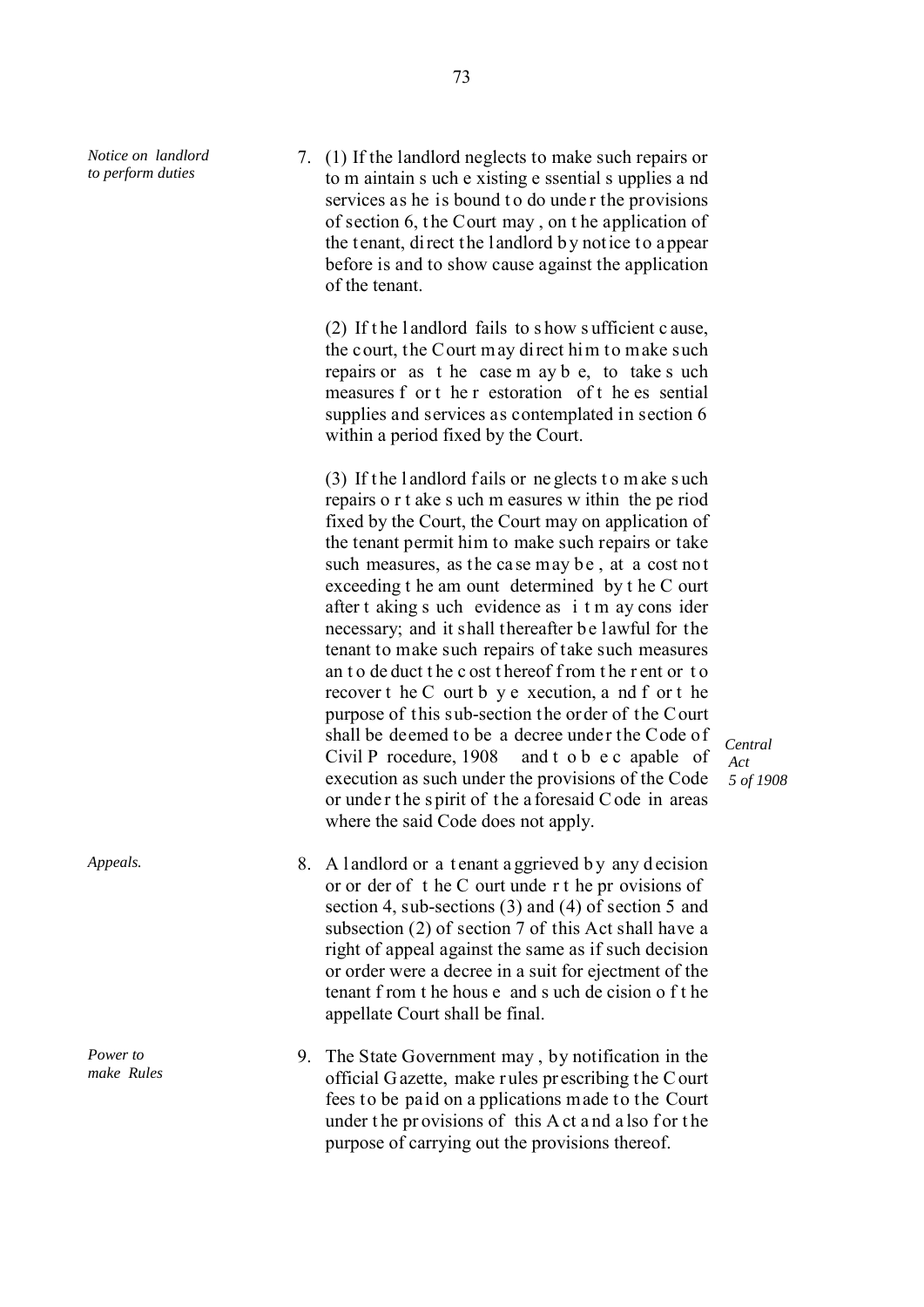*Repeal and Savings* 10. (1) The Assam Urban Areas Rent Control Act, *Assam Act II of*  1966 a nd t he M eghalaya U rban A reas R ent Control Act are hereby repealed. (2) Notwithstanding such repeal – *1967*

- (a) rent for a house pa yable for the period during the life of the Acts repealed will be determined under the corresponding provisions of the Acts repealed.
- (b) If an y de cree or or der h as be en made b y any Court unde  $r t$  he pr ovisions of  $t$  he A cts repealed, fixing the rent of any house then the rent so fixed shall be liable to be refixed under the corresponding provisions of this Act.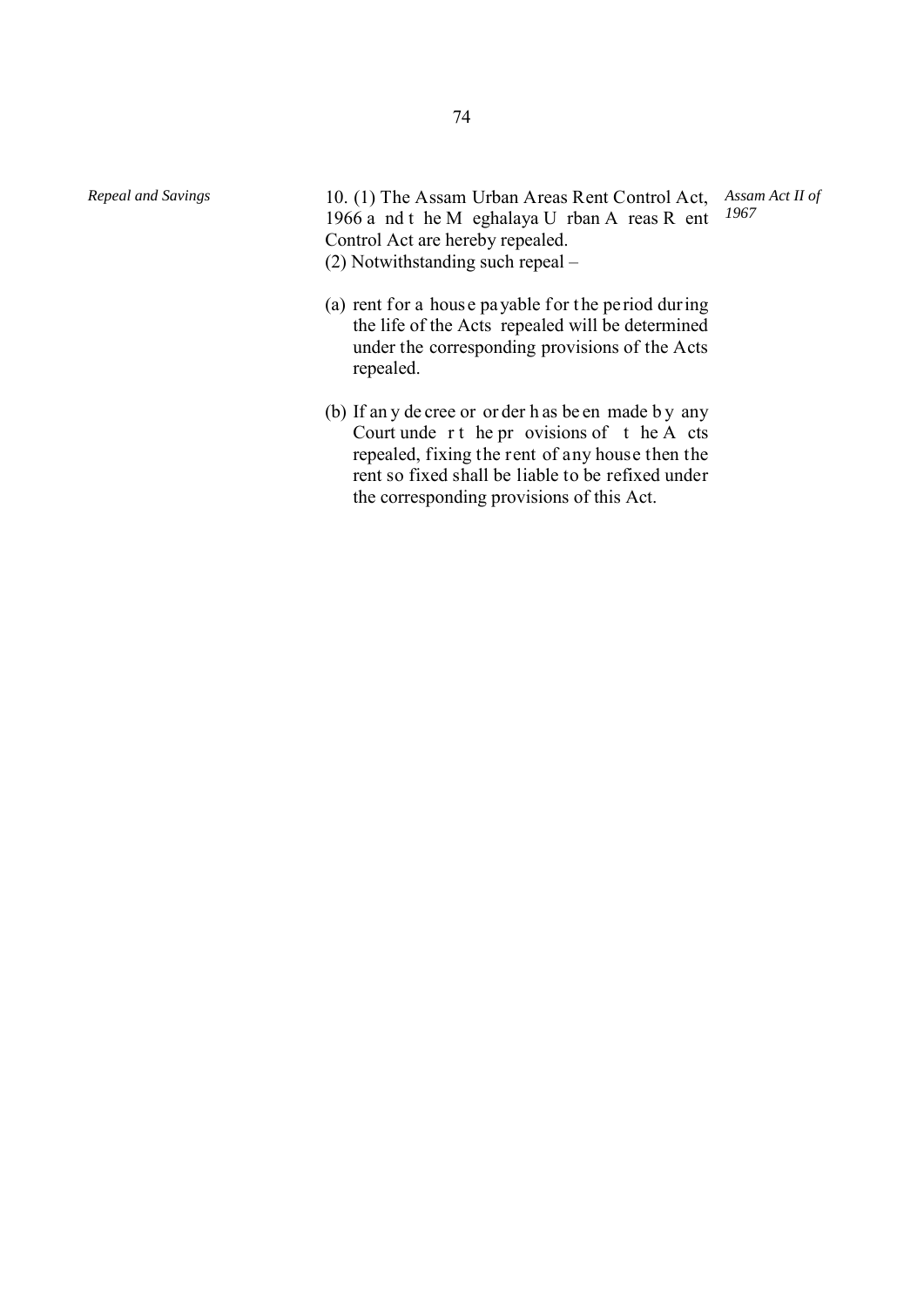#### **MEGHALAYA ACT OF 22 OF 1972**

### THE MEGHALAYA APPROPRIATION (No. II) ACT, 1972

(As passed by the Assembly)

#### **(Received the assent of the Governor on the Ninth December, 1972)**

[Published in the *Gazette of Meghalaya*, Extra-ordinary, dated 11<sup>th</sup> December , 1972]

#### **An**

### **Act**

## **to authorise payment and appropriation of certain further sums from and out of the Consolidated Fund of Meghalaya for the services of the financial year 1972-73**

Be it enacted by the Legislature of Meghalaya in the Twenty-third Year of the Republic of India as follows:-

- 
- *Withdrawal of Rs.1,32,09,013 from and out of the Consolidated Fund of Meghalaya for the financial year 1972-73*

- 1. This A ct ma y b e called the M eghalaya Appropriation (No. II) Act, 1972.
- 2. From a nd out of t he C onsolidated F und of Meghalaya there may be paid and applied sums not exceeding t hose s pecified i n c olumn ( 3) of t he Schedule amounting in the aggregate to the sum of one c rore, t hirty t wo l akhs, ni ne t housand and thirteen r upees i n c ourse of pa yment dur ing t he financial year 1972 -73 i n r espect of t he s ervices specified in column (2) of the Schedule.
- *Appropriation* 3. The sums authorised to be paid and applied from and out of the Consolidated Fund of Meghalaya by this Act shall be appropriated for the services and purposes e xpressed i n t he S chedule i n r elation to the said year.

*Short title,* 

*.*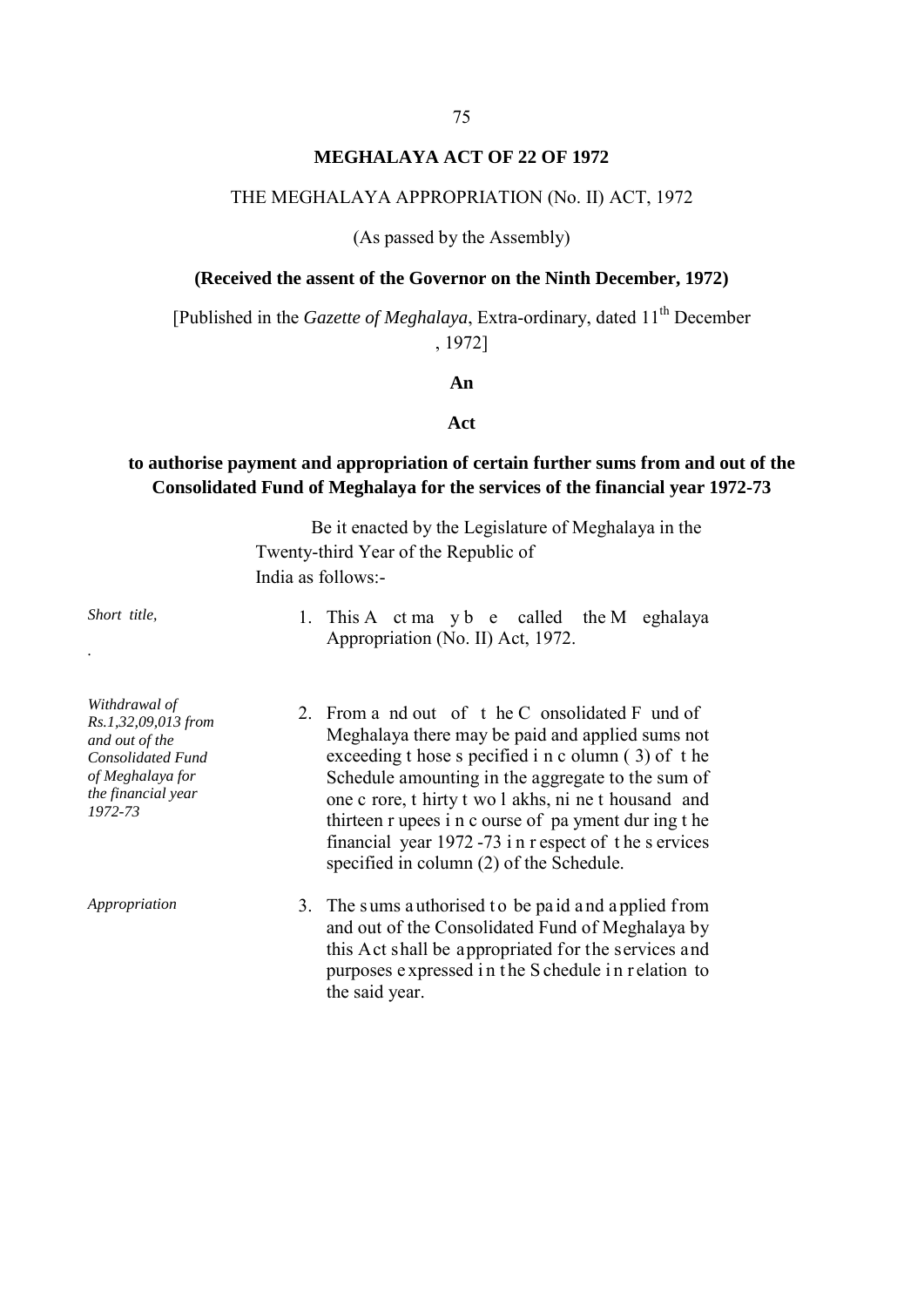# **(***See* **sections 2 and 3)**

| (1)<br>Grant<br>No. | (2)<br><b>Services and purposes</b><br>(Major Heads)                                              | (3)<br>sums not exceeding |                                |              |
|---------------------|---------------------------------------------------------------------------------------------------|---------------------------|--------------------------------|--------------|
|                     |                                                                                                   | Voted by<br>the Assembly  | Charged on the<br>consolidated | <b>Total</b> |
|                     |                                                                                                   | Rs.                       | Rs.                            | Rs.          |
| 2.                  | Land Revenue                                                                                      | 5,942                     |                                | 5,942        |
| 9.                  | Parliament State/Union Territory<br>Legislature-C-Elections.                                      | 56,390                    |                                | 56,390       |
| 12.                 | General Administration-III                                                                        | 44,961                    |                                | 44,961       |
| 18.                 | Miscellaneous Department-I-<br>National Savings Organisation.                                     | 12,500                    | $\cdots$                       | 12,500       |
| 24.                 | Education (General)                                                                               | 5,64,544                  | $\cdots$                       | 5,64,544     |
| 28.                 | Public Health -II- Public Health<br>Engineering                                                   | 49,99,848                 |                                | 49,99,848    |
| 33.                 | Co-operation<br>$\sim$ $\sim$<br>                                                                 | 3,39,400                  | $\cdots$                       | 3,39,400     |
| 35.                 | Industries -II - Cottage<br>Industries                                                            | 1,30,000                  | $\cdots$                       | 1,30,000     |
| 37.                 | I-Community Development<br>Projects, National Extension<br>Services, etc.                         | 12,74,000                 |                                | 12,74,000    |
| 40.                 | Labour and Employment - II-<br>Factories.                                                         | 40,000                    | $\cdots$                       | 40,000       |
| 42.                 | Labour and Employment-IV-<br>Employment and Training.                                             | 2,23,300                  |                                | 2,23,300     |
| 61.                 | Forests<br>$\dddotsc$                                                                             | 30,00,000                 |                                | 30,00,000    |
| 64.                 | Miscellaneous - II- Donations for<br>Charitable purposes, etc.                                    | 4, 42, 748                | $\cdots$                       | 4, 42, 748   |
| 65.                 | Miscellanious - III - Grants-in-<br>aid, Contributions, etc.                                      | 2,00,000                  | $\cdots$                       | 2,00,000     |
| 70.                 | $Miscellaneous - VIII - Civil$<br>Defence                                                         | 2,23,380                  | $\cdots$                       | 2,23,380     |
| 84.                 | Loans and Advances by the State<br>Government $- III -$ Loans to<br>Autonomous District Councils. | 8,00,000                  | $\cdots$                       | 8,00,000     |
| 86.                 | Loans and Advances by the State<br>Government - VIII - Educational<br>Loans.                      | 8,40,000                  |                                | 8,40,000     |
| 89.                 | Loans and Advances by the State<br>Government - VIII - Educational<br>Loans.                      | 12,000                    |                                | 12,000       |
|                     | <b>Total</b>                                                                                      | 1,32,09,013               | $\cdots$                       | 1,32,09,013  |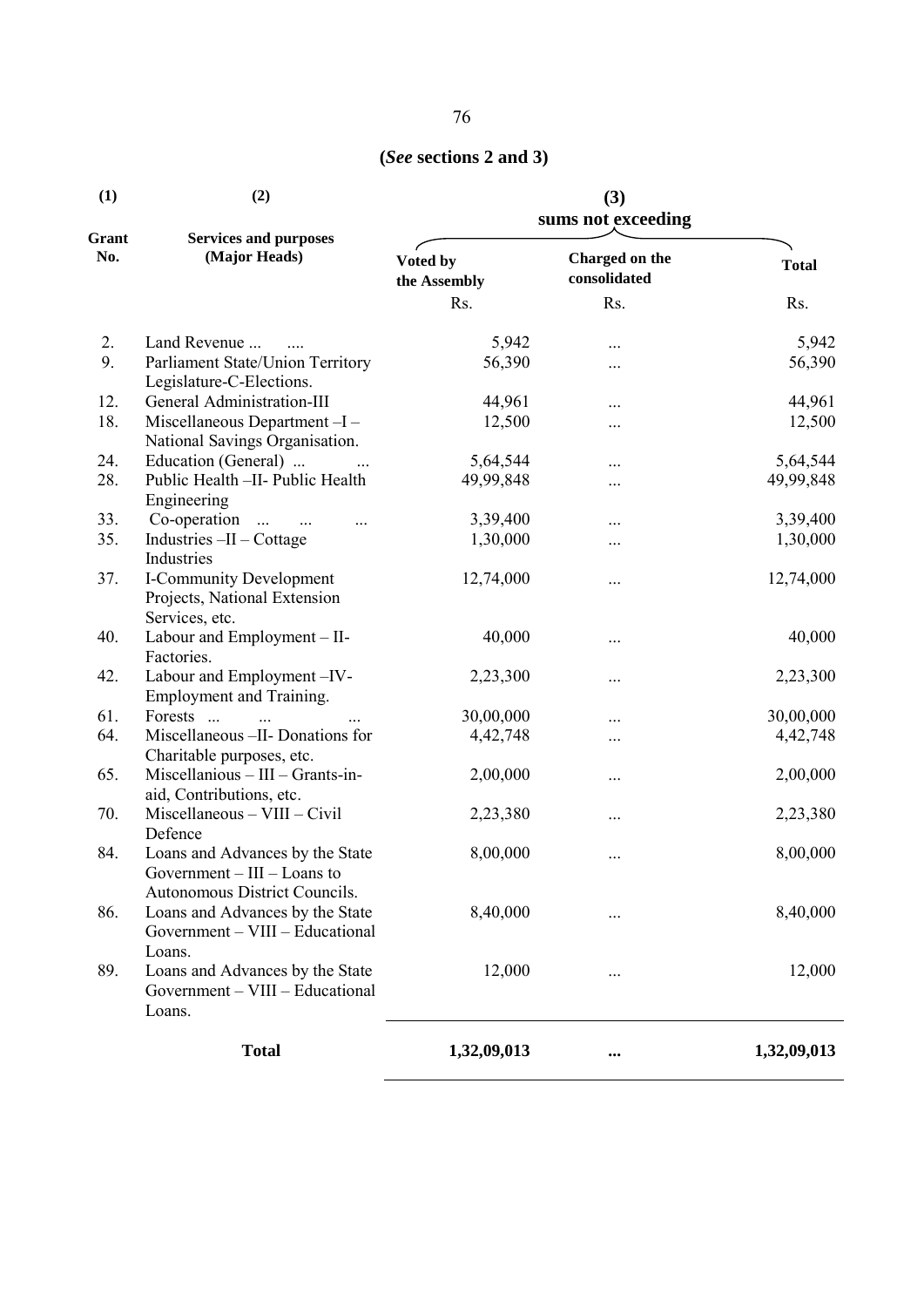### **THE MEGHALAYA STATE ORDINANCE 1 OF 1972**

## THE PREVENTION OF DISQUALIFICATION (MEMBERS OF THE LEGISLATIVE ASSEMBLY OF THE STATE OF MEGHALAYA) ORDINANCE, 1972

[Published in the *Gazette of Meghalaya*, Extra-ordinary, dated 21<sup>ST</sup> January, 1972]

### **An**

### **Ordinance**

## **To declare certain offices of profit not to disqualify their holders for being chosen as, and for being, members of the Legislative Assembly of the State of Meghalaya.**

WHEREAS the Legislative Assembly of the State of Meghalaya is satisfied that circumstances exist which render it necessary for him to take immediate action;

AND WHEREAS the Governor of Meghalaya is satisfied that circumstances exist which render it necessary for him to take immediate action;

NOW, THEREFORE, in exercise of the powers conferred by clause(1) of Article 213 of the Constitution of India, the Governor is pleased to promulgate in the twenty-second Year of the Republic of India the following Ordinance, namely:-

1. **Short title and commencement. -** (1) This Ordinance may be called the Prevention of Disqualification (Members of the Legislative Assembly of the State of Meghalaya) Ordinance, 1972.

(2) It shall come into force at once.

2. **Removal of disqualification in certain cases**. - A person shall not be disqualified or shall not be deemed ever to have been disqualified for being chosen as, or for being , a member of the Legislative Assembly of the State of Meghalaya by reason of the face that he holds any of the office specified in the Schedule in so far as it is an office of profit under the State Government.

### THE SCHEDULE

## (*See* Section 2)

- 1. Any office held by a Minister, Minister of State, Deputy Minister or Parliamentary Secretary for the State of Meghalaya.
- 2. The office of the Minister of State or the Deputy Minister to the Government of the State of Meghalaya.
- 3. The office of the Parliamentary Secretary to the Government of the State of Meghalaya.
- 4. The office of Government Pleader of Public Prosecutor.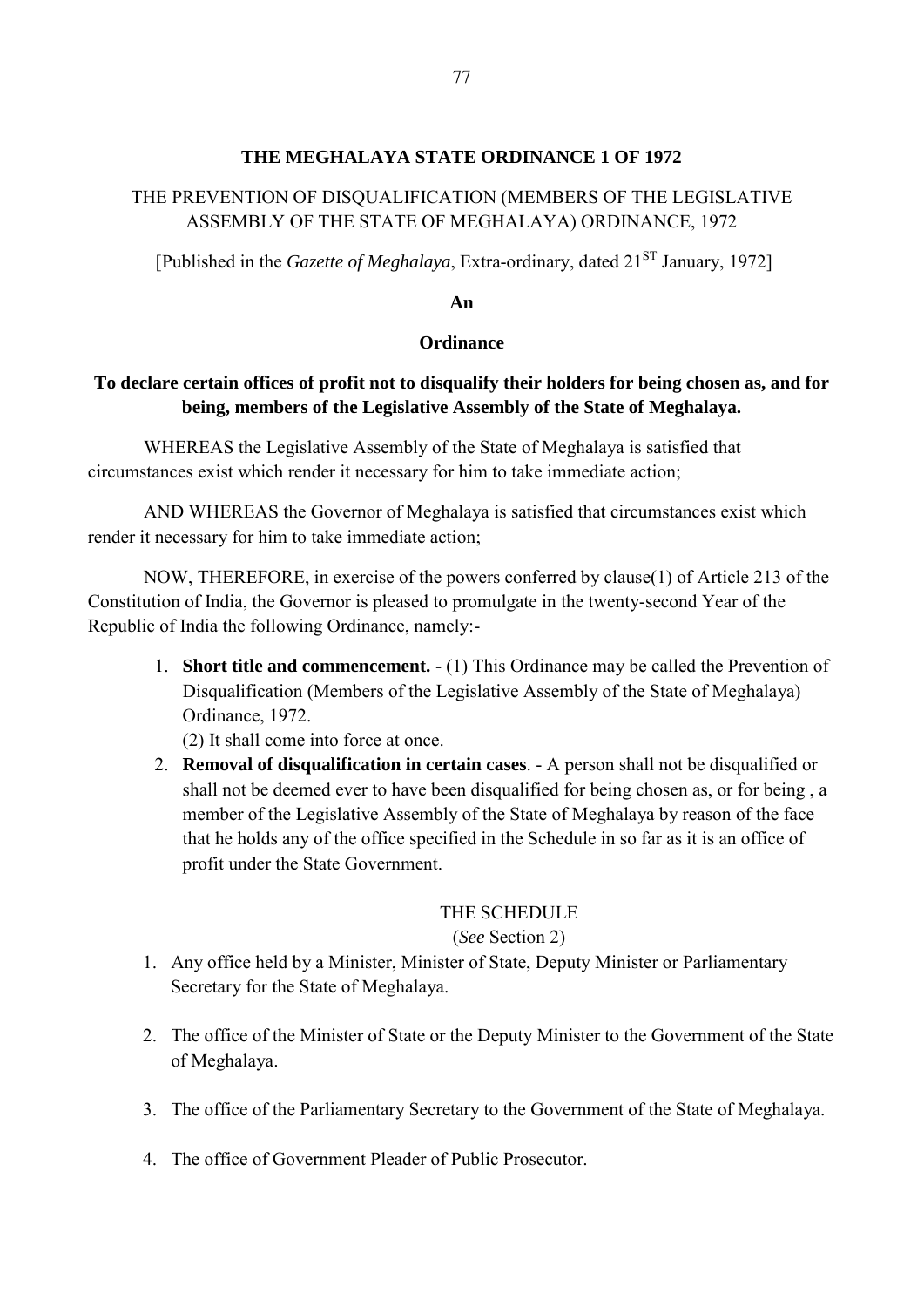- 5. The office of the part-time Professor, Lecturer, Instructor or Teacher in Government Educational Institutions.
- 6. Medical practitioner rendering part-timer service to Government.

7. T he of fice of C hairman, V ice-Chairman. or m ember of an y C ommittee, Board or authority appointed by the Government of India or the Government of any State specified in the First Schedule to the Constituted of India.

8. Any office under the Government which is not a whole time office remunerated either by salary or fees.

9. T he o ffice of C hairman, C hief E xecutive Member, o r ot her E xecutive M ember or ordinary me mber of a member of a D istrict C ouncil in an autonomous D istrict or a ny m ember nominated to such a District Council by the Governor.

 **Dated Shillong: BRAJ KUMAR NEHRU,** The 21<sup>st</sup> January, 1972. Governor of Meghalaya.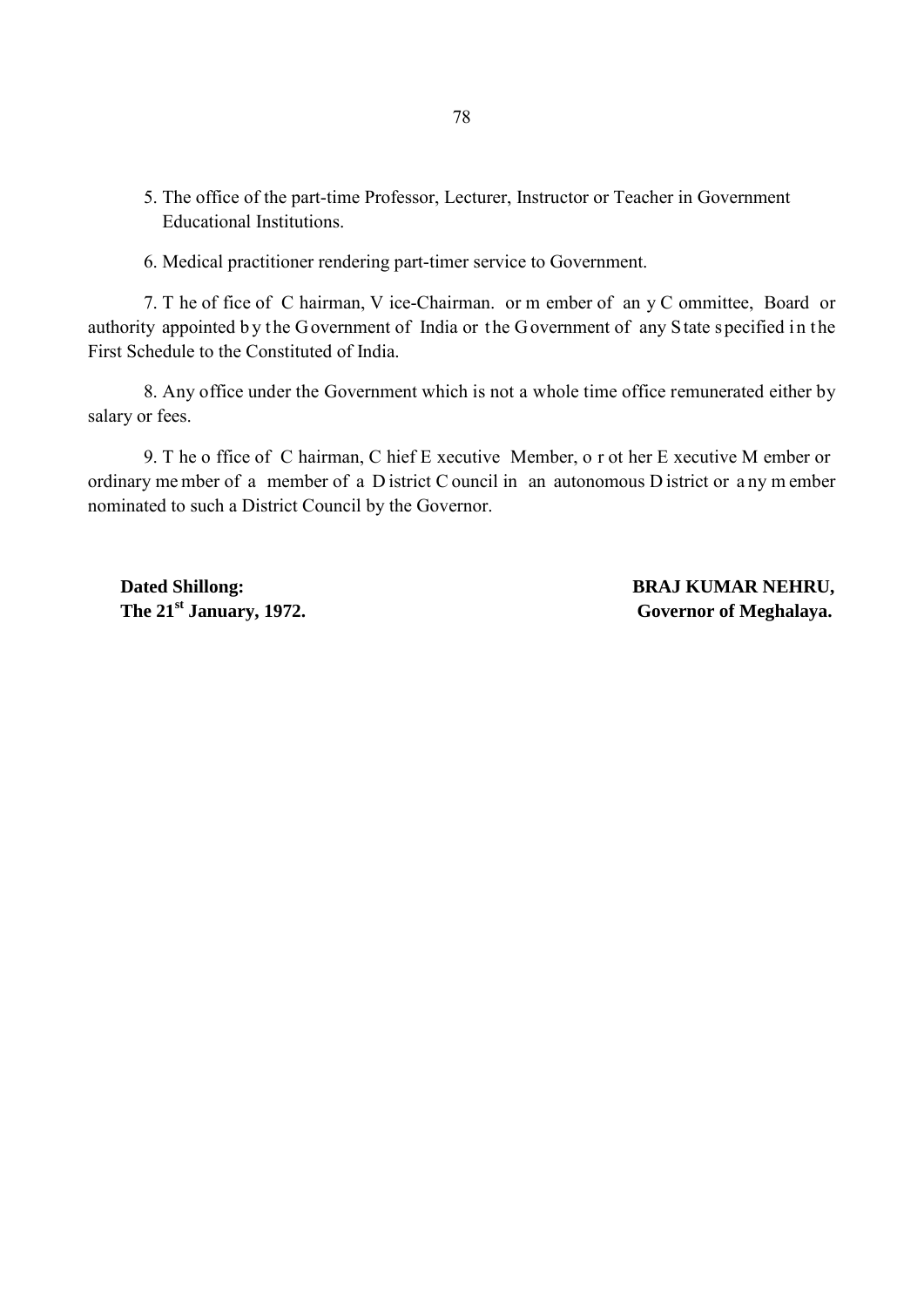### **THE MEGHALAYA STATE ORDINANCE 2 OF 1972**

## THE STATE OF MEGHALAYA (MINISTERS' SALARIES AND ALLOWANCES) ORDINANCE, 1972

[Published in the *Gazette of Meghalaya*, Extra-ordinary, dated 21<sup>ST</sup> January, 1972]

#### **An**

#### **Ordinance**

## **to determine the salaries and allowances of the Chief Minister and other Ministers of the State of Meghalaya.**

WHEREAS the Legislative Assembly of the State of Meghalaya is not in Session;

AND WHEREAS the Governor of Meghalaya is satisfied that circumstances exist which render it necessary for him to take immediate action;

NOW, THEREFORE, in exercise of the powers conferred by clause(1) of Article 213 of the Constitution of India, the Governor is pleased to promulgate in the twenty-second Year of the Republic of India the following Ordinance, namely:-

- 1. **Short title and commencement.-** (1) This Ordinance may be called the State of Meghalaya (Ministers' Salaries and Allowances) Ordinance, 1972. (2) It shall come into force at once.
- 2. **Salaries of the Chief Minister**, **other Ministers and Ministers of State**.- There shall be paid –
	- (a) to the Chief Minister a salary of rupees one thousand five hundred per mensem,
	- (b) to every other Minister a salary of rupees one thousand two hundred and fifty per mensem, and
	- (c) to every Minister of State a salary of rupees eight hundred and fifty per mensem.
- 3. **Residential accommodation of the Chief Minister, other Ministers and Ministers of State .-** (1) The Chief Minister, other Ministers and Ministers and Ministers of State shall be entitled without payment of rent to the use of a free-furnished residence in shilling and also at any other place which the Government may for the purpose of this Ordinance declare to be the headquarters of Government for the time being, for so long as such declaration remains in force.

(2) The residence shall be maintained at the public expense which shall not exceed the amount prescribed by rules.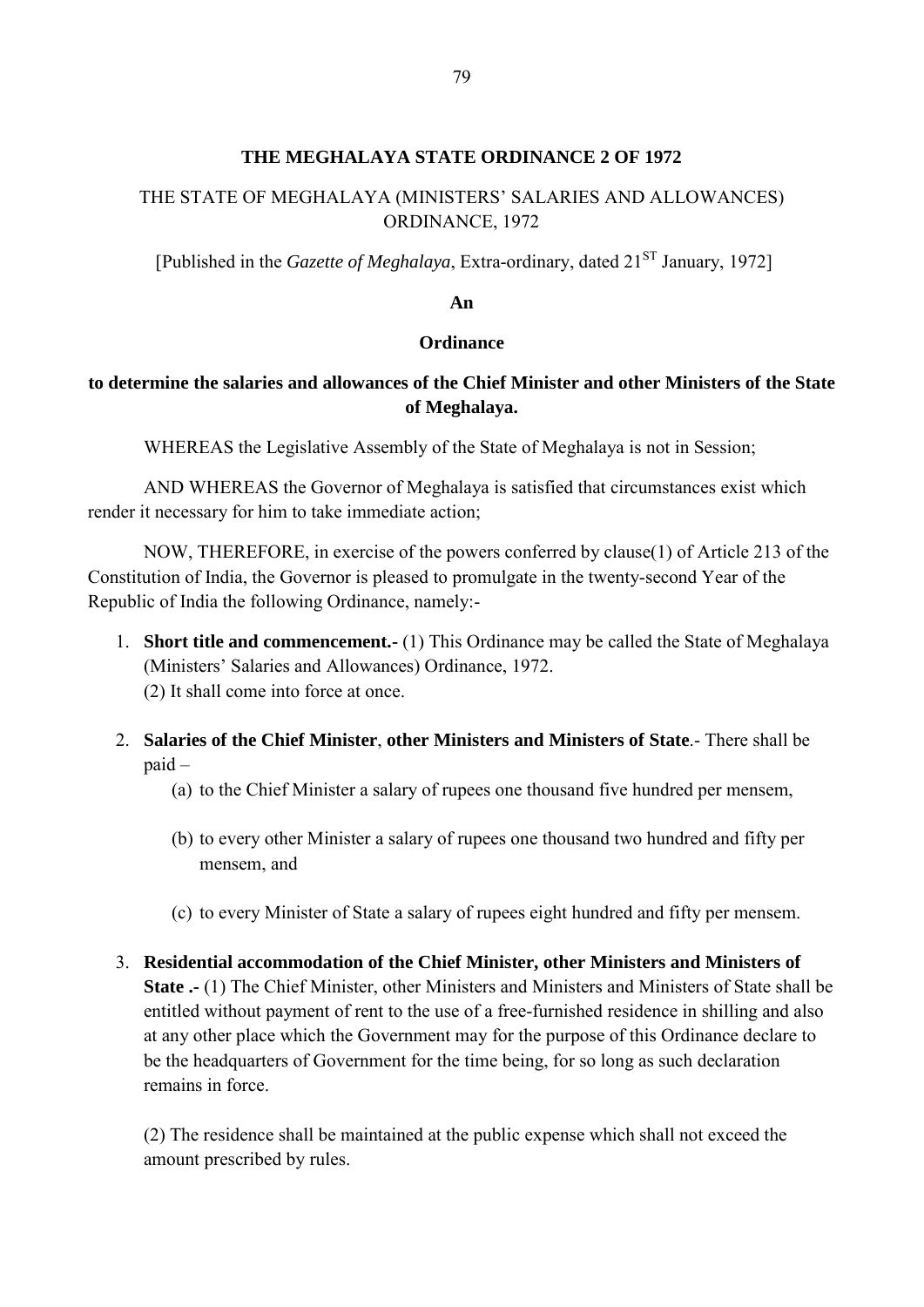**Explanation.**- For the purpose of this section "maintenance" in relation to a residence shall include the payment of local rates, taxes and the provision of electricity and water.

- 4. **Allowance in lieu of residential accommodation in certain cases.-** Where t he C hief Minister , other Minister and Ministers of State, as the case may be, do not occupy, any such residence provided by the Government as is referred to in section 3, a house rent allowance at the rate of rupees two hundred and fifty per mensem in the case of the Chief Minister and other Ministers and at the rate of rupees two hundred per mensem in the case of Ministers of State and such service allowances as may be prescribed by rules shall be paid in lieu of such residence.
- 5. **Conveyance for the Chief Minister, other Ministers and Ministers of State** The Government may provide for the use of the Chief Minister , other Ministers or Ministers of State a suitable conveyance and may by rules provide for their maintenance and repair:

 Provided that if a Minister chooses to maintain his own car, such Minister shall been titled to a conveyance allowance of rupees three hundred per mensem.

- 6. Prohibition against practising any profession or drawing salary as Member during tenure of office as M inister.- The C hief M inister, a ny ot her M inister of S tate s hall not dur ing t he tenure of his office –
	- (i) Practise an y pr ofession for enga ged himself i n any t rade or unde rtake f or remuneration any employment other that his duties as Chief Minister, other Minister or Minister of State.
	- (ii) Be entitled to any salary or allowance as member of the Legislative Assembly of the State of Meghalaya.
- 7. **Use of residence and conveyance after relinquishing office.-** The C hief M inister, ot her Minister, other Minister or Minister of State shall continue to be entitled to the privilege of the use of the free-furnished residence and Government conveyance on hi s ceasing to hold office as such for a period not exceeding one month subject to condition prescribed by rules.
- 8. **Travelling and Daily Allowance.** The C hief M inister, e very ot her M inister a nd e very Minister of State shall be entitled, while touring on publ ic business, to travelling and daily allowances at such rates and subject to such conditions as may be prescribed by rules.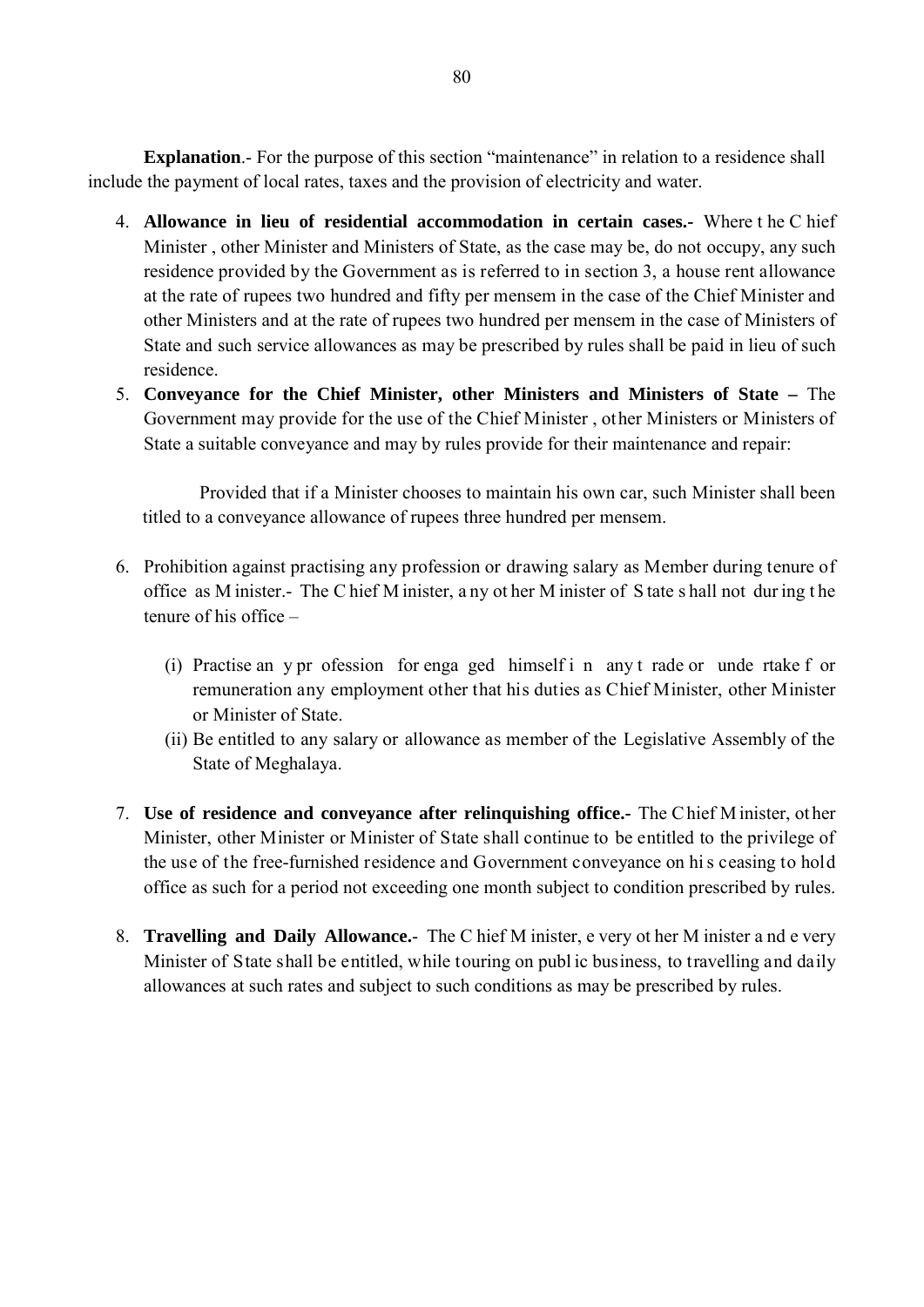- 9. **Power to make rules:-** The Government may, by notification , make rules to carry out the purposes of t his O rdinance a nd, i n pa rticular s uch r ules m ay p rescribe –
	- (a) the conditions under which Chief Minister, other Ministers and Ministers of State on ceasing to hold office as such shall be entitled to the use of the free-furnished residence and the Government conveyance;
	- (b) the pe riod dur ing which a nd t he c onditions und er w hich d aily allowance m ay be drawn, and t he circumstances und er w hich s uch a llowances m ay b e withheld ;
	- (c) the conditions under which and the journeys for which travelling allowance shall be admissible;
	- (d) the facilities for m edical attendance and treatment which may be provided for the Chief M inister, others M inisters a nd Ministers of S tate a nd members of the ir families.

**Dated Shillong: BRAJ KUMAR NEHRU,**

The 21<sup>st</sup> January, 1972. Governor of Meghalaya.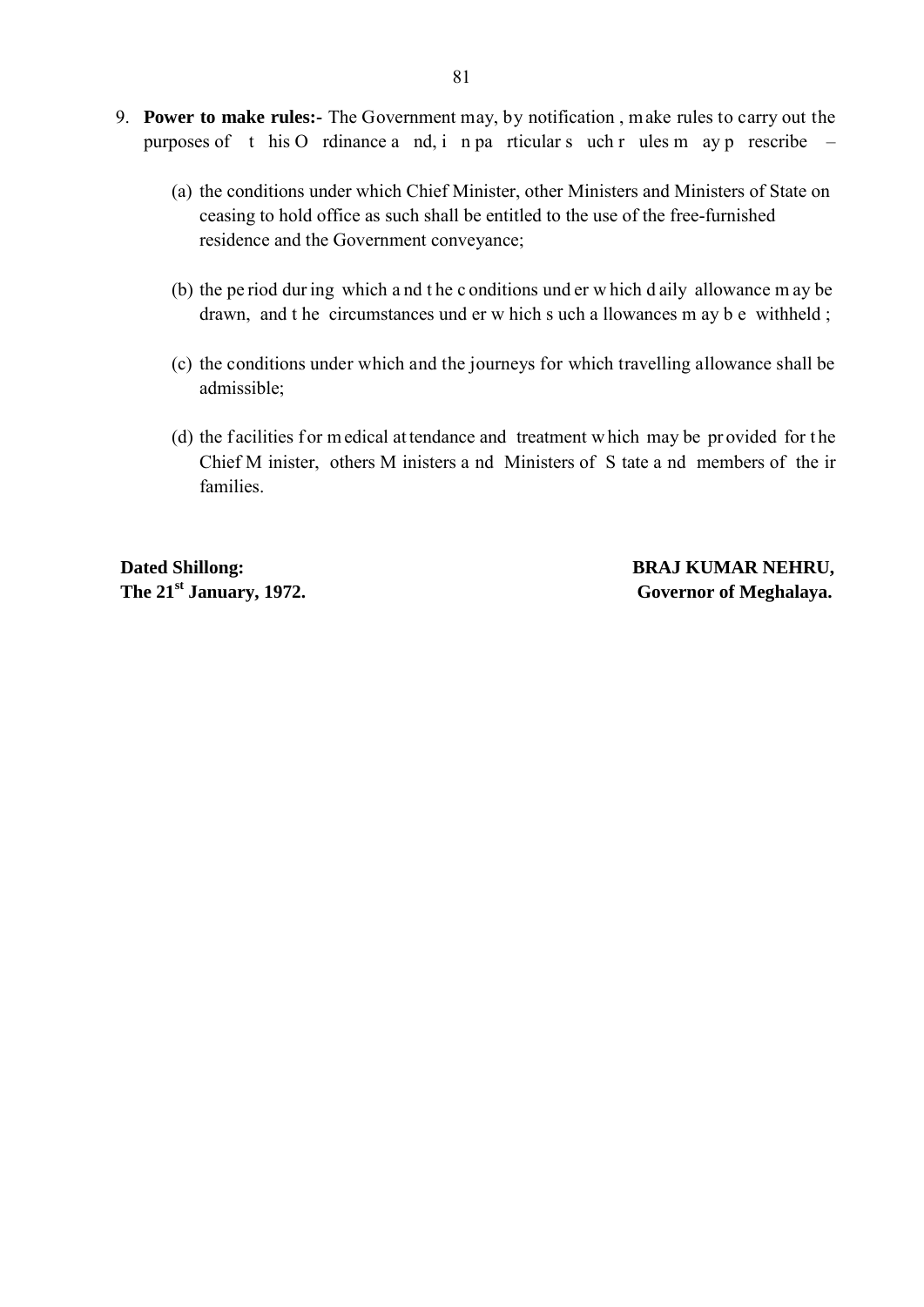### **THE MEGHALAYA STATE ORDINANCE 3 OF 1972**

## THE LEGISLATVE ASSEMBLY OF THE STATE OF MEGHALAYA (SPEAKER AND DEPUTY SPEAKER SALARIES AND ALLOWANCES) ORDINANCE, 1972

[Published in the *Gazette of Meghalaya*, Extra-ordinary, dated 21<sup>ST</sup> January, 1972]

#### **An**

### **Ordinance**

## **to fix the salaries and allowances of the Speaker and Deputy Speaker of the Legislative Assembly of the State of Meghalaya**

WHEREAS the Legislative Assembly of the State of Meghalaya is not in Session;

AND WHEREAS the Governor of Meghalaya is satisfied that circumstances exist which render it necessary for him to take immediate action;

 NOW, THEREFORE, in exercise of the powers conferred by clause(1) of Article 213 of the Constitution of India, the Governor is pleased to promulgate in the twenty-second Year of the Republic of India the following Ordinance, namely:-

1. **Short title and commencement.-** (1) This Ordinance may be called the State of Meghalaya The Legislative Assembly of the State of Meghalaya (Speaker and Deputy Speaker Salaries and Allowances) Ordinance, 1972.

(2) It shall come into force at once.

- 2. **Salaries of Speaker and Deputy Speaker**.- There shall be paid to the Speaker of the Legislative Assembly of the State of Meghalaya a salary of rupees one thousand two hundred and fifty per mensem and the Deputy Speaker a salary of rupees eight hundred and fifty per mensem throughout their term of Office –
- 3. **Residential accommodation for Speaker and Deputy Speaker.-** (1) The Speaker and the Deputy Speaker shall each be entitled without payment of rent to the use of a free-furnished residence in Shillong and also at any other place which the Government may for the purpose of this Ordinance declare to be the Headquarters of Government for the time being, for so long as such declaration remains in force.

(2) Such residence shall be maintained at the public expense which shall not exceed the amount prescribed by rules.

**Explanation:**- For the purpose of this section, "maintenance" in relation to a residence shall include the payment of local rates and taxes and the provision of electricity and water.

4. **Allowance in lieu of residence in certain cases :-** Where t he S peaker or t he D eputy Speaker, a s t he c ase m ay be , doe s not oc cupy a ny s uch r esidence pr ovided b y t he Government as is referred to in Section 3, house rent allowance at the rate two hundred and fifty per mensem in the case of Speaker and at the rate of rupees two hundred per mensem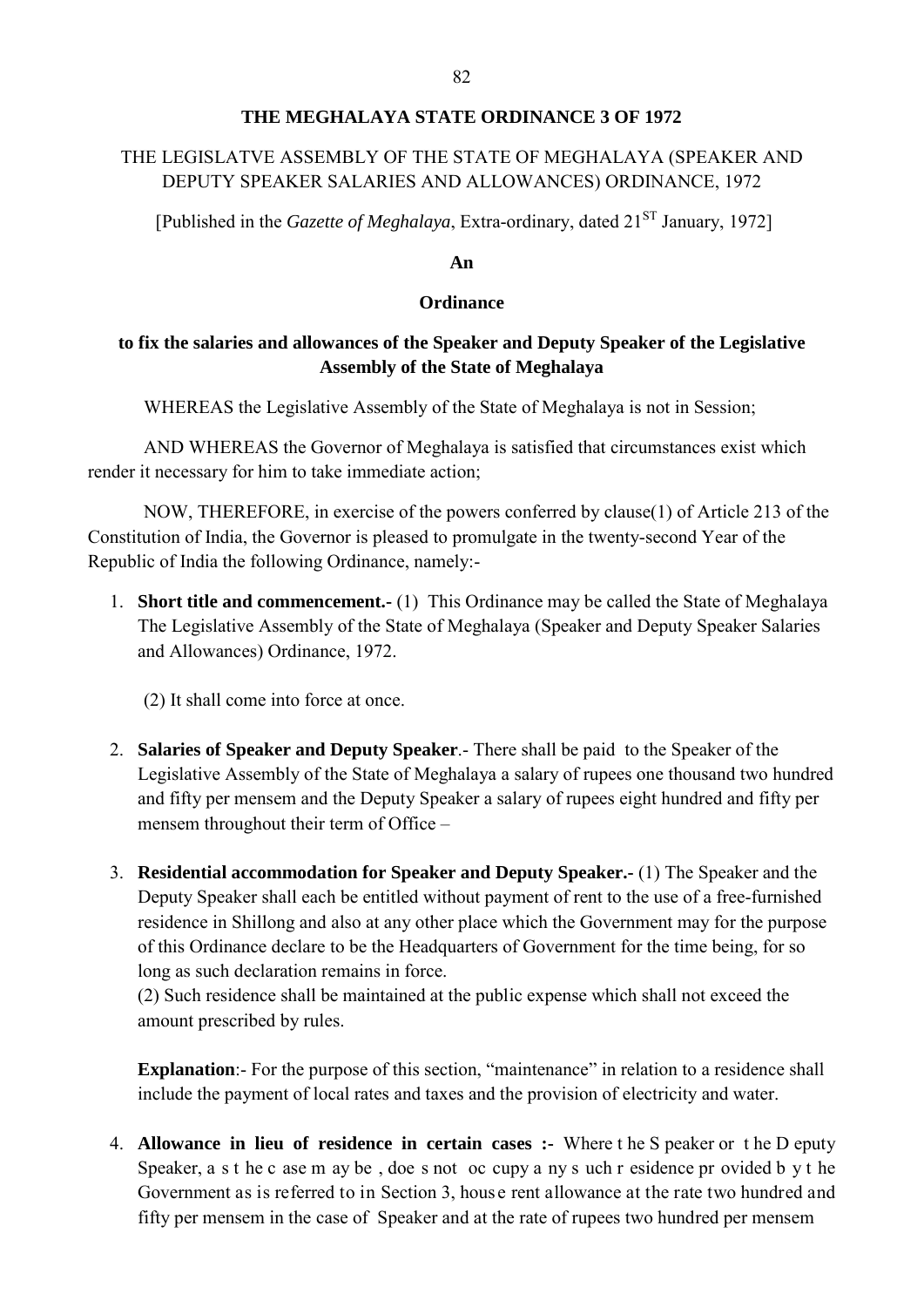in the case of the Deputy Speaker and such services allowances as may be prescribed by rules shall be paid in lieu of such residence.

5. **Conveyance for the Speaker and Deputy Speaker**:- The Government may provide for the use of the Speaker and Deputy Speaker respectively a suitable conveyance;

 Provided that if the Speaker and Deputy Speaker maintains his own car such Speaker or Deputy Speaker shall be entitled to a conveyance allowance of rupees three hundred per mensem.

- 6. Prohibition against practising any profession or drawing salary as member during tenure of office as Speaker or Deputy Speaker.- Neither the Speaker nor the Deputy Speaker shall during his term of office as such –
	- (i) practice any profession or engage himself in any trade or under take for remuneration any employment other than his duties as Speaker or Deputy Speaker, or
	- (ii) be entitled to any salary or allowance as a member of the Legislative Assembly of the State of Meghalaya.
- 7. **Use if residence and conveyance on relinquishing office**:- The Speaker and the Deputy Speaker shall continue to be entitled to the privilege of the use of the free-furnished residence and Government conveyance on either of them ceasing to hold office as such for a period not exceeding one month subject to conditions prescribed by rules.
- 8. **Travelling and Daily Allowance.-** The Speaker and the Deputy Speaker shall be entitled, while touring on public business, to travelling and daily allowance at such rates and subject to such conditions as may be prescribed by rules.
- 9. **Power to make rules.-** The Government may, by notification make rules to carry out the purpose of this Ordinance and , in particular such rules may prescribed –
	- (a) the conditions subject to which the Speaker or the Deputy Speaker, as the case may be, on ceasing to hold office as such shall be entitled to the use of the free-furnished residence and the Government conveyance.
	- (b) the period during which, and the conditions subject to which, daily allowances may be drawn , and the circumstances under which such allowances may be withheld ;
	- (c) the conditions under which and the journeys for which travelling allowance shall be admissible ;
	- (d) the facilities for medical attendance and treatment which may be provided for the Speaker and Deputy Speaker and members of their families.

**Dated Shillong:** BRAJ KUMAR NEHRU, The 21<sup>st</sup> January, 1972. Governor of Meghalaya.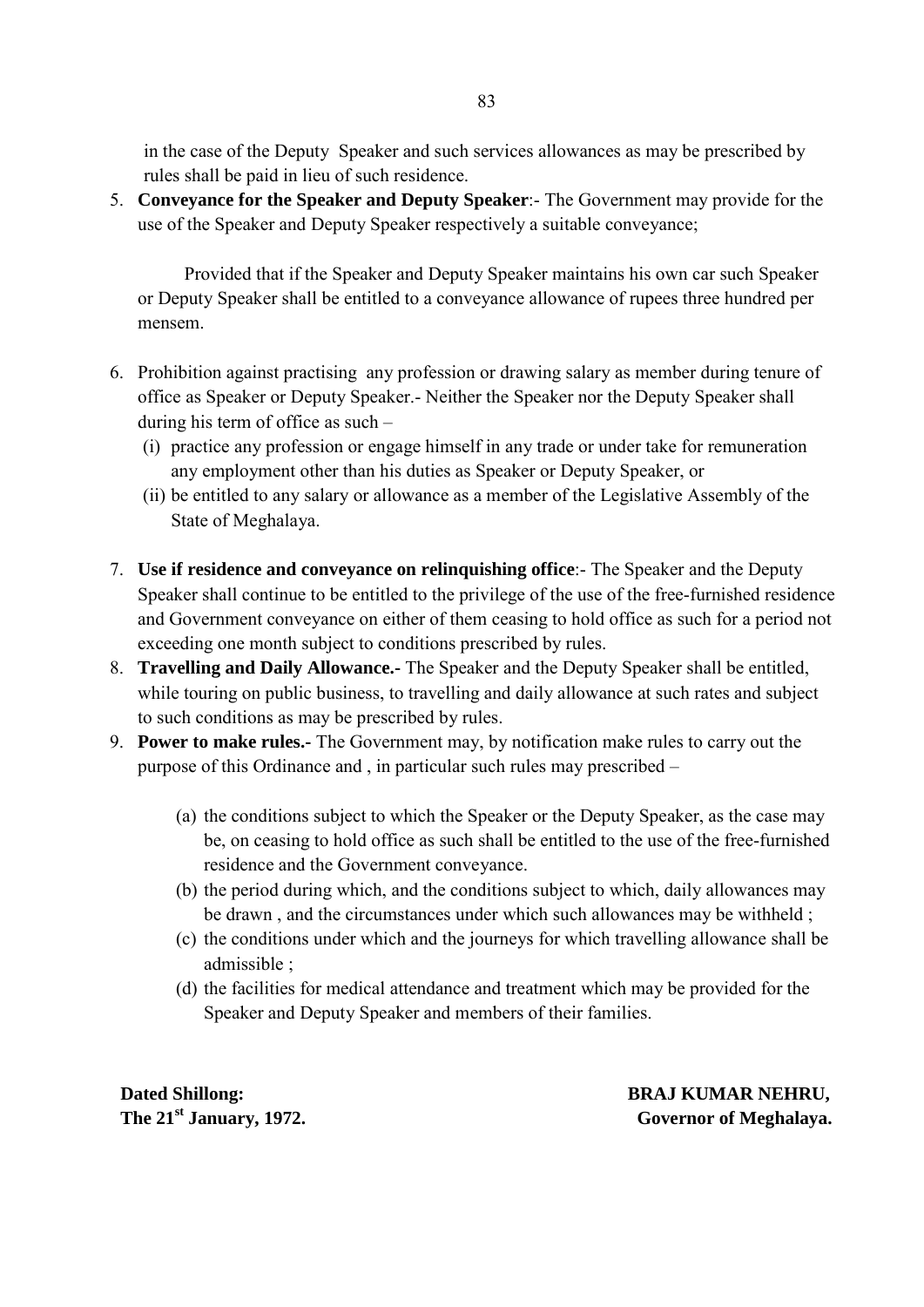#### **THE MEGHALAYA STATE ORDINANCE 4 OF 1972**

## THE LEGISLATVE ASSEMBLY OF THE STATE OF MEGHALAYA (MEMBERS' SALARIES AND ALLOWANCES) ORDINANCE, 1972

[Published in the *Gazette of Meghalaya*, Extra-ordinary, dated 21<sup>ST</sup> January, 1972]

#### **An**

#### **Ordinance**

## **to determine the salaries and allowance of the members of the Legislative Assembly of the State of Meghalaya**

WHEREAS the Legislative Assembly of the State of Meghalaya is not in session;

AND WHEREAS the Governor of Meghalaya is satisfied that circumstances exist which render it necessary for him to take immediate action;

 NOW, THEREFORE, in exercise of the powers conferred by clause(1) of Article 213 of the Constitution of India, the Governor is pleased to promulgate in the twenty-second Year of the Republic of India the following Ordinance, namely:-

1. **Short title and commencement.-** (1) This Ordinance may be called the Legislative Assembly of the State of Meghalaya (Members, Salaries and Allowances) Ordinance, 1972.

(2) It shall come into force at once.

- 2. **Definition**.- In this Ordinance, "member" means a member of the Legislative Assembly of the State of Meghalaya other than the Speaker and Deputy Speaker of the Legislative Assembly, or a Minister.
- 3. **Salaries.-** (1) There shall be paid to each member during the whole of his term of office, a salary at the rate of rupees three hundred and fifty per mensem.
- 4. **Allowance:-** There shall be paid to each member
	- (a) a fixed t ravelling a llowance of rupees one hundred a nd f ifty pe r m ensem;
	- (b) for the number of days attended, a daily allowance at the rate of rupees twenty if the member's at tendance i s r equired in connection w ith his dut ies as s uch member;
	- (c) travelling a llowance at t he r ate appl icable t o a G overnment s ervant of t he s enior grade unde r t he S ubsidiary R ules for j ourneys performed i n connection w ith hi s duties as such member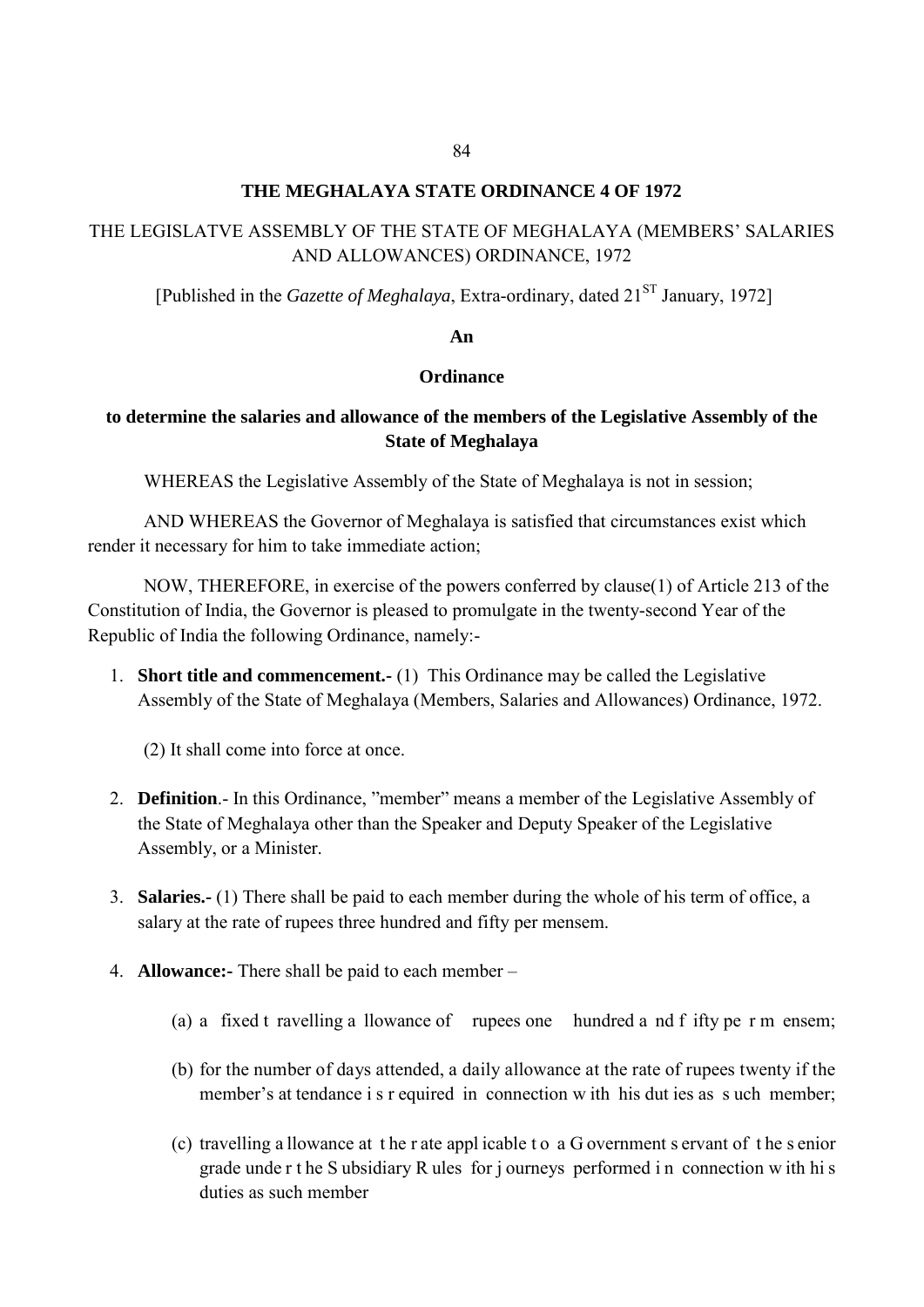- 5. **Conveyance Allowance**.- There shall be paid to each member for the number of days attended a conveyance allowance at the rate of rupees two and fifty paise per day during the period the Legislative Assembly is in session and during the period any of its committees hold its meeting.
- 6. **Medical treatment and benefits**.- A member and the members of his family shall be entitled to s uch m edical t reatment a nd be nefits a s m ay he l aid dow n b y rules t o be m ade, by Government.

*Explanation*:- (1) For the purpose of this Section the expression 'the members of his family, shall mean a nd i nclude s uch m embers as m ay b e pr escribed by r ules.

 (2). Those who are entitled to free medical attendance and treatment may take the s ame from an y registered physician of their choi ce - Allopathic A yurvedic, U nani or Homeopathic and medical bills on prescription of such physician are re-imbursable.

- 7. **Power to make rules**:- The Government may, by notification, make rules to carry out the purposes of this Ordinance and, in particular, any prescribe –
	- (a) the pe riods during which and the conditions subject to which daily allowance may be withheld;
	- (b) the conditions under which and the journeys for which travelling allowance shall be admissible ;
	- (c) the facilities for medical attendance and treatment.

**Dated Shillong:** BRAJ KUMAR NEHRU, The 21<sup>st</sup> January, 1972. Governor of Meghalaya.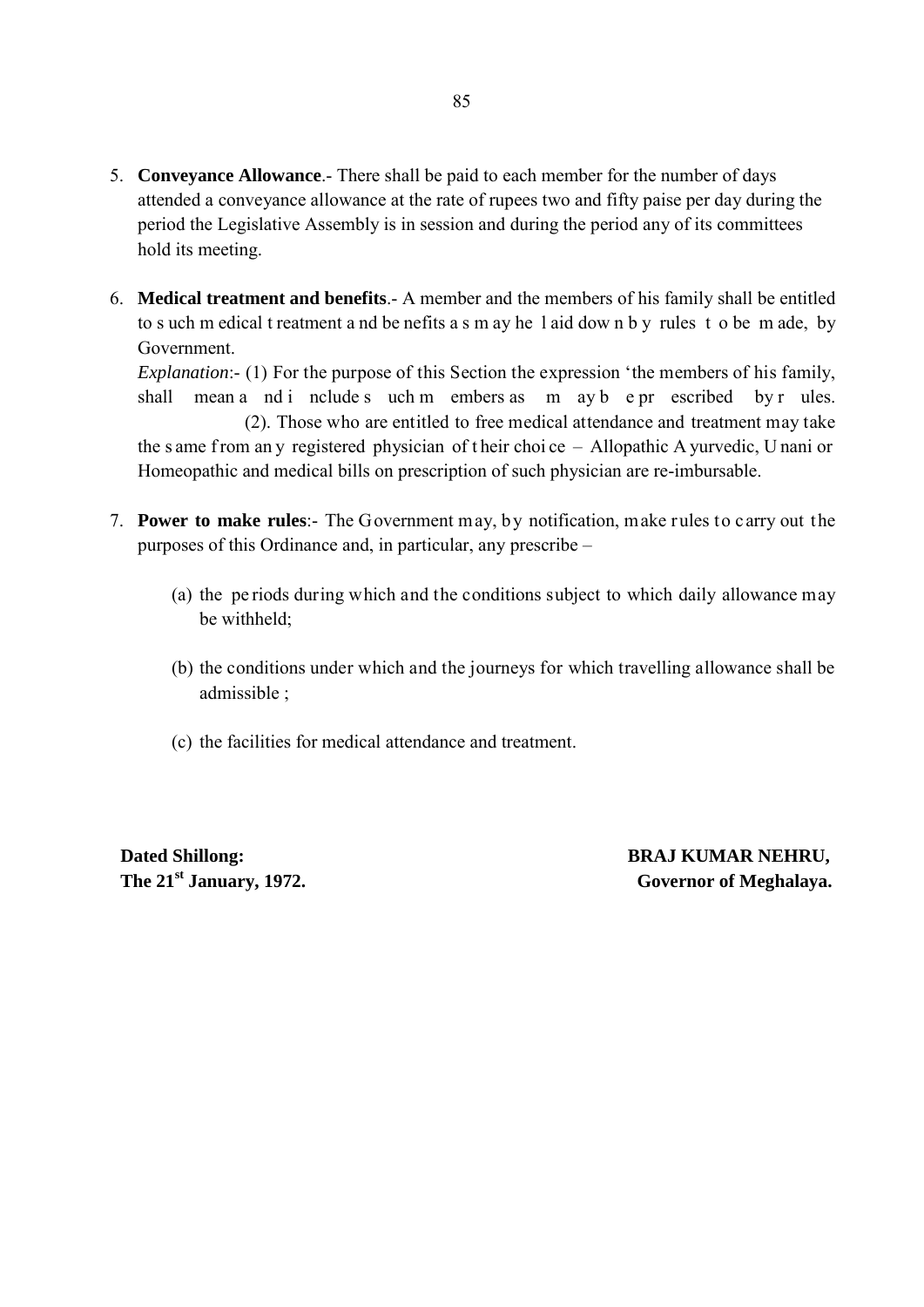### **THE MEGHALAYA STATE ORDINANCE 5 OF 1972**

## THE PREVENTION OF DISQUALIFICATION (MEMBERS OF THE LEGISLATIVE ASSEMBLY OF THE STATE OF MEGHALAYA) (AMENDMENT) ORDINANCE, 1972

[Published in the *Gazette of Meghalaya*, Extra-ordinary, dated 1<sup>st</sup> February, 1972]

#### **An**

### **Ordinance**

## **to amend the Prevention of Disqualification (Members of the Legislative Assembly of the State of Meghalaya) Ordinance,1972.**

WHEREAS the Legislative Assembly of the State of Meghalaya is not in Session;

AND WHEREAS the Governor of Meghalaya is satisfied that circumstances exist which render it necessary for him to take immediate action;

 NOW, THEREFORE, in exercise of the powers conferred by clause(1) of Article 213 of the Constitution of India, the Governor is pleased to promulgate in the twenty-second Year of the Republic of India the following Ordinance, namely:-

1. **Short title and commencement.-** (1) T his O rdinance m ay be called the P revention o f Disqualification (Members of the Legislative A ssembly o f the S tate of M eghalaya) (Amendment) Ordinance, 1972.

(2) It shall be deemed to have come into force on the Twenty –first day of January, 1972.

2. **Amendment of the Schedule to Meghalaya State Ordinance 1 of 1972**.- In the Schedule to the P revention of D isqualification (Members o f the Legislative A ssembly of the S tate of Meghalaya) ( Amendment) O rdinance, 1972., i n i tem 7, t he f ollowing e xplanation s hall be added, na mely – "Explanation  $1 -$  "Committee" me ans a ny C ommittee, Commission, Council or any other body of one or more persons, whether statutory or not, set up b y the Government of India or the Government of any office".

"Explanation 2 – "Board or Authority" means any corporation, company society or any other body of one or more persons whether incorporated or not, established, registered or formed by or und er an y C entral l aw or l aw of an y S tate f or the i tem be ing in force or exercising powers and functions under any such law".

- 3. Insertion of Item No.11, 12, 13 , 14 in the Schedule.- In the Schedule to the Prevention of Disqualification(Members of the Legislative Assembly o f the S tate of M eghalaya) (Amendment) Ordinance, 1972. The following item shall be added; namely:-
- "11. The office of the Speaker or Deputy Speaker of the Legislative Assembly of Meghalaya.
- 12. The office of the Chairman or Vice-Chairman of the Municipal Board.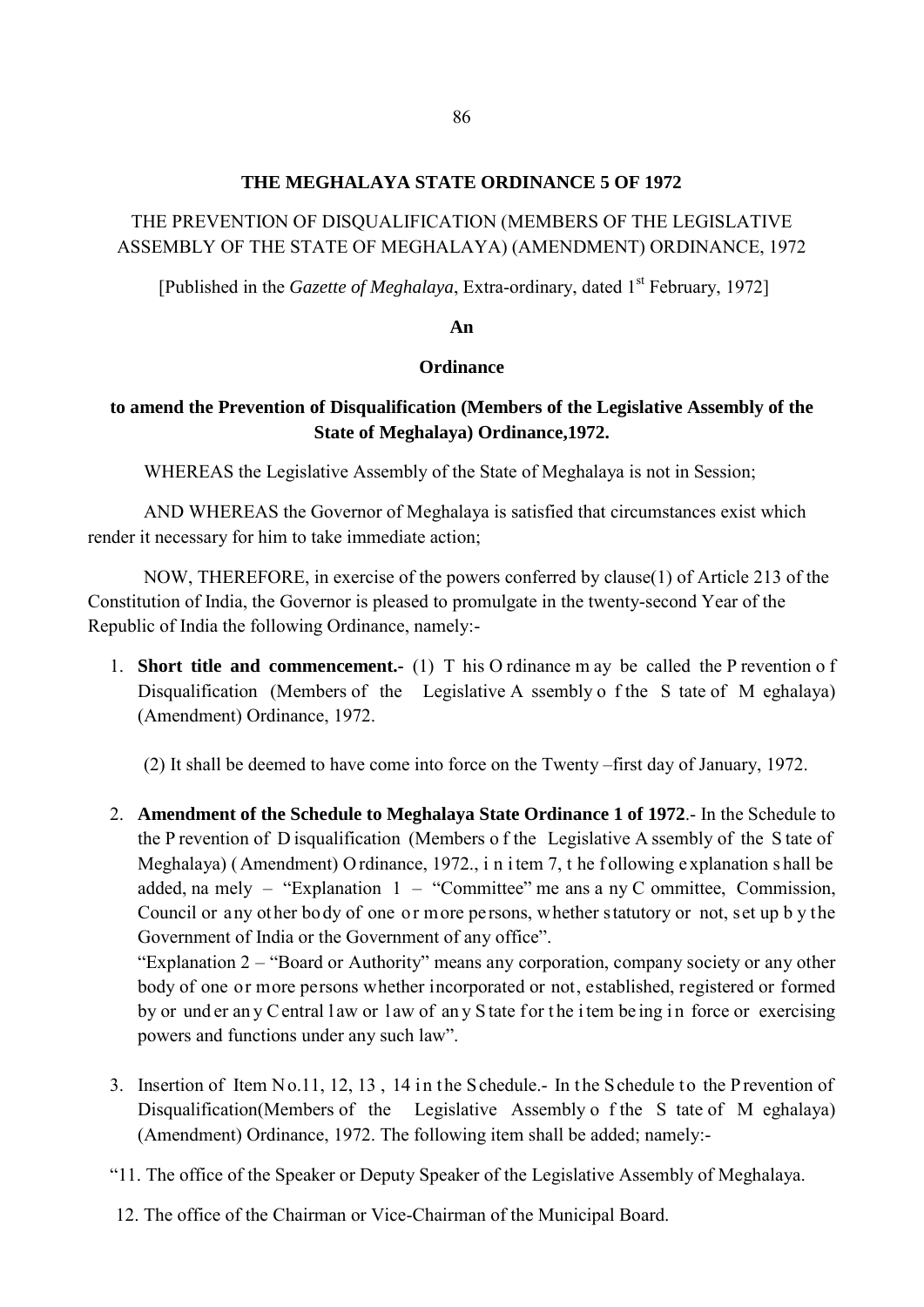13. Any office in a Village Defence Party (by whatever name called constituted by or under the authority of the State Government.

14. T he o ffice of C hairman or M ember of t he C ommittee of a ny Co-operative S ociety (which is registered or deemed to be registered under any law for the time being in force relating tot he registration of Co-operative Societies) to which appointment is made by the State Government, or the office of Liquidator or Joint Liquidator to which appointment is made by the Registrar of Cooperative Societies or the office of nominee of the Registrar whether appointed individually or to a board of nominees".

**Raj Bhavan Dated Shillong: BRAJ KUMAR NEHRU,**

The 1<sup>st</sup> February, 1972. The 1<sup>st</sup> **February, 1972.** Governor of Meghalaya.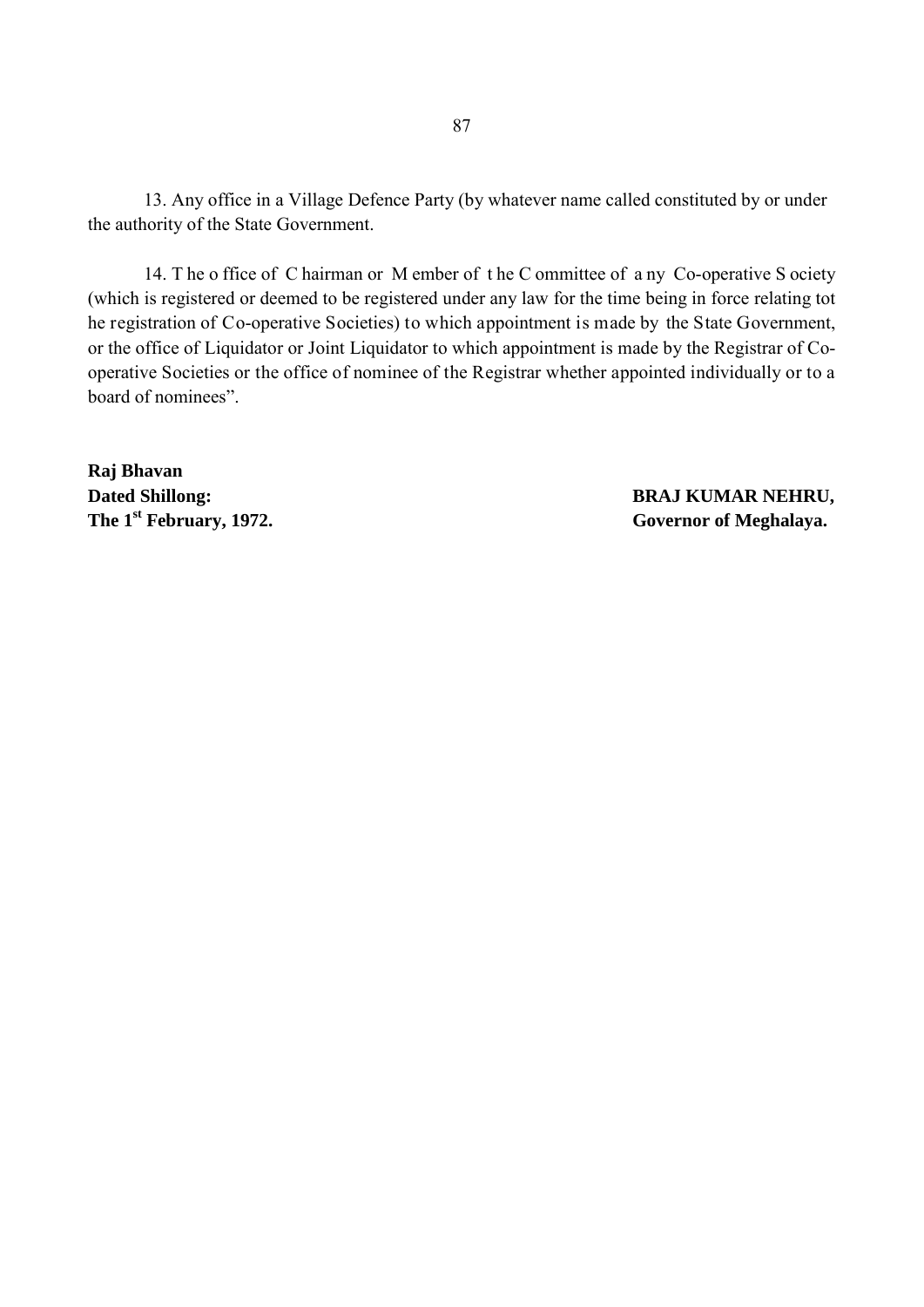### **THE MEGHALAYA STATE ORDINANCE 6 OF 1972**

## THE MEGHALAYA CRIMINAL LAW (AMENDMENT) ORDINANCE, 1972

[Published in the *Gazette of Meghalaya*, Extra-ordinary, dated 22<sup>nd</sup> February, 1972]

### **An**

### **Ordinance**

## **to amend rules for the Administration of Justice and Police in the Khasi and Jaintia Hills of the State of Meghalaya (here in after referred to as the principal Rules) and matters ancillary thereto**

WHEREAS the Legislative Assembly of the State of Meghalaya is not in Session;

AND WHEREAS the Governor of Meghalaya is satisfied that circumstances exist which render it necessary for him to take immediate action;

 NOW, THEREFORE, in exercise of the powers conferred by clause(1) of Article 213 of the Constitution of India, the Governor is pleased to promulgate in the twenty-second Year of the Republic of India the following Ordinance, namely:-

- 1. **Short title and commencement.-** (1) T his Ordinance may be called the Meghalaya Criminal Law (Amendment) Ordinance, 1972.
	- (2) It shall have the like extent as the principal Rules.

(3) It shall come into force at once.

2. **Amendment of the Principal Rules:-** The Rules for the Administration of Justice and Police in the Khasi and Jaintia Hills, shall stand amended as follows:-

(1) In rule (1),, for the words "the United Khasi-Jaintia Hills District", the words "the Khasi Hills District and Jaintia Hills District", shall be substituted.

(2) In the principal Rules, for the words, "the Khasi-Jaintia Hills", wherever they occur, the words "the Khasi Hills District and the Jaintia Hills District" shall be substituted.

(3) In rules 6, 33 of the principal Rules, the words, "and the Sub-divisional Officer, Jowai" shall be deleted.

- 3. **Deletion of sub-section (3) of section 2 of Assam XIV of 1960**. Sub-section (3) of section 2 of the Assam Autonomous Districts Administration of Justice Act, 1960 shall be deleted.
- 4. **Assimilation of Laws:-** All laws which immediately before the coming into force of this Ordinance, are in force in the United Khasi, Jaintia Hills District, shall continue to be in force in the Khasi Hills District and the Jaintia Hills District;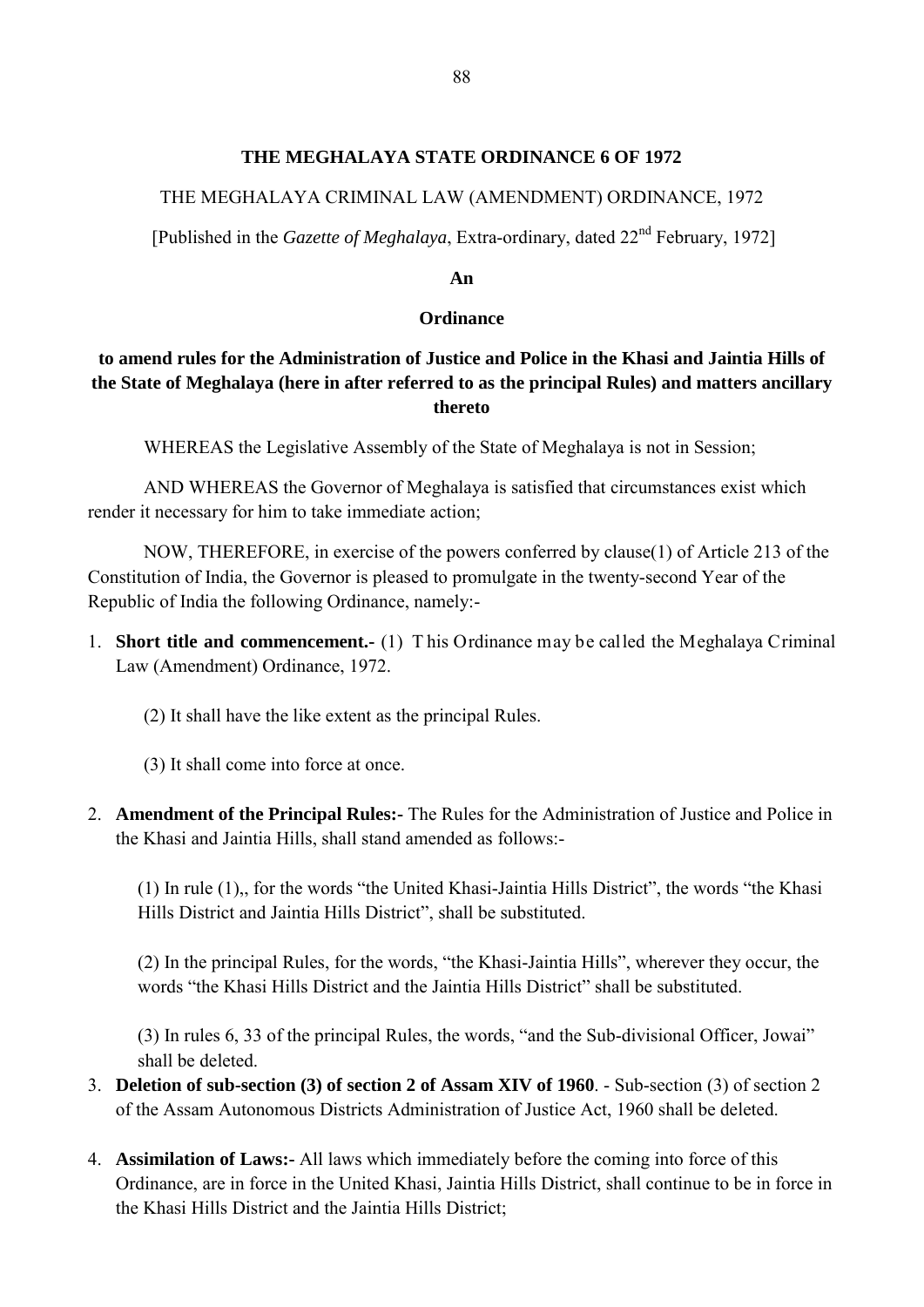Provided that except where the context otherwise requires all reference therein to the Deputy Commissioner, Additional Deputy Commissioner or Assistant to the Deputy Commissioner of the United Khasi-Jaintia Hills District, Sub Divisional Officer, Jowai, at the case may be ,shall be read as r eferring r espectively to the D eputy C ommissioner, Additional Deputy C ommissioner or Assistant to the Deputy Commissioner of the Khasi Hills District and the Jaintia Hills District.

 Provided further that every suit, case, appeal, application for revision, proceedings or other bus iness r elating t o bot h c ivil a nd c riminal j ustice pe nding be fore t he c ourt of D eputy Commissioner, A dditional D eputy C ommissioner or Assistant t o D eputy Commissioner, U nited Khasi and Jaintia Hills District or before the court of Subdivisional Officer, Jowai, as the case may be, shall be transferred or deemed to have been transferred for disposal to the Court of the Deputy Commissioner Additional D eputy C ommissioner or A ssistant to t he D eputy C ommissioner, the Khasi Hills District and the Jaintia Hills District, as the case may be , which would have been the competent a uthority to entertain a nd di spose of such c ase, suit, a ppeal, a pplication f or r evision, proceedings or other businesses, had this Ordinance been in force on the date of the institution and commencement of the same; and the latter court or courts shall deal with and dispose of the same in accordance with law.

5. **Power to remove difficulty**:- If any di fficulty arises in giving effect to the pr ovision of t his Ordinance, t he , G overnor m ay, b y o rder, do a nything not i nconsistent with s uch pr ovisions which appears to him to be necessary or expedient for the purpose of removing the difficulty.

**Camp Agartala: BRAJ KUMAR NEHRU** The 22<sup>nd</sup> February, 1973. **Governor of Meghalaya. Governor of Meghalaya.**